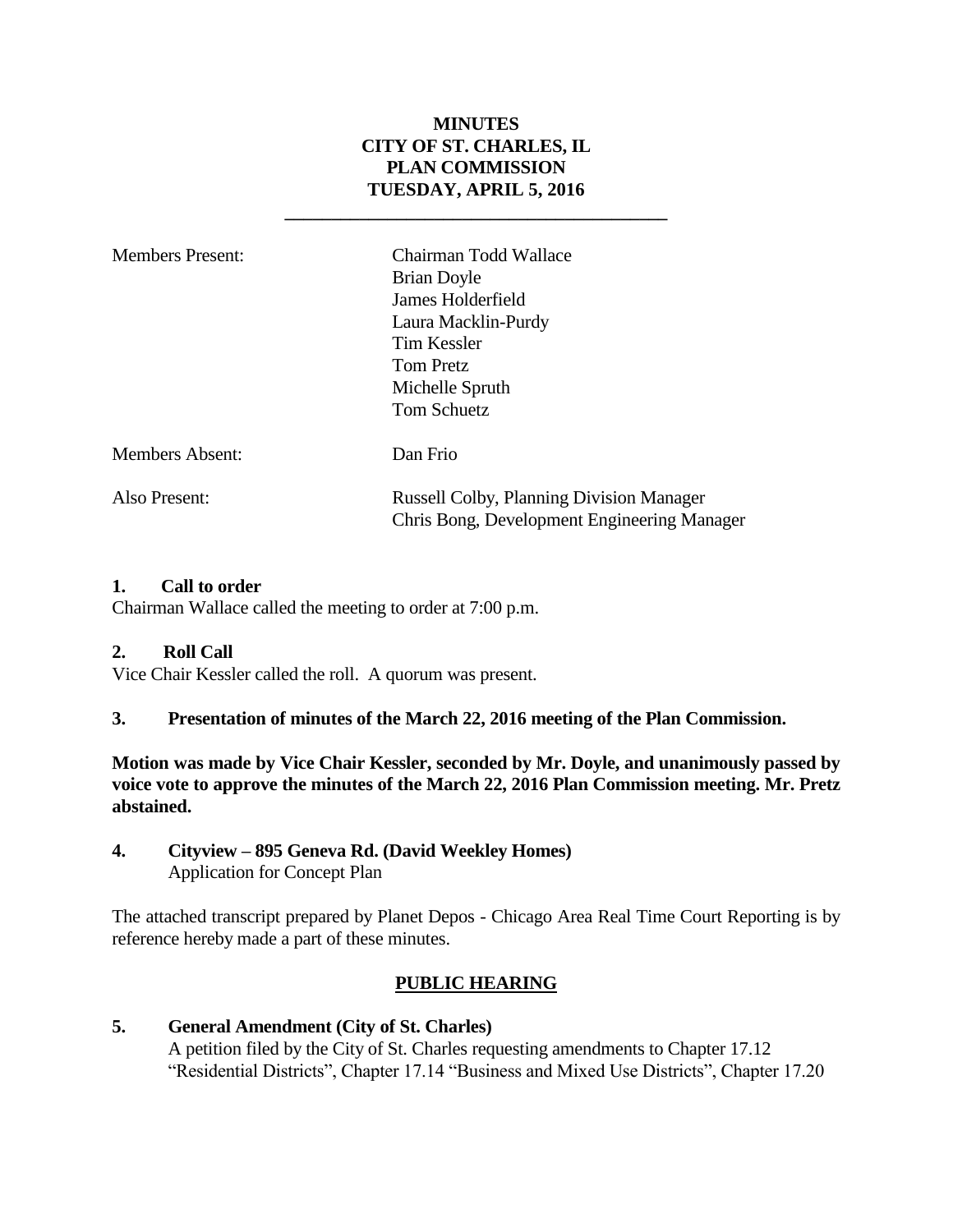#### **Minutes – St. Charles Plan Commission Tuesday, April 5, 2016 Page 2**

"Use Standards", and Chapter 17.30 "Definitions" ("Alcohol or Tobacco Sales Establishment" use category)

The attached transcript prepared by Planet Depos - Chicago Area Real Time Court Reporting is by reference hereby made a part of these minutes.

## **Motion was made by Vice Chair Kessler, seconded by Mr. Pretz and unanimously passed by voice vote to close the public hearing.**

Roll Call Vote: Ayes: Wallace, Kessler, Holderfield, Doyle, Macklin-Purdy, Pretz, Spruth, Schuetz Nays: Absent: Frio Motion carried: 8-0

# **MEETING**

## **6. General Amendment (City of St. Charles)**

A petition filed by the City of St. Charles requesting amendments to Chapter 17.12 "Residential Districts", Chapter 17.14 "Business and Mixed Use Districts", Chapter 17.20 "Use Standards", and Chapter 17.30 "Definitions" ("Alcohol or Tobacco Sales Establishment" use category)

The attached transcript prepared by Planet Depos - Chicago Area Real Time Court Reporting is by reference hereby made a part of these minutes.

## **Motion was made by Vice Chair Kessler, seconded by Mr. Pretz and unanimously passed by voice vote to recommend approval of the General Amendment (City of St. Charles) requesting amendments to Chapter 17.12 "Residential Districts", Chapter 17.14 "Business and Mixed Use Districts", Chapter 17.20 "Use Standards", and Chapter 17.30 "Definitions" ("Alcohol Or Tobacco Sales Establishment" use category).**

Roll Call Vote:

Ayes: Wallace, Kessler, Holderfield, Pretz, Spruth, Schuetz Nays: Absent: Frio Abstain: Doyle, Macklin-Purdy Motion carried: 6-0

#### **7. Additional Business from Plan Commission Members or Staff**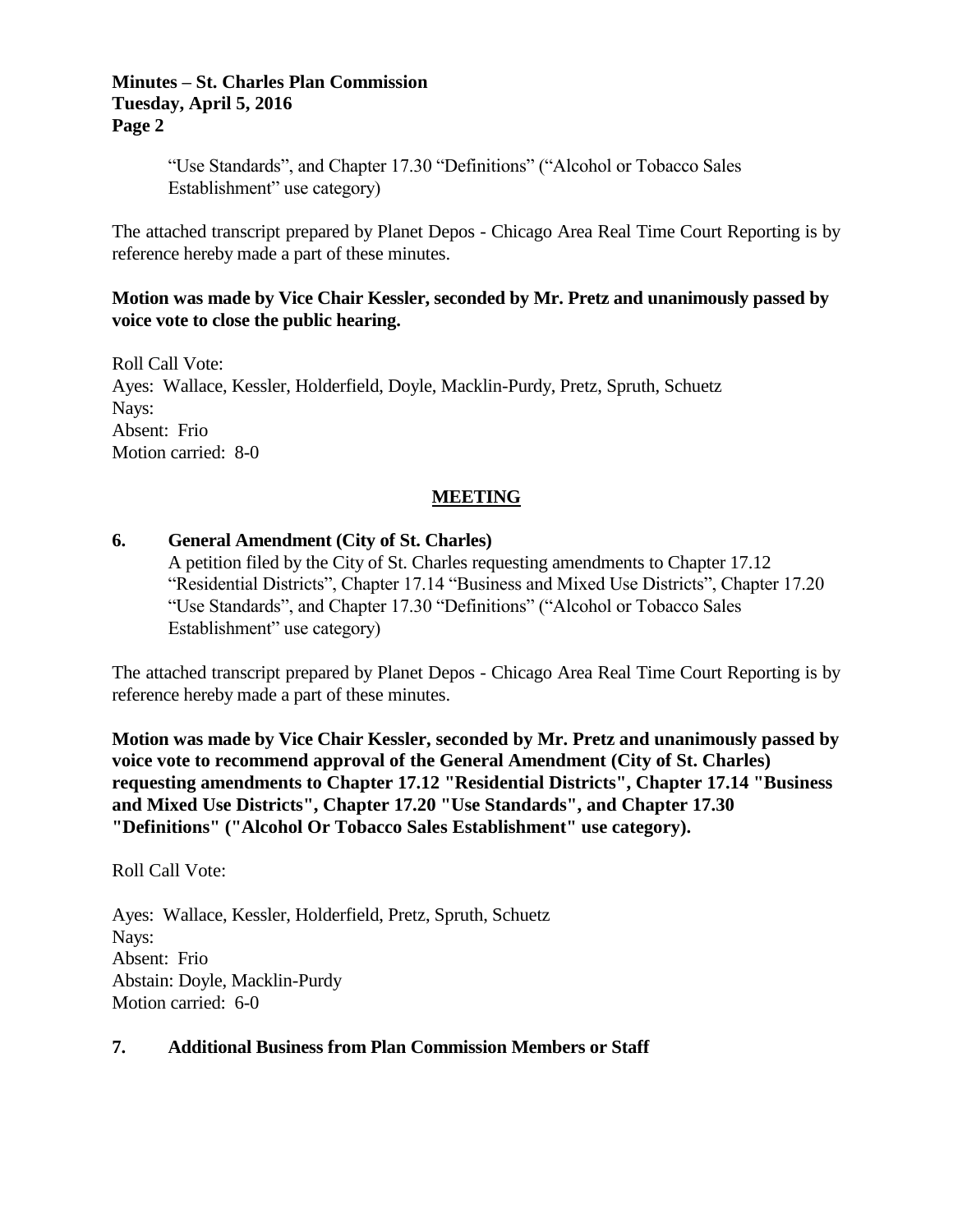## **Minutes – St. Charles Plan Commission Tuesday, April 5, 2016 Page 3**

The attached transcript prepared by Planet Depos - Chicago Area Real Time Court Reporting is by reference hereby made a part of these minutes.

## **8. Weekly Development Report**

## **9. Meeting Announcements**

- a. Plan Commission Tuesday, April 19, 2016 at 7:00pm Council Chambers Tuesday, May 3, 2016 at 7:00pm Council Chambers Tuesday, May 17, 2016 at 7:00pm Council Chambers
- b. Planning & Development Committee Monday, April 11, 2016 at 7:00pm Council Chambers Monday, May 9, 2016 at 7:00pm Council Chambers

#### **10. Public Comment**

**11. Adjournment at 8:51 p.m.**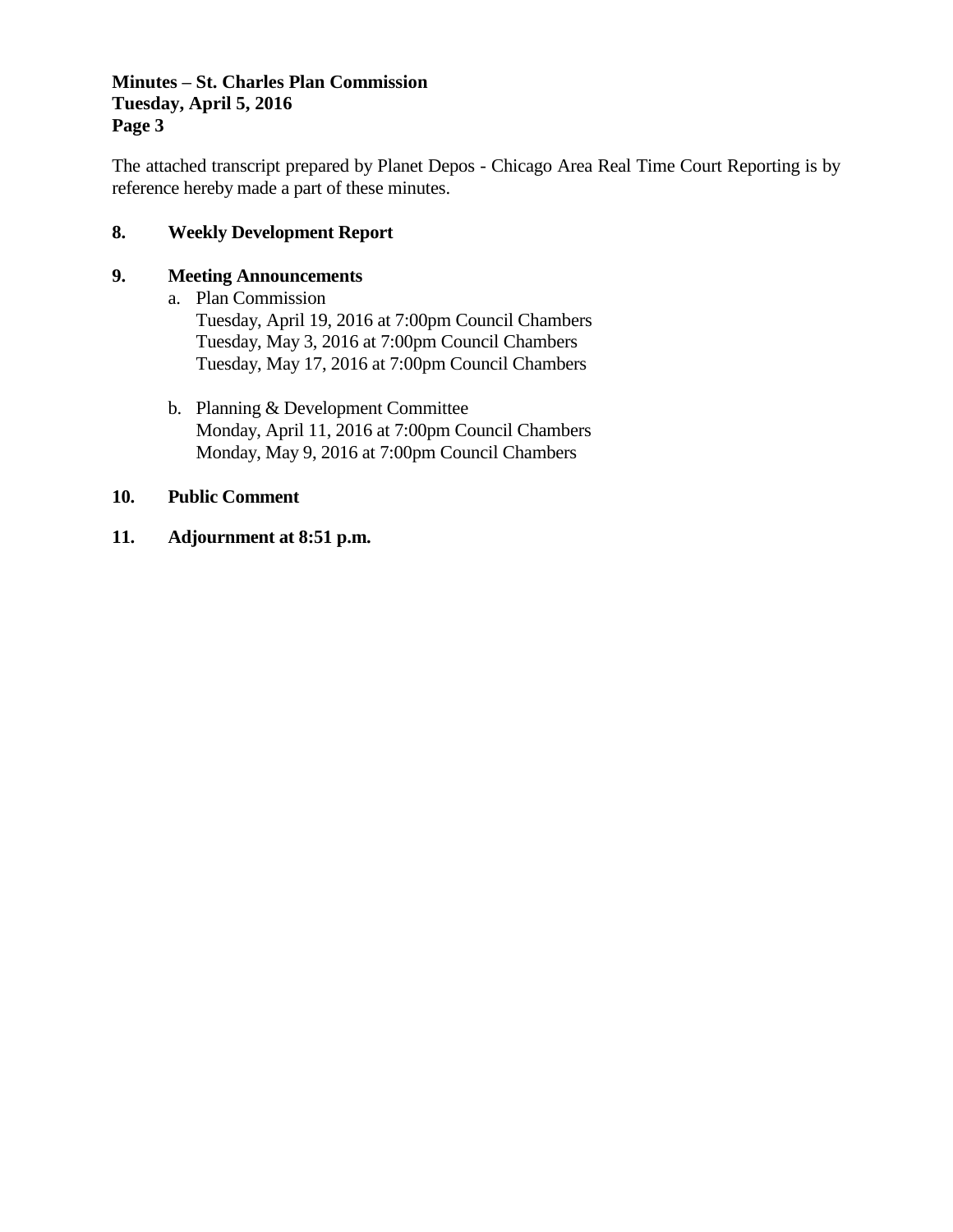1 BEFORE THE PLAN COMMISSION 2 OF THE CITY OF ST. CHARLES -----------------------------x In Re: : 5 Regular Meeting : including Application : 7 for Concept Plan; : 8 Cityview, Property : 9 Located at 895 Geneva : Road. : -----------------------------x HEARING 14 St. Charles, Illinois 60174 Tuesday, April 5, 2016 7:00 p.m. Job No: 97788A Pages: 1 - 63 22 Reported by: Theresa A. Vorkapic, 23 CSR, RPR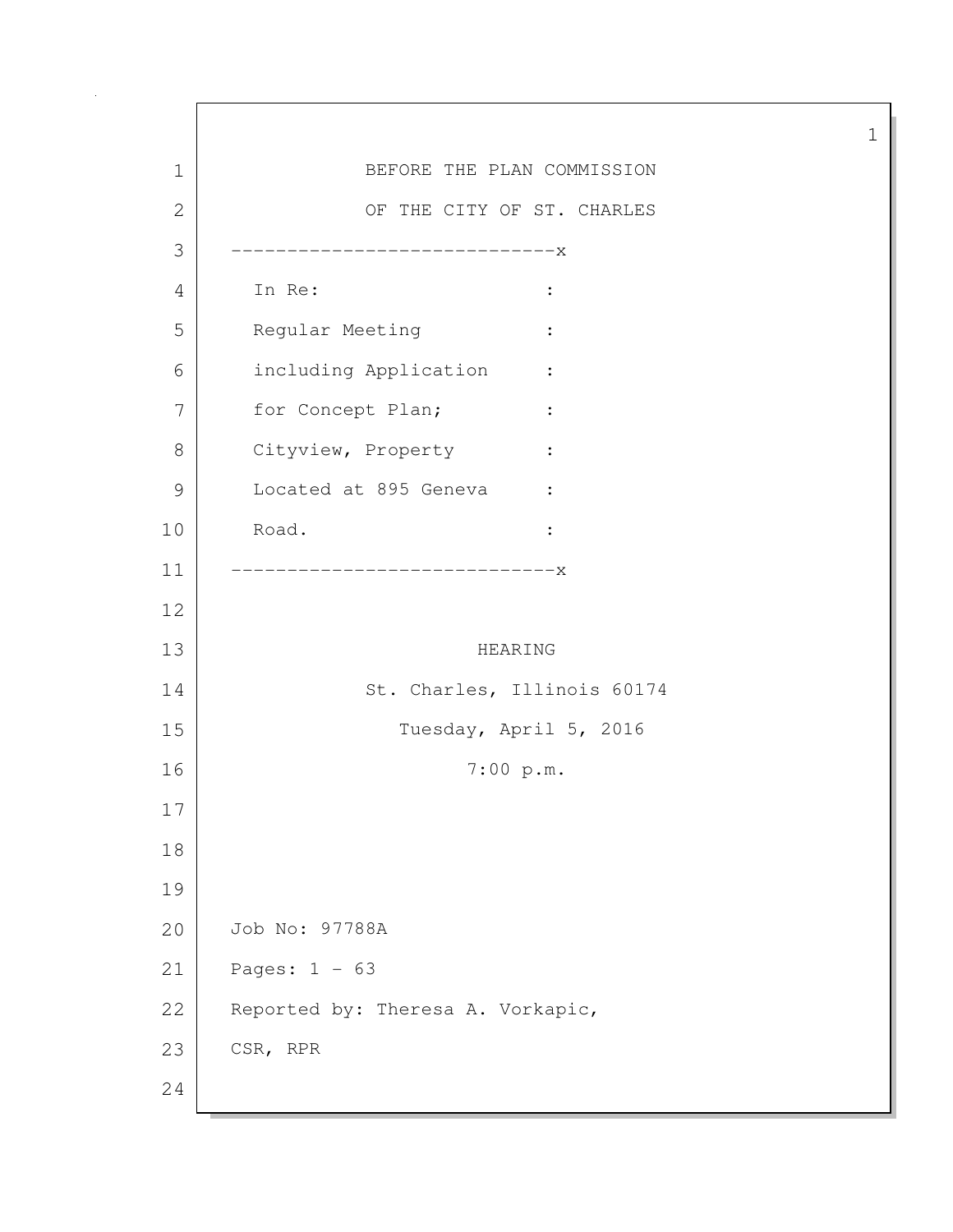| $\mathbf 1$   | HEARING, held at the location of:                  |
|---------------|----------------------------------------------------|
| $\mathbf{2}$  |                                                    |
| 3             | ST. CHARLES CITY HALL                              |
| 4             | 2 East Main Street                                 |
| 5             | St. Charles, Illinois 60174                        |
| 6             | $(630)$ 377-4400                                   |
| 7             |                                                    |
| $8\,$         |                                                    |
| $\mathcal{G}$ |                                                    |
| $10$          |                                                    |
| 11            |                                                    |
| 12            |                                                    |
| 13            | Before Theresa A. Vorkapic, a Certified            |
| 14            | Shorthand Reporter, Registered Professional        |
| 15            | Reporter, and a Notary Public in and for the State |
| 16            | of Illinois.                                       |
| 17            |                                                    |
| 18            |                                                    |
| 19            |                                                    |
| 20            |                                                    |
| 21            |                                                    |
| 22            |                                                    |
| 23            |                                                    |
| 24            |                                                    |
|               |                                                    |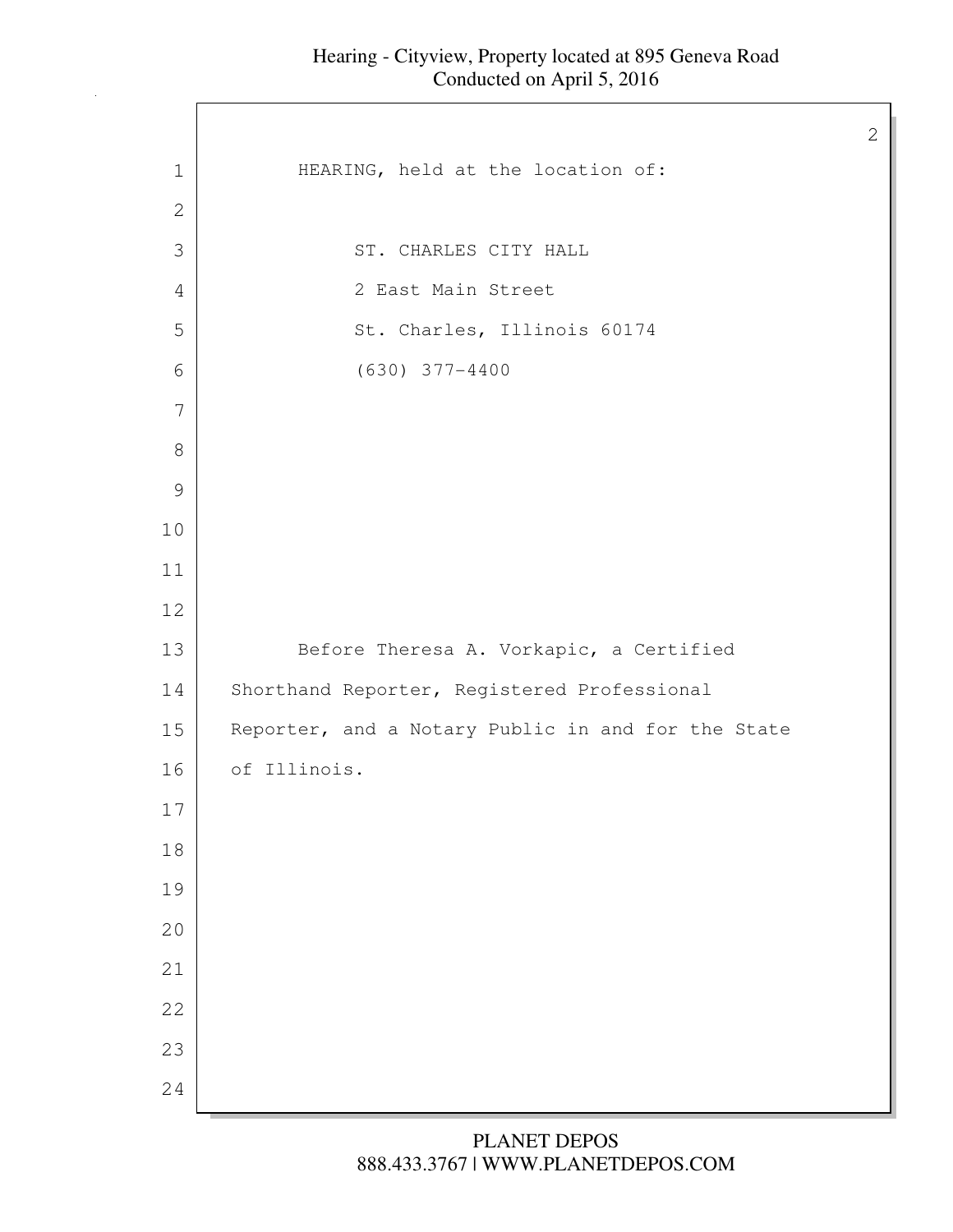Г

| 1  | PRESENT: |                                       |
|----|----------|---------------------------------------|
| 2  |          | TODD WALLACE, Chairman                |
| 3  |          | TIM KESSLER, Vice Chairman            |
| 4  |          | BRIAN DOYLE, Member                   |
| 5  |          | TOM SCHUETZ, Member                   |
| 6  |          | JIM HOLDERFIELD, Member               |
| 7  |          | LAURA MACKLIN-PURDY, Member           |
| 8  |          | MICHELLE SPRUTH, Member               |
| 9  |          | TOM PRETZ, Member                     |
| 10 |          |                                       |
| 11 |          | ALSO PRESENT:                         |
| 12 |          | RUSS COLBY, Planning Division Manager |
| 13 |          | CHRIS BONG, Development Engineering   |
| 14 |          | Manager, Planner                      |
| 15 |          | DAN VENARD, Land Acquisition Manager, |
| 16 |          | David Weekley Homes                   |
| 17 |          |                                       |
| 18 |          |                                       |
| 19 |          |                                       |
| 20 |          |                                       |
| 21 |          |                                       |
| 22 |          |                                       |
| 23 |          |                                       |
| 24 |          |                                       |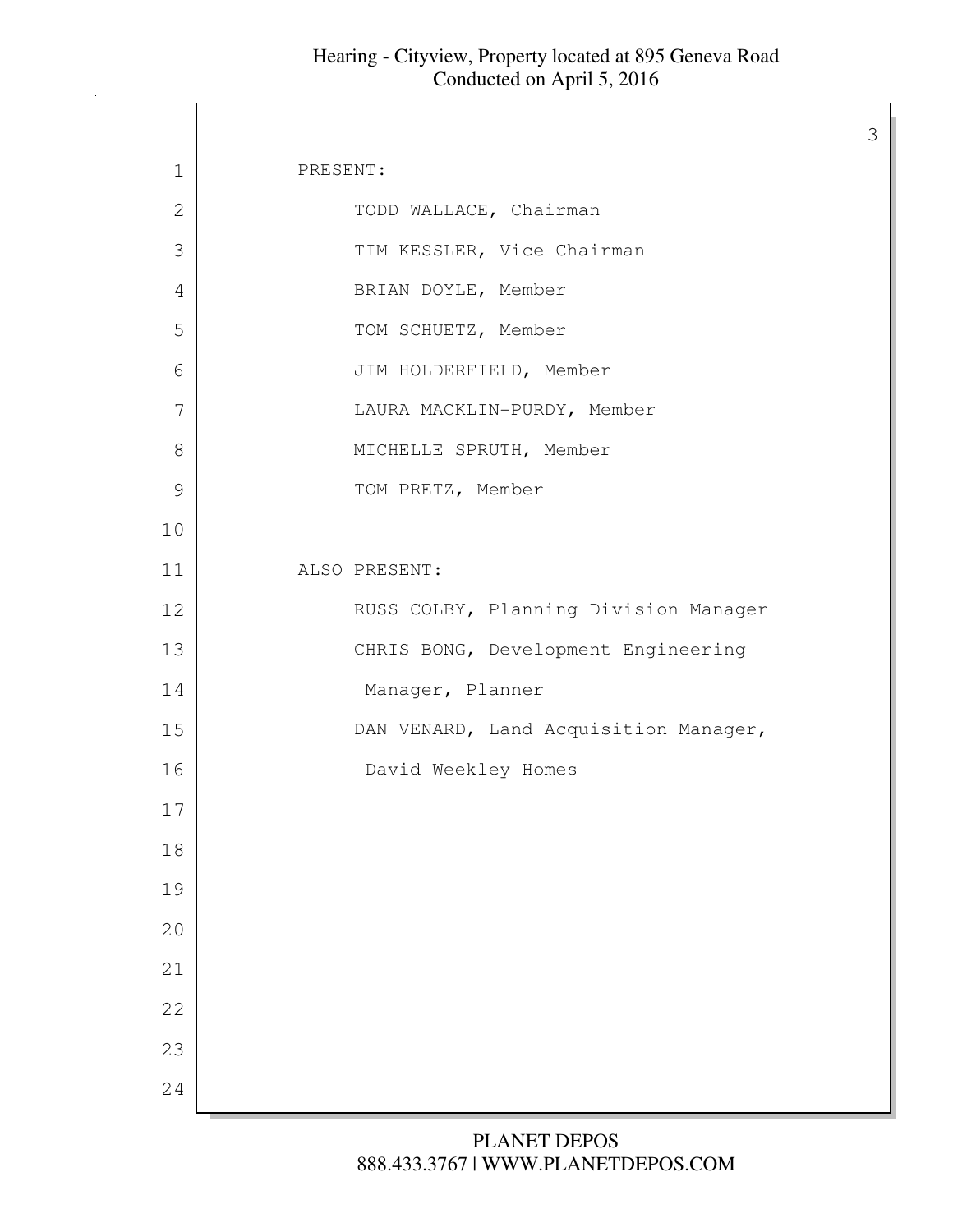|              |                                                 | 4 |
|--------------|-------------------------------------------------|---|
| $\mathbf 1$  | PROCEEDINGS                                     |   |
| $\mathbf{2}$ | CHAIRMAN WALLACE: This meeting of the           |   |
| 3            | St. Charles Plan Commission will come to order. |   |
| 4            | Tim, call the roll.                             |   |
| 5            | VICE CHAIRMAN KESSLER: Doyle.                   |   |
| 6            | MEMBER DOYLE: Here.                             |   |
| 7            | VICE CHAIRMAN KESSLER: Schuetz.                 |   |
| 8            | MEMBER SCHUETZ: Here.                           |   |
| 9            | VICE CHAIRMAN KESSLER: Pretz.                   |   |
| 10           | MEMBER PRETZ: Here.                             |   |
| 11           | VICE CHAIRMAN KESSLER: Macklin-Purdy.           |   |
| 12           | MEMBER MACKLIN-PURDY: Here.                     |   |
| 13           | VICE CHAIRMAN KESSLER: Spruth.                  |   |
| 14           | MEMBER SPRUTH: Here.                            |   |
| 15           | VICE CHAIRMAN KESSLER: Holderfield.             |   |
| 16           | MEMBER HOLDERFIELD: Here.                       |   |
| 17           | VICE CHAIRMAN KESSLER: Wallace.                 |   |
| 18           | CHAIRMAN WALLACE: Here.                         |   |
| 19           | VICE CHAIRMAN KESSLER: Kessler. Here.           |   |
| 20           | CHAIRMAN WALLACE: Presentation of minutes of    |   |
| 21           | the March 22nd 2016 meeting of the Plan         |   |
| 22           | Commission.                                     |   |
| 23           | Is there a motion to approve?                   |   |
| 24           | VICE CHAIRMAN KESSLER: So moved.                |   |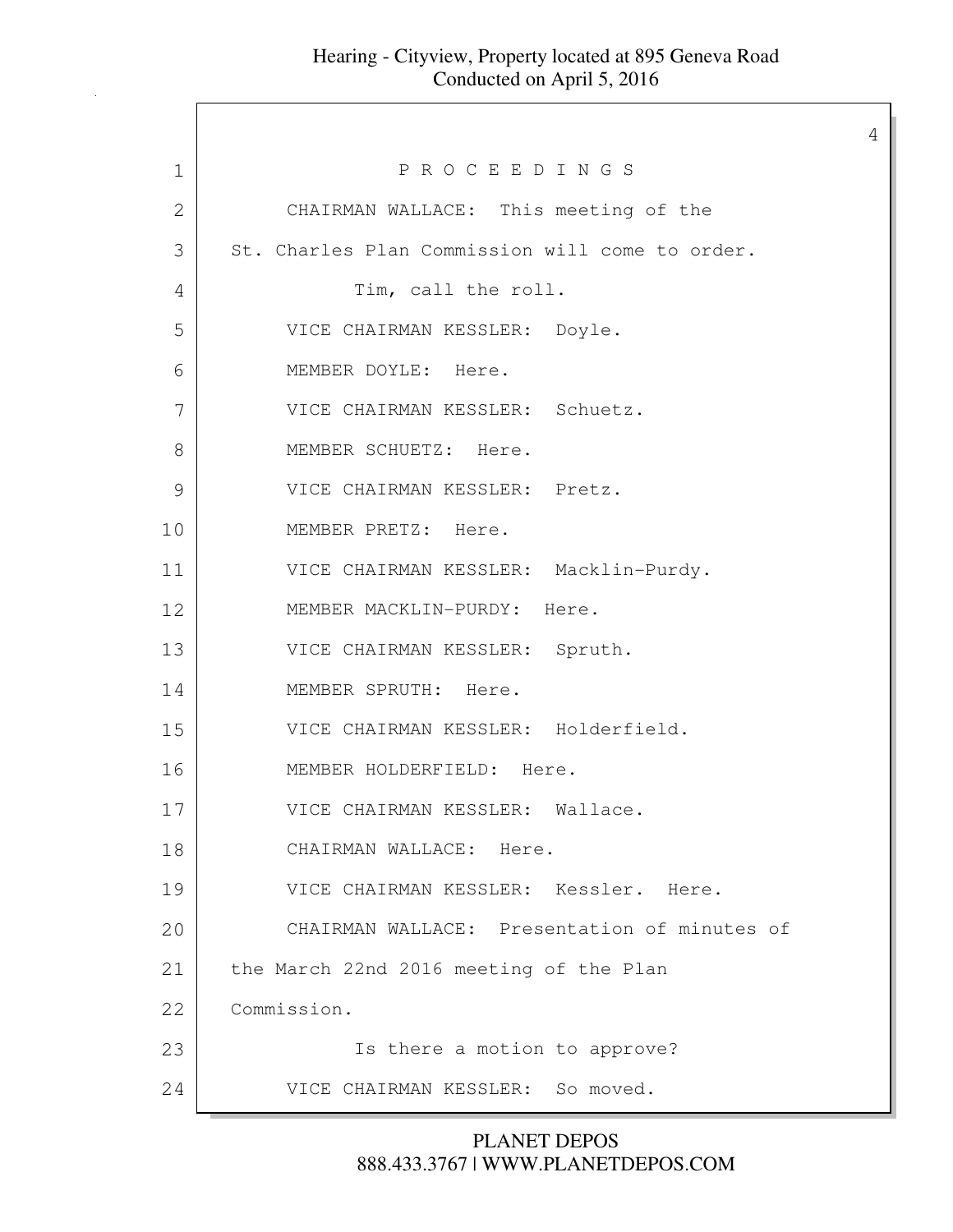5

1 | MEMBER DOYLE: Second. 2 CHAIRMAN WALLACE: It's been moved and 3 seconded. 4 All in favor? 5 (Ayes heard.) 6 CHAIRMAN WALLACE: Opposed? 7 | MEMBER PRETZ: I'm going to abstain. 8 CHAIRMAN WALLACE: Let's do a retake of that 9 one. 10 | Ts there a motion to approve the minutes 11 of the March 22, 2016 meeting? 12 VICE CHAIRMAN KESSLER: So moved. 13 MEMBER DOYLE: Seconded. 14 CHAIRMAN WALLACE: Seconded by Mr. Doyle. 15 All in favor? 16 (Ayes heard.) 17 CHAIRMAN WALLACE: Opposed? 18 (No response.) 19 CHAIRMAN WALLACE: Abstentions. 20 MEMBER PRETZ: Abstain. 21 CHAIRMAN WALLACE: Item 4 on the agenda is 22 Cityview, 895 Geneva Road, David Weekley Homes, 23 application for concept plan. 24 For those of you who haven't been here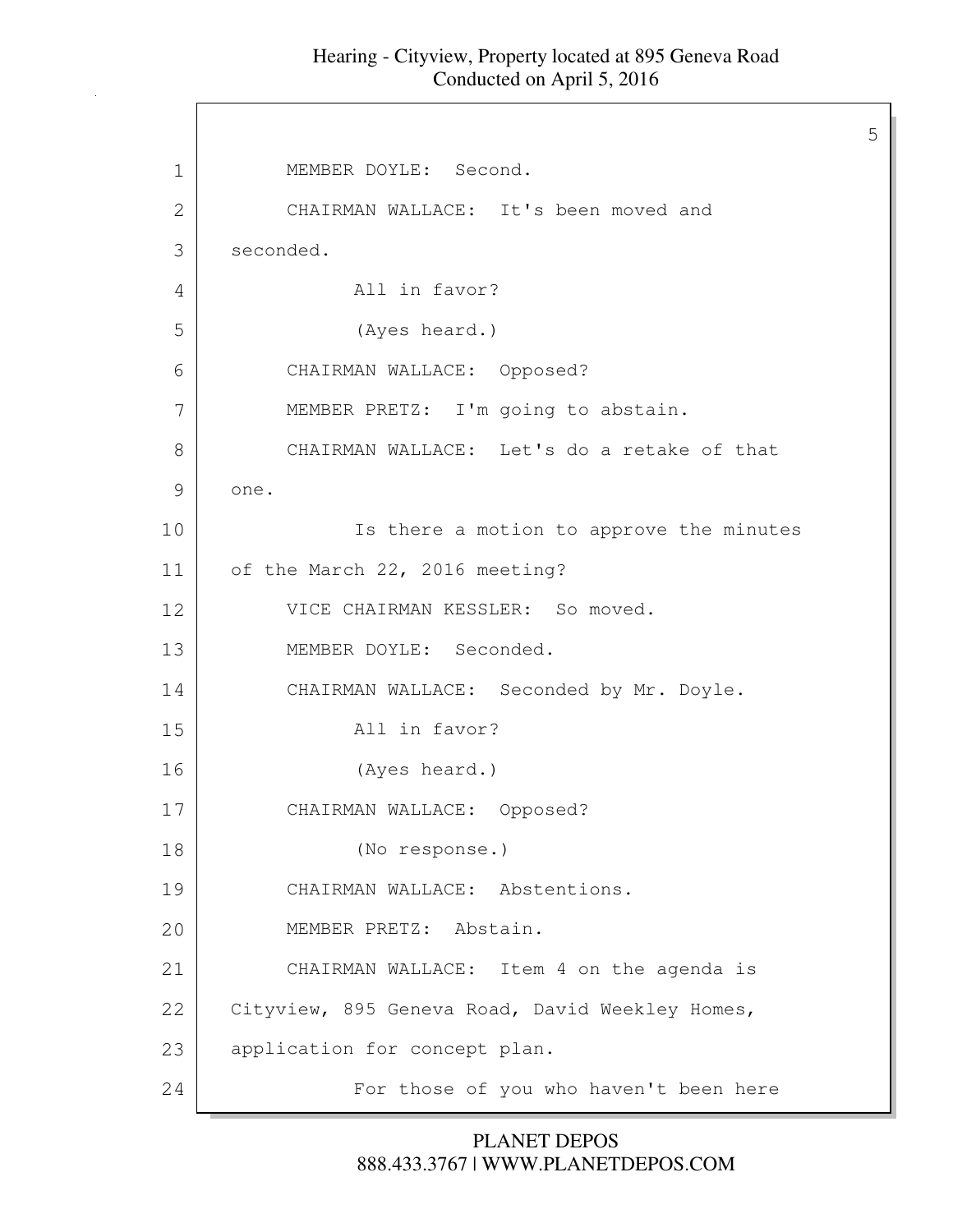| $\mathbf 1$   | before, the Plan Commission is tasked with         |
|---------------|----------------------------------------------------|
| 2             | conducting public hearings for certain             |
| 3             | applications that come before it. This eventually  |
| 4             | could be an application that comes before the Plan |
| 5             | Commission. Tonight it's not. It's here as a       |
| 6             | concept plan review, and as a concept plan, the    |
| 7             | developer is coming before us to present plans     |
| 8             | with possible anticipation of an application at    |
| $\mathcal{G}$ | some point in the future.                          |
| 10            | This saves the developer and the city              |
| 11            | time and money in going through an application     |
| 12            | process and it gives the developer the opportunity |
| 13            | to get feedback from the Plan Commission as well   |
| 14            | as from members of the public. So after tonight,   |
| 15            | nothing will be done on this from our standpoint.  |
| 16            | If the applicant wants to go forward, then they    |
| 17            | will make a formal application with the city and   |
| 18            | at that point in the future, it will come back     |
| 19            | before the Plan Commission and/or the City         |
| 20            | Council's Planning and Development Committee for   |
| 21            | Any questions?<br>action.                          |
| 22            | What happens is I'll ask the applicant             |
| 23            | if they would like to make a presentation and then |
| 24            | after that the Plan Commission will ask questions  |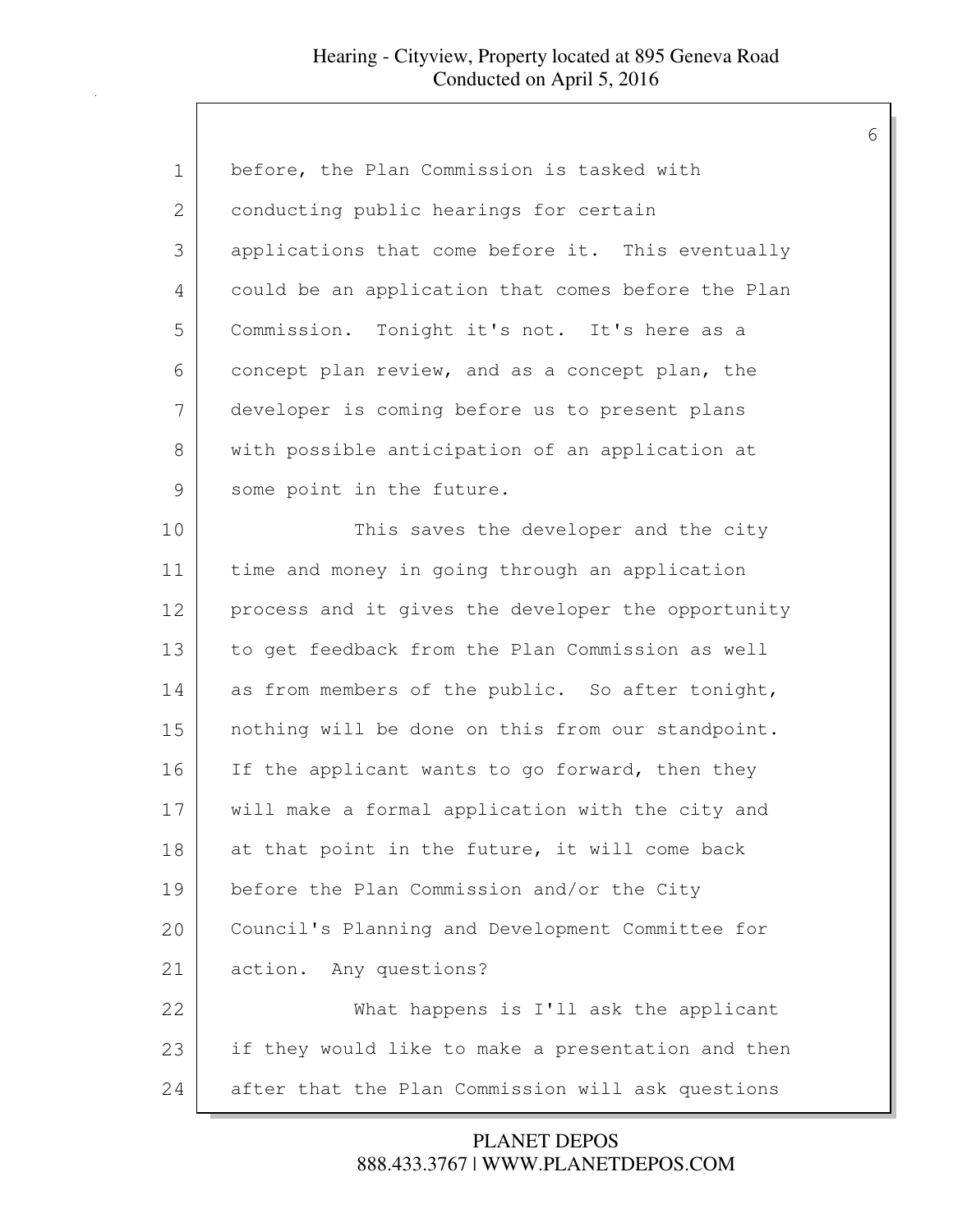| 1             | and then members of the public will have the       |
|---------------|----------------------------------------------------|
| 2             | opportunity to ask questions and make comments,    |
| 3             | and at the end I will ask planning commissioners   |
| 4             | to give their feedback to the developer.           |
| 5             | Is the developer ready?                            |
| 6             | MR. VENARD: I am.                                  |
| 7             | Mr. Wallace, good too see you. Dan                 |
| $8\,$         | Venard with David Weekley Homes. I have a small    |
| $\mathcal{G}$ | presentation PowerPoint to show you this evening.  |
| 10            | The lion's share of the info we have here has been |
| 11            | part of the application and submittals that are in |
| 12            | your packet as well.                               |
| 13            | Just a brief note on who David Weekley             |
| 14            | is, since this is the first time that we're in     |
| 15            | front of the City of St. Charles, David Weekley    |
| 16            | homes is a homebuilder based out of Texas. We are  |
| 17            | a 40-year old company that operates currently in   |
| 18            | 23 different cities throughout the U.S. and        |
| 19            | currently the largest private homebuilder in the   |
| 20            | United States.                                     |
| 21            | David Weekley himself still spearheads             |
| 22            | our company. It's not just a name. He has been     |
| 23            | on this little site that's before you in the       |
| 24            | last -- about five weeks ago we had a meeting,     |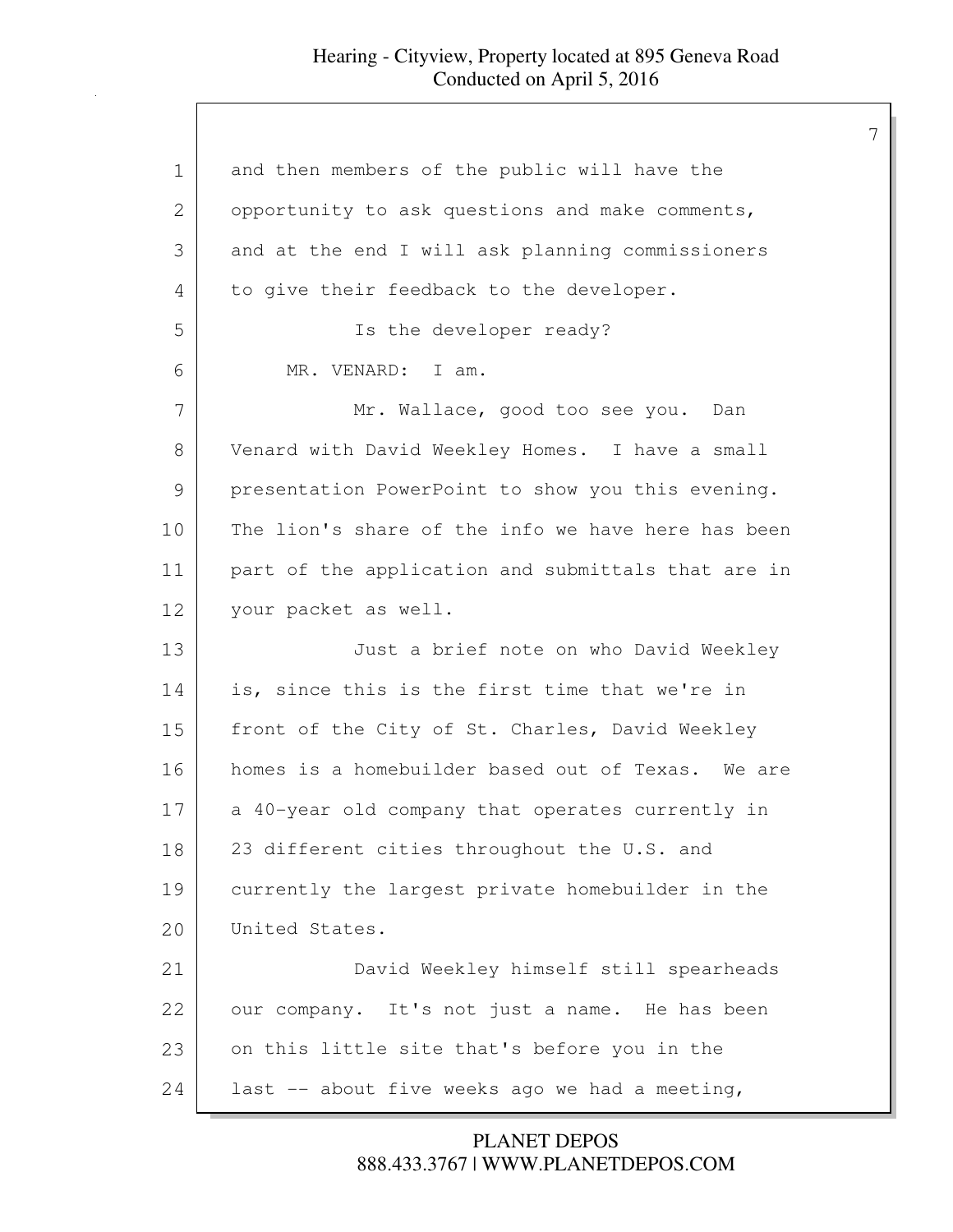| $\mathbf 1$ | four-and-a-half weeks ago.                         |
|-------------|----------------------------------------------------|
| 2           | David Weekley Homes has been nationally            |
| 3           | recognized by J.D. Power for customer service but  |
| 4           | also some national periodicals, builder,           |
| 5           | professional builder magazines and some of the     |
| 6           | notes that you see within the PowerPoint.          |
| 7           | Additionally, it has been recognized ten           |
| 8           | times by Fortune Magazine as the Top 100 Companies |
| 9           | to work for, as recent as about four weeks ago,    |
| 10          | ranked number 17 out of the top one hundred in     |
| 11          | Fortune Magazine, which is a nice feeling for      |
| 12          | myself but also for the other 1100 employees at    |
| 13          | Weekley Homes.                                     |
| 14          | Currently, Weekley Homes came to the               |
| 15          | Chicago market, they're relatively new, in         |
| 16          | March of '14 based up in the Schaumburg area with  |
| 17          | operations currently in active communities in      |
| 18          | Barrington, Glenview and Buffalo Grove, and then   |
| 19          | this year we'll be starting communities in         |
| 20          | Hinsdale and Geneva. So with that are kind of      |
| 21          | traditional neighborhoods. We also do a series of  |
| 22          | teardowns from the Wilmette area down to           |
| 23          | Naperville, haven't made it as far west as the Fox |
| 24          | River Valley yet, but are doing stuff along that   |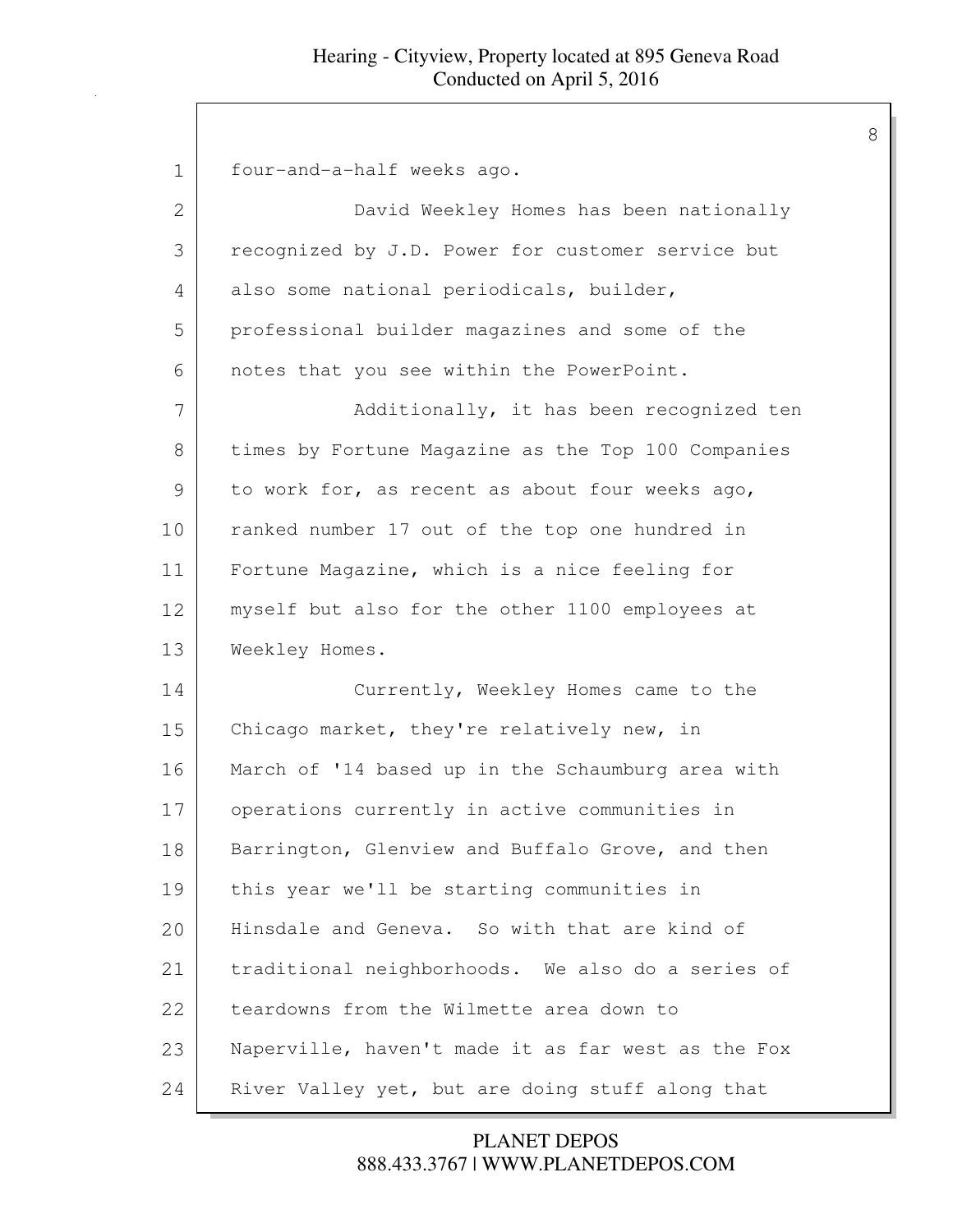| 1             | corridor as we're getting our operations up and   |
|---------------|---------------------------------------------------|
| 2             | rolling.                                          |
| 3             | The projects that's before you that               |
| 4             | Chairman Wallace touched on is 895 Geneva Road or |
| 5             | 24 Mosedale. So if you see it within the          |
| 6             | application referred to two different -- the site |
| 7             | does have two different addresses to it. It is    |
| 8             | just a little over an acre. It's 1.05 acres, a    |
| $\mathcal{G}$ | redevelopment opportunity. Years back I believe   |
| 10            | there is a medical building if I remember         |
| 11            | correctly, a dentist office from years back, but  |
| 12            | it's been in this condition for at least the last |
| 13            | 15 years if not prior to.                         |
| 14            | Prior to coming to you, Weekley Homes is          |
| 15            | currently in the contract purchaser. We do not    |
| 16            | own the property yet. It is currently owned by a  |
| 17            | gentleman that used to reside in St. Charles, has |
| 18            | relocated down to Texas, just pure coincidence,   |
| 19            | nothing to do with where we're based out of, and  |
| 20            | his property holdings, but we've done a series of |
| 21            | soil borings to understand if it's suitable to do |
| 22            | what we propose as well as also the phase one     |
| 23            | environments as there is an existing foundation   |
| 24            | out there and worry about if there is any type of |

# 888.433.3767 | WWW.PLANETDEPOS.COM PLANET DEPOS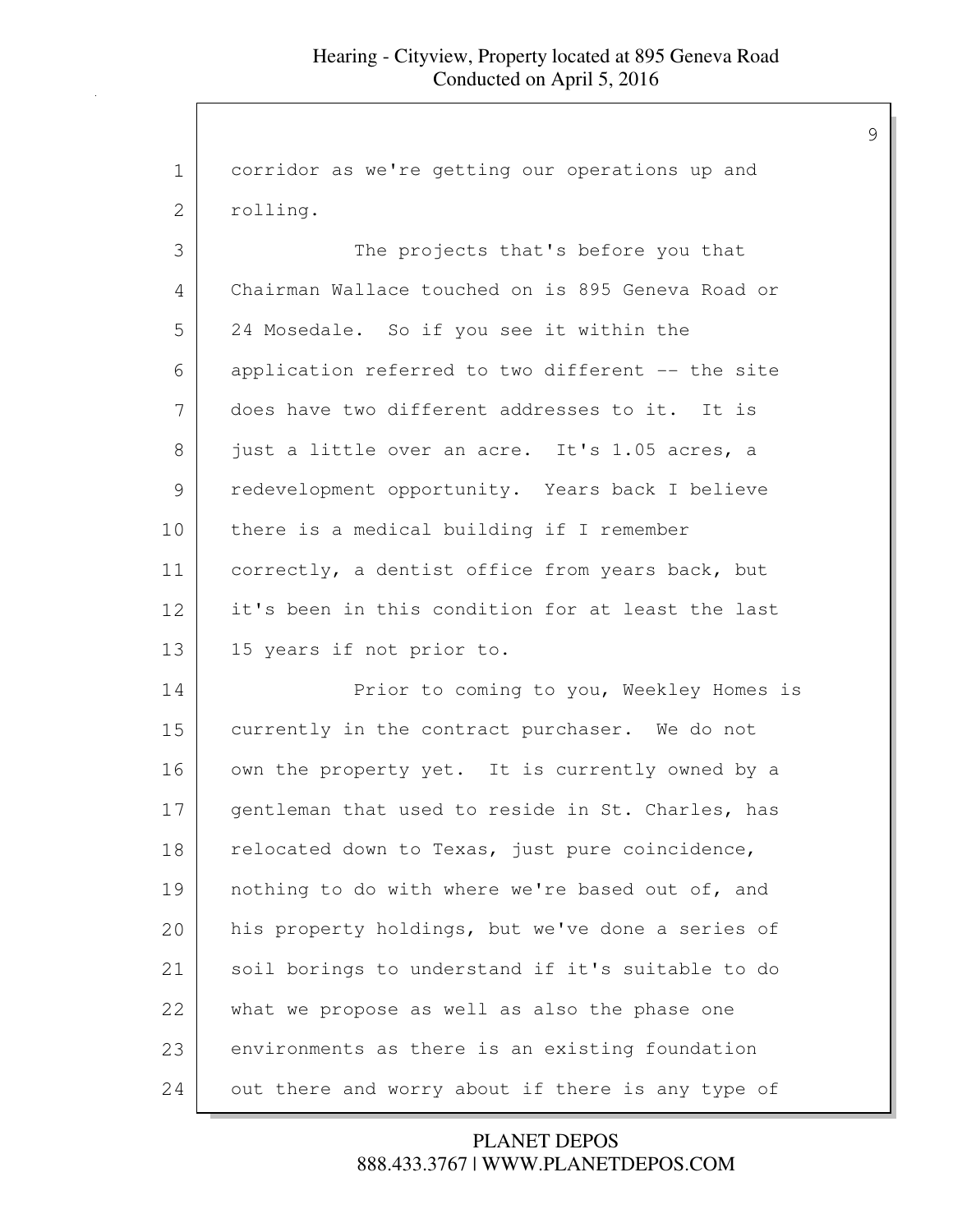1 history of contaminants that may be within that 2 project. 3 Just a little closer zoomed in, you may 4 recall that this year the City of St. Charles 5 electric did a lot of work along 31 where they 6 were burying some lines along here and you still 7 might see some red fence, you know, some orange 8 fence down this way, but they were taking some 9 overhead lines and burying them and some of it is 10 attributed to some of the large trees that are on 11 | the site. They are large, but not of the best 12 quality and two weeks back I had met with the 13 department heads to introduce this project to them 14 and to gain some of their feedback, and that's 15 when I learned that one of the reasons for this 16 was because we had some issues with overhead lines 17 and the trees on the site. There are overhead 18 | lines going up up here, and I'll touch a little 19 bit more on some of the engineering that I have, 20 but this is all buried along Geneva or along 31 up 21 here. It is overhead lines. 22 So what we're proposing for you is seven 23 detached single-family homes. I know there's been 24 some chatter over the years on this site about

> 888.433.3767 | WWW.PLANETDEPOS.COM PLANET DEPOS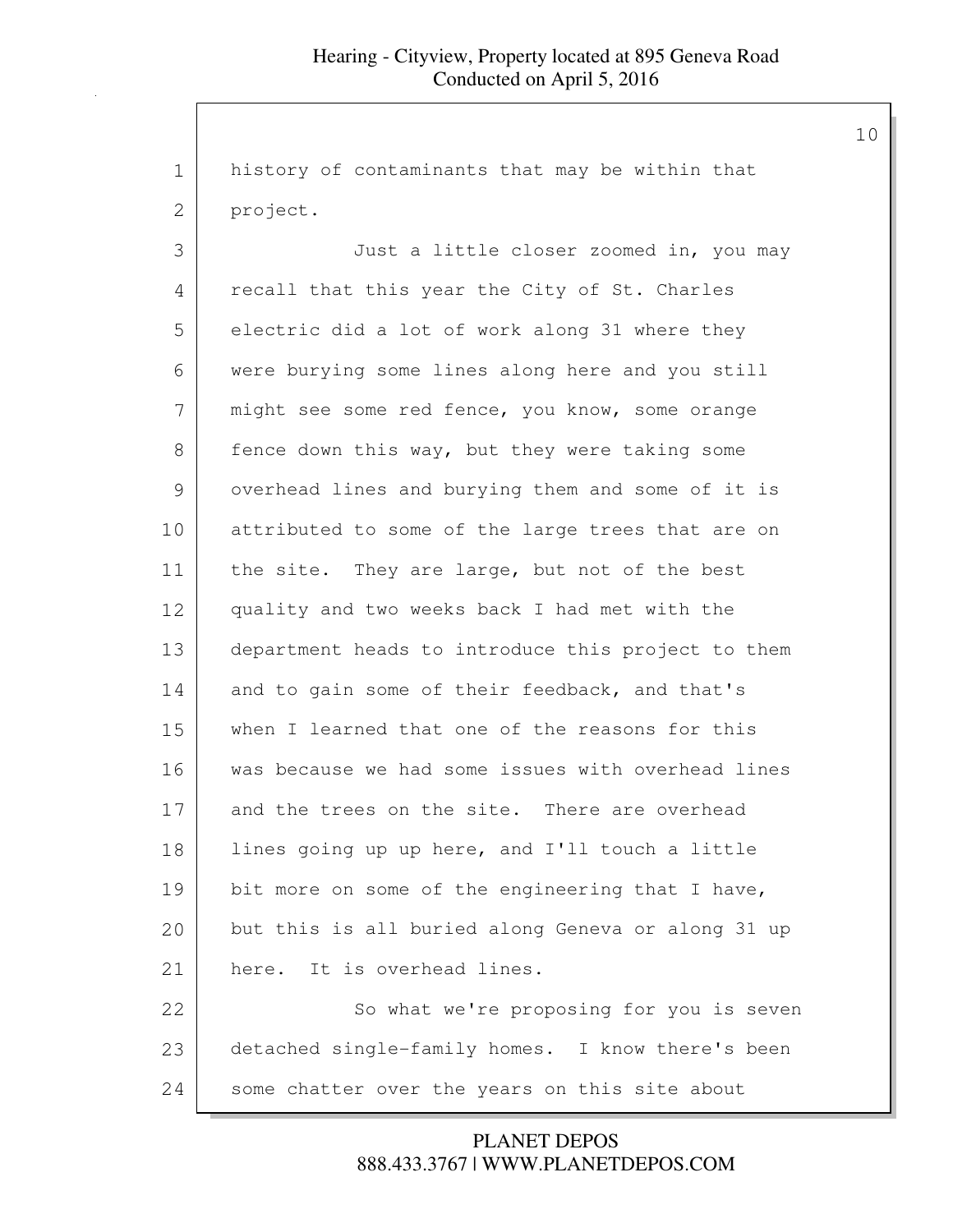| $\mathbf 1$   | attached or detached. This is currently zoned      |
|---------------|----------------------------------------------------|
| $\mathbf{2}$  | RT-1, and in a meeting with staff very early on in |
| 3             | about October of last year as we were kind of      |
| 4             | trying to do our due diligence prior to going      |
| 5             | under contract on what would work, I was informed  |
| 6             | that that's not an option, which is great with us. |
| 7             | It's one of those things that it's a unique        |
| 8             | property. It is a property so you know that has    |
| $\mathcal{G}$ | its physical challenges to it. So from this back   |
| $10$          | corner or the westerly corner down to Route 31, we |
| 11            | have about 30 feet of fall. So each seven of       |
| 12            | these detached single-family homes will be a       |
| 13            | walkout and it's by design. So not only is it a    |
| 14            | nice feature, but also allows us within this       |
| 15            | building pad if you're look we've got 60 feet from |
| 16            | the front of the garage to the rear approximately, |
| 17            | I've got to lose eight to nine feet, you know, in  |
| 18            | trying to pick up some of that grade. It allows    |
| 19            | us to limit the amount of retaining wall that      |
| 20            | we'll have to put in the rear of those homes       |
| 21            | because there will be a retaining wall here.       |
| 22            | To tell you, if it wasn't walkouts and             |
| 23            | we tried to keep it, the retaining wall would be   |
| 24            | approximately from what my civil engineers tell me |

888.433.3767 | WWW.PLANETDEPOS.COM PLANET DEPOS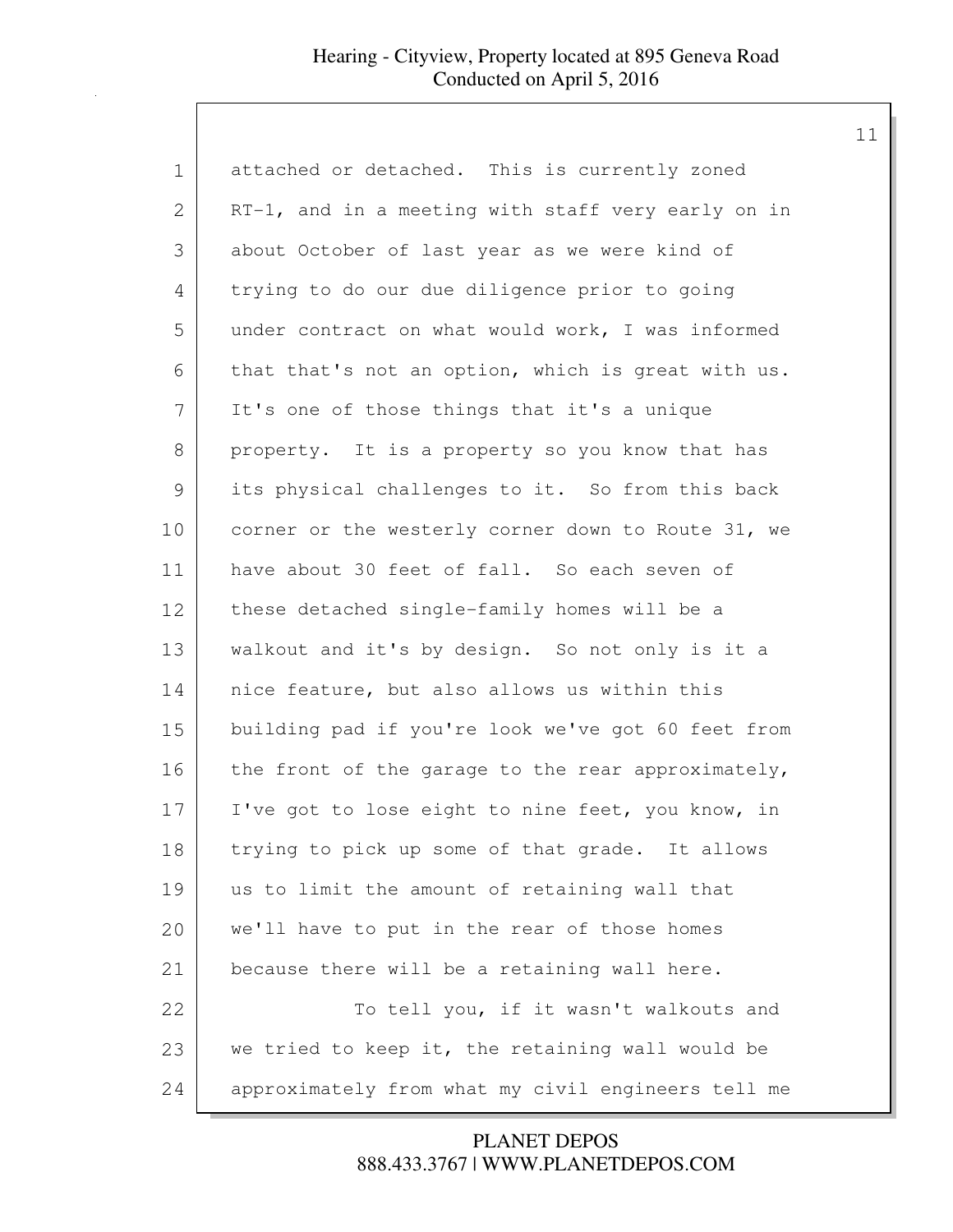| 1  | approximately ten foot structural wall. This one   |
|----|----------------------------------------------------|
| 2  | here now will be roughly a four, four-and-a-half   |
| 3  | foot wall. That's a lot softer as you can imagine  |
| 4  | with pedestrian traffic, with the bike path across |
| 5  | the street, come from Mt. St. Mary's or just car   |
| 6  | traffic going either way, you're not looking at    |
| 7  | this big wall, this kind of fortress wall with the |
| 8  | retaining wall.                                    |
| 9  | So within this plan, within the                    |
| 10 | preliminary engineering, we are talking about      |
| 11 | using this Keller Place, which is currently at     |
| 12 | this line here, if you look at the property lines, |
| 13 | if you take a step back, this line is our          |
| 14 | northerly boundary and you'll see this little box  |
| 15 | out. This is City of St. Charles property. It's    |
| 16 | currently a road, but if you were to go drive it   |
| 17 | and go on site, it's not truly served as a road.   |
| 18 | It's being served by one driveway right here for   |
| 19 | the detached single-family home to the north and   |
| 20 | that's it.                                         |
| 21 | So what we propose to do to give us some           |
| 22 | good secondary access for fire and public safety   |
| 23 | is to do some improvements on this road, curve     |
| 24 | into our site and then exit on Mosedale.<br>If you |

888.433.3767 | WWW.PLANETDEPOS.COM PLANET DEPOS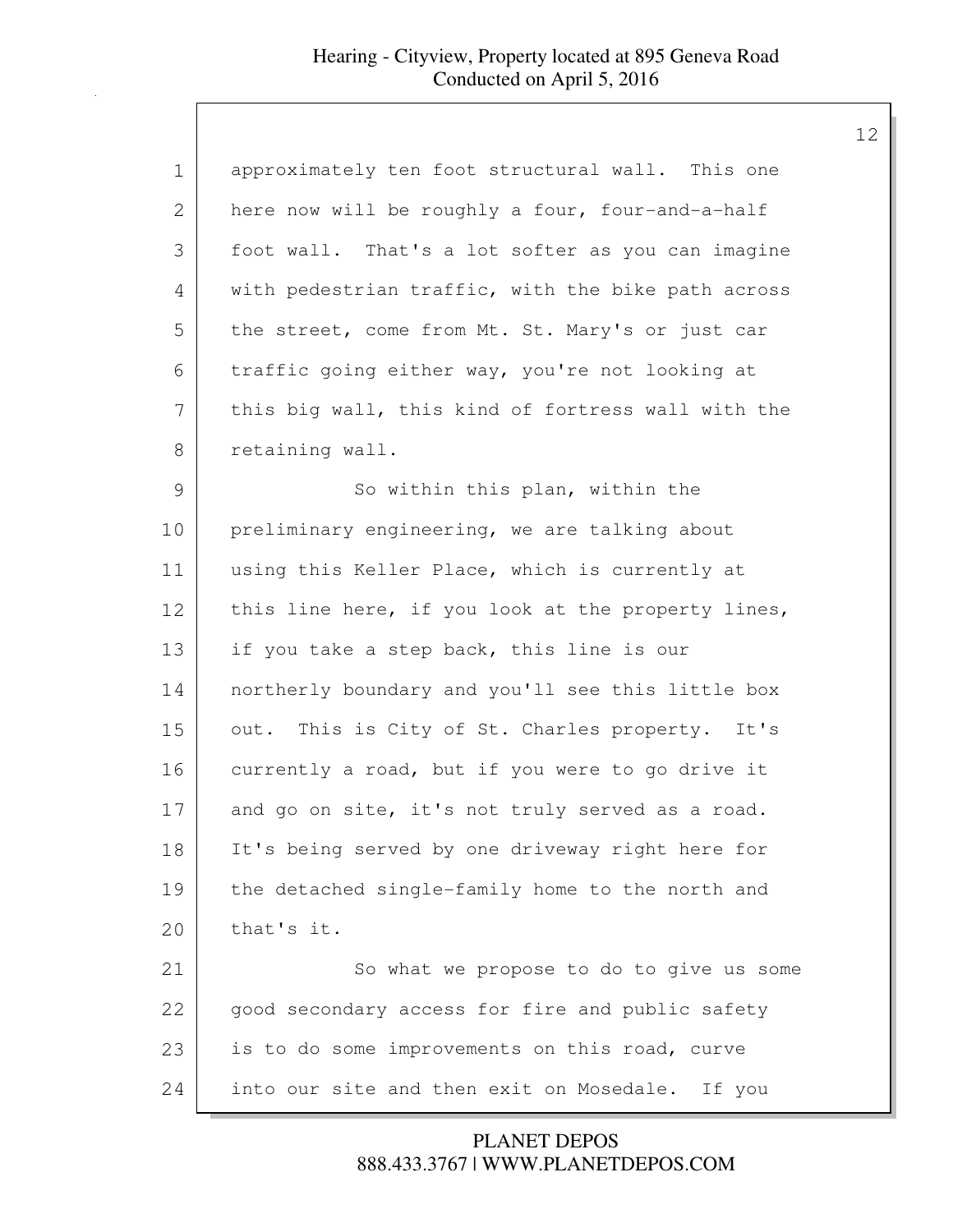| $\mathbf 1$   | have driven the site or not, you'll truly see that |
|---------------|----------------------------------------------------|
| 2             | 30 feet I'm talking about as we go from the west   |
| 3             | down to the east. You could really experience      |
| 4             | that on Mosedale because about this point going    |
| 5             | down it drops dramatically. So as we are going     |
| 6             | through a series of different site plans for our   |
| 7             | review and staff's consideration, one iteration    |
| 8             | was coming up off the roads and having curb cuts   |
| $\mathcal{G}$ | and while it yielded an additional lot, I didn't   |
| 10            | like the stacking and kind of -- it just didn't    |
| 11            | lay out well. So we've got all this. I may add     |
| 12            | more retaining wall between side yards, so         |
| 13            | needless to say.                                   |
| 14            | So as I touched on within this plan,               |
| 15            | it's currently zoned RT-1. What we're proposing    |
| 16            | is an RT-2 PUD, which allows us -- we're going to  |
| 17            | need some variances within this tight little site. |
| 18            | It is a site that has great proximity to downtown. |
| 19            | It's sat vacant for the last year and half, pardon |
| 20            | me, decade and a half plus, and we as you can kind |
| 21            | of tell from my initial PowerPoint, Weekley is     |
| 22            | very dubious in the land acquisitions and that's   |
| 23            | not me being the land acq guy to pat myself on the |
| 24            | back, but if you look at some of the markets we're |

# 888.433.3767 | WWW.PLANETDEPOS.COM PLANET DEPOS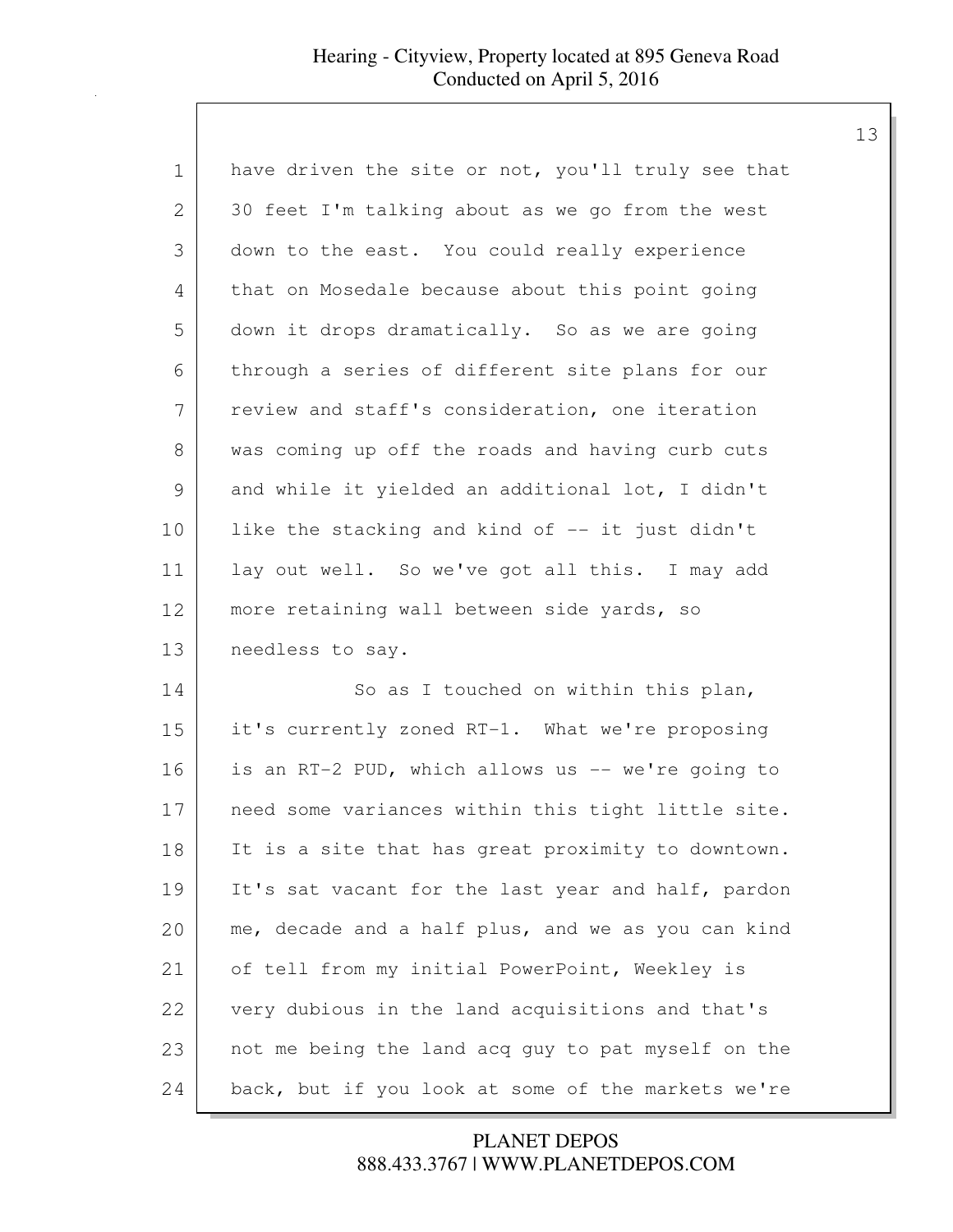| 1             | in, Barrington, Glenview, Hinsdale, Geneva,        |
|---------------|----------------------------------------------------|
| 2             | Buffalo Grove, St. Charles fits in that. All       |
| 3             | A-plus, proximities to solid downtowns, even some  |
| 4             | of the redevelopment we're seeing we like that,    |
| 5             | proximity to good regional amenities, across the   |
| 6             | street we have the bike path, we have got          |
| 7             | Mt. St. Mary's, going into Jalapeno Grill towards  |
| 8             | the Blue Goose.                                    |
| $\mathcal{G}$ | So needless to say, we really think it's           |
| 10            | a good opportunity for one to introduce our        |
| 11            | product within the very solid market, and then     |
| 12            | also from the City of St. Charles perspective,     |
| 13            | it's kind of a blended site that I think is ripe   |
| 14            | for some redevelopment.                            |
| 15            | The product that we have in front of               |
| 16            | you, so one note on here, these are not the side   |
| 17            | yards that I'm proposing. Just from that           |
| 18            | perspective, it looks very tight. I was just       |
| 19            | trying to give you as much product on one sheet so |
| 20            | you can understand. We would have -- that is       |
| 21            | probably a six-foot combined side yard versus six  |
| 22            | and six, 12-foot combined, but the product that    |
| 23            | we're proposing as you recall I said they're all   |
| 24            | walkouts. They all would be front-loaded product   |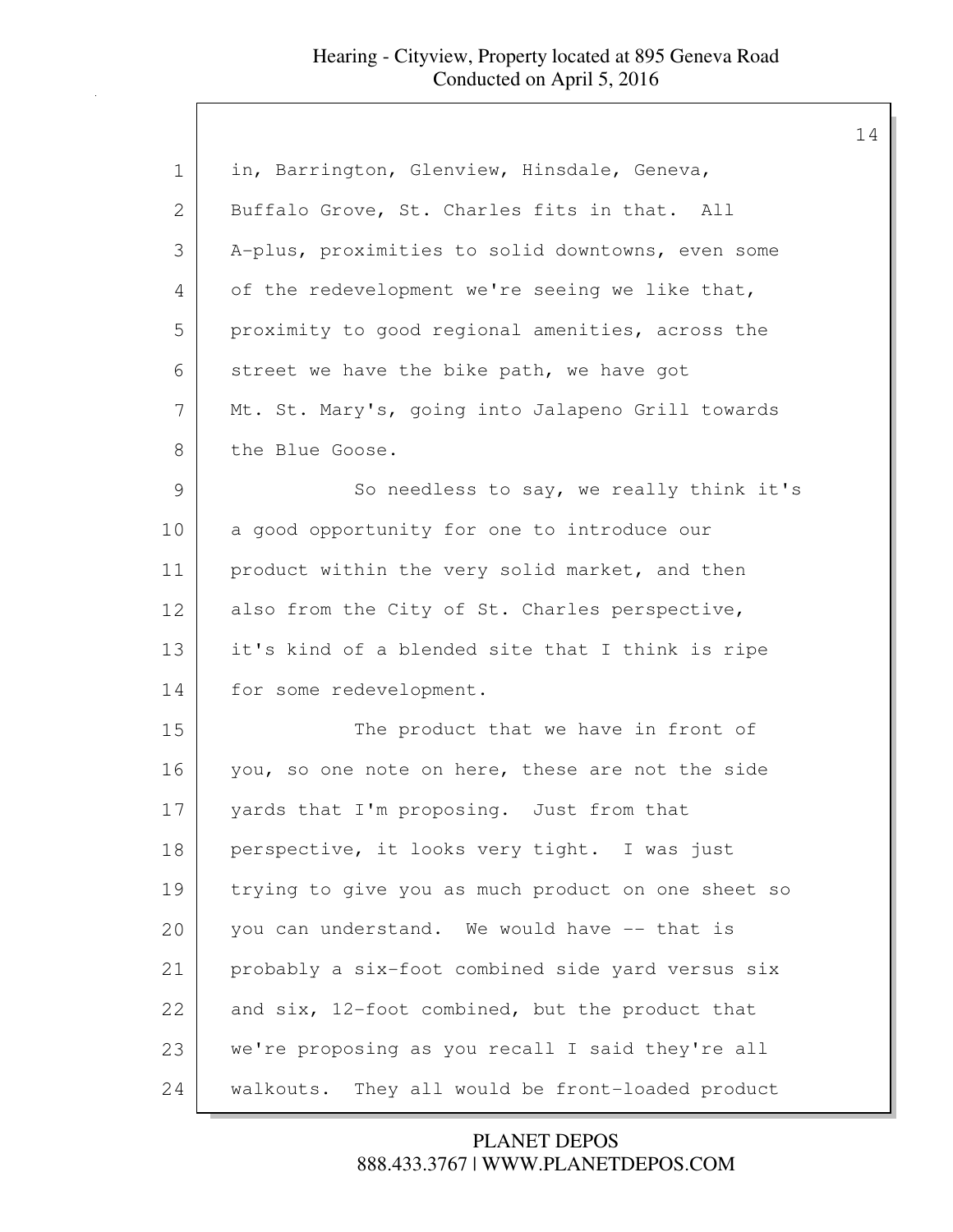| 1             | that would range from 1800-square foot to          |
|---------------|----------------------------------------------------|
| 2             | 2500-square foot, but also as you would know, we'd |
| 3             | have the builder finish the basements for the      |
| 4             | homeowners and add an additional 700 to 900 square |
| 5             | feet.                                              |
| 6             | So it's truly a development -- what                |
| 7             | we've seen within the marketplace especially since |
| 8             | the downturn is some of the expectations have      |
| $\mathcal{G}$ | changed with some of the homeowners that we're     |
| 10            | doing our teardowns for, and it's the reason that  |
| 11            | you see the successful amount of teardowns in the  |
| 12            | Chicagoland area and especially the north shore,   |
| 13            | northwestern suburbs, and western suburbs is       |
| 14            | because they want to get more in town, smaller     |
| 15            | lot, within the amenities and that's what we're    |
| 16            | looking to propose here.                           |
| 17            | Within some external finishes on this              |
| 18            | project is all HardiePlank finishes. You see some  |
| 19            | metal-pleated roofs, copper-pleated roofs over the |
| 20            | garage. We take a lot of pride and having some     |
| 21            | different design elements, not just HardiePlank,   |
| 22            | just lap siding, but you may see some cedar, shake |
| 23            | siding, that is still Hardie product so you don't  |
| 24            | have to paint, maintain, like you would have       |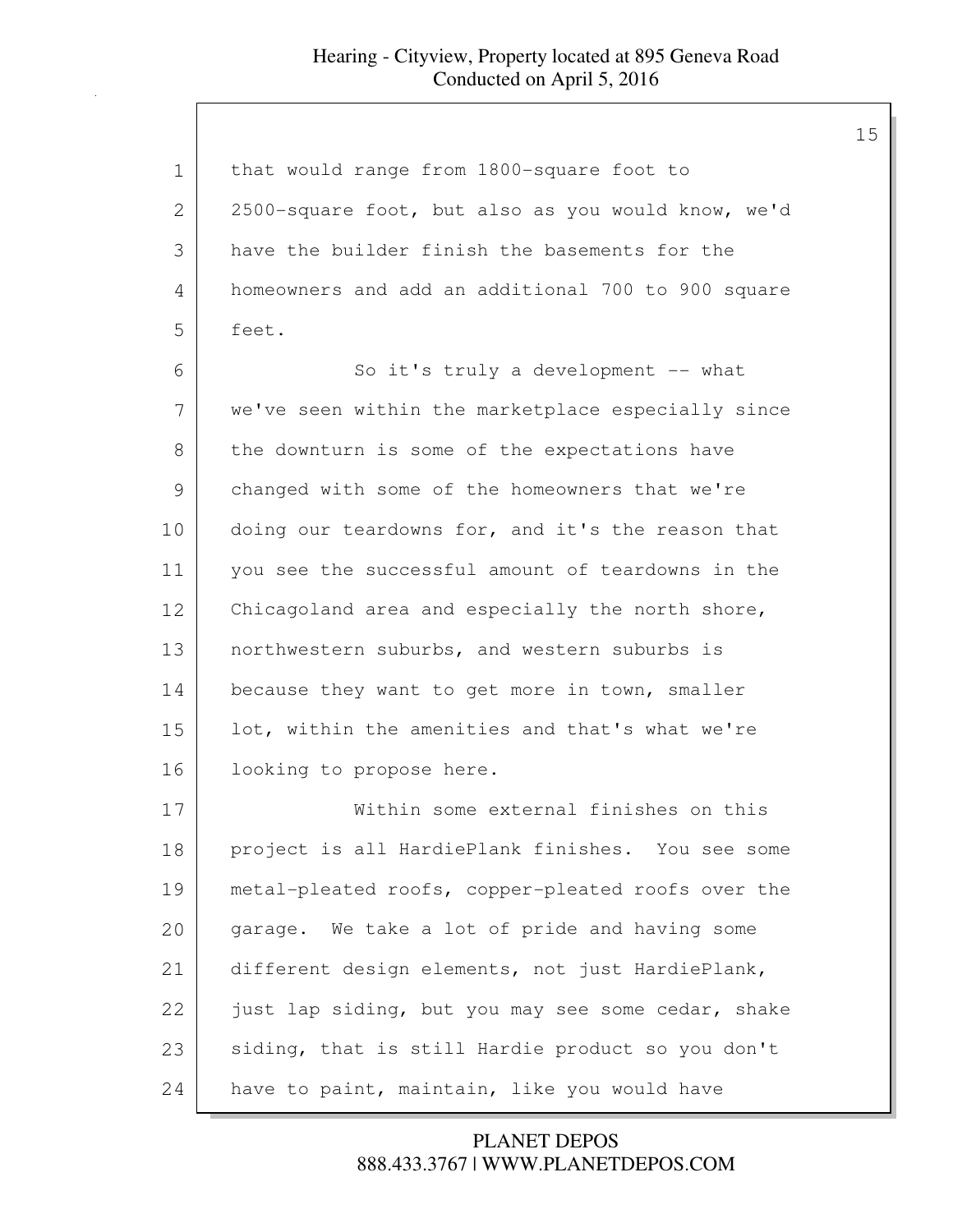| $\mathbf 1$   | normal shake, but it just gives it a different     |
|---------------|----------------------------------------------------|
| $\mathbf{2}$  | element, breaks things up, a little more detail as |
| 3             | you can tell on the garages versus just your       |
| 4             | normal raised panel garage.                        |
| 5             | There is some brick and stone elements             |
| 6             | on these doors as well, Masonite front doors so    |
| 7             | you can stain or paint those, just some different  |
| $8\,$         | stuff that, one, I think this community would look |
| $\mathcal{G}$ | for; and, two, the design kind of specifications   |
| 10            | internally it's our expectation as well.           |
| 11            | Internally what's in your packet, I gave           |
| 12            | some floor plans within that. So internally we     |
| 13            | have ten-foot first floor ceilings, nine-foot      |
| 14            | second floor ceilings. So when you walk in, they   |
| 15            | don't feel so small. You walk in, you've got       |
| 16            | these volumus rooms, wide-open views. As you get   |
| 17            | into the kitchen, oversized islands is something   |
| 18            | that you'll see in all of Weekley's designs, which |
| 19            | currently we've got a model that's up and open in  |
| 20            | Barrington is probably the closest one. We've got  |
| 21            | a couple of in Glen Ellyn and Wheaton that are     |
| 22            | teardowns, but access isn't as easy, but you can   |
| 23            | see the thought that goes into the internal        |
| 24            | architecture as well and the specifications.       |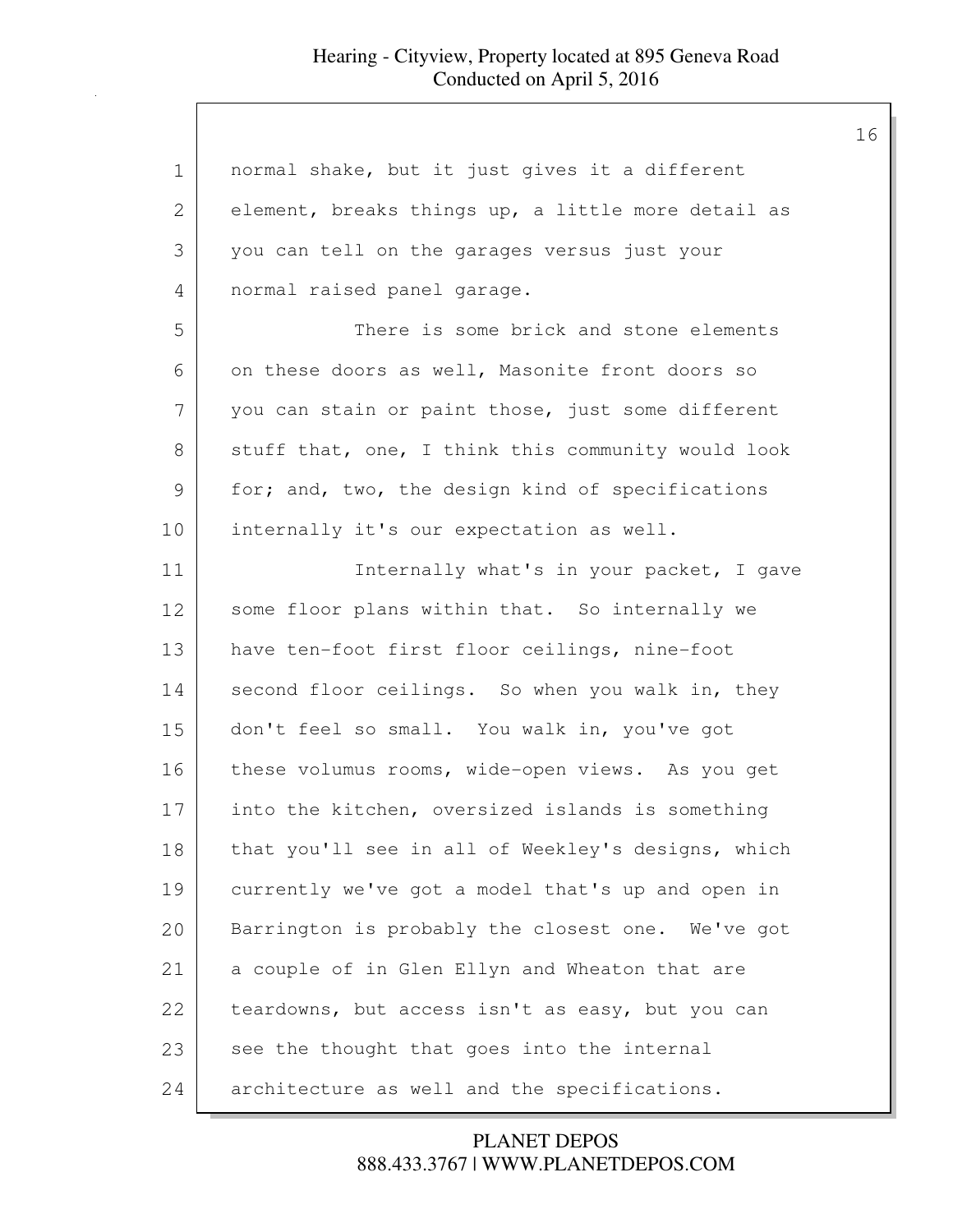| 1  | So within that just a quick recap, look            |
|----|----------------------------------------------------|
| 2  | for seven single-family homes, detached            |
| 3  | single-family homes, and we appreciate in this     |
| 4  | process that Chairman Wallace touched on about us  |
| 5  | coming in early on in the process to see where the |
| 6  | city stands prior to any significant money being   |
| 7  | spent on final engineering and previous designs    |
| 8  | going forward.                                     |
| 9  | So I'd really welcome your feedback and            |
| 10 | hopefully look forward to being part of the        |
| 11 | community.                                         |
| 12 | CHAIRMAN WALLACE: Thank you.                       |
| 13 | MR. VENARD: Thanks.                                |
| 14 | CHAIRMAN WALLACE: Plan commissioners? Go           |
| 15 | ahead.                                             |
| 16 | MEMBER SCHUETZ: I've got a question.<br>You        |
| 17 | had mentioned on the slide of the elevation of the |
| 18 | homes that that doesn't really depict what the     |
| 19 | side yard would be.                                |
| 20 | MR. VENARD: Right.                                 |
| 21 | MEMBER SCHUETZ: Now, in your information you       |
| 22 | provided us, it appears like the side yards are    |
| 23 | six feet?                                          |
| 24 | MR. VENARD:<br>Correct.                            |

# 888.433.3767 | WWW.PLANETDEPOS.COM PLANET DEPOS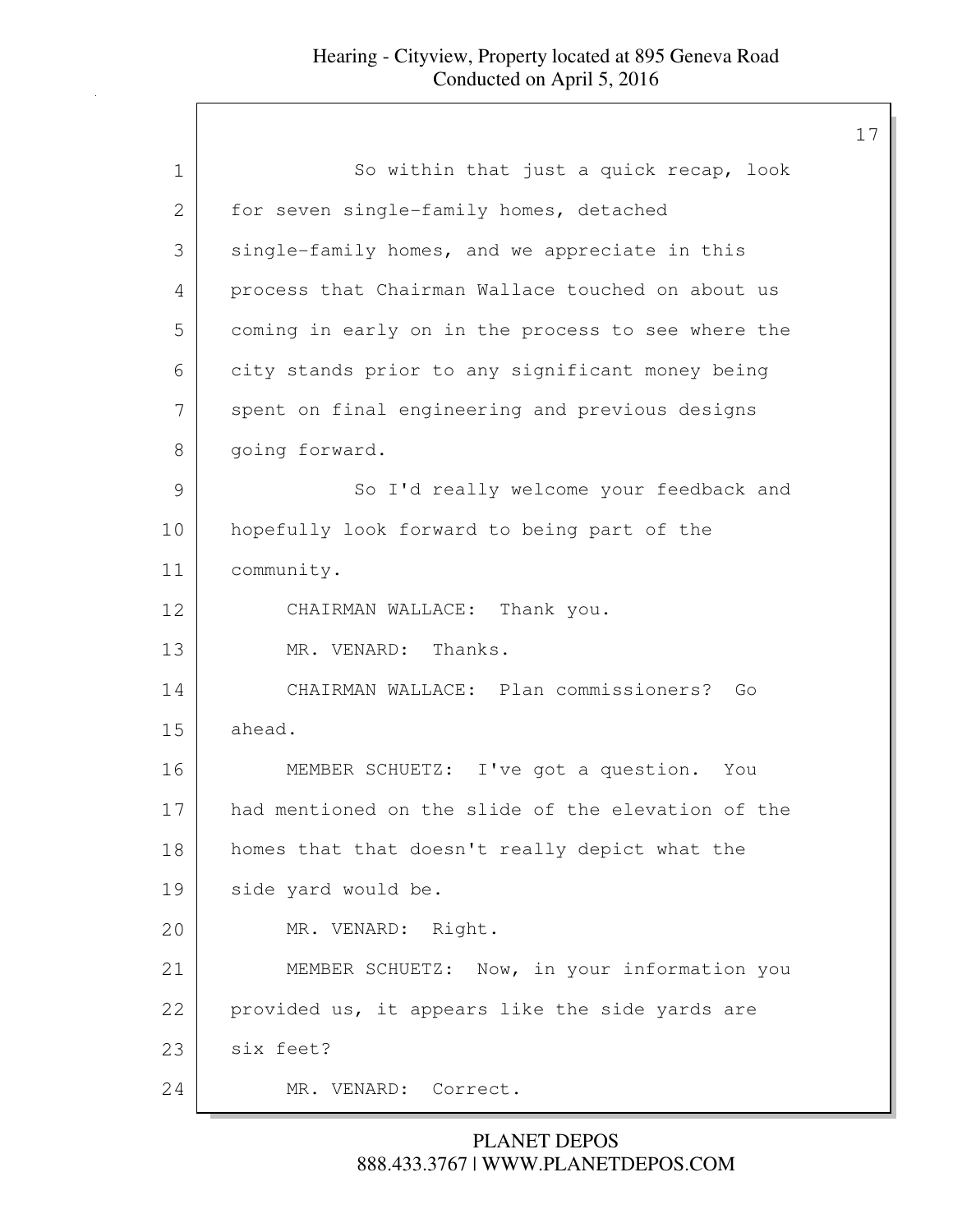18

1 | MEMBER SCHUETZ: So does that make it 2 12 feet? 3 MR. VENARD: Yes, sir. 4 MEMBER SCHUETZ: And so the one you show here 5 as far as looking at the elevations, what do you 6 estimate? 7 MR. VENARD: Three and three with combined 8 six. 9 MEMBER SCHUETZ: Oh, okay. So it would be 10 twice as wide between the homes? 11 MR. VENARD: Yes, sir. 12 MEMBER SCHUETZ: Just one other comment I 13 wanted to make. I do like the -- I don't want to 14 | call it awning, but that's not --15 MR. VENARD: Clip roof over the garage. 16 MEMBER SCHUETZ: Yes. I do like that. The 17 only thing I wanted to suggest maybe a few of the 18 | homes the garage doors could have a little 19 candescent windows. 20 MR. VENARD: Oh, certainly. That's 21 definitely adding some of kind of breaking up some 22 of that within these series of garage doors. 23 MEMBER SCHUETZ: Right. 24 MEMBER MACKLIN-PURDY: Some of the things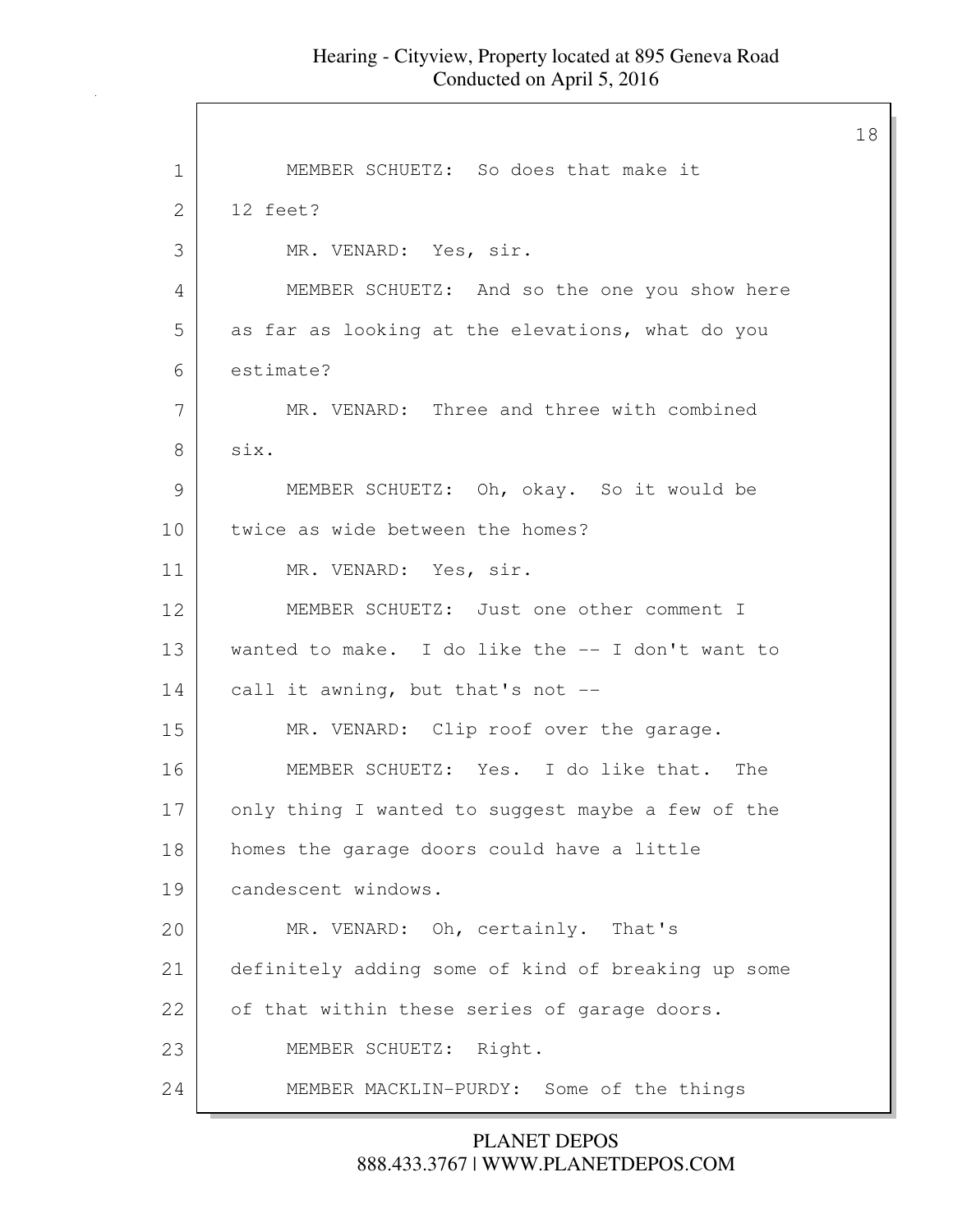| 1             | that we're to consider are as you're doing the       |
|---------------|------------------------------------------------------|
| 2             | PUD, which I see why you would want to have this     |
| 3             | as a PUD, but one of the questions that I have is    |
| 4             | the site layout and why $-$ I mean, maybe it's       |
| 5             | because of the grading, but why the two homes are    |
| 6             | facing Mosedale instead of Keller Place?             |
| 7             | MR. VENARD: You know, Commissioner Purdy,            |
| 8             | that is something that was raised by your support    |
| $\mathcal{G}$ | staff as well. It's something we will look at.       |
| 10            | That's something to understand, but it is just       |
| 11            | from this point and then maybe engineering I can     |
| 12            | touch is just a quick point of reference, so each    |
| 13            | one of these lines is one foot. So if we're          |
| 14            | talking right here just using an 800-foot            |
| 15            | elevation, so each line here is a foot as it goes    |
| 16            | down, you know, we're talking five, six, seven,      |
| 17            | eight, there's roughly 16 feet between a fall.<br>So |
| 18            | if that is your rear yard, then you're generating    |
| 19            | negative drainage towards your foundation.<br>We     |
| 20            | want positive and horseshoe drainage and that will   |
| 21            | be one of the challenges with it, but it is          |
| 22            | something that was raised and something that we're   |
| 23            | contemplating, but also it's with everything going   |
| 24            | from our project to the west is all that RT-2        |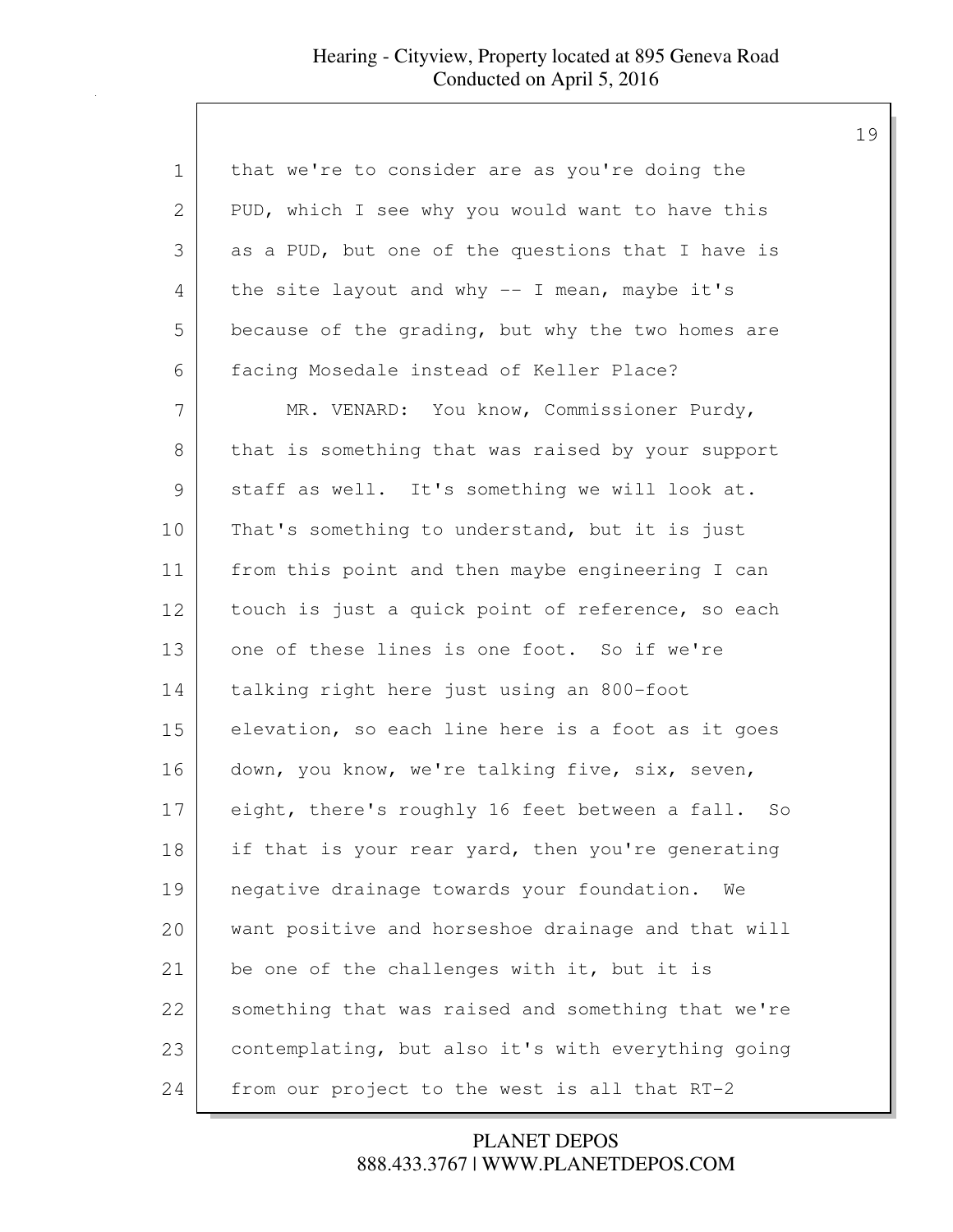| $\mathbf 1$   | product so it also kind of ties in with some of    |
|---------------|----------------------------------------------------|
| 2             | the stuff that's going that way. And then I will   |
| 3             | say that one thing that I believe she's the head   |
| 4             | of the Public Works, she had a good point in our   |
| 5             | meeting about adding some parking bays right here  |
| 6             | so that would kind of challenge -- that's one      |
| 7             | thing that we're looking as well.                  |
| 8             | We have a got some really good notes               |
| $\mathcal{G}$ | from your department heads as well within that     |
| 10            | meeting, but it is something we've looked at, but  |
| 11            | it's mainly due to grading.                        |
| 12            | MEMBER MACKLIN-PURDY: And then in terms of         |
| 13            | how many homes or how many lots, does seven -- I   |
| 14            | mean, there is there a reason for seven? Does      |
| 15            | that just make sense with the numbers because      |
| 16            | these lots are pretty small?                       |
| 17            | MR. VENARD: They are, and the size is kind         |
| 18            | of -- each one either abuts or backs up to open    |
| 19            | space so we can play the game and make everything  |
| 20            | bigger and each one of these lots that we have     |
| 21            | that we're proposing detention along here, I could |
| 22            | run that out and make these all bigger or I keep   |
| 23            | this thing kind of unified. We are planning to     |
| 24            | have an HOA here. We could maintain this area as   |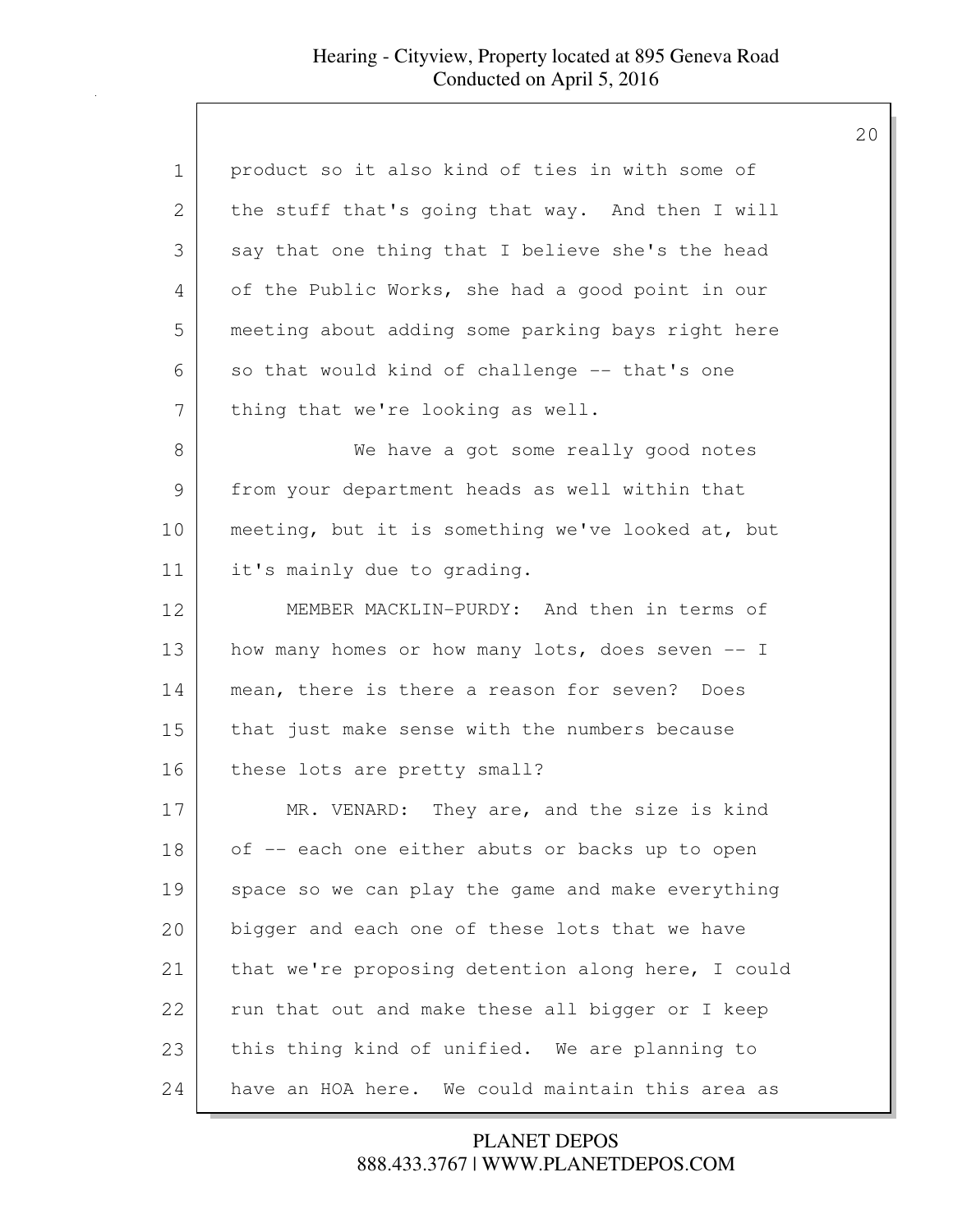| 1             | well as these little pockets so we could make it     |
|---------------|------------------------------------------------------|
| 2             | bigger.                                              |
| 3             | It is a very fickle little site and                  |
| 4             | that's always the challenges with infill sites.      |
| 5             | There is a reason that they're still there. So       |
| 6             | seven allows me to distribute some of the costs as   |
| 7             | we've talked about.                                  |
| 8             | I have got utilities right here.                     |
| $\mathcal{G}$ | Utilities won't be too difficult to run.<br>What     |
| 10            | I'll have to do is open cut Route 31, tap into       |
| 11            | water and come in and tie in over here so we have    |
| 12            | our loop system that the municipality would look     |
| 13            | I will have some challenges with earth work.<br>for. |
| 14            | Our soil -- these two lots is where the old          |
| 15            | foundation was. You can actually see remnants of     |
| 16            | a old drive kind of right here. I have some soil     |
| 17            | issues here that I'll need to address and any time   |
| 18            | you've got a truck heading off or back on versus     |
| 19            | being able to kind of distribute or reuse on site,   |
| 20            | it's pricey, retaining wall, so the economics do     |
| 21            | play a factor within this.                           |
| 22            | MEMBER MACKLIN-PURDY: I just have one more           |
| 23            | comment.                                             |
| 24            | CHAIRMAN WALLACE: Go ahead.                          |

888.433.3767 | WWW.PLANETDEPOS.COM PLANET DEPOS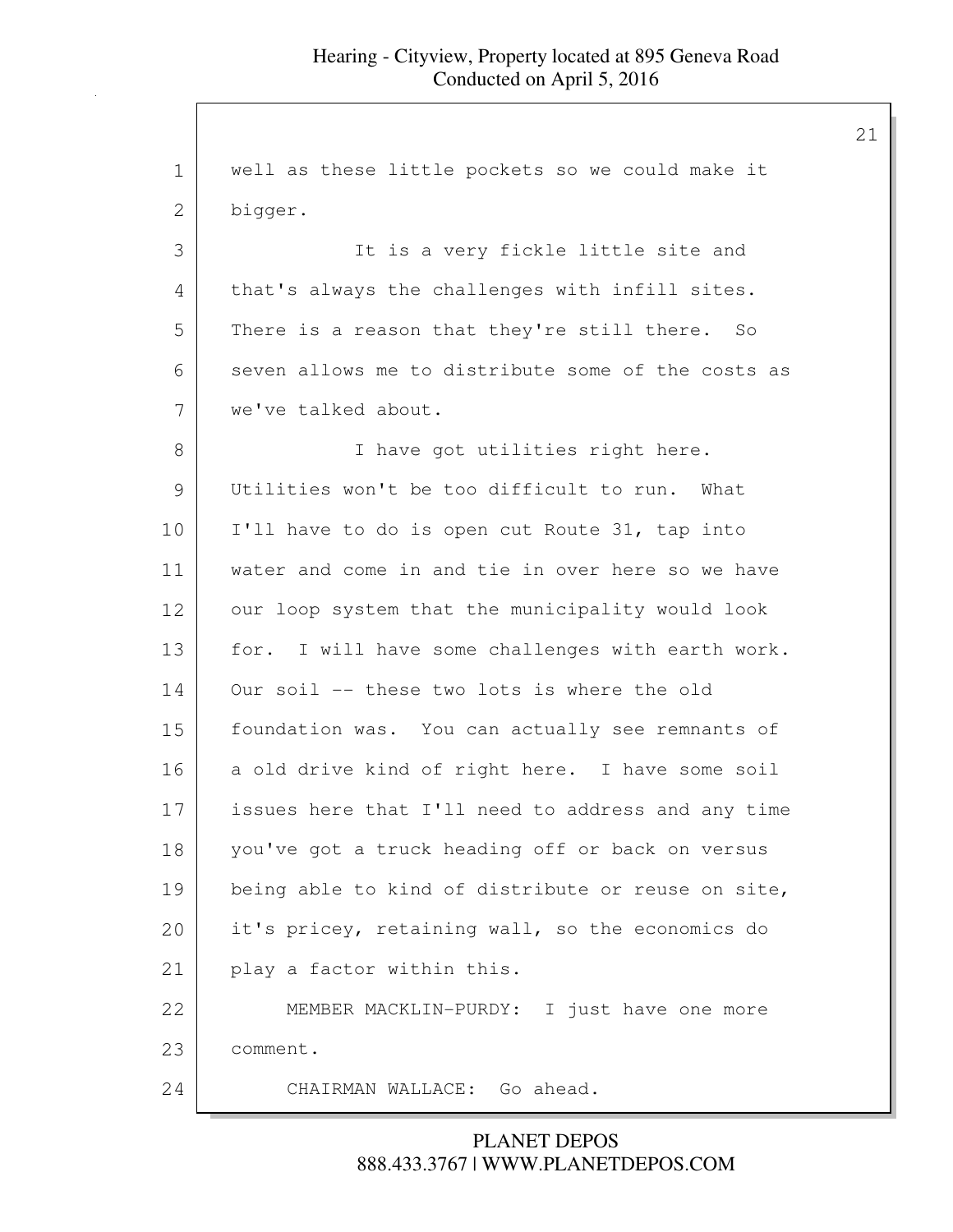| $\mathbf 1$ | MEMBER MACKLIN-PURDY: You sound like a            |
|-------------|---------------------------------------------------|
| 2           | quality builder. I guess you have probably taken  |
| 3           | into consideration Route 31 and what the back of  |
| 4           | the homes would look like, but I think that will  |
| 5           | probably come into play when you present your     |
| 6           | final presentation.                               |
| 7           | MR. VENARD: Exactly. We'll have rear              |
| 8           | elevations for your consideration. If we could    |
| 9           | imagine each of these are all going to have decks |
| 10          | off the rear and really going to have some        |
| 11          | dramatic -- if I can go back to -- as we look at  |
| 12          | some of these elements continuing along here on   |
| 13          | the sides, if there's a brick water table that    |
| 14          | would continue down within that area. So there    |
| 15          | are some elements that are going to break up the  |
| 16          | rear of that as well so it's no so boxy along 31, |
| 17          | and really we're trying to take advantage of from |
| 18          | a marketing perspective some really neat views    |
| 19          | looking east.                                     |
| 20          | CHAIRMAN WALLACE: The lots that are backing       |
| 21          | to Route 31, what's the distance? Those are -- at |
| 22          | least those three lots are 38 feet wide, correct? |
| 23          | MR. VENARD: Correct.                              |
| 24          | CHAIRMAN WALLACE: What is the distance from       |

888.433.3767 | WWW.PLANETDEPOS.COM PLANET DEPOS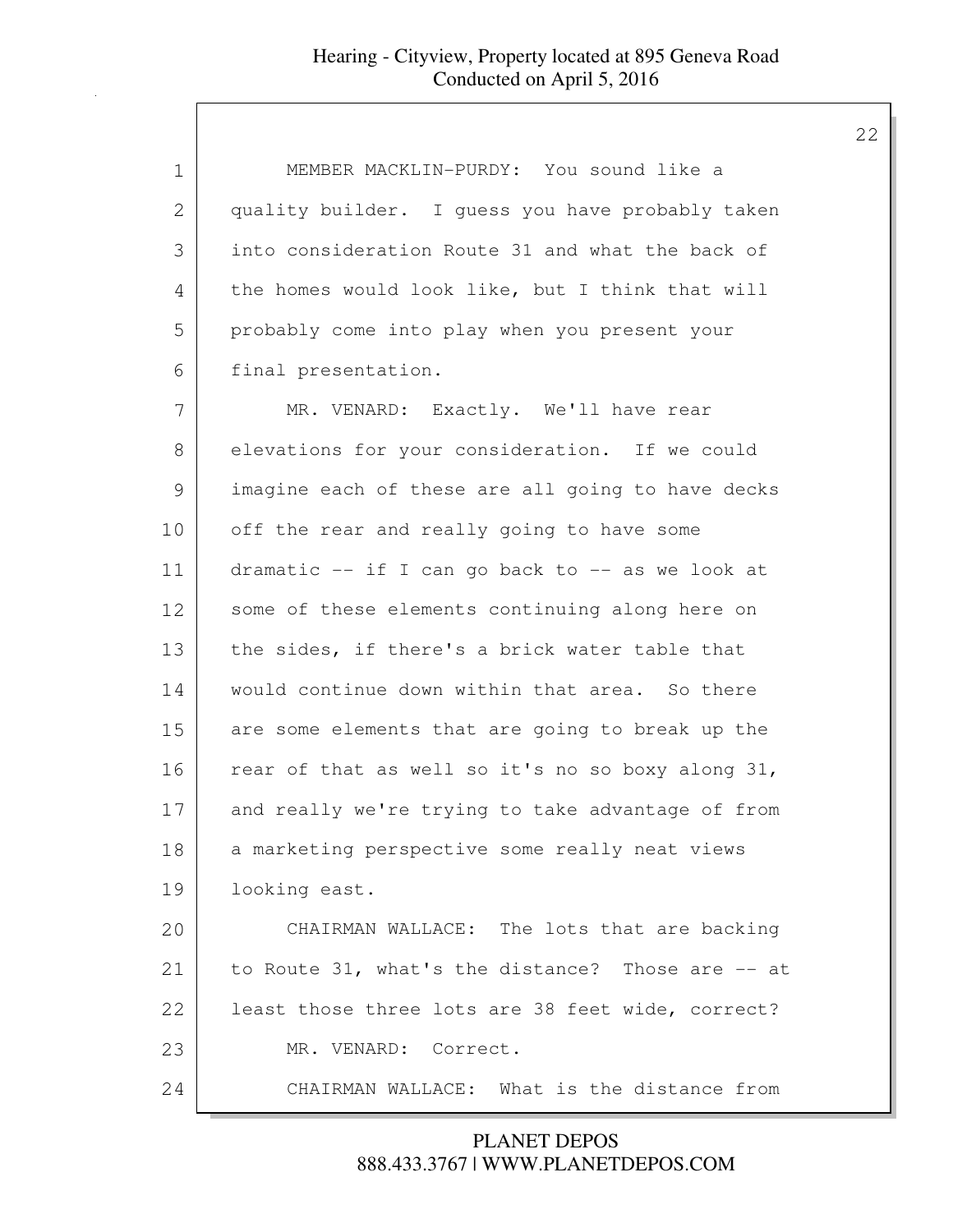23 1 the back of the lot to the back of the site? So 2 that detention area? 3 MR. VENARD: From here to here, that area? 4 CHAIRMAN WALLACE: Yes. 5 MR. VENARD: It's additional probably 6 25 feet, but I would really not having the scale 7 in front of me, Todd, it's something that --8 MEMBER PRETZ: So that would be 38 plus 25. 9 | Is that what he's saying? 10 CHAIRMAN WALLACE: Oh, no, no. So from the 11 back, then, you have 15. 12 MR. VENARD: That's a good question. It 13 would be 40 feet. So we're proposing 15-foot rear 14 yards that would be an additional 40-foot rear 15 yard. 16 CHAIRMAN WALLACE: Okay. 17 MEMBER HOLDERFIELD: That includes the 18 retention area? 19 MR. VENARD: Yes, sir. And that is truly a 20 building pad, too. That's the other thing is what 21 we try to do is able to offer if we are -- it 22 gives us something to work with maybe shallower, 23 this is a product that we are currently building 24 in Atlanta as well as Beaumont, Texas and we are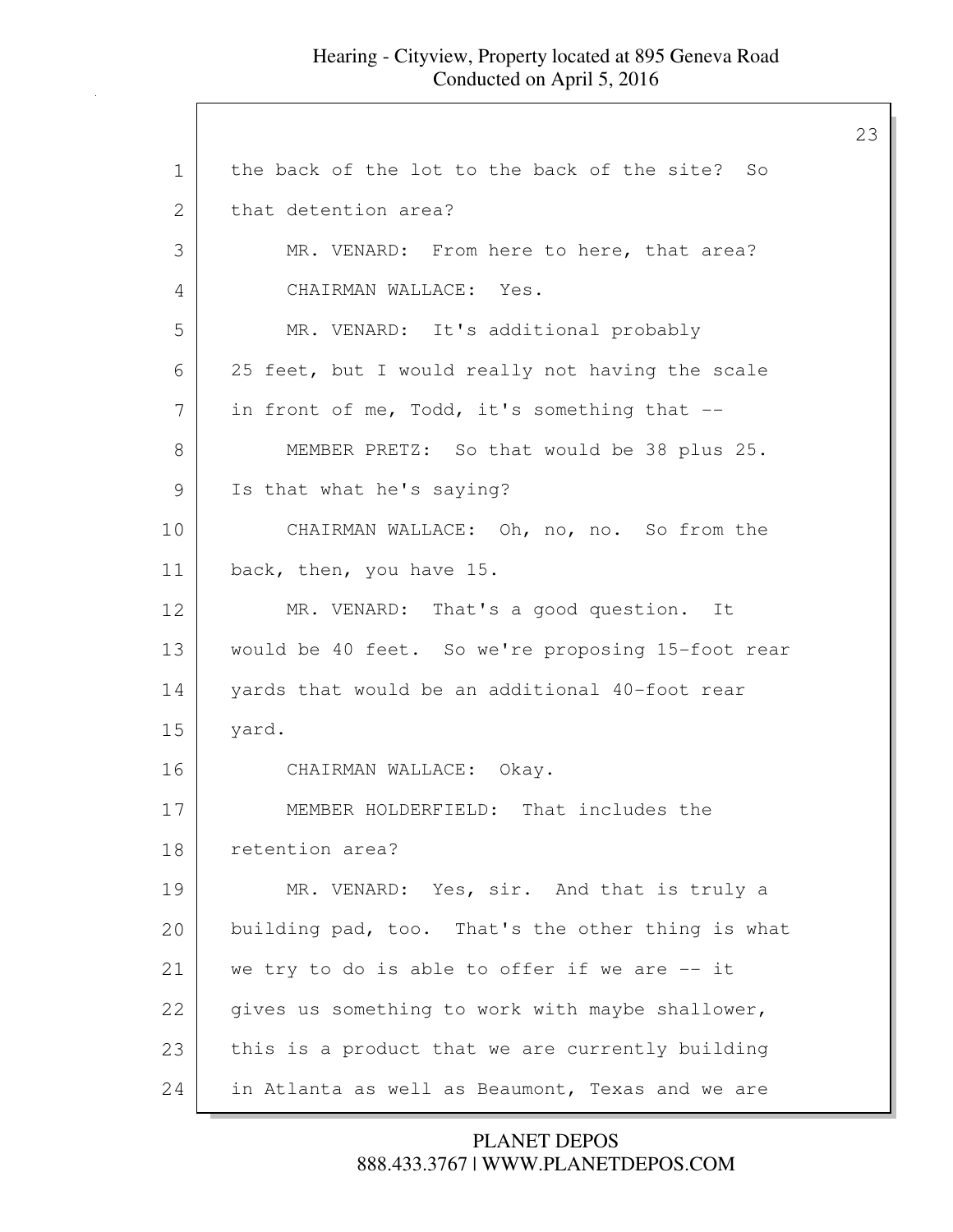| $\mathbf 1$   | we are also proposing up in Long Grove. So we are         |
|---------------|-----------------------------------------------------------|
| 2             | taking it and tweaking it right now, kind of the          |
| 3             | width and the length of it. So at the time when           |
| 4             | we actually put out our floor modification and you        |
| 5             | will see a better product, but it will look --            |
| 6             | what we are showing you here is not going to look         |
| 7             | dramatically different than what we've submitted          |
| 8             | to the staff to consider.                                 |
| $\mathcal{G}$ | MEMBER PRETZ: My concern would be the view                |
| 10            | coming off of 31 in taking a look at first I would        |
| 11            | see a retaining wall, is that what you said? It           |
| 12            | would be a four-foot retaining wall?                      |
| 13            | MR. VENARD: You see the retention first. So               |
| 14            | on the western part of that retention area so you         |
| 15            | would have these elements here, so you have this          |
| 16            | retaining wall. The retaining wall would run              |
| 17            | pretty much along this rear lot line is how we're         |
| 18            | trying to control that. It would still be set             |
| 19            | back 25 feet at its closest point if that's the           |
| 20            | width of it, so you'll see the detention first and        |
| 21            | then retaining wall.                                      |
| 22            | MEMBER PRETZ: Right now are you just                      |
| 23            | thinking it's going to be a plain cement wall?            |
| 24            | It will be a block wall.<br>$\mathbb N$ o.<br>MR. VENARD: |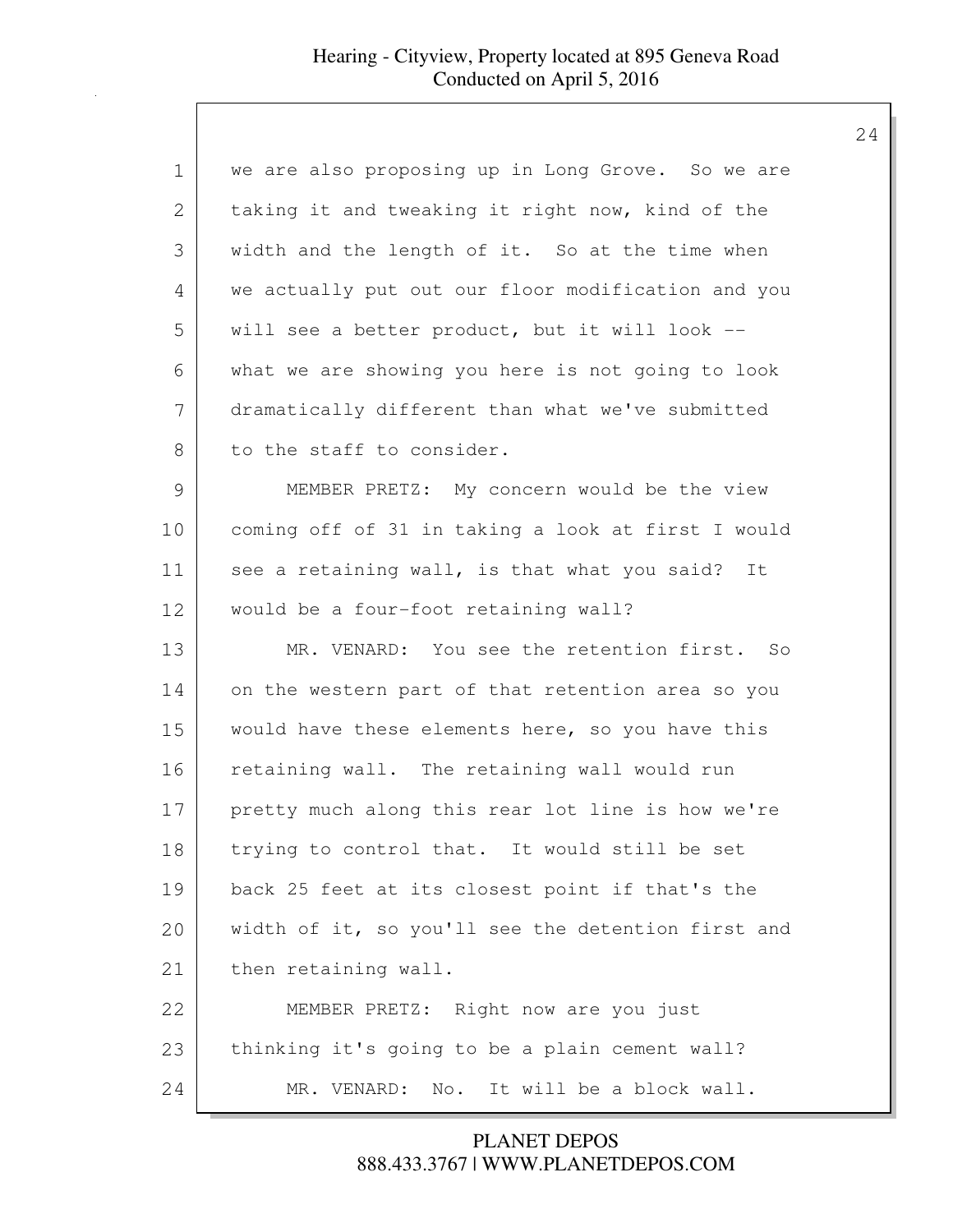| $\mathbf 1$ | We'll have elements, if we progress to that point, |
|-------------|----------------------------------------------------|
| 2           | we'll show you, we don't like to use the kind of   |
| 3           | battleship gray cinderblock. You know, there are   |
| 4           | some softer colors. There are some browns and      |
| 5           | some tans that have various sizes.                 |
| 6           | MEMBER PRETZ: Where I'm going is the fact          |
| 7           | that considering the amount of traffic and the     |
| 8           | amount of visibility that comes off of that        |
| 9           | street, looking in the direction of those homes, I |
| 10          | think it's critical that the view is attractive,   |
| 11          | so whatever that means, whether the material       |
| 12          | that's used, some greenery that's incorporated     |
| 13          | with it to break it up other than along wall going |
| 14          | across and kind of boring. I don't know from a     |
| 15          | cost structure or anything like that, but I think  |
| 16          | that's critical that the view coming off the       |
| 17          | street seeing that is attractive.                  |
| 18          | The other thing, too, would be in                  |
| 19          | reference to taking a look at the back of the      |
| 20          | homes because understanding that people have all   |
| 21          | different kinds of the way they live, if you're    |
| 22          | going to have your decks and there's nothing       |
| 23          | that's going to break that up so if the view       |
| 24          | coming from the street is looking at the backs of  |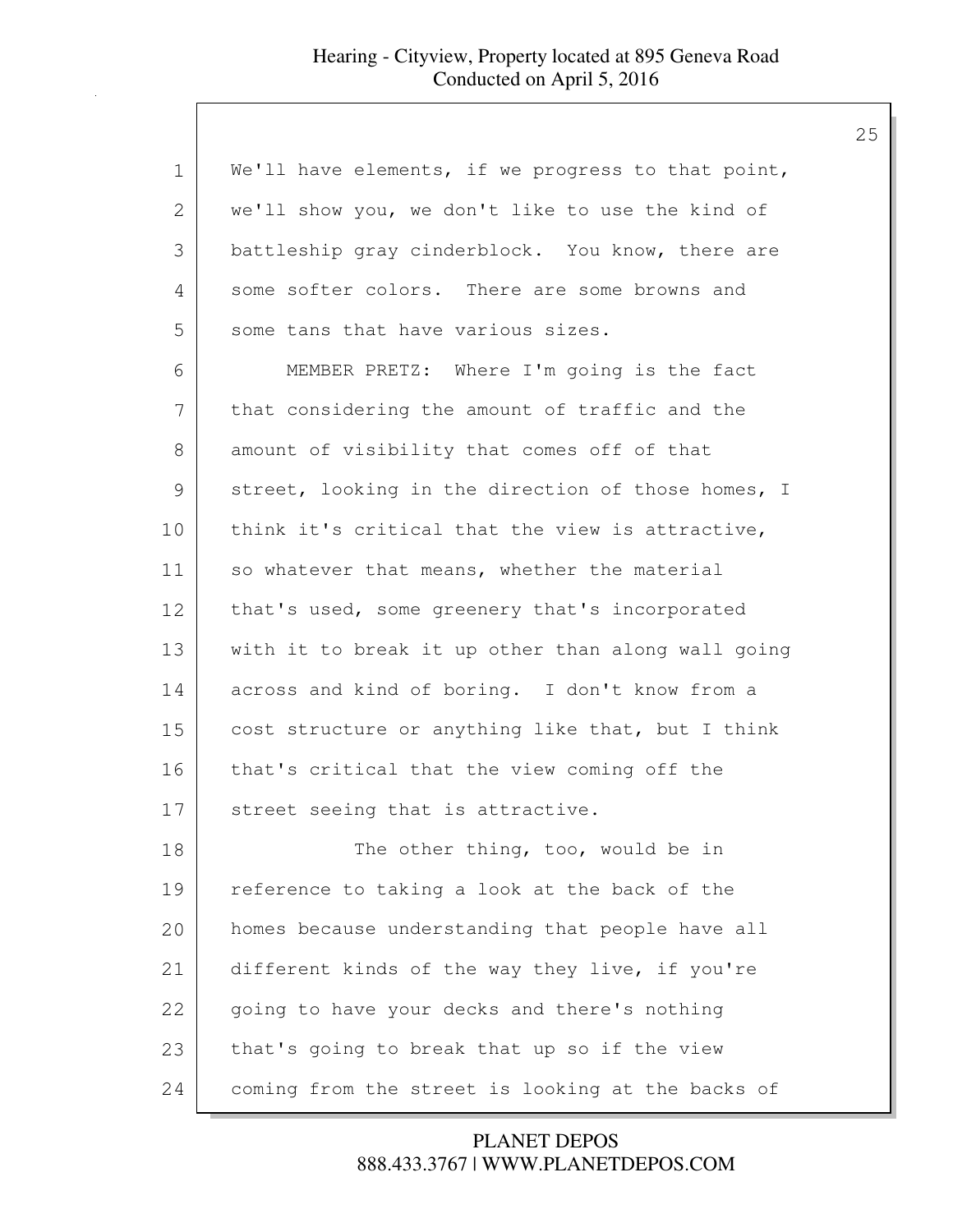| $\mathbf 1$ | homes, I think that it's probably critical that    |
|-------------|----------------------------------------------------|
| 2           | there's something to break that up also because if |
| 3           | people are using it for piling their things, you   |
| 4           | know, whether they're putting bikes on their decks |
| 5           | or all their furniture or whatever else, so that   |
| 6           | there's some attractiveness at the back of the     |
| 7           | house because I think the back of the house will   |
| 8           | also need to have some architectural to it to give |
| 9           | it some beauty as you're looking up other than     |
| 10          | taking a look and going, well, here is a series of |
| 11          | five homes, they all basically look the same,      |
| 12          | we've changed the color, because it's a wide       |
| 13          | enough patch.                                      |
| 14          | MR. VENARD: We agree.                              |
| 15          | MEMBER PRETZ: Does that make sense?                |
| 16          | MR. VENARD: Yes, sir.                              |
| 17          | CHAIRMAN WALLACE: Brian.                           |
| 18          | MEMBER DOYLE: I want to go back to -- you          |
| 19          | actually have it up -- the topography.             |
| 20          | So in terms of the location of the --              |
| 21          | the extension of the road, is that informed by the |
| 22          | topography? I mean, when I looked at the plot at   |
| 23          | first, and I wasn't thinking about the topography  |
| 24          | and the drop off, but I would have expected that   |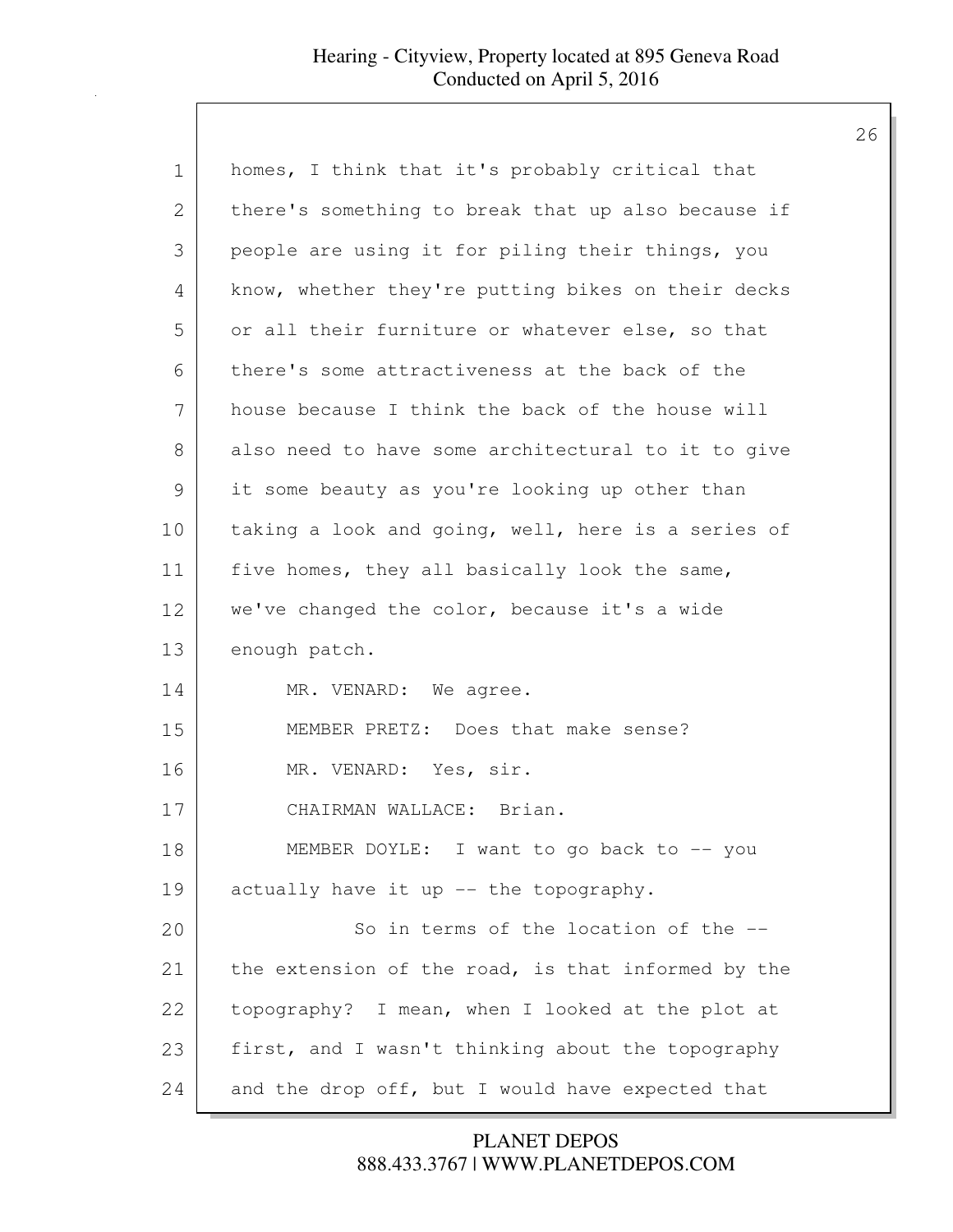| 1             | road to connect up to I think it's Pine Street     |
|---------------|----------------------------------------------------|
| 2             | which is $-$                                       |
| 3             | MR. VENARD: Right here?                            |
| 4             | MEMBER DOYLE: Yes, right. So I would have          |
| 5             | expected it to connect to that other street that   |
| 6             | is directly across from your -- exactly, exactly.  |
| 7             | Now, is the reason why you didn't propose that     |
| $8\,$         | because of the topography?                         |
| $\mathcal{G}$ | MR. VENARD: Good question. So currently            |
| 10            | between the existing home right here, there is a   |
| 11            | retaining wall that is as well as some sizable     |
| 12            | trees in the rear so we've got some physical       |
| 13            | constraints on site despite the topography that we |
| 14            | had in mind.                                       |
| 15            | MEMBER DOYLE: Okay.                                |
| 16            | MR. VENARD: And also, Brian, is we would be        |
| 17            | coming up -- folks coming in, their lights would   |
| 18            | be hitting the back of these folks' homes. We try  |
| 19            | to not disturb as much the folks to the west of us |
| 20            | so if we come up with that road and come in and    |
| 21            | turn, these folks are going to be getting hit      |
| 22            | with, you know, now the snow plows in the winter   |
| 23            | and more traffic that they've experienced in       |
| 24            | 40-plus years that they've been there.             |

888.433.3767 | WWW.PLANETDEPOS.COM PLANET DEPOS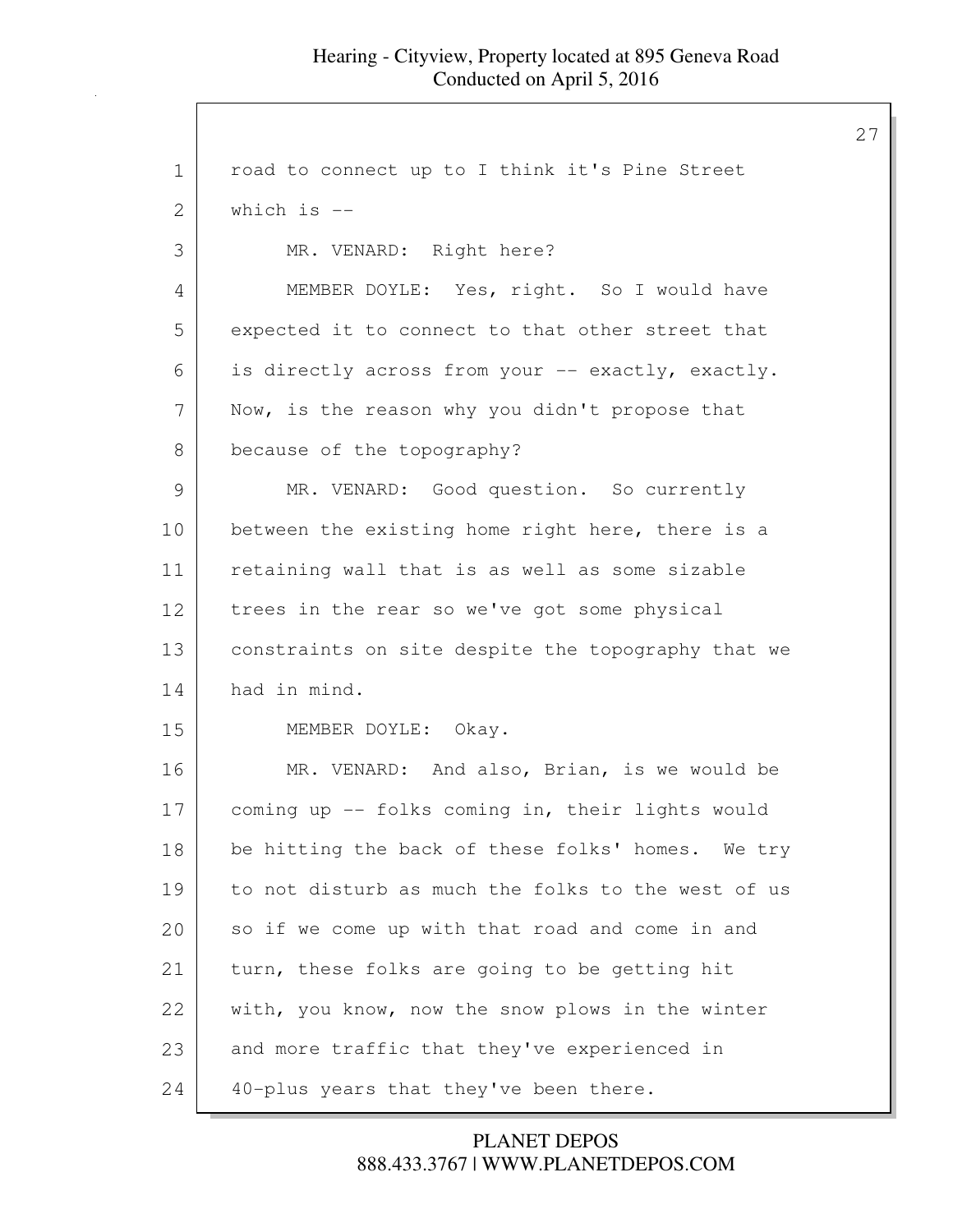| $\mathbf 1$ | MEMBER DOYLE: Thank you. That helps.               |
|-------------|----------------------------------------------------|
| 2           | The next question then is regarding the            |
| 3           | road, I saw a comment in the staff review about    |
| 4           | the width of the road and the question as to       |
| 5           | whether or not it would be considered a private    |
| 6           | road or a public road and public road needing to   |
| 7           | be a minimum of 26 feet, so right now what you     |
| 8           | have displayed is 20 feet.                         |
| 9           | Could you respond to that staff comment?           |
| 10          | MR. VENARD: Certainly. We did hear at our          |
| 11          | meeting with your department heads a couple of     |
| 12          | weeks back and something that we're entertaining.  |
| 13          | Not knowing road width, we proposed a private road |
| 14          | but having met with staff and actually more        |
| 15          | importantly with some of the department heads, I   |
| 16          | think there is some stuff that goes down to        |
| 17          | 24 feet that's in town if I remember correctly,    |
| 18          | Russell? I think 24 feet, which was actually       |
| 19          | quoted by the fire marshall, allows easy passage.  |
| 20          | 26 feet allows us to park on one side. Within      |
| 21          | this plan right here there is no parking within    |
| 22          | the one side of the street. 26 feet allows us to   |
| 23          | have some parking here and actually one thing that |
| 24          | we're strongly considering if we are were to come  |

888.433.3767 | WWW.PLANETDEPOS.COM PLANET DEPOS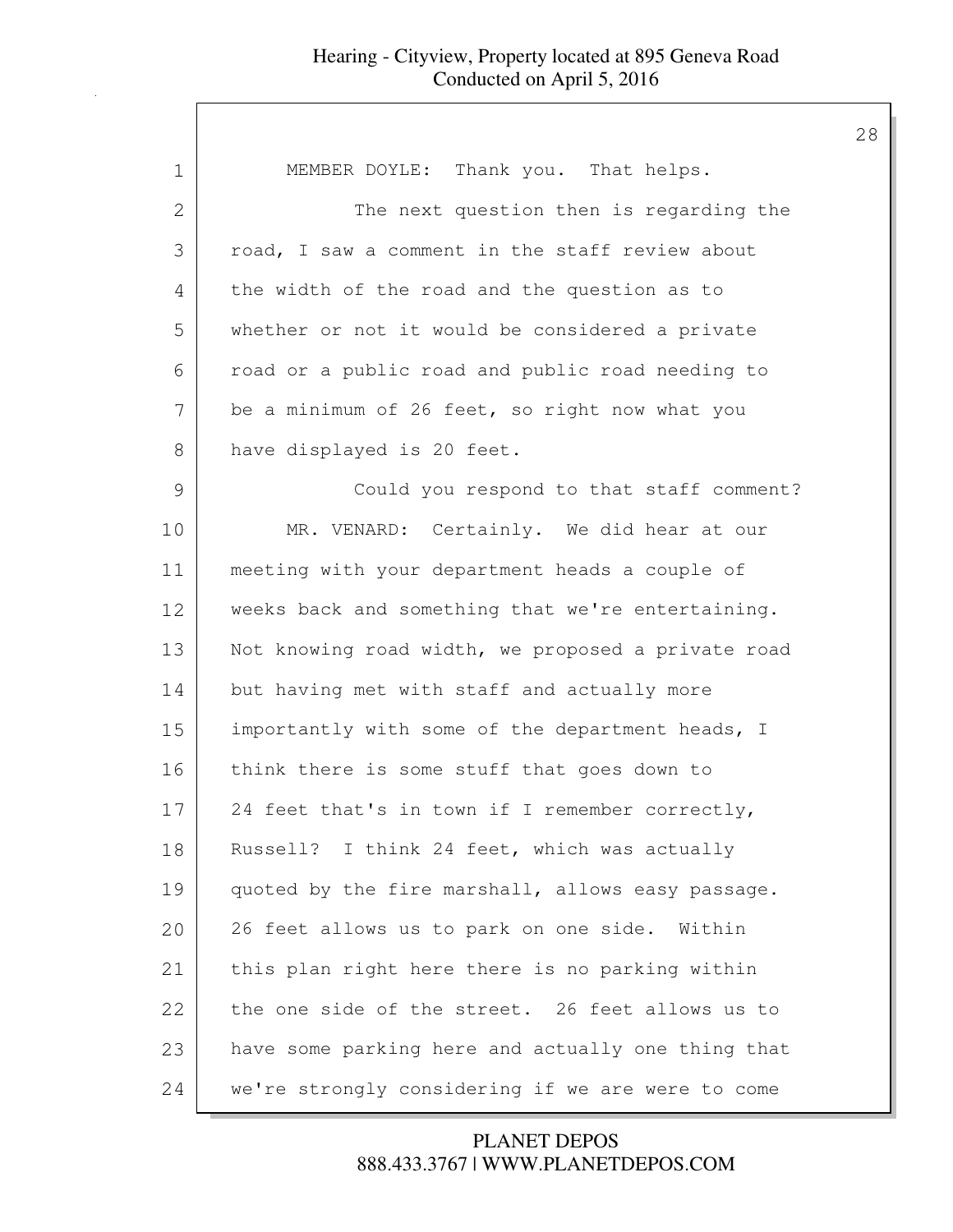| $\mathbf 1$   | back in is to pull the parking off to make it that |
|---------------|----------------------------------------------------|
| 2             | much more safe, to pull it over here versus having |
| 3             | this 26 feet you have got to make this turn and we |
| 4             | start thinking about fire trucks again and we      |
| 5             | always do a turning radius study but we worry      |
| 6             | about plows. I would rather put the space here     |
| 7             | then within the width of that development.         |
| 8             | MEMBER DOYLE: So you are already looking at        |
| $\mathcal{G}$ | maybe widening it by at least four feet.           |
| 10            | MR. VENARD: We are. Correct. So                    |
| 11            | potentially make that wider. Having it be public   |
| 12            | is something that -- it's like public works, we    |
| 13            | have got some really good direction from the       |
| 14            | department heads here and we did not change the    |
| 15            | application because this was already submitted to  |
| 16            | have kind of that moving ball effect, but there is |
| 17            | some really good feedback that we're looking at if |
| 18            | we were to come forward for the formal submittal   |
| 19            | would include those.                               |
| 20            | MEMBER DOYLE: My last question concerns the        |
| 21            | proposed rezoning to RT-2 and the variations from  |
| 22            | zoning that we require for the PUD. So minimal     |
| 23            | lot area, for instance, 6600 square feet under R-2 |
| 24            | and looking at average of 35, 34 square feet of    |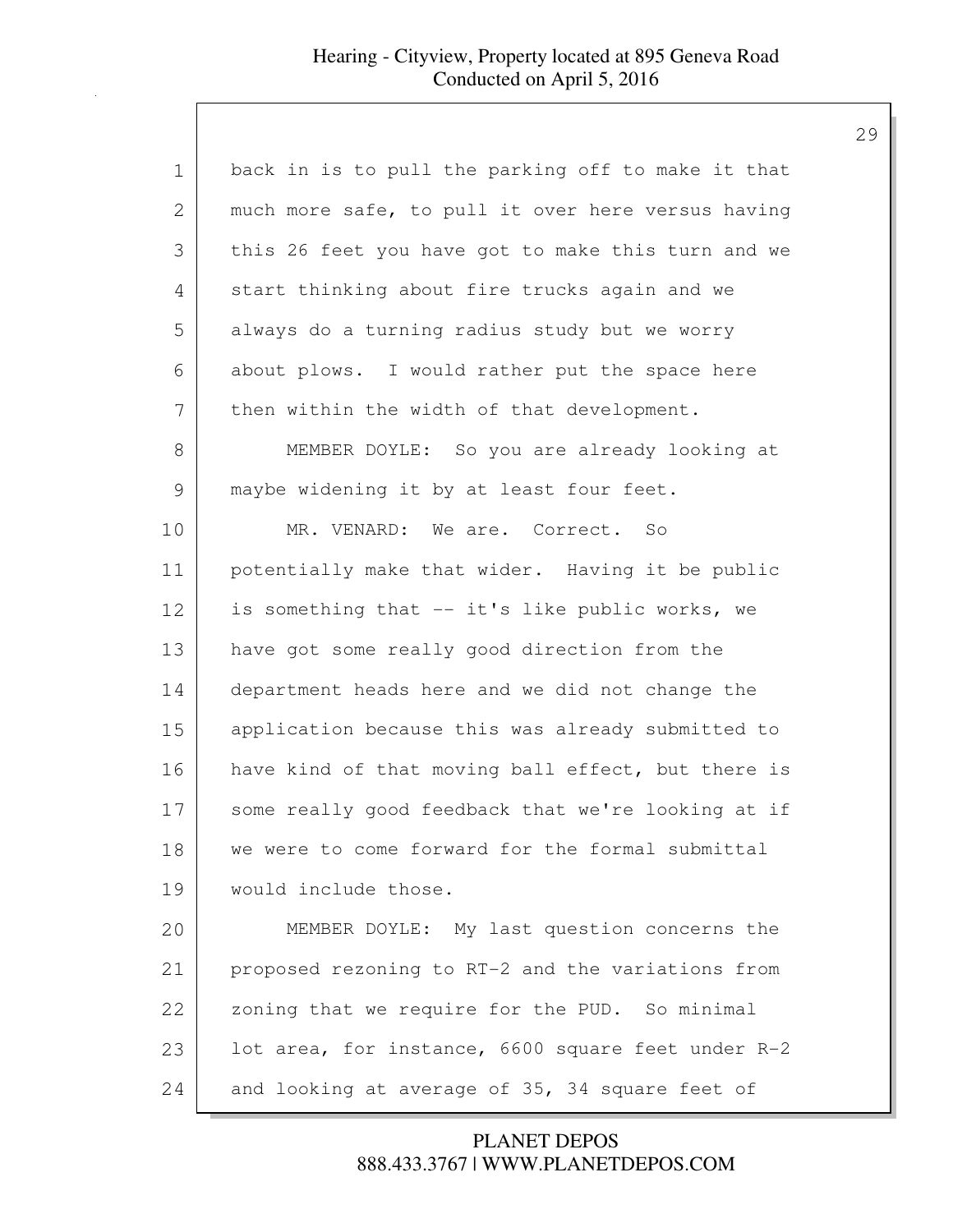| $\mathbf 1$    | new concept plan and so on and so forth.           |
|----------------|----------------------------------------------------|
| $\overline{2}$ | I guess my question is did you consider            |
| 3              | any other zoning categories like perhaps an RM     |
| 4              | category with townhome or two-family home          |
| 5              | structures? The reason why I ask is the variance   |
| 6              | between the minimum square footage under R-2 and   |
| 7              | what you're proposing is substantial, and one of   |
| 8              | the things that we typically look at under a PUD   |
| 9              | application is does the PUD application -- is the  |
| 10             | primary focus of it to intensify the land use or   |
| 11             | does it serve some other purpose that warrants the |
| 12             | leniency? And there's a fair amount of             |
| 13             | intensification here. So the reason why I ask the  |
| 14             | question is, you know, if you looked at -- even    |
| 15             | though RT-2 is not in the surrounding area, we do  |
| 16             | have RM across the street generally, you know.     |
| 17             | Did you consider that maybe a                      |
| 18             | townhome-type development or two-family home       |
| 19             | structures might be more flexible in terms of both |
| 20             | the challenges of the land as well as the zoning   |
| 21             | challenges?                                        |
| 22             | MR. VENARD: Zoning challenges I agree,             |
| 23             | Brian, they may provide us more flexibility if we  |
| 24             | were to choose to go that route. I'm trying to     |

888.433.3767 | WWW.PLANETDEPOS.COM PLANET DEPOS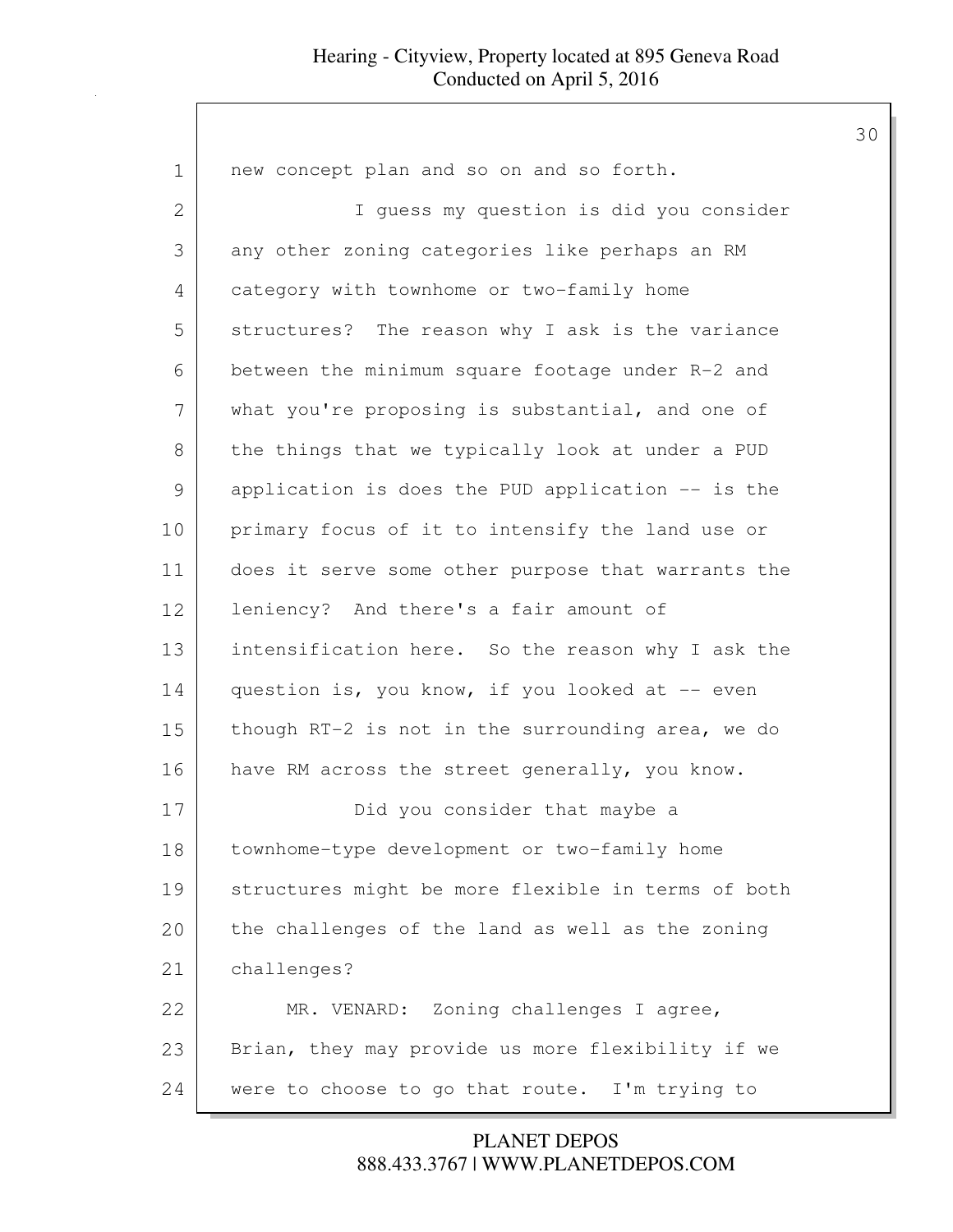| 1  | look at -- kind of almost begin with the end in    |
|----|----------------------------------------------------|
| 2  | mind and look at what the market would take within |
| 3  | this area, and what's surrounding us going to the  |
| 4  | west. I understand that there's the apartments     |
| 5  | across the street, but also I want to be mindful   |
| 6  | of what's at the south and west and north of us as |
| 7  | well and trying to work within that.               |
| 8  | So if there is a zoning category that we           |
| 9  | did not look at this as -- take a step back -- as  |
| 10 | attached or multi family because that actually in  |
| 11 | tying the building together with the physical kind |
| 12 | of drops from the site, it actually presents more  |
| 13 | challenges.                                        |
| 14 | In giving that a deuce scenario, a                 |
| 15 | duplex or paired homes scenario is something to    |
| 16 | contemplate where it may give us some relief, but  |
| 17 | I do think that there is a need within the         |
| 18 | marketplace of some in-town detached single family |
| 19 | product that is kind of new construction that is   |
| 20 | walking distance versus being attached. I think    |
| 21 | it's a unique opportunity, the number of years     |
| 22 | I've lived in town and as we're starting to see    |
| 23 | the populus kind of pull out, kind of pull within  |
| 24 | and that's really why we kind of go after some of  |

888.433.3767 | WWW.PLANETDEPOS.COM PLANET DEPOS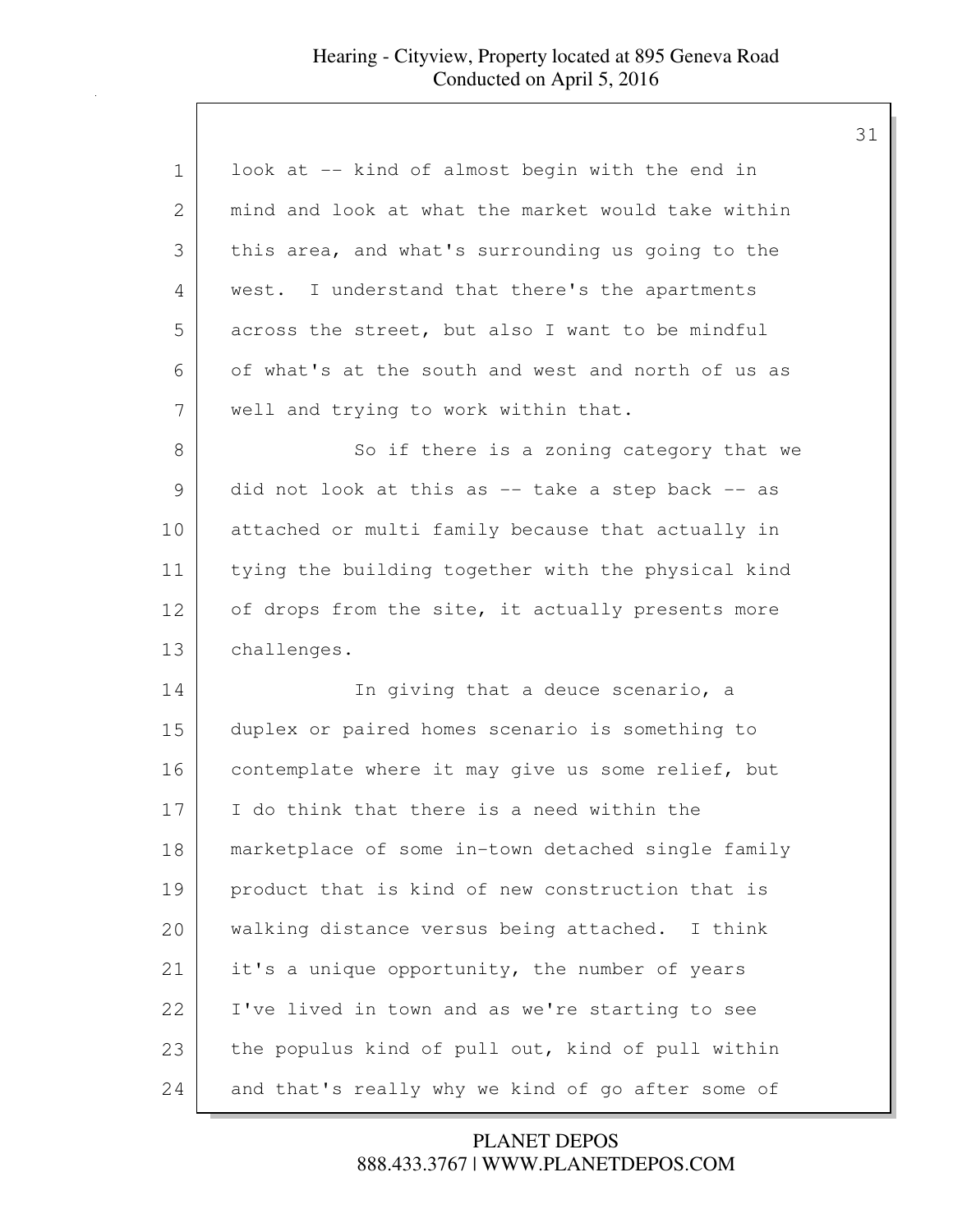| $\mathbf 1$    | these little holdings like this because it's a     |
|----------------|----------------------------------------------------|
| $\overline{2}$ | unique opportunity. It does have some headaches.   |
| 3              | It takes some really good working relationship     |
| 4              | between the city and the developer to kind of find |
| 5              | the right kind of fit for this stuff, but the end  |
| 6              | product instead of having one six-unit building    |
| 7              | looking onto it and maybe a dup building looking   |
| 8              | onto Mosedale, it may net an additional unit, I    |
| 9              | think the overall development look would be better |
| 10             | as detached single family.                         |
| 11             | MEMBER DOYLE: I absolutely agree if you're         |
| 12             | thinking of it in terms of a six-unit building. I  |
| 13             | absolutely agree with you. I was thinking of it    |
| 14             | in terms of what if you had three dupes, for       |
| 15             | example, or two dupes and one three-unit building  |
| 16             | and the reason I ask that question is we do        |
| 17             | have -- the homes down in the CBD, Redstones,      |
| 18             | those are townhomes, correct?                      |
| 19             | MR. COLBY: The brownstone homes?                   |
| 20             | MEMBER DOYLE: Yes.                                 |
| 21             | MR. COLBY: Yes those are townhomes.                |
| 22             | MEMBER DOYLE: Do you know down by where Blue       |
| 23             | Goose is, there are a number of very end townhomes |
| 24             | and they are within striking range in terms of the |

888.433.3767 | WWW.PLANETDEPOS.COM PLANET DEPOS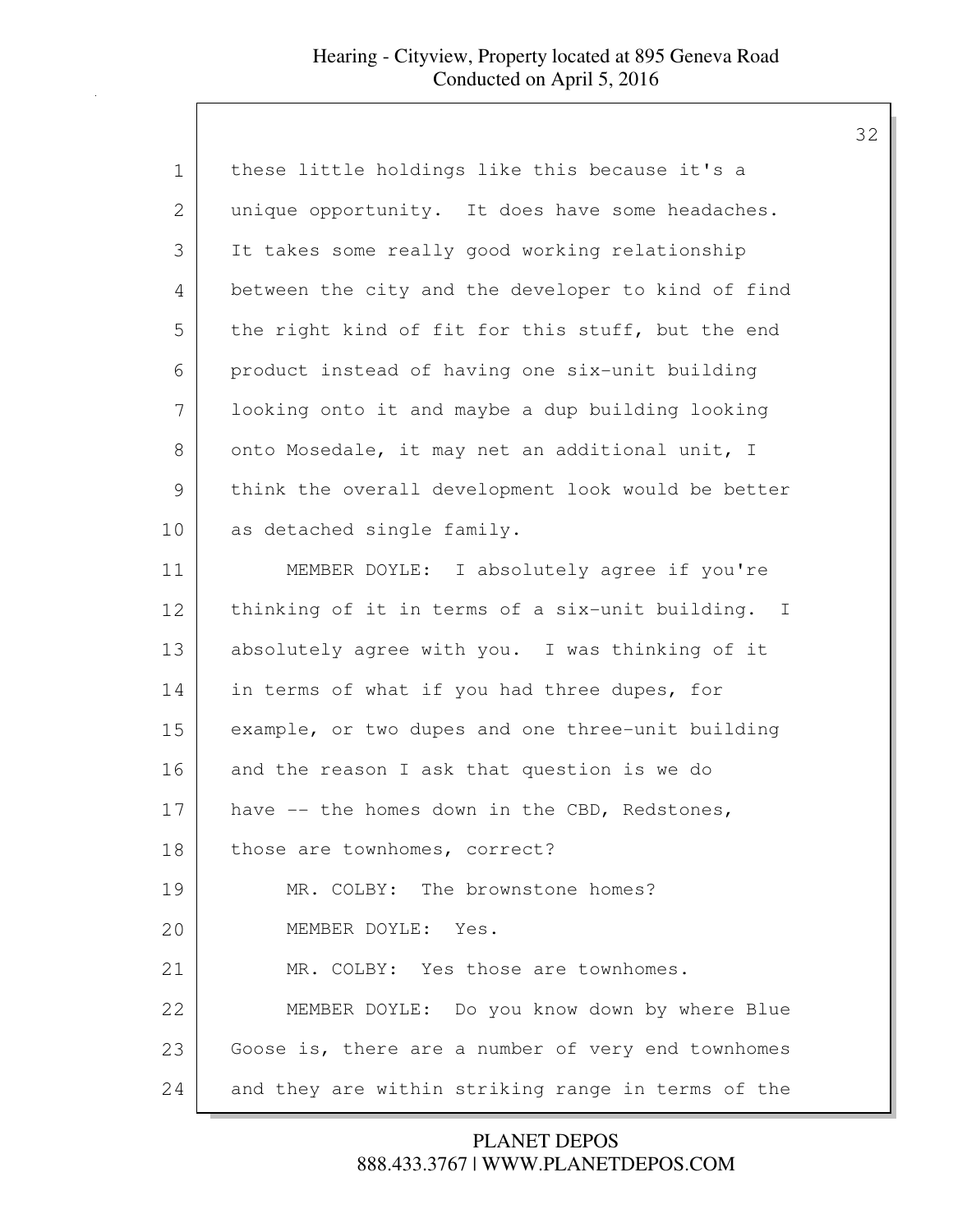| $\mathbf 1$    | surrounding neighborhood of this parcel.           |
|----------------|----------------------------------------------------|
| $\overline{2}$ | Coming back to the question about the              |
| 3              | distance between the side yard distances, as a     |
| 4              | prospective homeowner looking at this and looking  |
| 5              | at short side yards where I really can't do a      |
| 6              | whole lot with that side yard, you know, I don't   |
| 7              | know if it would make a big difference to me as a  |
| 8              | prospective homeowner whether I was in a duplex or |
| 9              | a very vertical oriented single-family home where  |
| 10             | I have a side yard that I really can't do much     |
| 11             | with.                                              |
| 12             | MR. VENARD: Okay.                                  |
| 13             | MEMBER DOYLE: So we can talk about that more       |
| 14             | during the comments, but I just think that it's    |
| 15             | something worth considering. I don't know the      |
| 16             | market impact of that in terms of how that product |
| 17             | would -- how it would be positioned in the         |
| 18             | marketplace.                                       |
| 19             | MR. VENARD: Well, trying to address what           |
| 20             | Commissioner Pretz had brought up, there could be  |
| 21             | some massing concerns along 31. If you had two     |
| 22             | buildings together, now you're looking at the rear |
| 23             | of the building as being 52 or 54 feet roughly     |
| 24             | versus 26 to 28 feet and the massing of that       |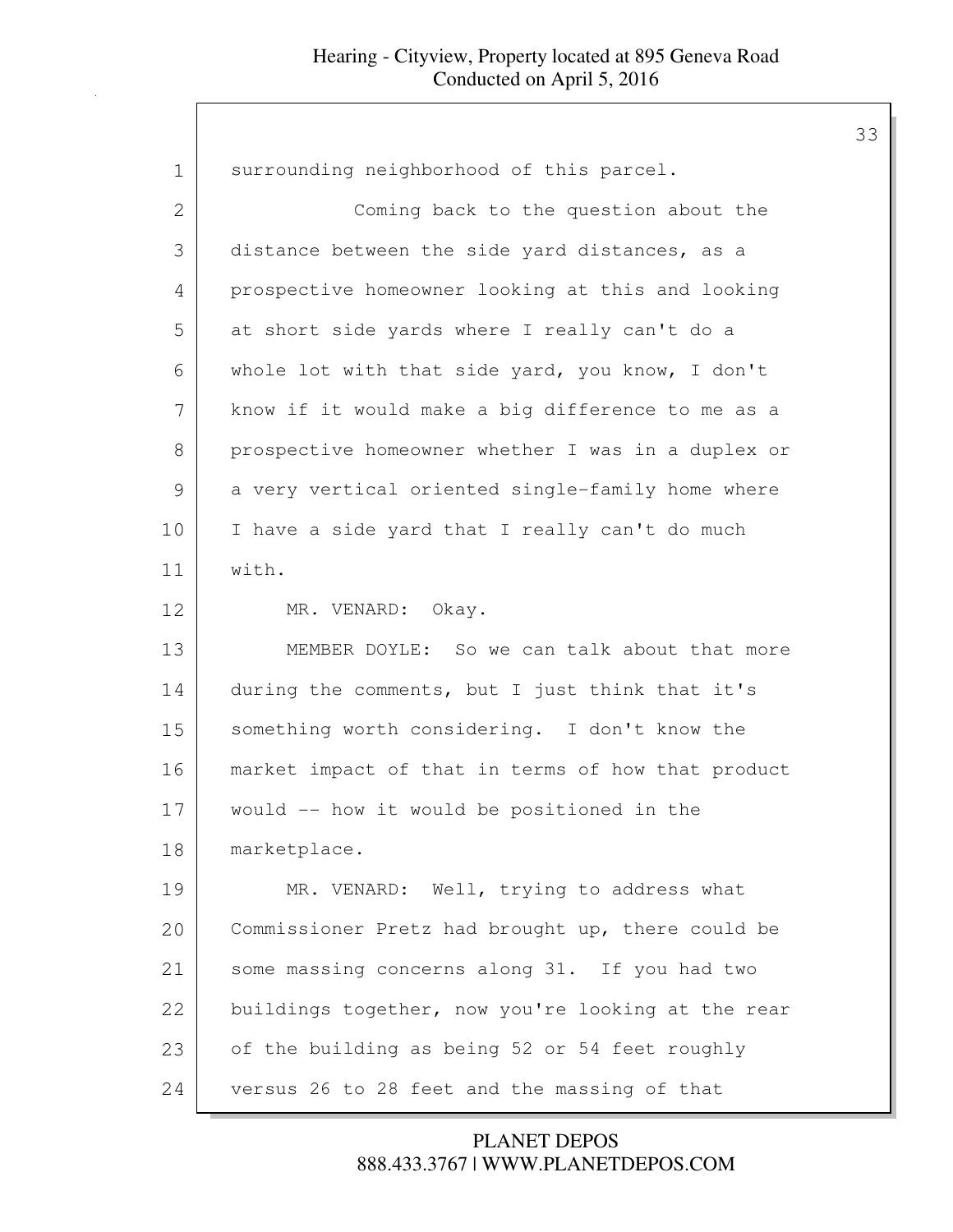| $\mathbf 1$  | perspective, we are talking about the rear of      |
|--------------|----------------------------------------------------|
| $\mathbf{2}$ | these things looking attractive could be a little  |
| 3            | challenging.                                       |
| 4            | We try to be mindful of outdoor personal           |
| 5            | living space. So having a deck on a dup, within a  |
| 6            | walkout scenario on a duplex, your deck is right   |
| 7            | next to your neighbor's so you better get along,   |
| 8            | and at least having these features where I've got  |
| 9            | my private personal spaces to entertain, to grill  |
| 10           | and do that kind of stuff, that's the reason we    |
| 11           | try to get a little more creative within the       |
| 12           | zoning requests, but I do appreciate what you're   |
| 13           | saying. It is something that I'm well aware of     |
| 14           | what the brownstones -- the price points over      |
| 15           | there and what they initially came out for, very   |
| 16           | challenging site I would say roughly '02, '03 and  |
| 17           | with its physical constraints, great looking       |
| 18           | product that's held up well. What we are           |
| 19           | proposing just brings another -- adds a little     |
| 20           | more product diversity to the envelope for the     |
| 21           | city.                                              |
| 22           | MEMBER DOYLE: Thank you.                           |
| 23           | MEMBER PRETZ: Can I just ask, excuse me,           |
| 24           | what type of profile do you have of your potential |

888.433.3767 | WWW.PLANETDEPOS.COM PLANET DEPOS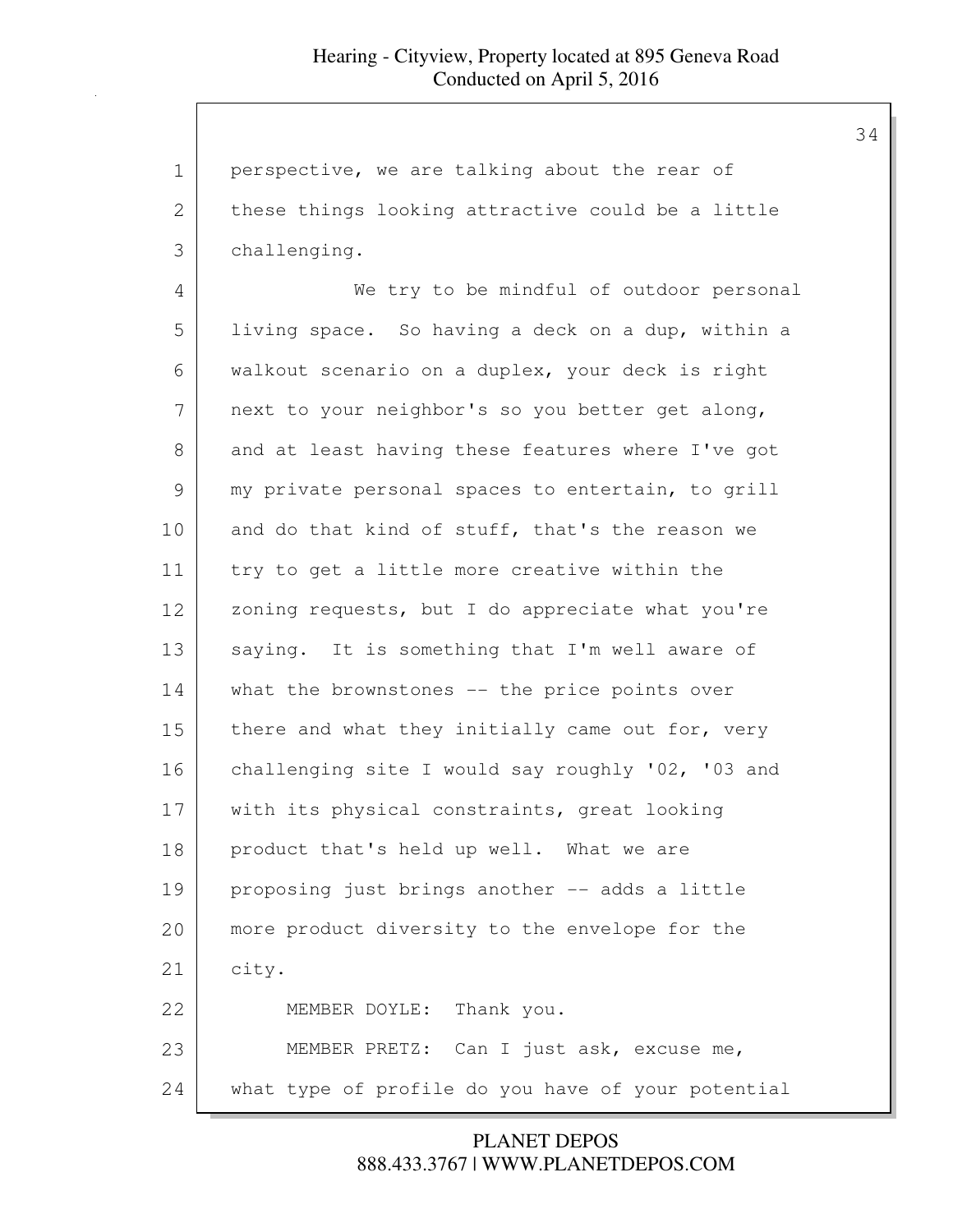buyer?

| $\mathbf{2}$  | MR. VENARD: Very good question. Because            |
|---------------|----------------------------------------------------|
| 3             | we're starting to see mixed, and I can step back,  |
| 4             | I appreciate you asking that. We're seeing more    |
| 5             | active adults, that the Sun Cities, the Dell       |
| 6             | Webbs, the attractiveness of that is somewhat      |
| 7             | waned, and still having it in proximity to walk to |
| 8             | shopping, walk to grocery, to grocery and to       |
| $\mathcal{G}$ | shopping and restaurants downtown appeals with the |
| 10            | regional amenities of the bike path across the     |
| 11            | street. We've got is the strong reputation of      |
| 12            | Davis School, which is always a draw and so we're  |
| 13            | going to hit to your second time move up buyer so  |
| 14            | as well as some move downs.                        |
| 15            | Good case in point is the development              |
| 16            | currently going on in Geneva, Park Place if you're |
| 17            | familiar just contiguous to the south of Wheeler   |
| 18            | Park. It's a townhome development that is selling  |
| 19            | very well and talking with the developer, he is    |
| 20            | someone that he and I had worked for different     |
| 21            | builders 15 years ago. He's seeing -- well, if I   |
| 22            | can take a step back, it's a rear-load home        |
| 23            | townhome product. So you pull into the garage,     |
| 24            | you've got a set of six stairs to a landing,       |

888.433.3767 | WWW.PLANETDEPOS.COM PLANET DEPOS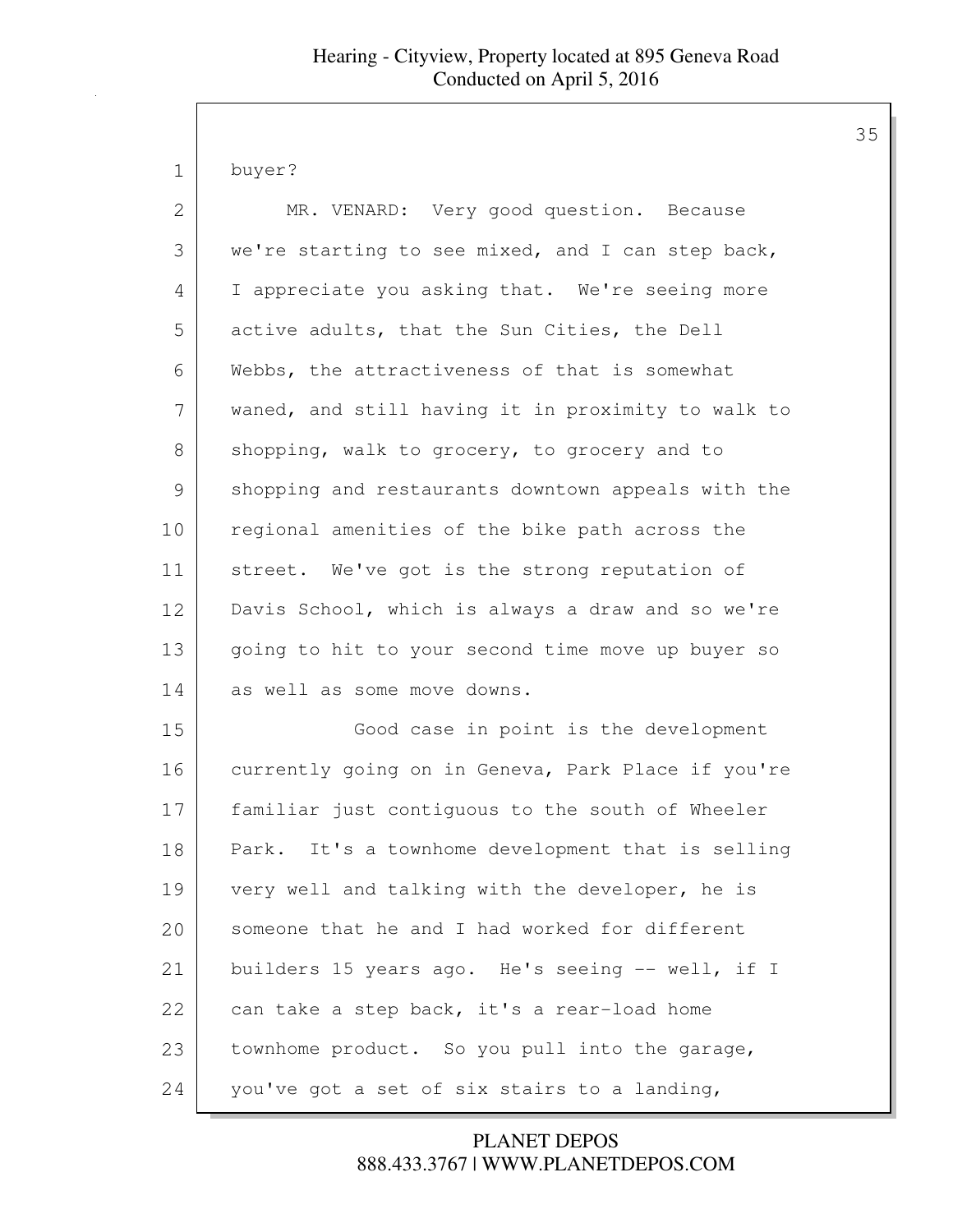| $\mathbf 1$   | another set of six stairs to the main living space |
|---------------|----------------------------------------------------|
| 2             | and then so on to get to the main living. He's     |
| 3             | seeing folks coming out from the city that like    |
| 4             | the proximity to downtown, that are $-$ one guy is |
| 5             | he and his wife are 80 years old. I think that's   |
| 6             | pushing it, but there is folks in their sixties    |
| 7             | that have purchased in there. There's single       |
| 8             | parent homes, want to keep their kids in the       |
| $\mathcal{G}$ | Geneva schools or in this case scenario in the     |
| 10            | St. Charles schools or proximity to their child    |
| 11            | that will definitely come into play as well.       |
| 12            | Having seven homes, I think we are going           |
| 13            | to see a nice little diversity within this little  |
| 14            | one-acre site.                                     |
| 15            | MEMBER PRETZ: Brian, the reason I asked that       |
| 16            | was that I wanted to see what he was going to say  |
| 17            | because the yard may not be as important to the    |
| 18            | prospective buyers that they may be going for.     |
| 19            | They my want some yard, but it may be on a small   |
| 20            | scale and it may not be as important for them in   |
| 21            | their everyday life.                               |
| 22            | MEMBER DOYLE: I recognize that and I agree         |
| 23            | with that and I guess, you know, I think the point |
| 24            | about the massing from Route 31 is a good point.   |

888.433.3767 | WWW.PLANETDEPOS.COM PLANET DEPOS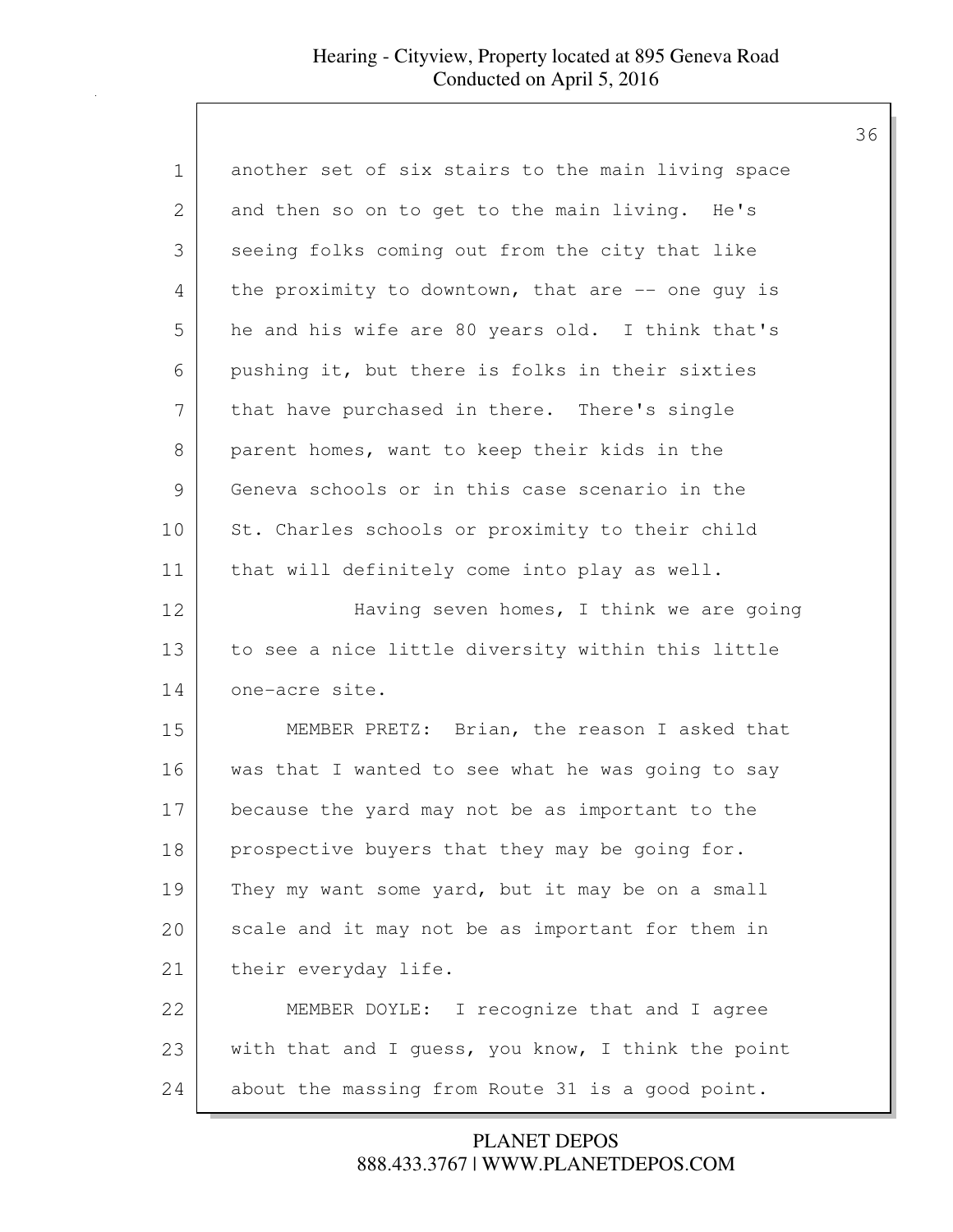| 1             | If a yard is not important, the question my mind   |
|---------------|----------------------------------------------------|
| 2             | goes to is is a townhome property what they're     |
| 3             | looking for? You know, if I'm an active adult and  |
| 4             | I'm not looking to do a lot of yard work and I     |
| 5             | don't want a high maintenance home. So but I       |
| 6             | think you made a good point about some of the      |
| 7             | reasons in terms of a private deck or a private    |
| 8             | patio area. I'll save any further comments on      |
| $\mathcal{G}$ | that until after.                                  |
| 10            | MR. VENARD: Thank you.                             |
| 11            | MEMBER SPRUTH: I was going to say that I           |
| 12            | like the layout and a couple of the other          |
| 13            | commissioners pointed out that the rear            |
| 14            | landscaping and beautification needs to be         |
| 15            | considered. You pointed out that there is a        |
| 16            | jogging path. There's quite a lot of pedestrian    |
| 17            | traffic going down from that path.                 |
| 18            | I like the detention pond that you're              |
| 19            | using, the use of it, facing the road and just     |
| 20            | sufficient landscaping measures. I do think the    |
| 21            | proximity to the park is advantageous. St. Mary's  |
| 22            | is a lovely park and people would rather enjoy the |
| 23            | park rather than mow their lawn is probably an     |
| 24            | attractive feature for these houses.               |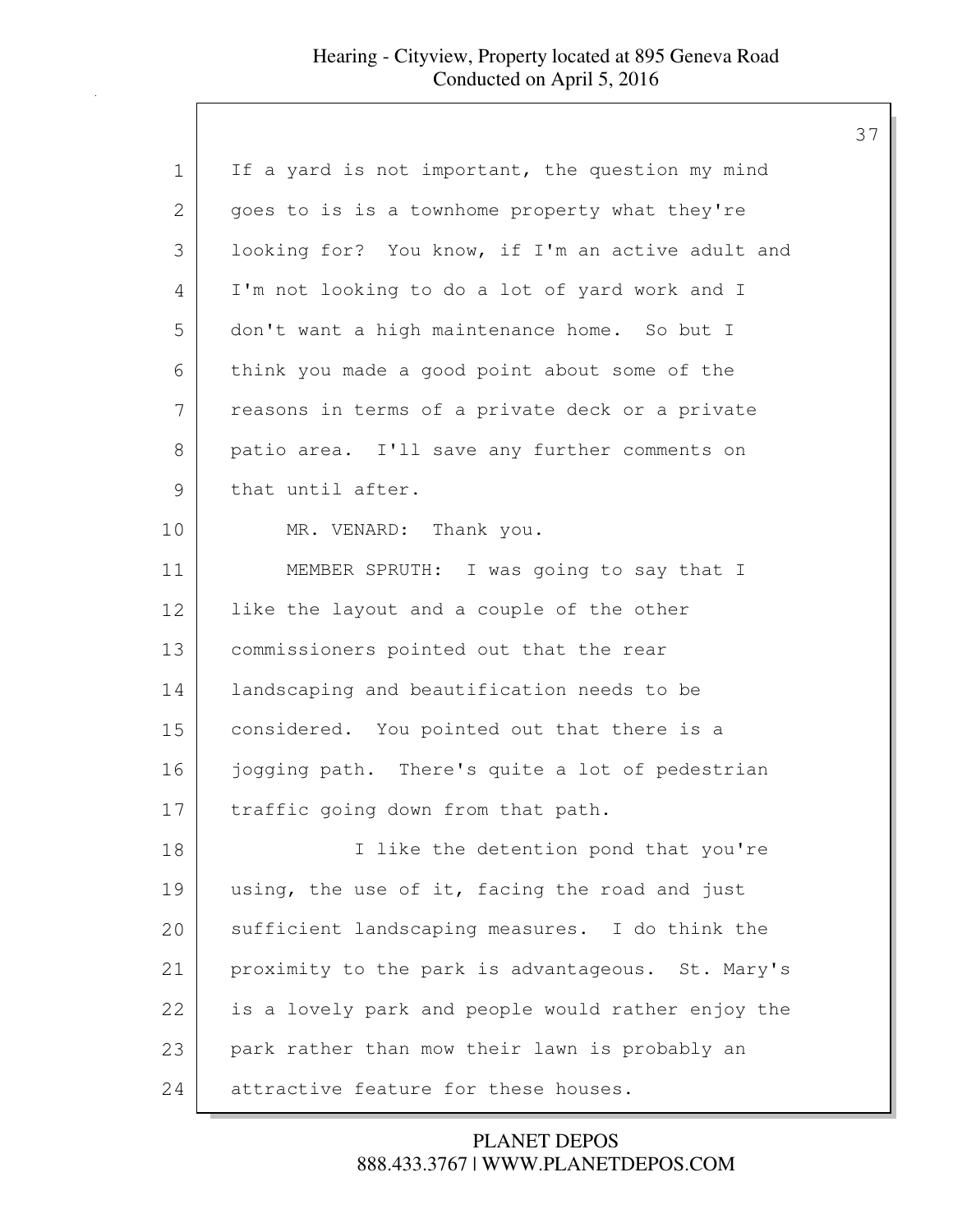| 1            | I guess I just wanted to highlight that            |
|--------------|----------------------------------------------------|
| $\mathbf{2}$ | the rear views as the other commissioners pointed  |
| 3            | out needs to be just thoughtfully designed and the |
| 4            | parking needs to fit in with the layout and the    |
| 5            | surroundings. So just a consideration.             |
| 6            | MR. VENARD: I agree. Thank you. Part of            |
| 7            | our formal application, one of our requirements is |
| 8            | to submit a landscape plan. So you will see if     |
| 9            | it's a wetland mix that we use within this         |
| 10           | detention area, what that's going to look like,    |
| 11           | the details of the retaining wall, the rear yard   |
| 12           | landscaping as well to help break up different     |
| 13           | elements as well as what's existing out there.     |
| 14           | This is just a bland overlay that lets             |
| 15           | us truly focus on the land plan, but truly I will  |
| 16           | show you what trees we are keeping, what quality   |
| 17           | of trees those are, which ones we are razing       |
| 18           | because there is some stuff that needs to be and   |
| 19           | then what we're putting back in.                   |
| 20           | MEMBER SCHUETZ: One question. You maybe            |
| 21           | answered it. The price point?                      |
| 22           | MR. VENARD: In the 500s is what we're              |
| 23           | talking.                                           |
| 24           | MEMBER SCHUETZ: Amenities internally, et           |

888.433.3767 | WWW.PLANETDEPOS.COM PLANET DEPOS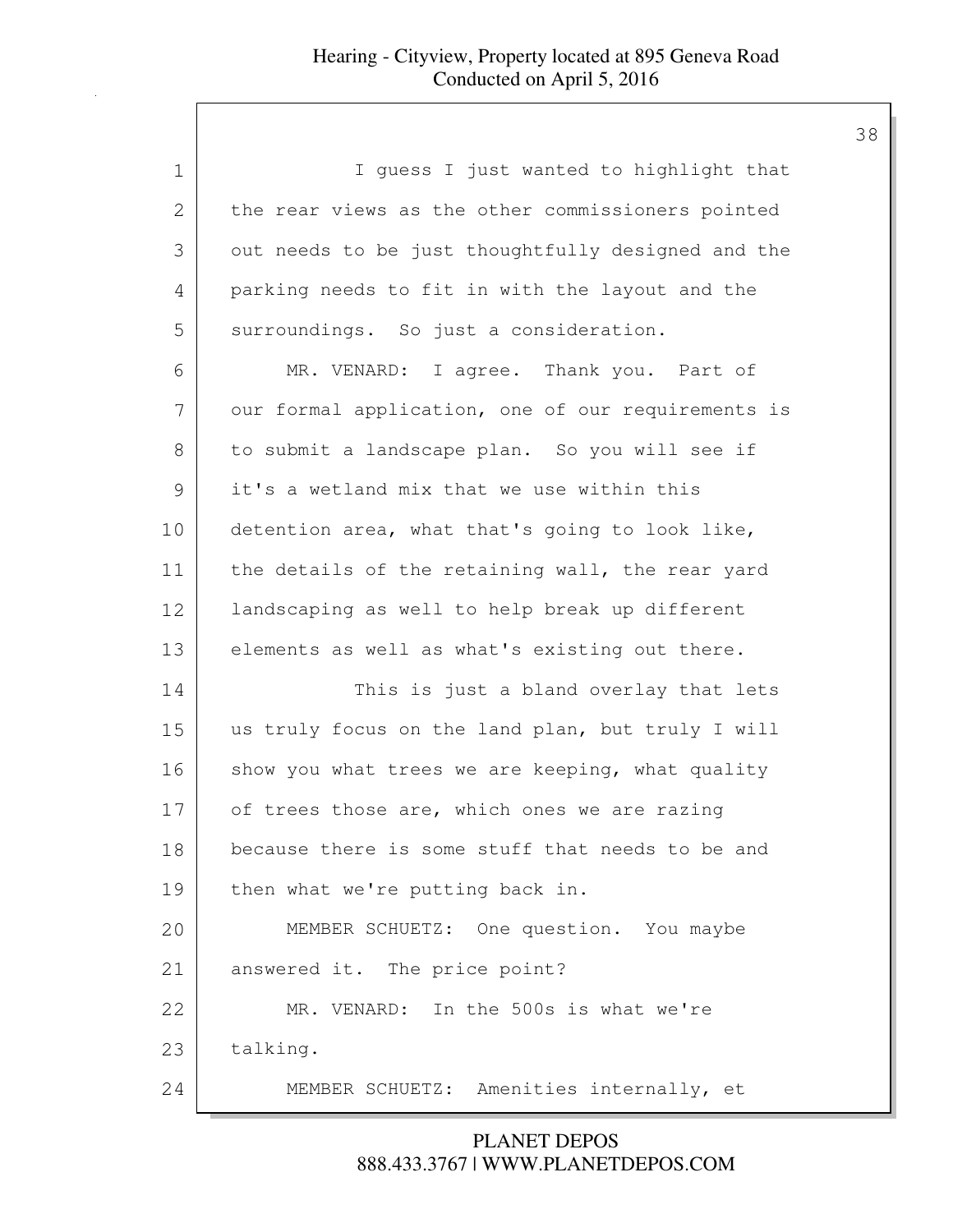1 cetera, et cetera.

| 2  | MR. VENARD: Certainly granite features,            |
|----|----------------------------------------------------|
| 3  | granite countertops are standard, you know,        |
| 4  | ten-foot first floor, nine-foot second floor,      |
| 5  | beautiful master suites, if you look at within the |
| 6  | plans within the master suite everything has       |
| 7  | separate shower and baths, double sinks. We've     |
| 8  | put a lot of thought into squeezing a lot of home  |
| 9  | within that 2500-square foot footprint.            |
| 10 | CHAIRMAN WALLACE: Let's stick with questions       |
| 11 | for right now.                                     |
| 12 | MEMBER HOLDERFIELD: I have no questions.           |
| 13 | CHAIRMAN WALLACE: If any member of the             |
| 14 | public wishes to ask a question or make a comment, |
| 15 | I would just ask that you come up, state your name |
| 16 | and spell your last name and give your address.    |
| 17 | MR. ANDERSON: My name is Lanny Anderson, and       |
| 18 | I live on 32 Mosedale which is just west of this   |
| 19 | proposed plan.                                     |
| 20 | One of my concerns is the wall, I think            |
| 21 | you said four-and-a-half foot wall, right?         |
| 22 | MR. VENARD: Behind the lots.                       |
| 23 | MR. ANDERSON: On the west side.                    |
| 24 | MR. VENARD: Are you referring to this wall         |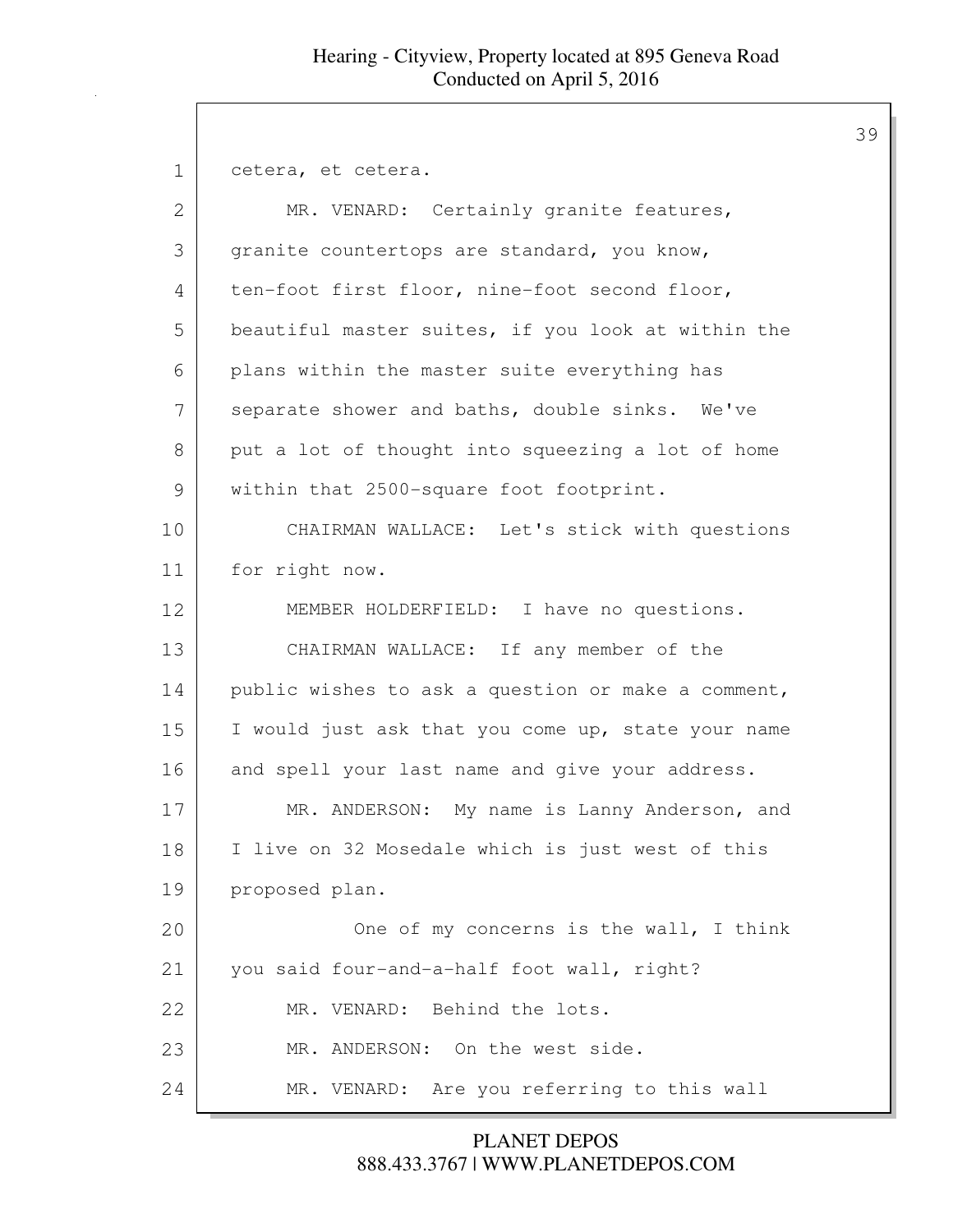40

1 | here? I don't know what the height of that wall 2 is. The four and a half feet I was referring to 3 is the retaining wall we would build. 4 MR. ANDERSON: Oh, sorry. I didn't 5 understand. 6 MR. VENARD: We're not proposing at least at 7 | this point any retaining wall or replacement on 8 the west side. 9 MR. ANDERSON: As you know what's there now 10 is brick, concrete, chunks of concrete. 11 MR. VENARD: I didn't know. There is some 12 heavy foliage there. 13 MR. ANDERSON: Yeah, there's four oak trees 14 and a black walnut along that lot line, too, and 15 my concern is the distance between the lot line on 16 the west side and that first view there, what's 17 the distance from the lots line to that first -- I 18 | know you haven't proposed the final. 19 MR. VENARD: Right. I would say roughly 20 | that's six to eight feet, though. 21 MR. ANDERSON: Six to eight feet. My lot, I 22 | think it's eight to ten feet from the lot line.  $23$  So that means it will be a huge wall if you billed 24 there that I have a 96-inch window looking out of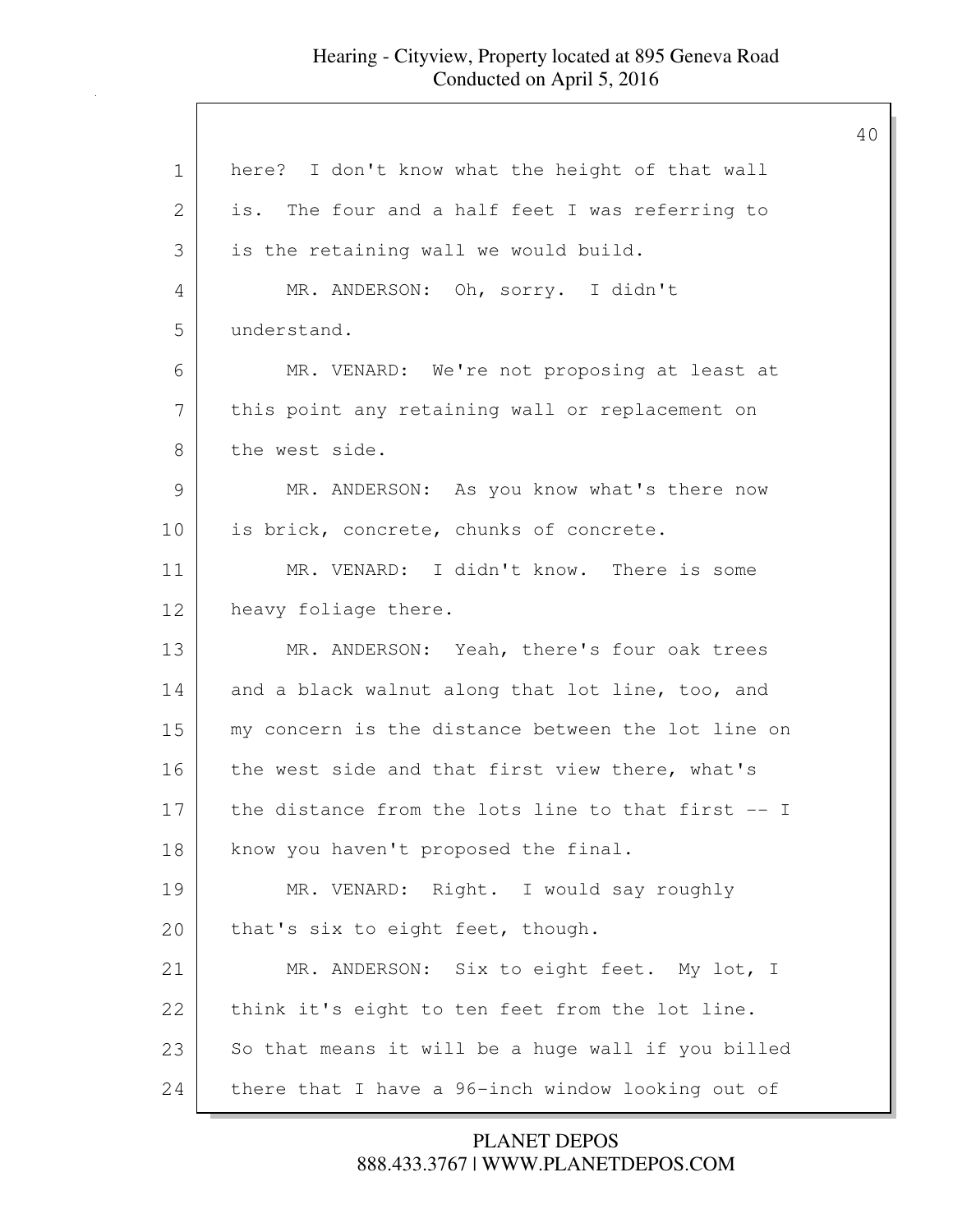| $\mathbf 1$   | the family room, I have two windows looking out of |
|---------------|----------------------------------------------------|
| 2             | the kitchen and then I have another window looking |
| 3             | out the living room that is facing east of there.  |
| 4             | So we are going to be looking at a huge wall.      |
| 5             | One of the questions my wife wanted me             |
| 6             | to ask is is there any windows along there on that |
| 7             | wall?                                              |
| 8             | MR. VENARD: There would be.                        |
| $\mathcal{G}$ | MR. ANDERSON: There would be windows,              |
| 10            | because if you take a look at the units you've got |
| 11            | facing 31, there is very little distance. So       |
| 12            | those windows would be facing each other's unit?   |
| 13            | MR. VENARD: Actually we lay out the product        |
| 14            | next to it for window placement certainly.         |
| 15            | MR. ANDERSON: But that's not going to affect       |
| 16            | me.                                                |
| 17            | MR. VENARD: I know, but you asked the              |
| 18            | question.                                          |
| 19            | MR. ANDERSON: Okay. I was concerned because        |
| 20            | there is about a two, three-foot drop off there.   |
| 21            | MR. VENARD: There is.                              |
| 22            | MR. ANDERSON: If you remove that wall, which       |
| 23            | is just pure concrete, it looks like an old        |
| 24            | concrete road that was broke up and then they      |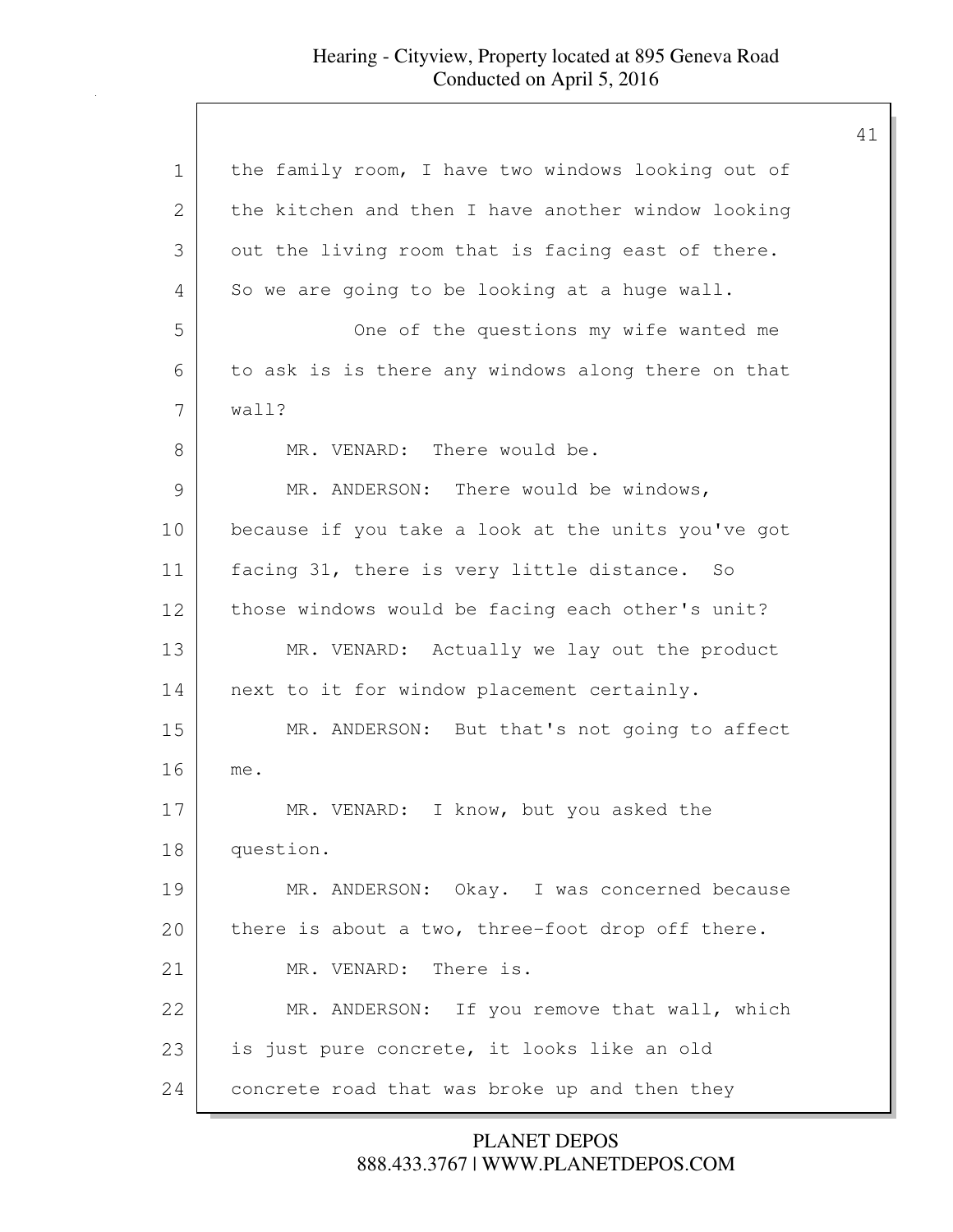| $\mathbf 1$  | piled it on top of each other and once that's     |
|--------------|---------------------------------------------------|
| $\mathbf{2}$ | gone, my house is going to be washed away, too,   |
| 3            | because that's maintaining that wall.             |
| 4            | MR. VENARD: Point taken, Mr. Anderson.            |
| 5            | That's something we need to be mindful of as we   |
| 6            | progress to understand what that is, and would    |
| 7            | welcome the opportunity for you and Mrs. Anderson |
| 8            | and myself to kind sit down and kind of talk      |
| 9            | through some of that because you are going to be  |
| 10           | the most impacted on what we're proposing, but I  |
| 11           | would welcome the opportunity to come over and    |
| 12           | walk it especially now we are getting a little    |
| 13           | nicer weather.                                    |
| 14           | MR. ANDERSON: I want to say something else        |
| 15           | but I shouldn't. My wife will kill me. Why don't  |
| 16           | you buy my house and then bring that road out on  |
| 17           | to Pine Street? You can bring that road back.     |
| 18           | That's all I had to stay. I am concerned about    |
| 19           | that wall there.                                  |
| 20           | MR. VENARD: Certainly. I'll give you my           |
| 21           | card.                                             |
| 22           | VICE CHAIRMAN KESSLER: Can I ask a question?      |
| 23           | Whose wall is that?                               |
| 24           | MR. VENARD: Mr. Kessler, I need to find that      |

888.433.3767 | WWW.PLANETDEPOS.COM PLANET DEPOS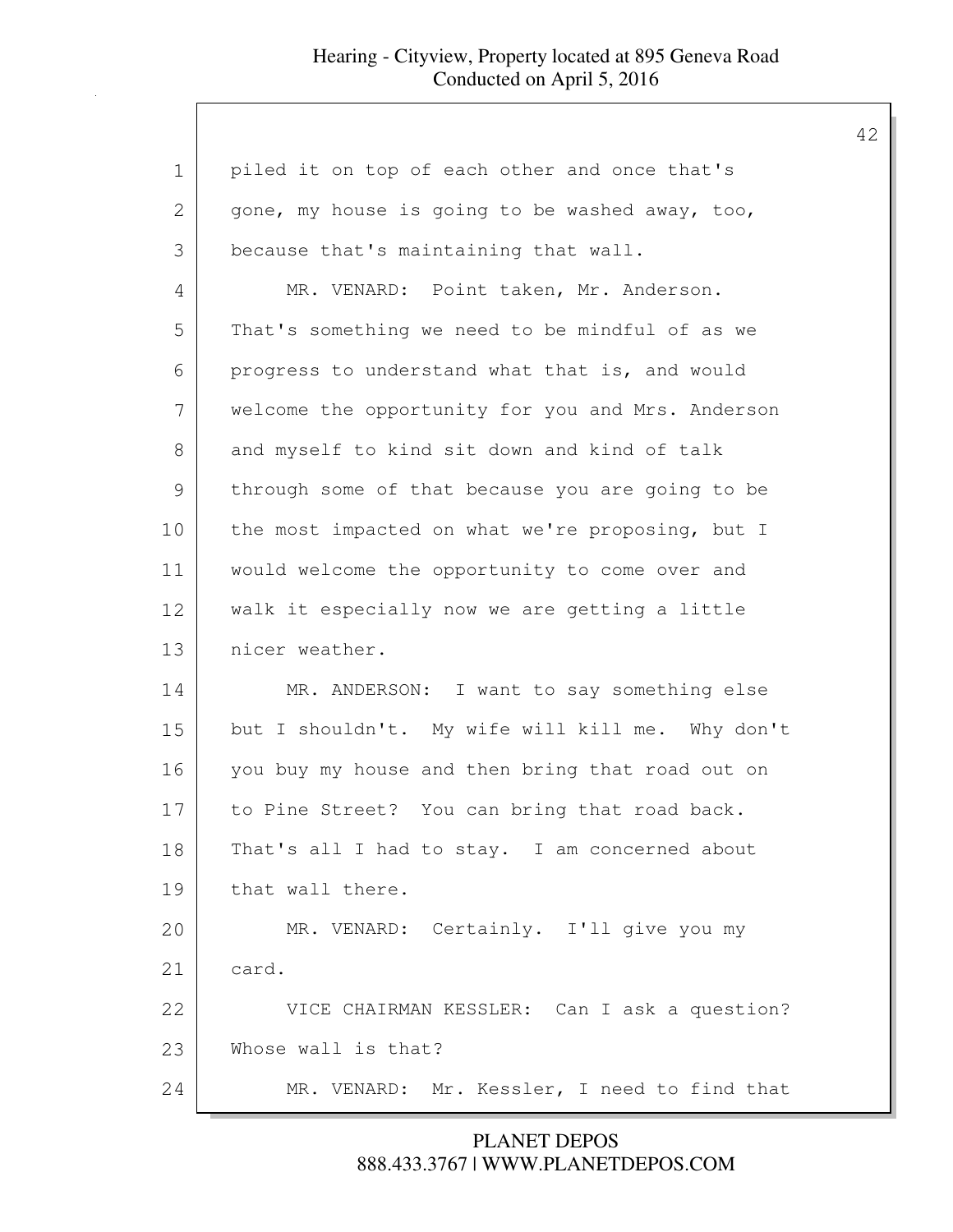| 1  | out.                                               |
|----|----------------------------------------------------|
| 2  | VICE CHAIRMAN KESSLER: Who owns that wall?         |
| 3  | MR. ANDERSON: I know where the lot line is         |
| 4  | in the front and I know where the lot line is in   |
| 5  | the back and that wall is on the property to the   |
| 6  | east and until you get to the very back of the lot |
| 7  | and then somehow, I'm not sure why, the wall ends  |
| 8  | up on my lot. So probably 90 percent of the wall   |
| 9  | is on that vacant lot.                             |
| 10 | VICE CHAIRMAN KESSLER: You guys are going to       |
| 11 | have to do a deal together.                        |
| 12 | MR. ANDERSON: Yeah, right. Okay. Thank             |
| 13 | you.                                               |
| 14 | CHAIRMAN WALLACE: Yes, sir.                        |
| 15 | MR. TRENDLER: I'm Robert Trendler. I live          |
| 16 | on Pine Street just sort of at the edge of the     |
| 17 | area we're interested.                             |
| 18 | A couple of things that I've observed              |
| 19 | even now is the difficulty with parking. I see     |
| 20 | really little opportunity here. Mosedale is a      |
| 21 | fairly busy street. They do a lot of parking       |
| 22 | around there already and, of course, it's          |
| 23 | extremely sloped and in the wintertime this can    |
| 24 | really be a serious hazard.                        |

888.433.3767 | WWW.PLANETDEPOS.COM PLANET DEPOS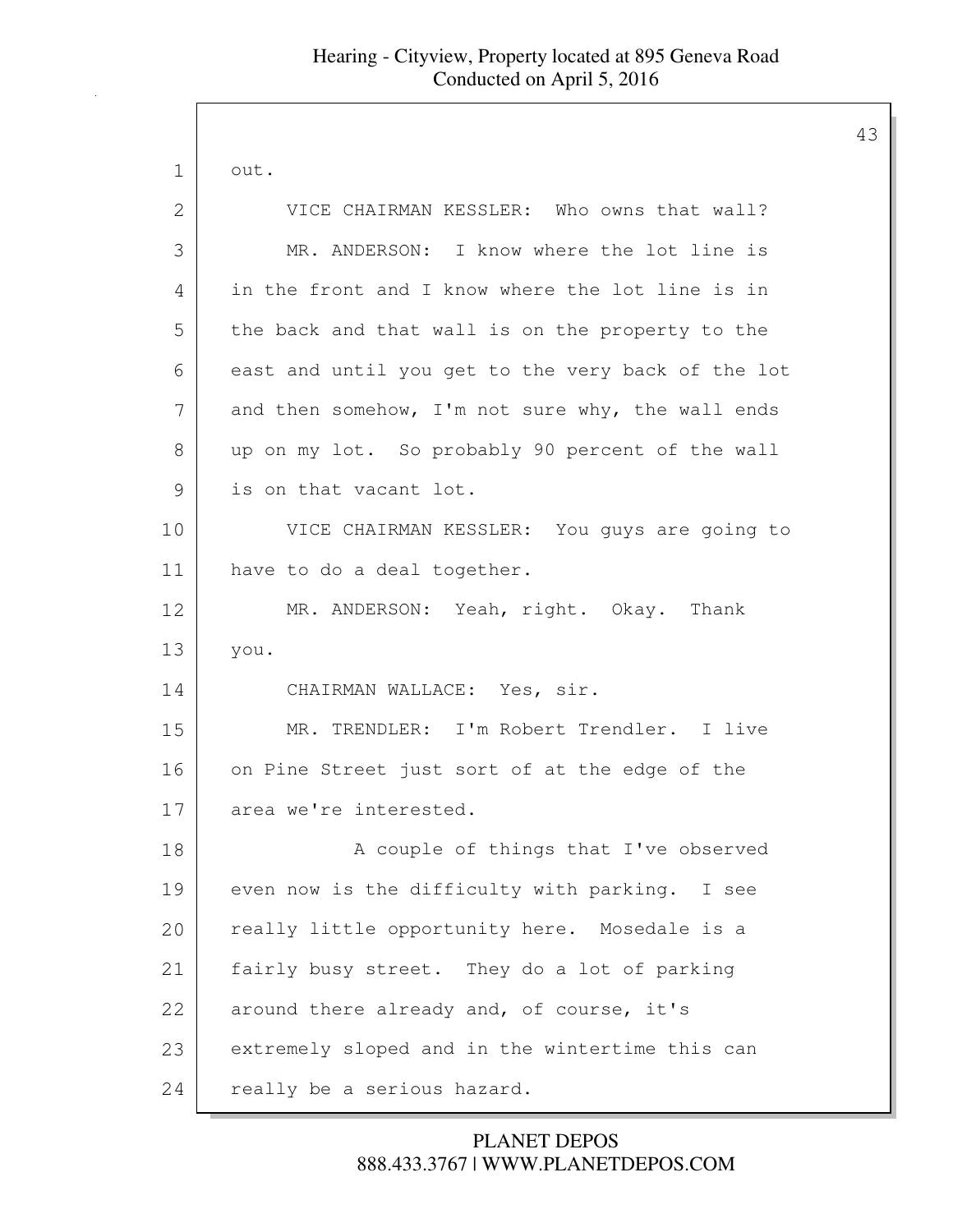| 1  | I'm not sure, seven homes, two cars per,           |
|----|----------------------------------------------------|
| 2  | I'm not seeing anything different than that        |
| 3  | usually where these people are going to put all    |
| 4  | these cars and is there going to be parking along  |
| 5  | Mosedale or even up to into Pine Street? So        |
| 6  | that's the one issue that I think needs to be      |
| 7  | looked at.                                         |
| 8  | The other is which has been brought up             |
| 9  | here is the view of these houses from 31, and I    |
| 10 | just don't know how you can fix that to be honest. |
| 11 | It's going to look like five boxes just plopped    |
| 12 | way up high off of 31. There is no question about  |
| 13 | that. And it just seems to me to be very           |
| 14 | difficult to make that ever look anything          |
| 15 | different than tacky.                              |
| 16 | The other question I have is just really           |
| 17 | related to probably the economics is whether you   |
| 18 | do fewer units and give a little more room for     |
| 19 | things to be accomplished, say, instead of seven,  |
| 20 | five or six, have some green space perhaps where   |
| 21 | the two other units that come out on to Mosedale.  |
| 22 | Anyway, that's the sum total of the                |
| 23 | things that occurred to me while I was looking at  |
| 24 | It would be nice to have the topography I<br>this. |

888.433.3767 | WWW.PLANETDEPOS.COM PLANET DEPOS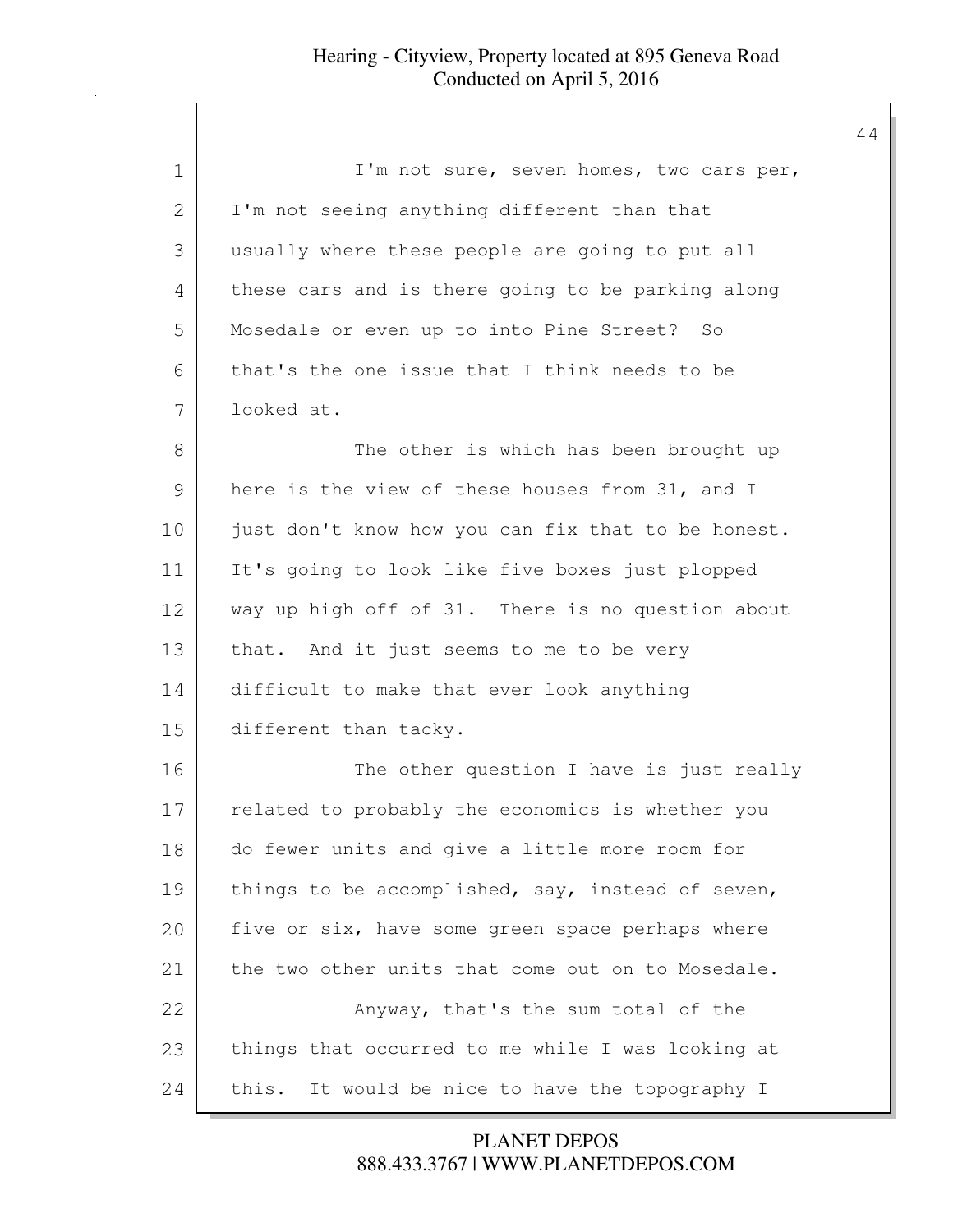| $\mathbf 1$    | guess finished at some point although I kind of    |
|----------------|----------------------------------------------------|
| $\overline{2}$ | enjoyed walking through.                           |
| 3              | MR. VENARD: Maybe a path. That's all.              |
| 4              | MR. TRENDLER: Thank you.                           |
| 5              | CHAIRMAN WALLACE: Thank you. Ma'am?                |
| 6              | MS. QUINLAN: My name is Katherine Quinlan          |
| 7              | and I live on Pine and I would like to know the    |
| 8              | distance between on Mosedale they have -- AT&T has |
| $\mathcal{G}$  | got all those big boxes, those big things, how far |
| 10             | back are you going from them?                      |
| 11             | MR. VENARD: If I may? Certainly. She's             |
| 12             | absolutely correct. AT&T has a maintenance         |
| 13             | cabinet, the big green cabinets. It's roughly      |
| 14             | right around here. If we are able to zoom in on    |
| 15             | preliminary engineering, it's identified. So we    |
| 16             | are -- we're set back from that. Actually that's   |
| 17             | within the city right-of-way. That's set back off  |
| 18             | the property line. So actually you look at this    |
| 19             | side yard is actually set back a little bit more   |
| 20             | so I think we're probably roughly 20 feet from     |
| 21             | that cabinet, those overhead lines.                |
| 22             | MS. QUINLAN: 20 feet --                            |
| 23             | MR. VENARD: To the north.                          |
| 24             | MS. QUINLAN: To the north.                         |
|                |                                                    |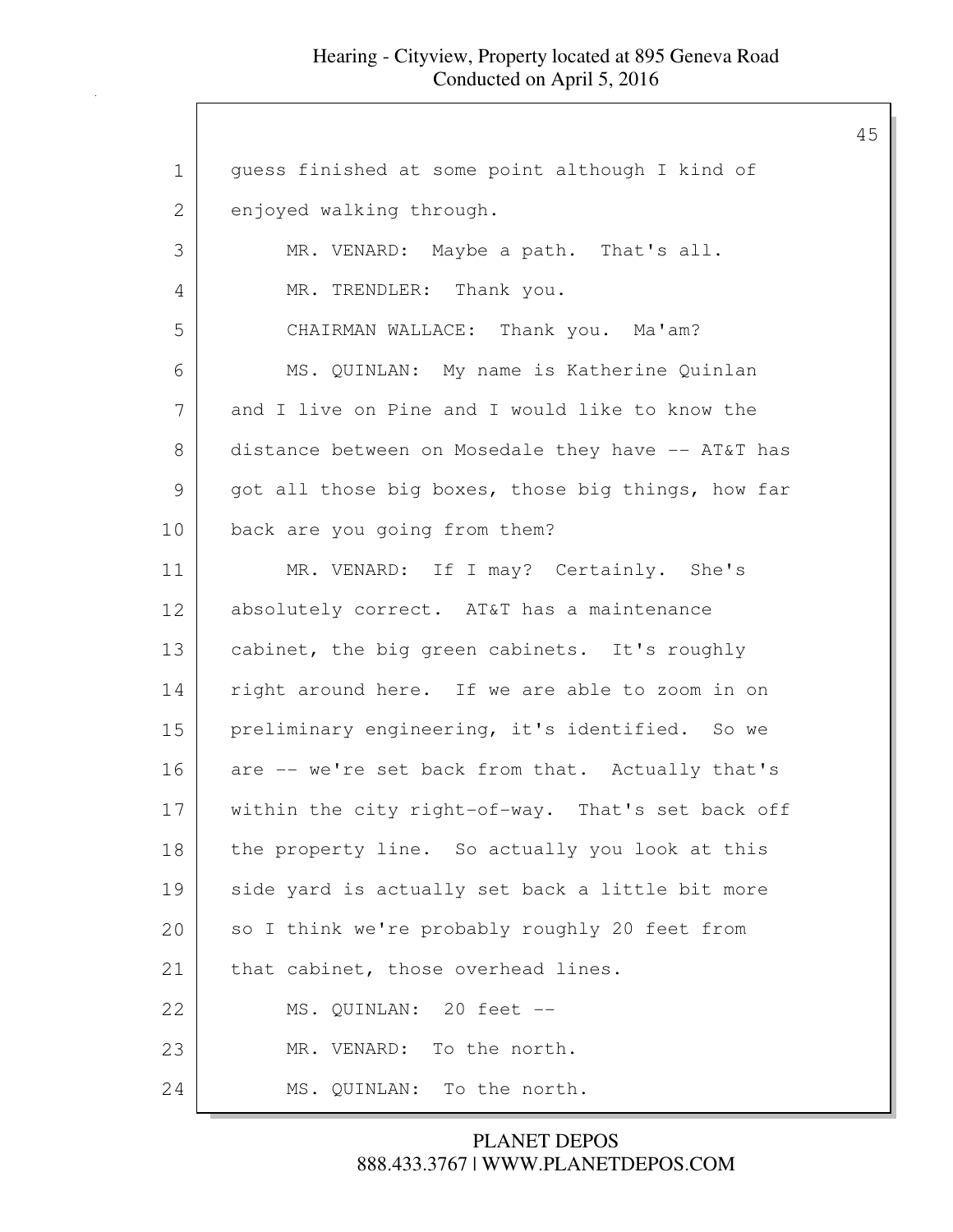| $\mathbf 1$  | MR. VENARD: Yes, ma'am.                            |
|--------------|----------------------------------------------------|
| $\mathbf{2}$ | MS. QUINLAN: When I drive down on Mosedale,        |
| 3            | I'm driving down, many times when I make a left    |
| 4            | turn to go into town, I see a car coming from Park |
| 5            | Shore and we meet each other because they're       |
| 6            | coming, they're making their turn and it's very    |
| 7            | hard.                                              |
| 8            | MR. VENARD: I agree with that. That's the          |
| 9            | neat opportunity we have at Keller Place improved  |
| 10           | here.                                              |
| 11           | MS. QUINLAN: That would be better.                 |
| 12           | MR. VENARD: And that lefthand turn will be         |
| 13           | safer.                                             |
| 14           | MS. QUINLAN: Oh, God, it will be so much           |
| 15           | safer.                                             |
| 16           | MR. VENARD: Not only do have this kind of          |
| 17           | harsh rate of repose as this thing falls away, but |
| 18           | do you have that angle is about 115 degree angle   |
| 19           | left turn could be dangerous. We agree with you.   |
| 20           | MS. QUINLAN: And I quess my next question is       |
| 21           | the two houses, you've got the road going $-- I'm$ |
| 22           | not clear on whether it comes to Pine, the road    |
| 23           | that you have coming, whether it comes to Pine or  |
| 24           | it doesn't.                                        |

### 888.433.3767 | WWW.PLANETDEPOS.COM PLANET DEPOS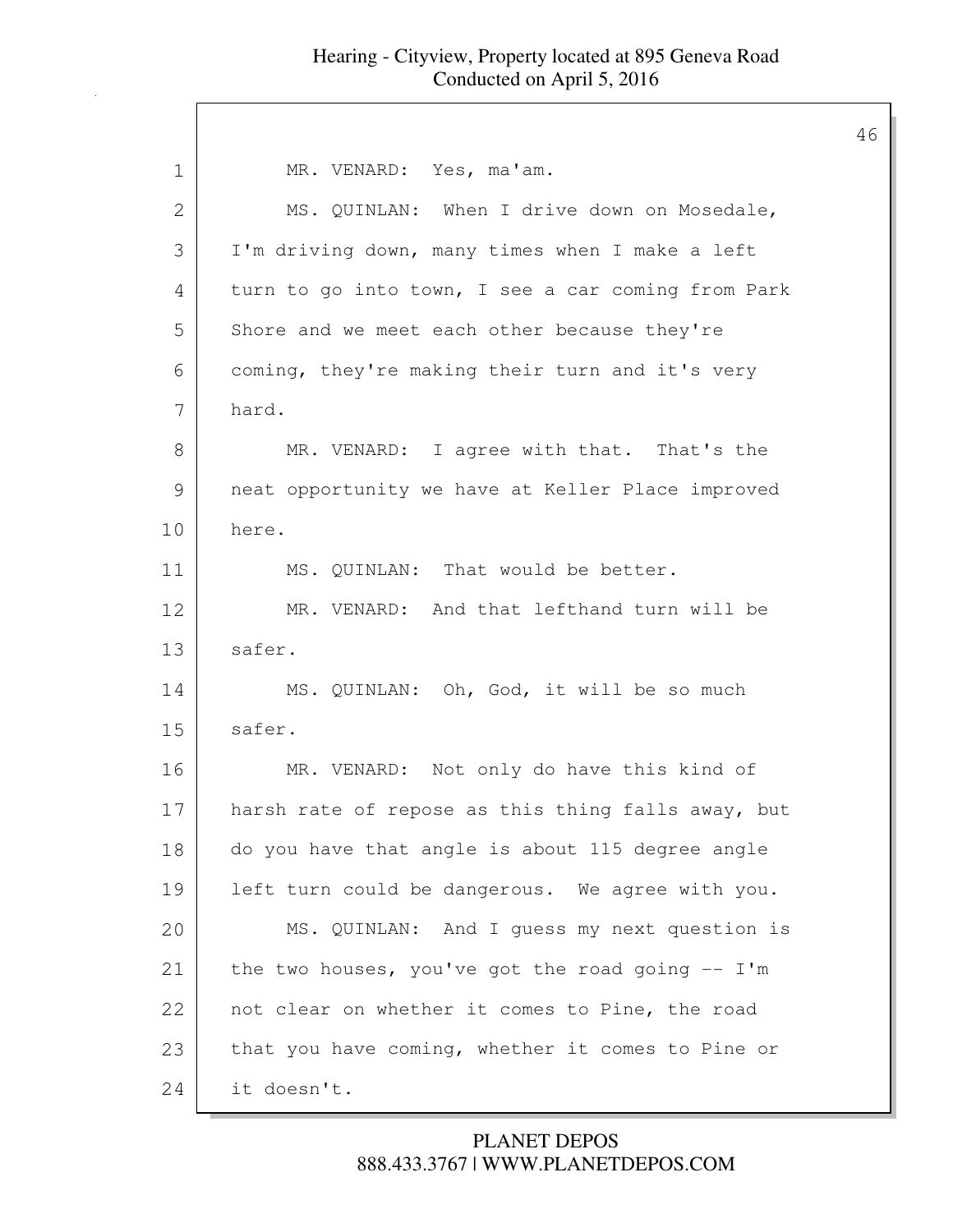| 1             | MR. VENARD: It would not. I think this one       |
|---------------|--------------------------------------------------|
| 2             | will give you -- isn't this Pine right here? I   |
| 3             | believe it is. So if we were take a step back on |
| 4             | the aerial, here we go, this gives you a better  |
| 5             | look, ma'am, because you see Pine goes right --  |
| 6             | almost it goes next to Mr. Anderson's house and  |
| 7             | let's call it lot one and then where our road    |
| 8             | would come out at is this driveway here ties     |
| $\mathcal{G}$ | $into$ $--$                                      |
| 10            | MS. QUINLAN: Have you talked to those            |
| 11            | people? They're brand new.                       |
| 12            | MR. VENARD: No, but I will be. If we             |
| 13            | progress enough along, it is something that we   |
| 14            | want to let everybody know who we are and what   |
| 15            | we're up to.                                     |
| 16            | MS. QUINLAN: Well, good luck.                    |
| 17            | MR. VENARD: Thank you.                           |
| 18            | MEMBER PRETZ: I'd like to ask a question of      |
| 19            | staff.                                           |
| 20            | Keller Place coming onto Route 31, is            |
| 21            | Route 31, Geneva Road there, is that city or     |
| 22            | state.                                           |
| 23            | MR. BONG: Route 31 is a state rode.              |
| 24            | MEMBER PRETZ: Is there any concern that the      |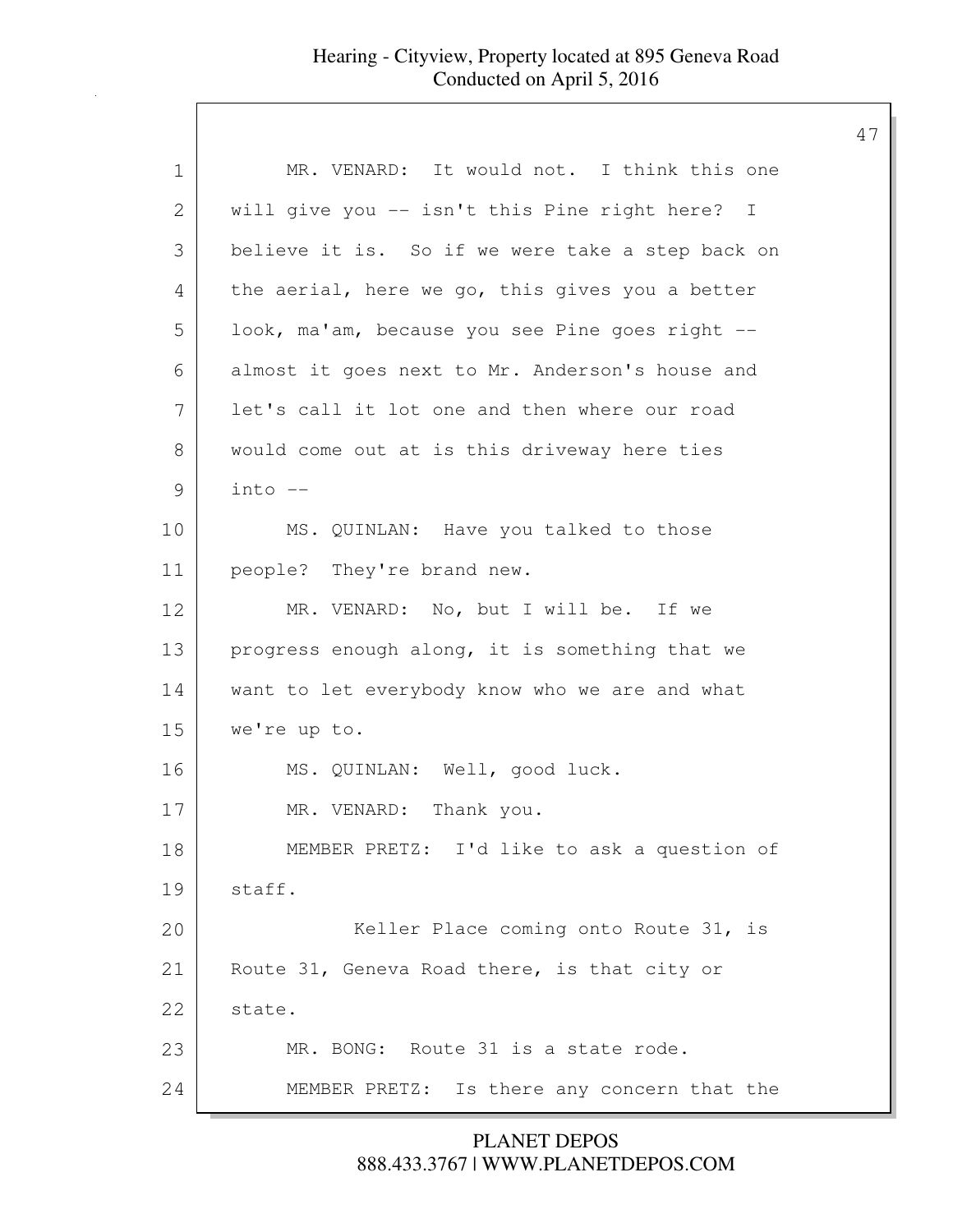| 1             | state would make that right-in, right-out based on |
|---------------|----------------------------------------------------|
| 2             | the new construction and the new use of that road? |
| 3             | MR. BONG: You know, my quess would be that         |
| 4             | they probably wouldn't want a right-in, right-out. |
| 5             | I think that's usually something that you put in   |
| 6             | when there's more traffic typically.               |
| 7             | MR. VENARD: We already have an existing full       |
| 8             | access on to 31. They cannot inhibit -- with road  |
| $\mathcal{G}$ | improvements going to go in with the right-of-way, |
| 10            | they cannot do a right-in, right-out.              |
| 11            | CHAIRMAN WALLACE: Any other questions?             |
| 12            | Okay.                                              |
| 13            | Let's go ahead with comments. Would you            |
|               |                                                    |
| 14            | mind if we start on your end. If you would just    |
| 15            | let the developer know positives, negatives, what  |
| 16            | you think.                                         |
| 17            | MEMBER MACKLIN-PURDY: Sure. I do think that        |
| 18            | the proposal does meet the purposes of a PUD.      |
| 19            | Because when you look at the density overall, the  |
| 20            | PUD it's a lot more palatable in terms of the      |
| 21            | minimum lot area and all the size of the lots and  |
| 22            | the width and the building coverage.               |
| 23            | In terms of concept, we were talking               |

888.433.3767 | WWW.PLANETDEPOS.COM PLANET DEPOS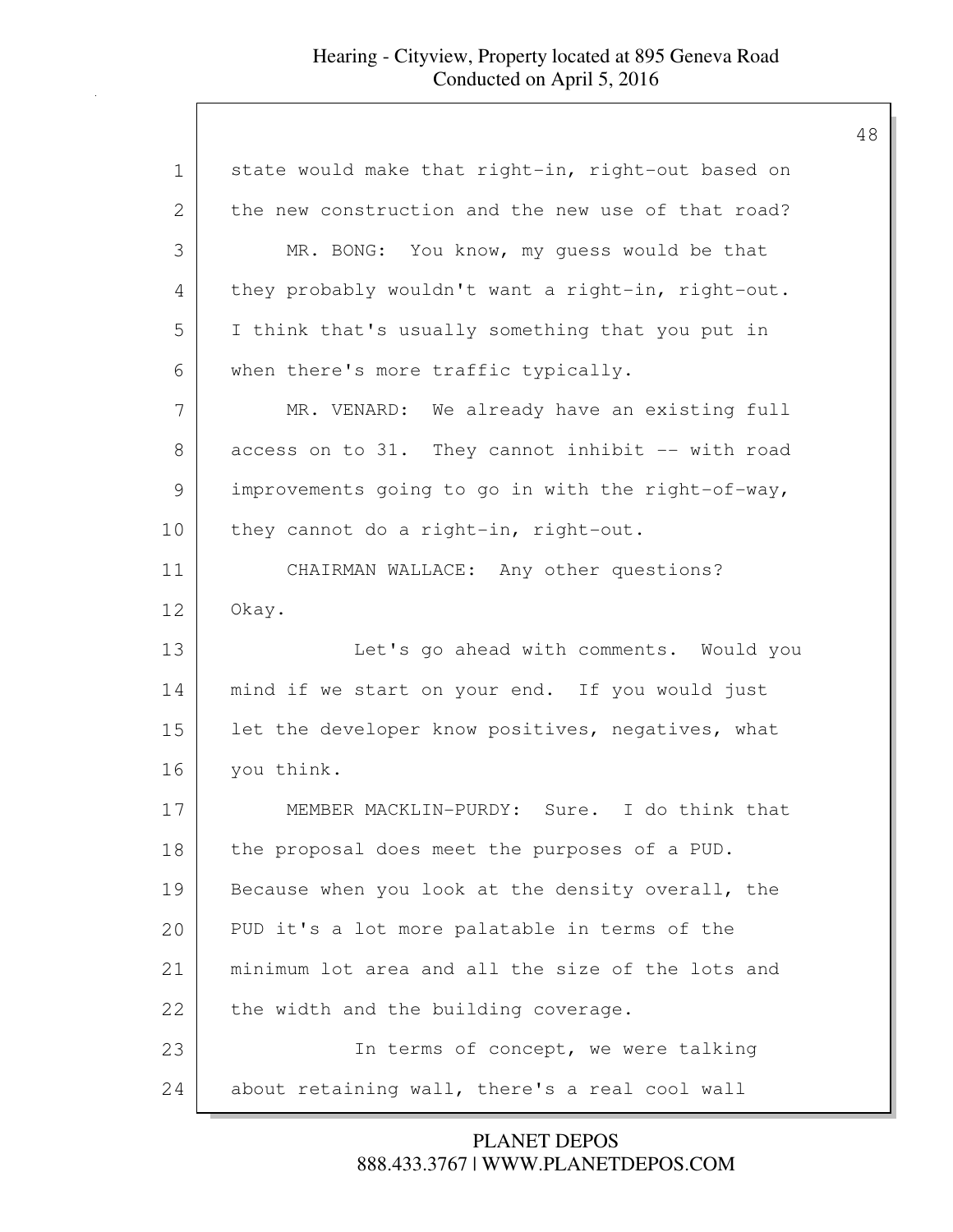| 1             | across the street at Mt. St. Mary's that you might |
|---------------|----------------------------------------------------|
| 2             | want to emulate. It would give it a really         |
| 3             | beautiful look. You might want to look at that.    |
| 4             | MR. VENARD: Where Humpty-Dumpty is?                |
| 5             | MEMBER MACKLIN-PURDY: Yes. I'm just saying         |
| 6             | because it's a beautiful part of St. Charles.      |
| 7             | MR. VENARD: Certainly.                             |
| 8             | MEMBER MACKLIN-PURDY: And we would never           |
| $\mathcal{G}$ | want to downplay the beauty of that area. I think  |
| 10            | you should be a little bit concerned about the     |
| 11            | rear of the homes making them look as nice as I    |
| 12            | think everyone has expressed that they would like  |
| 13            | them to look.                                      |
| 14            | So the density, it does concern me but I           |
| 15            | think that if could probably be wonderful, and     |
| 16            | those are really my only concerns. I'm finished.   |
| 17            | VICE CHAIRMAN KESSLER: I don't see how you         |
| 18            | would ever get away from a PUD on this site        |
| 19            | regardless of what went there. It's just a         |
| 20            | challenging site.                                  |
| 21            | MR. VENARD: Truly.                                 |
| 22            | VICE CHAIRMAN KESSLER: I mean, the shape,          |
| 23            | the topography, the location.                      |
| 24            | Two lots, two single family<br>MR. VENARD:         |

888.433.3767 | WWW.PLANETDEPOS.COM PLANET DEPOS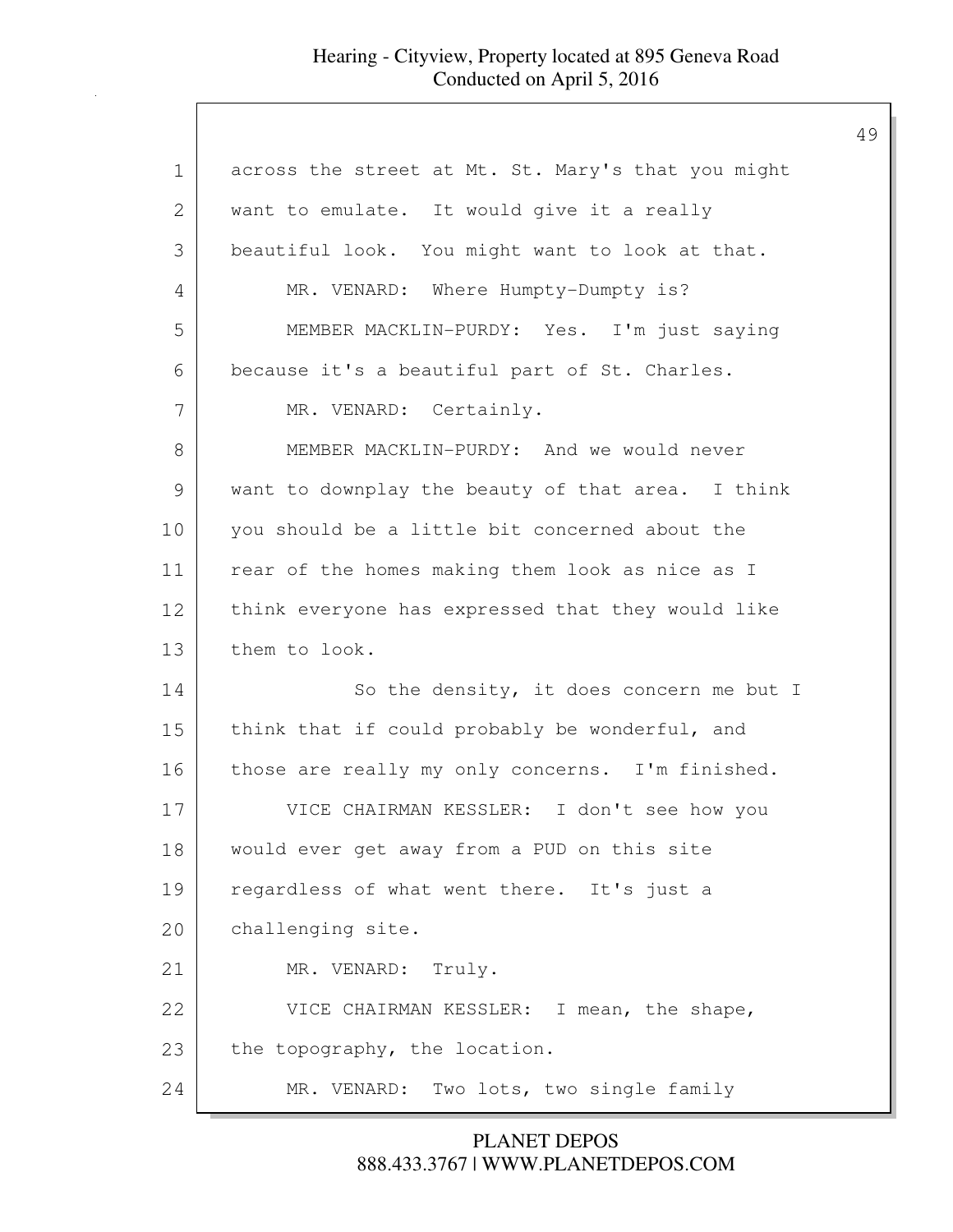| 1  | lots.                                              |
|----|----------------------------------------------------|
| 2  | VICE CHAIRMAN KESSLER: I think it's going          |
| 3  | to -- it begs for a PUD.                           |
| 4  | That being said, we've talked a lot                |
| 5  | about massing. I agree with other commissioners    |
| 6  | have said. It's a big concern. I realize that      |
| 7  | you only are using about 23 percent of the entire  |
| 8  | site. Lot size it's hard to use that measurement   |
| 9  | because you could shape them anyway you want, you  |
| 10 | could make them bigger if you wanted to, but I do  |
| 11 | have some concerns about massing and I want to     |
| 12 | speak to something that both Tom and Brian brought |
| 13 | up, and that is the view from 31.                  |
| 14 | I'm not opposed to some duplex units and           |
| 15 | specifically, I'll just give an example, if you    |
| 16 | look the two furthest north buildings and put them |
| 17 | together and the next two and put them together,   |
| 18 | all those buildings would have great side yards.   |
| 19 | They could be single family or they could --       |
| 20 | duplexes, the same thing here. I'm a little        |
| 21 | concerned about this transition of the two houses  |
| 22 | on Mosedale to the properties to the west. If      |
| 23 | there is some way to make that massing less        |
| 24 | obvious than the way it looks to me right now.     |

888.433.3767 | WWW.PLANETDEPOS.COM PLANET DEPOS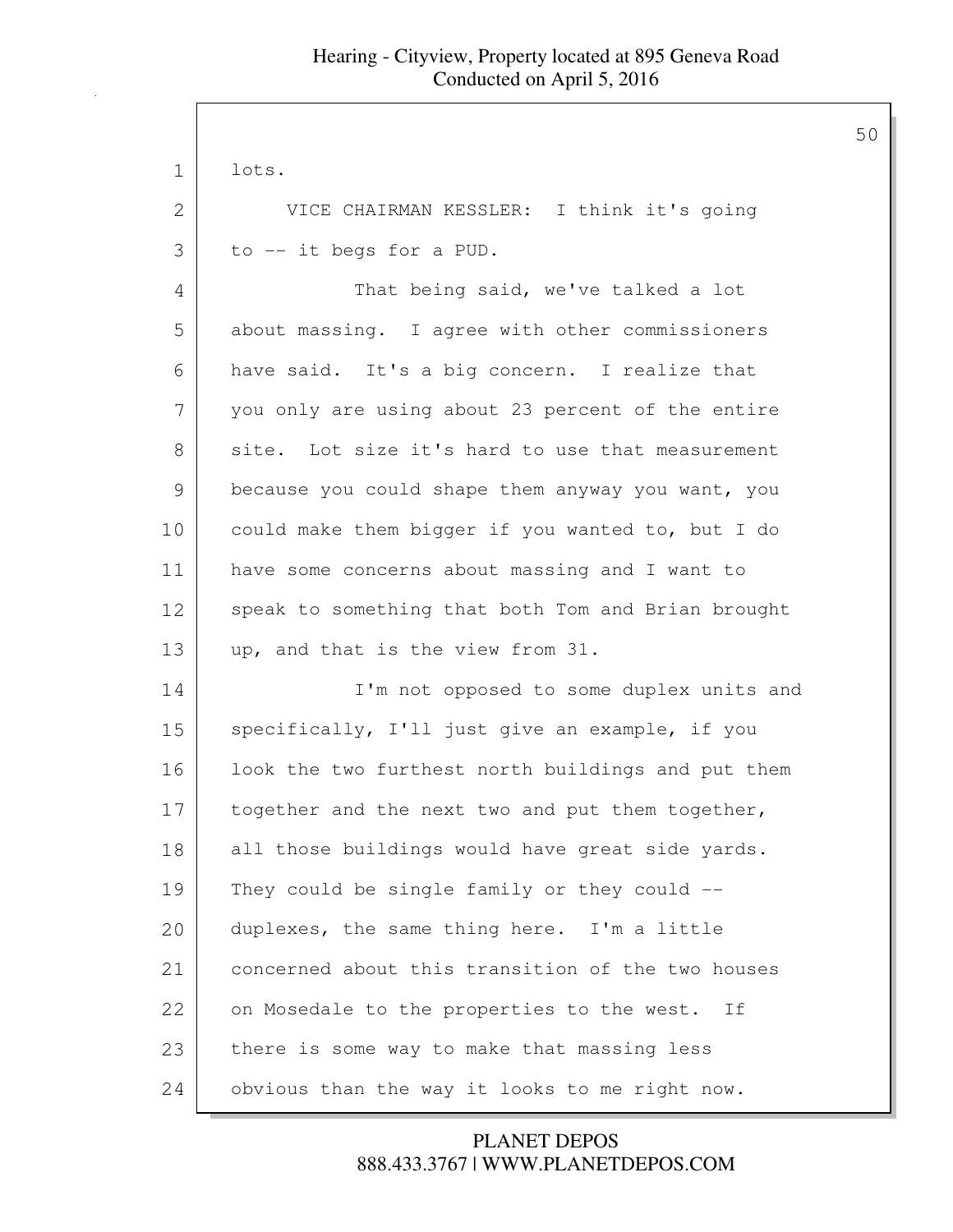| 1            | The other thing that we haven't talked             |
|--------------|----------------------------------------------------|
| $\mathbf{2}$ | really about, and I'm just going to bring it up, I |
| 3            | don't know if you have any specific                |
| 4            | recommendations or anything, but we had a site     |
| 5            | similar to this last year that we worked on and    |
| 6            | heights, building heights were a huge issue for    |
| 7            | the people to the west because if you go to allow  |
| 8            | building heights, you could completely block the   |
| 9            | view of everybody to the west of you. So you have  |
| 10           | to be concerned and careful about those types of   |
| 11           | building heights.                                  |
| 12           | MR. VENARD: Yes. We'll be prepared to              |
| 13           | address that within this. It is something that we  |
| 14           | heard at the staff level as well.                  |
| 15           | VICE CHAIRMAN KESSLER: Right and I think           |
| 16           | because of Mr. Anderson and his house, I know what |
| 17           | it's like to have an unobstructed view for an      |
| 18           | awfully long time, but it's not going to last      |
| 19           | forever. So I like the idea.                       |
| 20           | As far as the zoning goes, the fact that           |
| 21           | you're going to end up with a PUD, it may be more  |
| 22           | palatable to some people to go to RT-2 so you make |
| 23           | the lot sizes smaller so you're not making too big |
| 24           | a jump, but so to me it's six of one, half dozen   |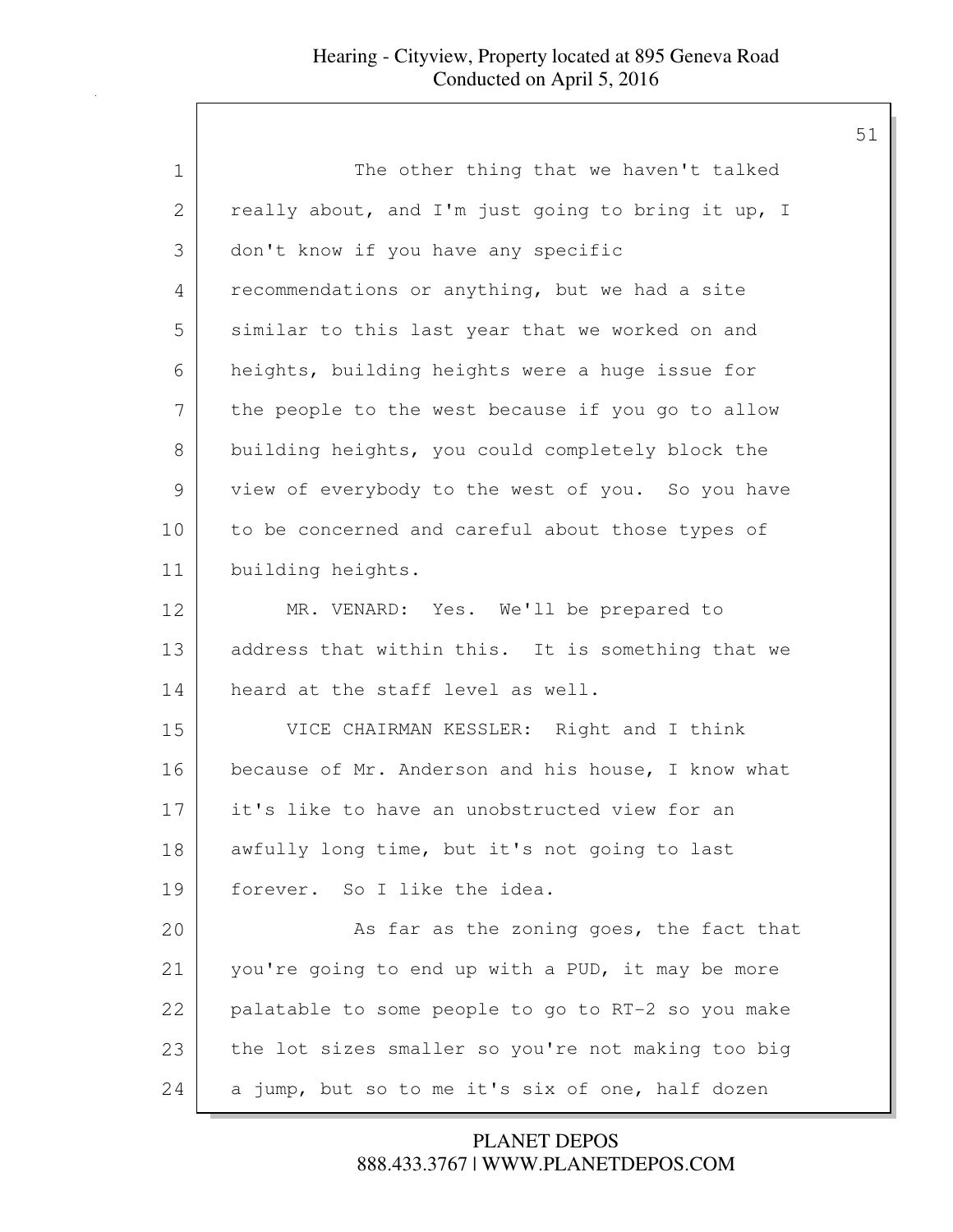| $\mathbf 1$   | of the other since I don't think this it's likely    |
|---------------|------------------------------------------------------|
| 2             | this is going to be developed as a pure $RT-1$ or 2. |
| 3             | MR. VENARD: Agreed. Thank you.                       |
| 4             | CHAIRMAN WALLACE: One of the things that             |
| 5             | didn't come up that just occurred to me is the       |
| 6             | zoning. Our bulk requirements don't allow a third    |
| 7             | story, am I correct, if it was straight zoning?      |
| $8\,$         | MR. COLBY: That's correct.                           |
| $\mathcal{G}$ | CHAIRMAN WALLACE: Okay. Because it actually          |
| 10            | reads for RT -- well, for all the RTs, 34 feet or    |
| 11            | two stories, whichever is less. So I think that's    |
| 12            | something we need to consider.                       |
| 13            | I do have some concern about the height              |
| 14            | of the building off of Route 31. I know that         |
| 15            | that's not where we're measuring it from, but I do   |
| 16            | agree that you don't want to create something that   |
| 17            | looks like a big wall of structures across there     |
| 18            | from the 31 side.                                    |
| 19            | I wish there was something you could do              |
| 20            | with the layout. The only thing that occurs to me    |
| 21            | is something similar to what Tim was talking         |
| 22            | about, and I don't know, it may completely not be    |
| 23            | in your business plan to go with multi-family, but   |
| 24            | if that was the case, I think that there would be    |

888.433.3767 | WWW.PLANETDEPOS.COM PLANET DEPOS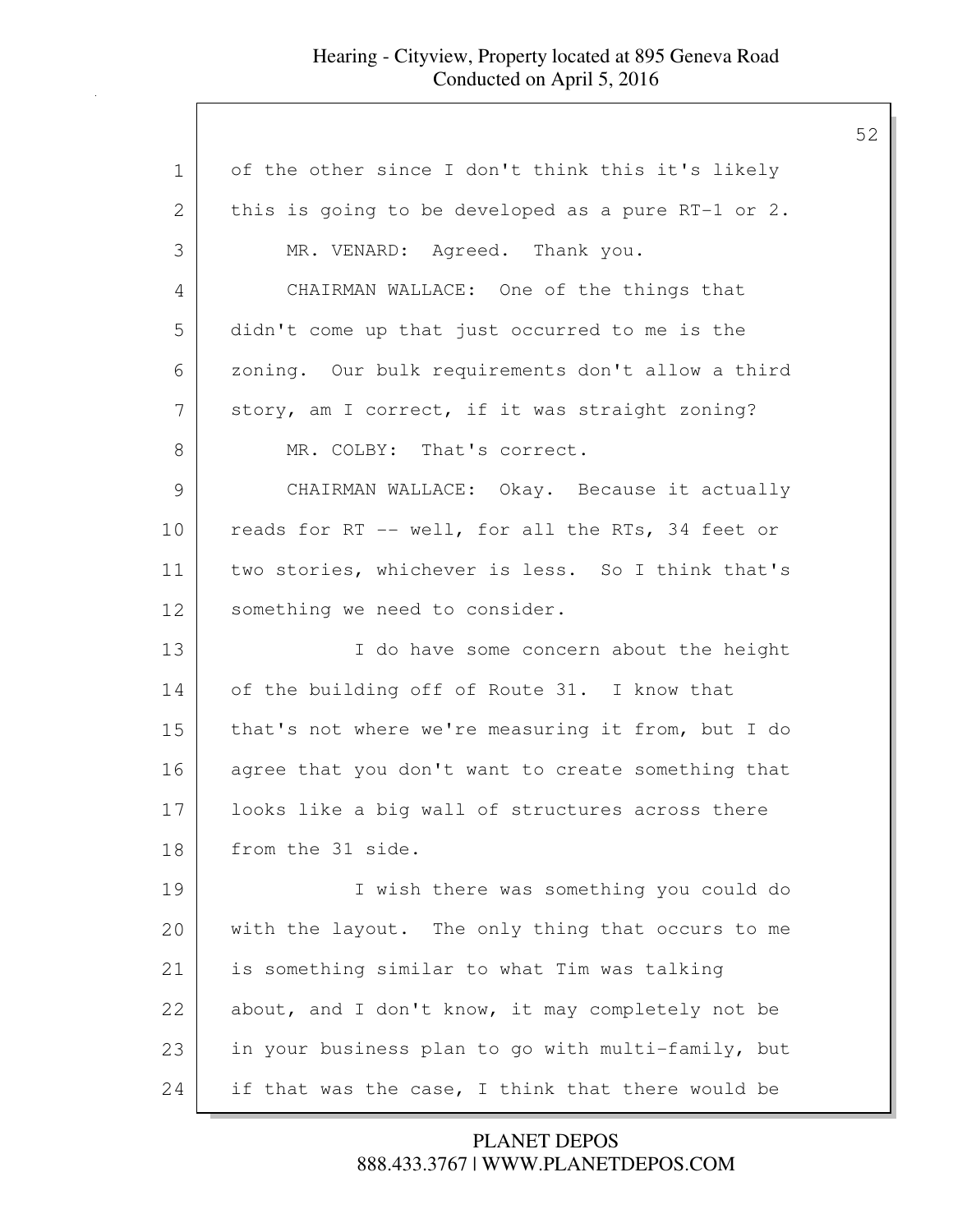| 1             | an easy way to even get an extra unit out of it to |
|---------------|----------------------------------------------------|
| 2             | combine the two that are together into one and     |
| 3             | then basically you could have three across. Where  |
| 4             | you have five right now, you could have three      |
| 5             | duplex buildings, maybe even having one access to  |
| 6             | Mosedale and then the other five units access      |
| 7             | Keller Place and then on the one with two units    |
| 8             | having one access Mosedale and the other one       |
| $\mathcal{G}$ | access Keller Place, something like that, but I    |
| 10            | think for me that would make it more palatable.    |
| 11            | As I said, I don't know if that's in the business  |
| 12            | plan or even considering some type of a mix of     |
| 13            | having single -- several single family and one or  |
| 14            | two duplexes, something like that.                 |
| 15            | I was looking at the lot sizes, I mean,            |
| 16            | the big thing that came out when I first looked at |
| 17            | this was the 3500-square foot lot size. I think    |
| 18            | that's kind of a misnomer because it's not really. |
| 19            | And I think coming back, I don't know, we're just  |
| 20            | playing with numbers because it's the same overall |
| 21            | size, but if those lots went all the way back to   |
| 22            | the rear of the lot you're looking at more like    |
| 23            | 4500 square feet.                                  |
| 24            | MR. VENARD:<br>Possibly, without running the       |

### 888.433.3767 | WWW.PLANETDEPOS.COM PLANET DEPOS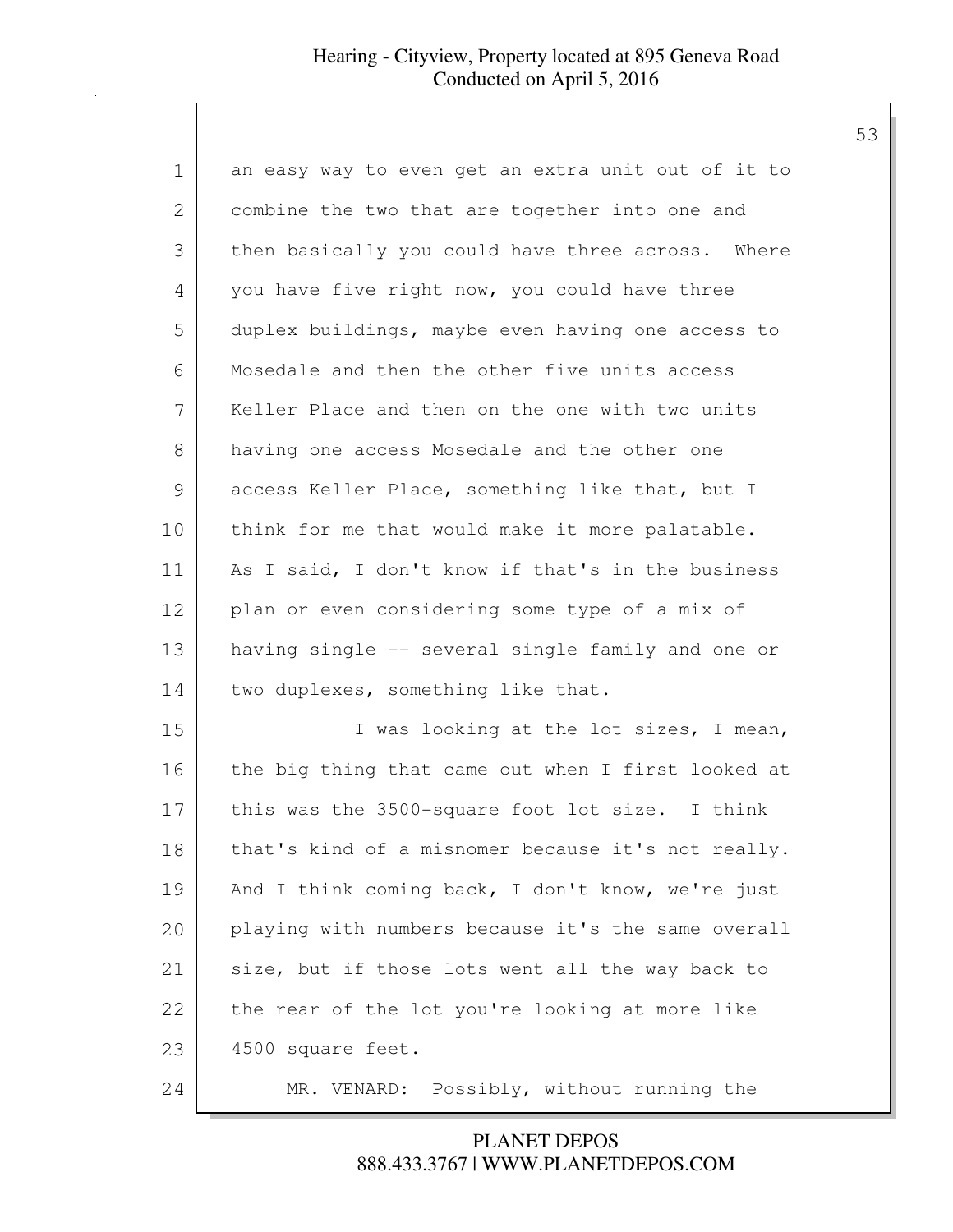| $\mathbf 1$ | math.                                             |
|-------------|---------------------------------------------------|
| 2           | CHAIRMAN WALLACE: Yes. I mean, at least for       |
| 3           | those three lots. For the other two it would be   |
| 4           | even more.                                        |
| 5           | MR. VENARD: Right.                                |
| 6           | CHAIRMAN WALLACE: Which when we're looking        |
| 7           | at the underlying RT-2, the fact that it's closer |
| 8           | is better, you know.                              |
| 9           | And I do agree on the parking issue.              |
| 10          | Parking on Mosedale would be impossible. Of       |
| 11          | course there is no parking on 31 so having some   |
| 12          | sort of onsite auxiliary parking might be         |
| 13          | something to consider.                            |
| 14          | MR. VENARD: Agreed.                               |
| 15          | CHAIRMAN WALLACE: Especially with the number      |
| 16          | of units we're trying to put in. If it's two      |
| 17          | single families, then whatever it doesn't matter, |
| 18          | but putting six, seven, eight units in there,     |
| 19          | that's going to be an issue. I think that's all I |
| 20          | have.                                             |
| 21          | MEMBER PRETZ: Well, the property has been         |
| 22          | vacant for long enough. It's time for a           |
| 23          | development, so I say go for it.                  |
| 24          | My recommendation, though, is that --             |

888.433.3767 | WWW.PLANETDEPOS.COM PLANET DEPOS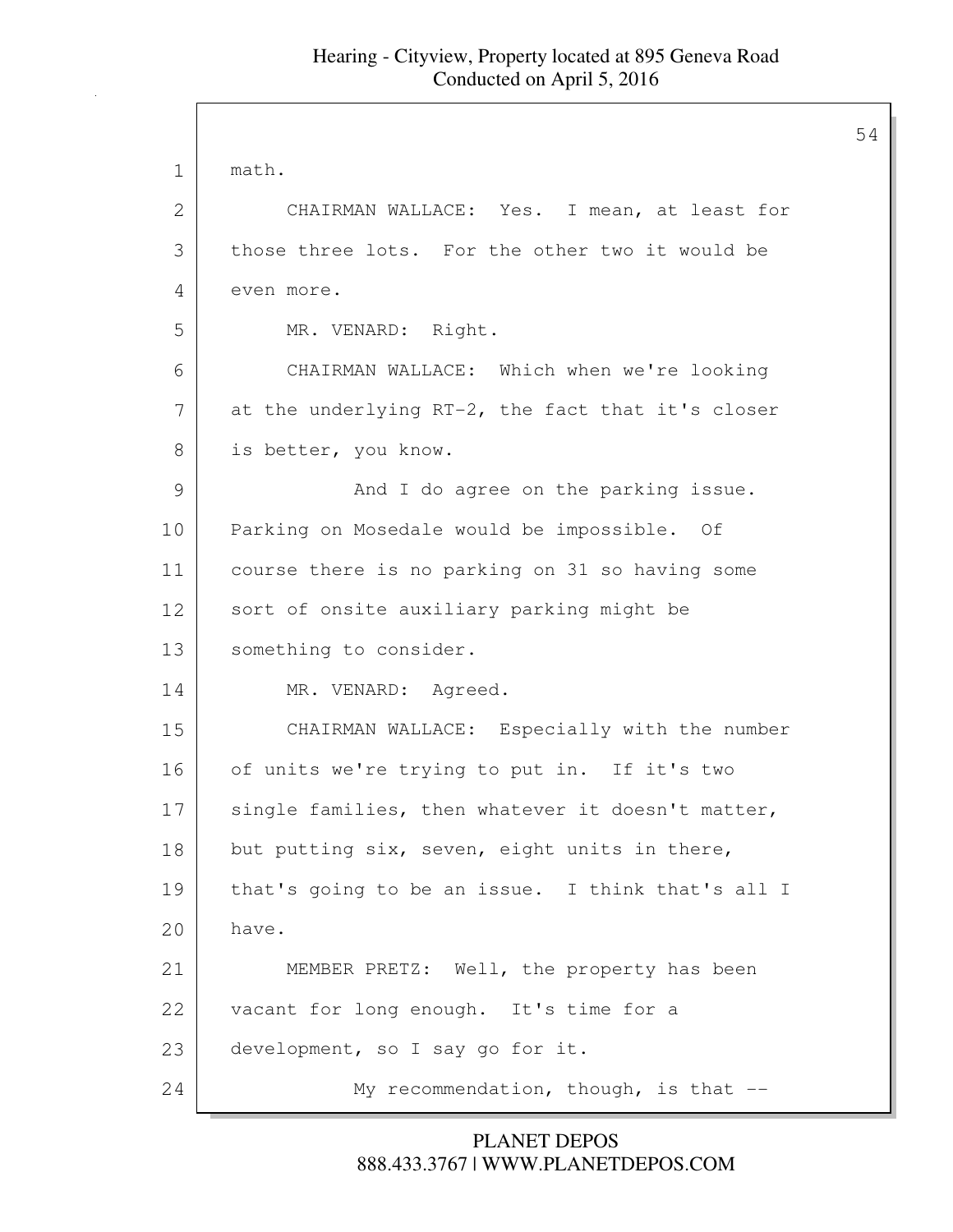| 1             | and I know that you're getting numerous            |
|---------------|----------------------------------------------------|
| $\mathbf{2}$  | recommendations and in the end you'll probably     |
| 3             | incorporate more than 50 percent of them, maybe    |
| 4             | even a higher percentage. My recommendation would  |
| 5             | be, though, is that when you come before us again  |
| 6             | with your obviously formal plans for the next step |
| 7             | is that those recommendations that you've been     |
| 8             | receiving that cannot be addressed and not         |
| $\mathcal{G}$ | addressed because it doesn't fit your business     |
| 10            | plan or because there's land restrictions or       |
| 11            | whatever else you want to fill in the blank with,  |
| 12            | is that in order to help us and make it easier so  |
| 13            | we understand the project maybe even a little bit  |
| 14            | better is that you actually tell us these were     |
| 15            | recommendations and these were things that we are  |
| 16            | not going to do or have not incorporated and the   |
| 17            | rationale as to why, and I think it will probably  |
| 18            | be an easier approach with your overall project.   |
| 19            | I wish you well and go for it.                     |
| 20            | MR. VENARD: Thank you, sir.                        |
| 21            | MEMBER SCHUETZ: I'm not going to repeat            |
| 22            | everything that's already been said, but when it   |
| 23            | comes -- I can tend to be longwinded. If you do    |
| 24            | consider duplexes or whatever you may call them,   |

888.433.3767 | WWW.PLANETDEPOS.COM PLANET DEPOS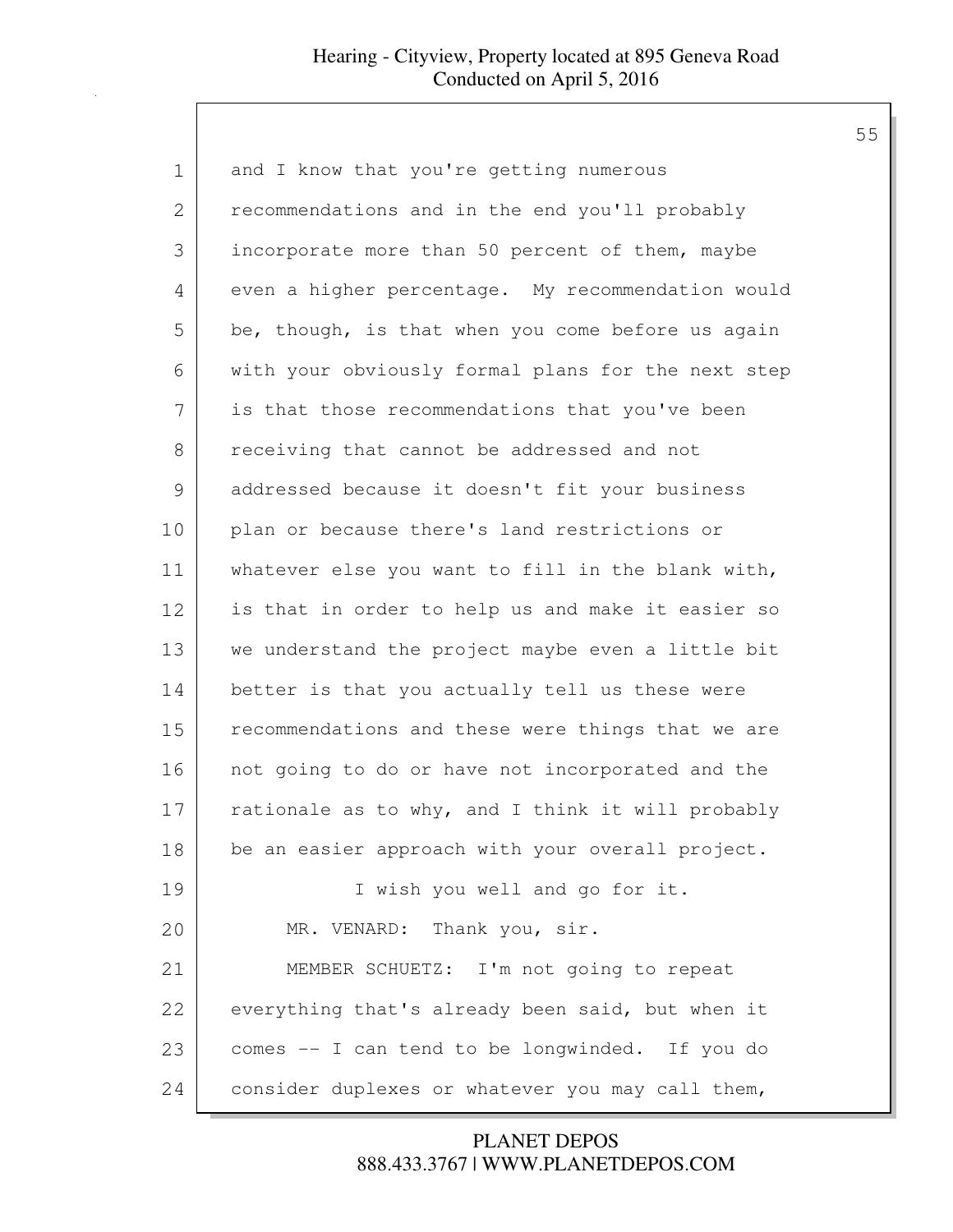| 1             | I'm sure with the topography could you consider    |
|---------------|----------------------------------------------------|
| $\mathbf{2}$  | different levels and they could come back and      |
| 3             | forth as far as shifting them on the site a little |
| 4             | bit so they cannot only fit but they would give a  |
| 5             | better visual from 31 or some of the other streets |
| 6             | so it's not just soldiers lined up, you know, the  |
| 7             | way it is, and that's how city lots are. I get     |
| 8             | it. But if you do consider a duplex or some kind   |
| $\mathcal{G}$ | of townhouse or whatever, that might be something  |
| 10            | to consider. Just moving it back and forth, you    |
| 11            | know, give a little bit different facades.         |
| 12            | MR. VENARD: Agreed. We could look that even        |
| 13            | with the single family perspective. I know what    |
| 14            | I'm showing you is a big shoe box with an A on it  |
| 15            | and that's by design because we are going to put a |
| 16            | product in there that may be six, eight feet       |
| 17            | shorter than that, maybe right to the point of     |
| 18            | that, but have some different detail on the front  |
| 19            | and that's the beauty of having an engineer do     |
| 20            | your land plan. If we let him design everything,   |
| 21            | the world would have nothing but oval detention    |
| 22            | ponds and boxy homes, and that where we've got to  |
| 23            | bring our product into it.                         |
| 24            | MEMBER DOYLE:<br>So I would start by saying        |

888.433.3767 | WWW.PLANETDEPOS.COM PLANET DEPOS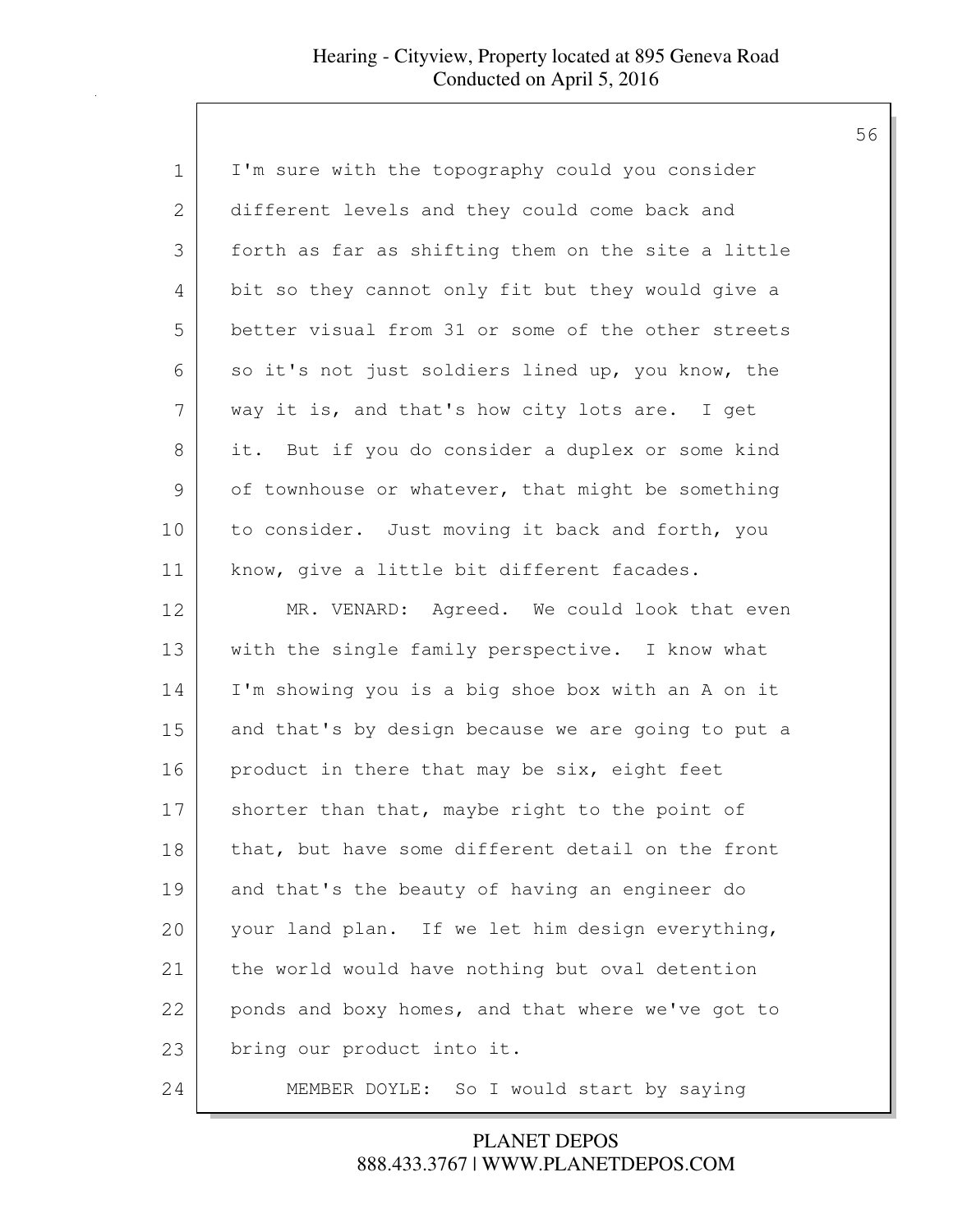| 1            | that historically this community is very sensitive |
|--------------|----------------------------------------------------|
| $\mathbf{2}$ | to density and sensitive during public hearings    |
| 3            | particularly to intensification of land use.       |
| 4            | So I mentioned that earlier. I agree               |
| 5            | with Tim that topographical features along with    |
| 6            | this parcel seem to lead you to needing some sort  |
| 7            | of PUD to work with the challenges that you have   |
| 8            | in front of you. It will be really important as    |
| 9            | you bring this plan back to us that you address    |
| 10           | the amenities and the ways that your proposal is   |
| 11           | creatively working with the reality of what you    |
| 12           | have to work with and why the PUD is warranted.    |
| 13           | To that end, obviously building layout,            |
| 14           | building architecture and quality of building      |
| 15           | architecture is important and serves that          |
| 16           | arqument.                                          |
| 17           | think that the renderings that you've<br>I.        |
| 18           | shown us and the description that you've offered   |
| 19           | speaks to a high quality product. I do want to     |
| 20           | talk a little bit about the RT-2 again from a      |
| 21           | couple of different standpoints. I think that      |
| 22           | notwithstanding what Chairman Wallace said, this   |
| 23           | differential between the site -- the square        |
| 24           | footage requirements of RT-2 and what you have is  |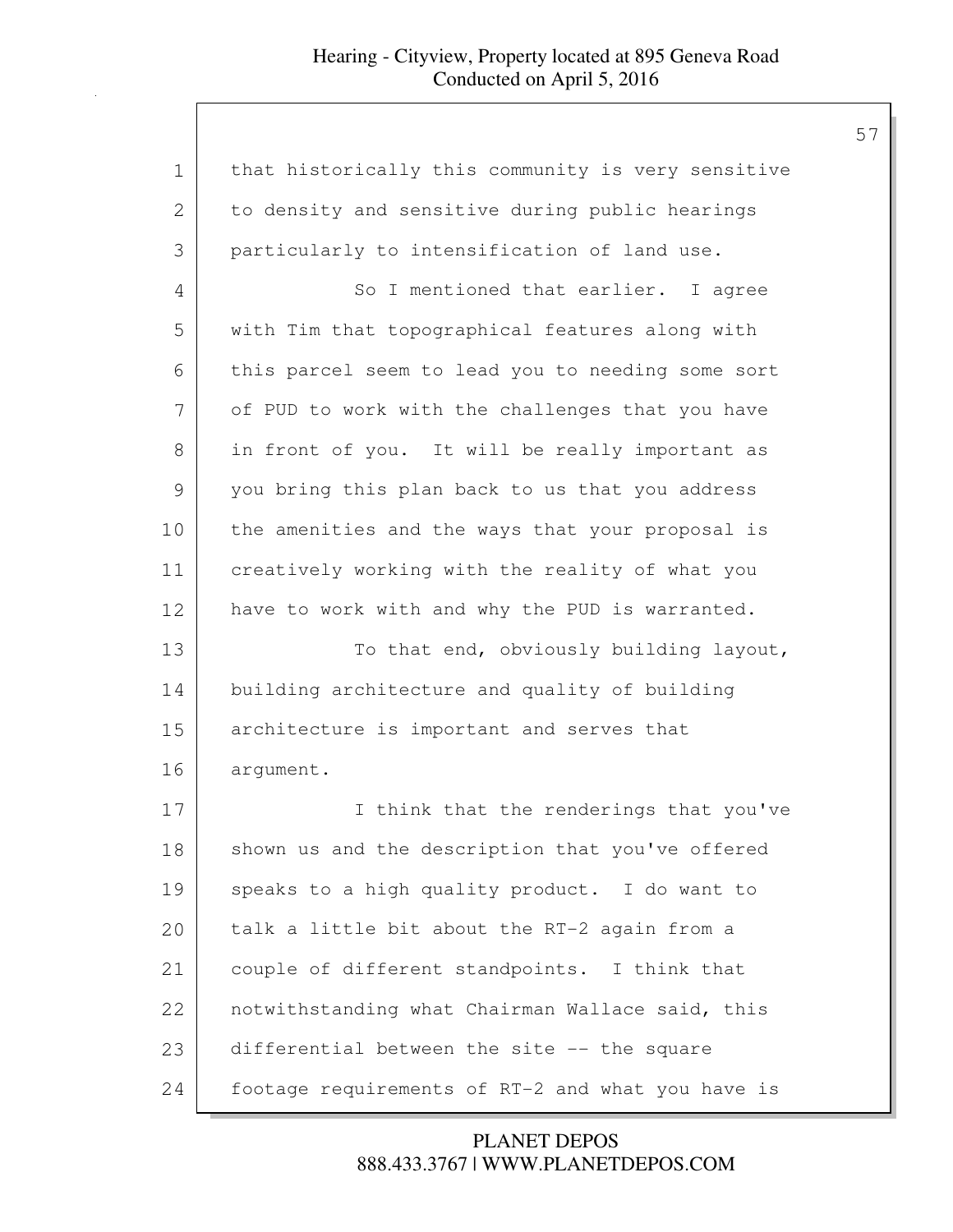| 1             | again fairly substantial, and when I see a delta   |
|---------------|----------------------------------------------------|
| 2             | that large, it just gives me pause. It makes my    |
| 3             | mind go to that, wow, this is really intensive     |
| 4             | land use, is that what this is, versus a creative  |
| 5             | use of design.                                     |
| 6             | The other thing is Chairman Wallace                |
| 7             | mentioned that traditional doesn't allow for third |
| 8             | stories, but there are some other not constraints  |
| $\mathcal{G}$ | but design review that you have to go through, and |
| 10            | I was just looking on Google Maps because I was    |
| 11            | driving by this area today and just south of       |
| 12            | Mosedale on Geneva Road, Route 31, there is a      |
| 13            | large single-family home that is a very modern     |
| 14            | design.                                            |
| 15            | MR. VENARD: I'm aware of it. Yes.                  |
| 16            | MEMBER DOYLE: A very intriguing design, and        |
| 17            | I would like to say that we have so much           |
| 18            | traditional architecture in St. Charles and how do |
| 19            | we brand ourselves? We brand ourselves by          |
| 20            | prominent buildings downtown. In terms of height   |
| 21            | and the issues that that presents in terms of the  |
| 22            | facade that you present to Route 31, is it         |
| 23            | possible that a more modern architecture that uses |
| 24            | plate windows and uses the height, says this is    |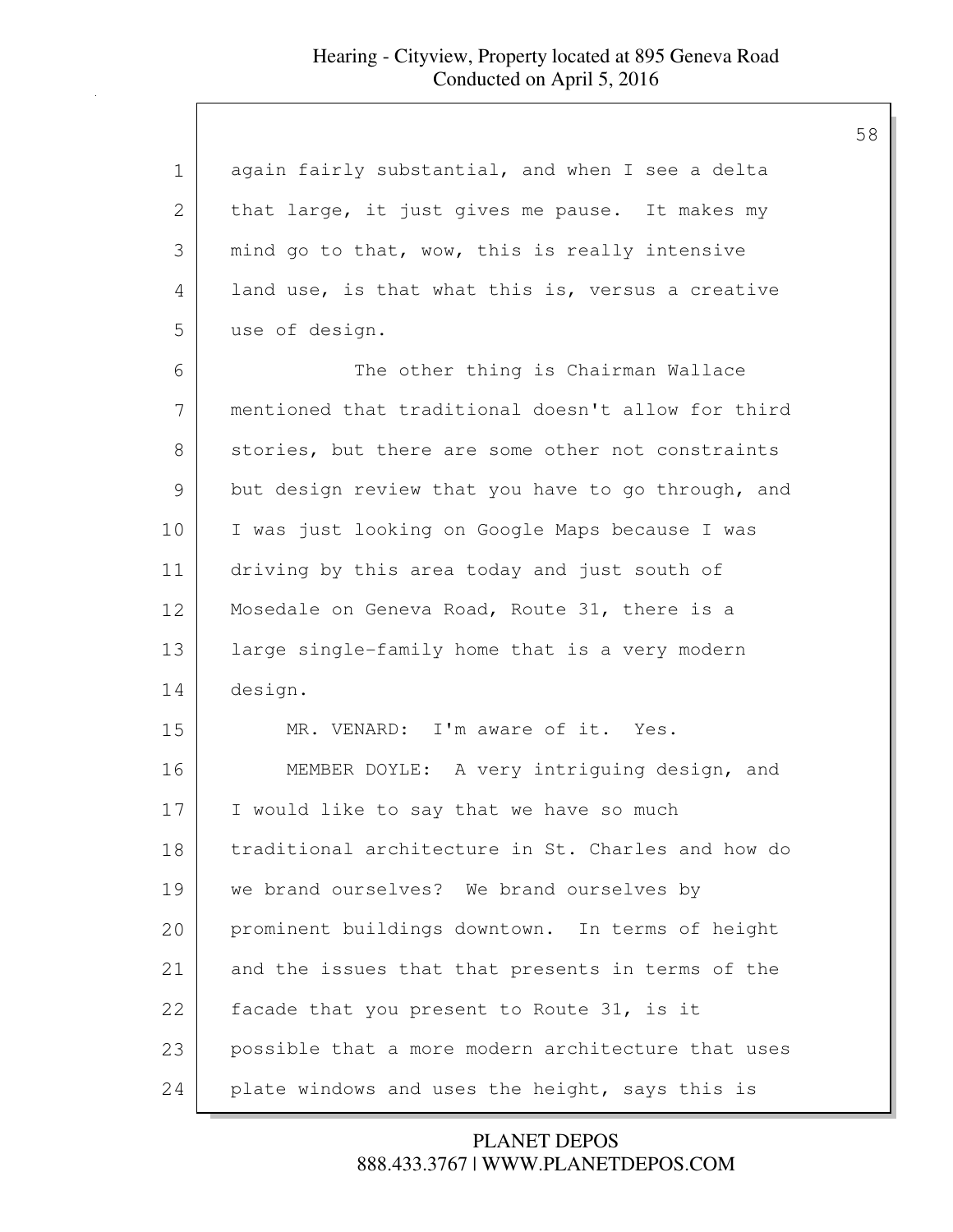| 1  | what we are dealing with, we are going to create a |
|----|----------------------------------------------------|
| 2  | design that responds to that and leverages that as |
| 3  | a design feature. We've got this modern house      |
| 4  | right nearby. I think it would really serve the    |
| 5  | PUD argument if you presented something in the     |
| 6  | design that was just completely different from     |
| 7  | what we see in the rest of St. Charles, still has  |
| 8  | the same amenities that people want in terms of    |
| 9  | walkability, in terms of the access to the         |
| 10 | amenities that you're talking about, but I think   |
| 11 | that market may also be a little bit more          |
| 12 | adventurous in terms of what kind of product       |
| 13 | they're looking for.                               |
| 14 | So for those reasons, I would encourage            |
| 15 | you to think about other zoning categories that    |
| 16 | might be more flexible to you that might not box   |
| 17 | you into a traditional architectural approach, and |
| 18 | that might give you some options to work more      |
| 19 | creatively with the topography.                    |
| 20 | MR. VENARD: Thank you.                             |
| 21 | MEMBER HOLDERFIELD: I had a plan until I           |
| 22 | heard you speak, so I think I might change it, but |
| 23 | first thing I want to say is after taking a look   |
| 24 | out there, I want to commend you for bringing      |

888.433.3767 | WWW.PLANETDEPOS.COM PLANET DEPOS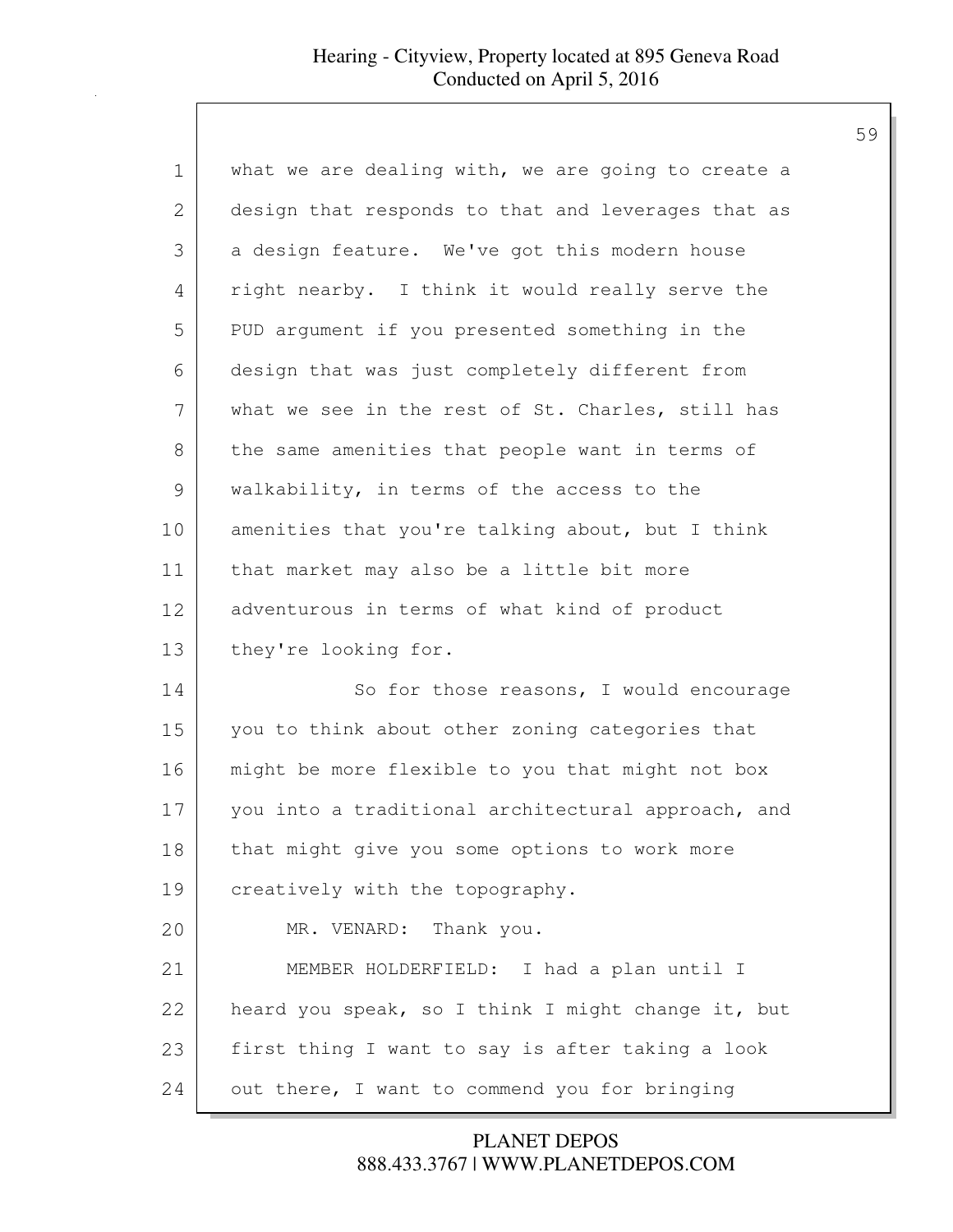| 1            | forward the plan to develop this property. You've  |
|--------------|----------------------------------------------------|
| $\mathbf{2}$ | got a tough job with this lot, the configuration   |
| 3            | of it, the drop of grade from west to east is      |
| 4            | terrible a design problem to work with, and I      |
| 5            | support the movement of RT-1 to RT-2. I think      |
| 6            | that would not diminish the character of the       |
| 7            | existing neighborhood.                             |
| 8            | My biggest concern was the number of               |
| 9            | units on the lot and I guess after all the things  |
| 10           | it was conflicting with, all the side yard and the |
| 11           | design issues with the garage being too wide, I    |
| 12           | know that can probably be addressed, but I was     |
| 13           | thinking more of maybe five units, four along      |
| 14           | Geneva Road and one along Mosedale, and I think    |
| 15           | configured the way you are now you have a very     |
| 16           | narrow footprint of this house and that's going to |
| 17           | exaggerate even more so the height even if it's    |
| $1\,8$       | within the zoning heights and especially if you go |
| 19           | with the traditional architecture like you         |
| 20           | proposed in these elevations. What strikes me, I   |
| 21           | know what we're talking about to the south, but    |
| 22           | with a small footprint, you could pull off more    |
| 23           | vertical with modern-looking elevation or styling  |
| 24           | than you can with a more traditional gables and    |

888.433.3767 | WWW.PLANETDEPOS.COM PLANET DEPOS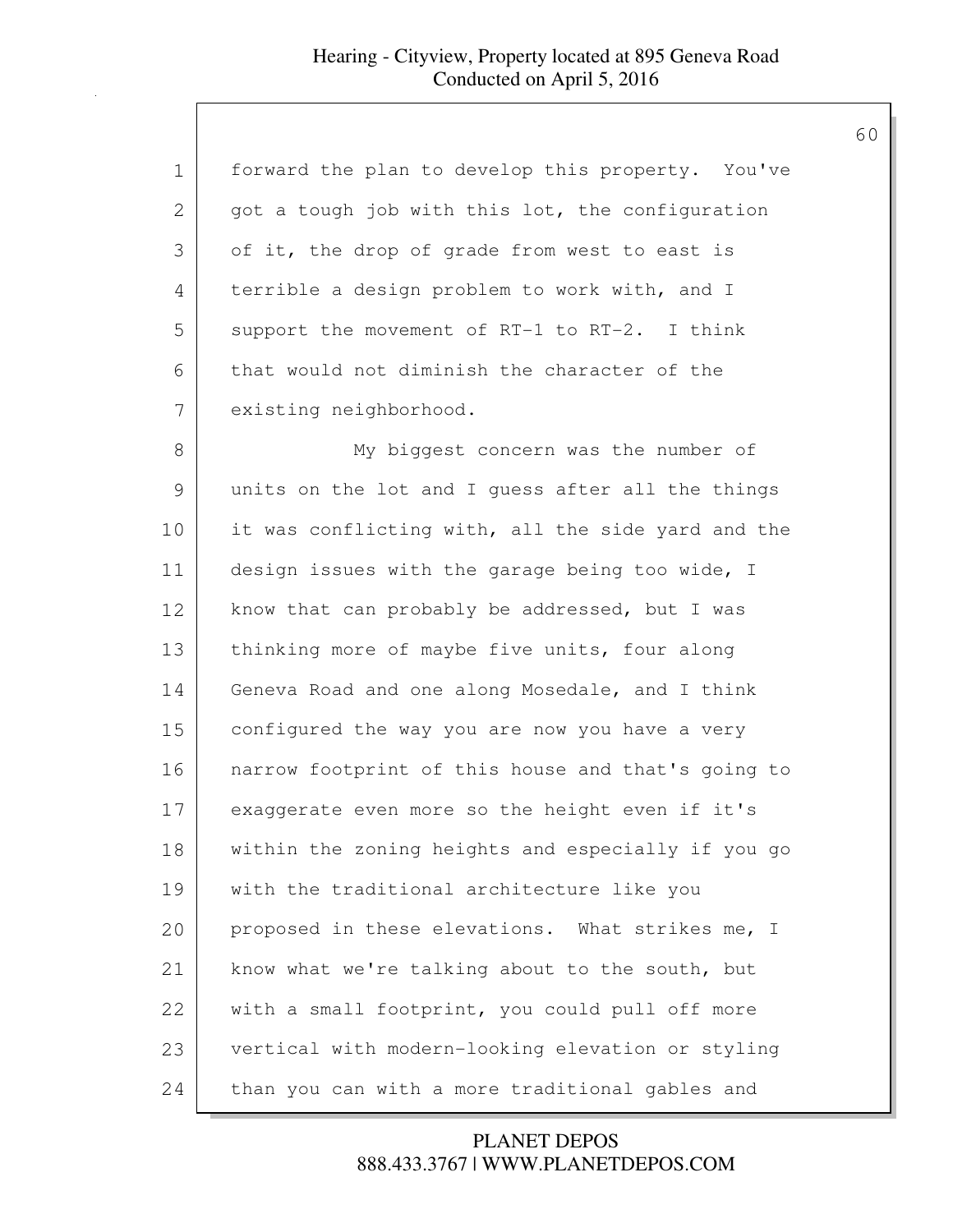| 1             | dormers and that sort of thing because you're      |
|---------------|----------------------------------------------------|
| $\mathbf{2}$  | compressing that and that's going against the      |
| 3             | grain and design and that's part of what we are    |
| 4             | concerned about here is the design element.        |
| 5             | So I think as you go forward with this,            |
| 6             | you need to consider maybe going to a different    |
| 7             | style of architecture. It could be tricky, but     |
| 8             | more modernistic, horizontal windows. It could     |
| $\mathcal{G}$ | work. So I just wanted to make that point to you.  |
| 10            | I think you're on the right path and I'm excited   |
| 11            | to see. I remember when it was a doctor's office.  |
| 12            | MR. VENARD: A doctor or dentist. I don't           |
| 13            | recall.                                            |
| 14            | MEMBER HOLDERFIELD: Good luck to you.              |
| 15            | MR. VENARD: Thanks.                                |
| 16            | MEMBER SPRUTH: So in regards to I've               |
| 17            | mentioned before I like the side layout. The site  |
| 18            | does need to be redeveloped. I would support the   |
| 19            | change in zoning and I do believe that the         |
| 20            | proposal meets the PUD process.                    |
| 21            | I'm encouraged about speaking with the             |
| 22            | neighbors and locality and taking their views into |
| 23            | consideration as part of the construction and just |
| 24            | to be pointed out, the views, the highlighted      |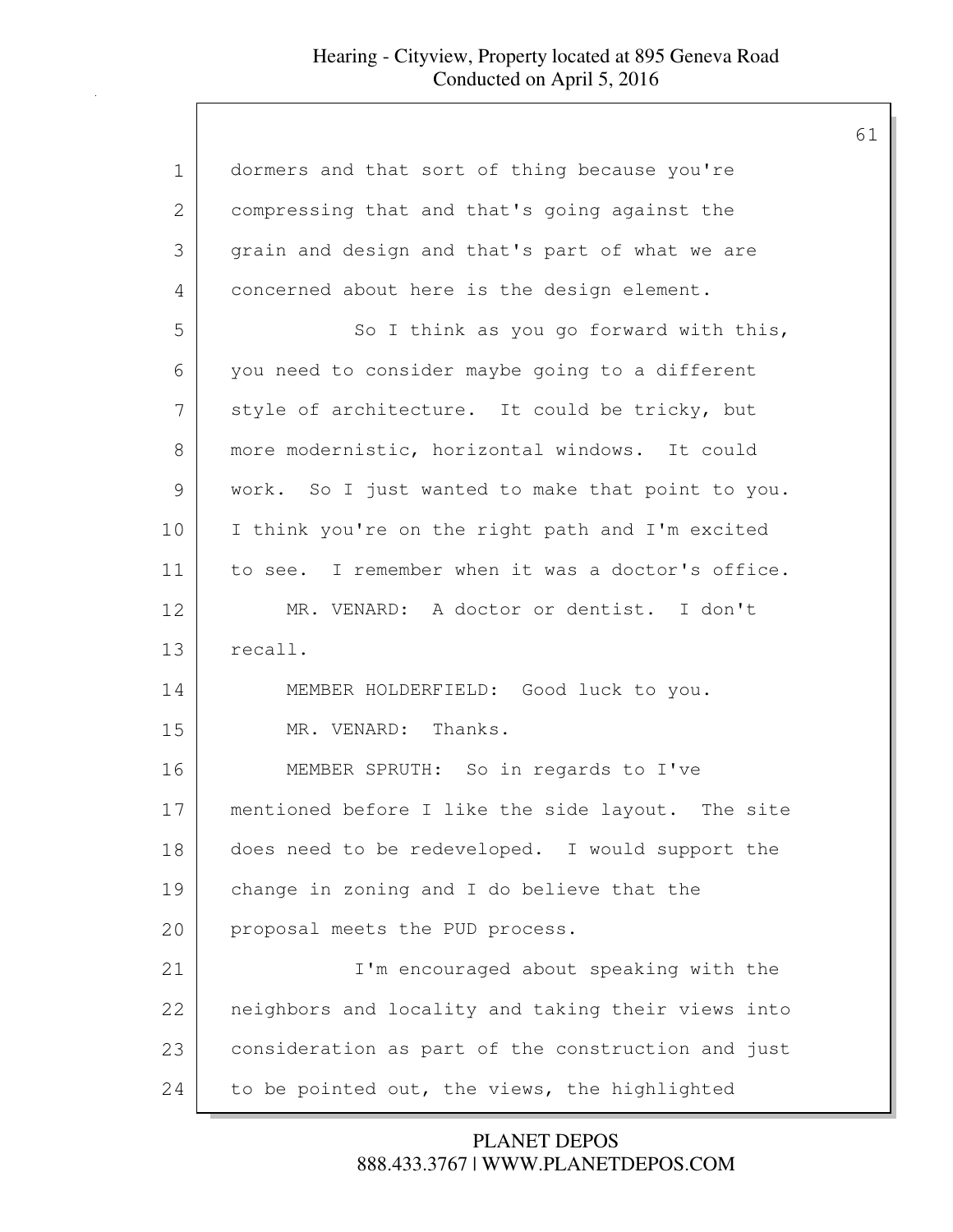| views on 31 are very important, so the localities,<br>$\mathbf 1$<br>2<br>and the wall which has already been mentioned.<br>3<br>Thank you very much for coming forward with this<br>4<br>application.<br>5<br>MR. VENARD: Thank you.<br>6<br>MEMBER SPRUTH: We look forward to seeing<br>7<br>what you present.<br>$8\,$<br>CHAIRMAN WALLACE: All right. That concludes<br>$\mathcal{G}$<br>our concept review.<br>10<br>MR. VENARD: Thank you very much for your<br>11<br>consideration and very thoughtful comments.<br>12<br>CHAIRMAN WALLACE: Thank you. Good luck.<br>13<br>(WHEREUPON, off the record at<br>14<br>8:17 p.m.<br>15<br>16<br>17<br>$1\,8$<br>19<br>20<br>21<br>22<br>23<br>24 |  | 62 |
|----------------------------------------------------------------------------------------------------------------------------------------------------------------------------------------------------------------------------------------------------------------------------------------------------------------------------------------------------------------------------------------------------------------------------------------------------------------------------------------------------------------------------------------------------------------------------------------------------------------------------------------------------------------------------------------------------|--|----|
|                                                                                                                                                                                                                                                                                                                                                                                                                                                                                                                                                                                                                                                                                                    |  |    |
|                                                                                                                                                                                                                                                                                                                                                                                                                                                                                                                                                                                                                                                                                                    |  |    |
|                                                                                                                                                                                                                                                                                                                                                                                                                                                                                                                                                                                                                                                                                                    |  |    |
|                                                                                                                                                                                                                                                                                                                                                                                                                                                                                                                                                                                                                                                                                                    |  |    |
|                                                                                                                                                                                                                                                                                                                                                                                                                                                                                                                                                                                                                                                                                                    |  |    |
|                                                                                                                                                                                                                                                                                                                                                                                                                                                                                                                                                                                                                                                                                                    |  |    |
|                                                                                                                                                                                                                                                                                                                                                                                                                                                                                                                                                                                                                                                                                                    |  |    |
|                                                                                                                                                                                                                                                                                                                                                                                                                                                                                                                                                                                                                                                                                                    |  |    |
|                                                                                                                                                                                                                                                                                                                                                                                                                                                                                                                                                                                                                                                                                                    |  |    |
|                                                                                                                                                                                                                                                                                                                                                                                                                                                                                                                                                                                                                                                                                                    |  |    |
|                                                                                                                                                                                                                                                                                                                                                                                                                                                                                                                                                                                                                                                                                                    |  |    |
|                                                                                                                                                                                                                                                                                                                                                                                                                                                                                                                                                                                                                                                                                                    |  |    |
|                                                                                                                                                                                                                                                                                                                                                                                                                                                                                                                                                                                                                                                                                                    |  |    |
|                                                                                                                                                                                                                                                                                                                                                                                                                                                                                                                                                                                                                                                                                                    |  |    |
|                                                                                                                                                                                                                                                                                                                                                                                                                                                                                                                                                                                                                                                                                                    |  |    |
|                                                                                                                                                                                                                                                                                                                                                                                                                                                                                                                                                                                                                                                                                                    |  |    |
|                                                                                                                                                                                                                                                                                                                                                                                                                                                                                                                                                                                                                                                                                                    |  |    |
|                                                                                                                                                                                                                                                                                                                                                                                                                                                                                                                                                                                                                                                                                                    |  |    |
|                                                                                                                                                                                                                                                                                                                                                                                                                                                                                                                                                                                                                                                                                                    |  |    |
|                                                                                                                                                                                                                                                                                                                                                                                                                                                                                                                                                                                                                                                                                                    |  |    |
|                                                                                                                                                                                                                                                                                                                                                                                                                                                                                                                                                                                                                                                                                                    |  |    |
|                                                                                                                                                                                                                                                                                                                                                                                                                                                                                                                                                                                                                                                                                                    |  |    |
|                                                                                                                                                                                                                                                                                                                                                                                                                                                                                                                                                                                                                                                                                                    |  |    |
|                                                                                                                                                                                                                                                                                                                                                                                                                                                                                                                                                                                                                                                                                                    |  |    |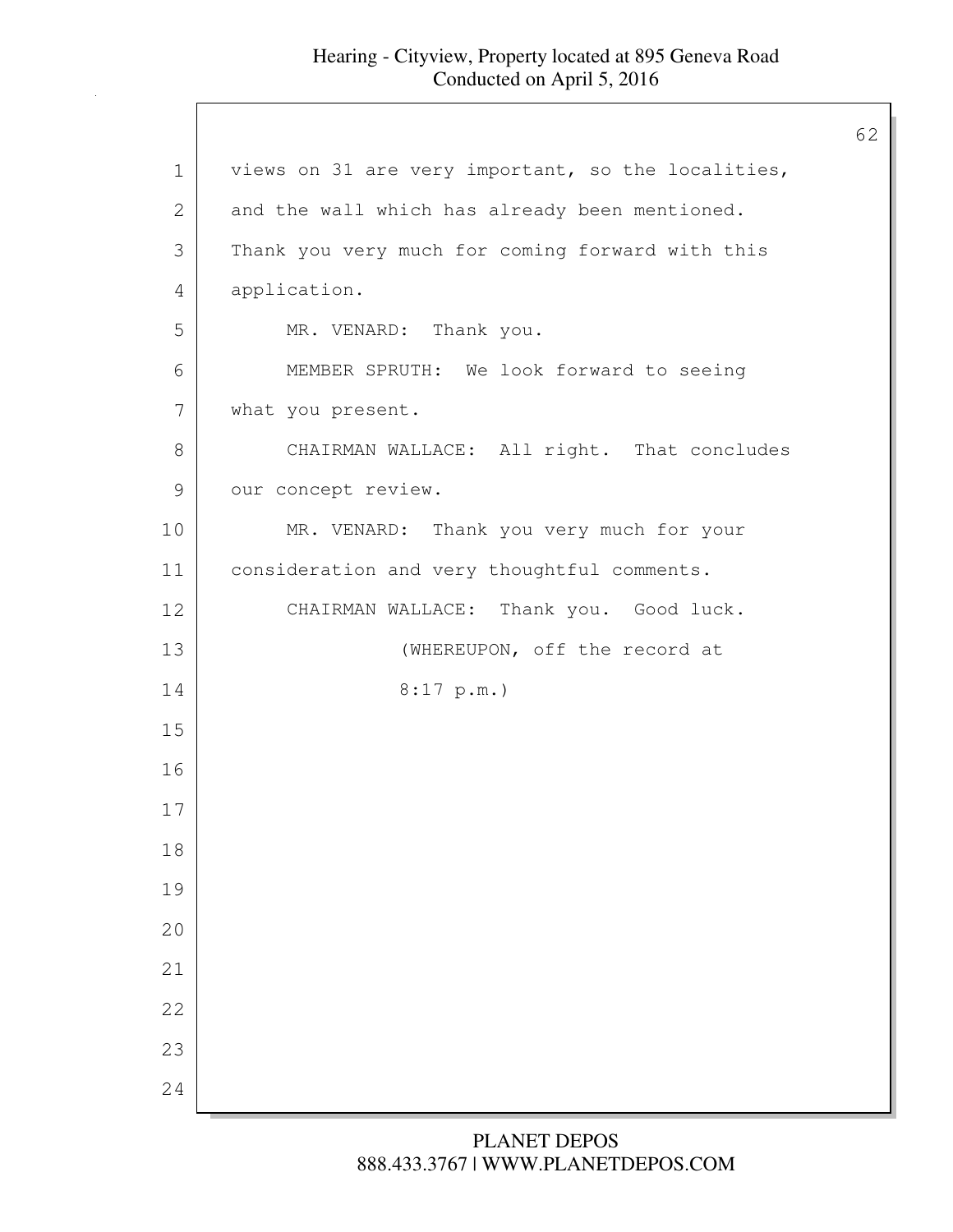| CERTIFICATE OF SHORTHAND REPORTER                  |
|----------------------------------------------------|
| I, THERESA A. VORKAPIC, a Notary Public            |
| within and for the County of Kane, State of        |
| Illinois, and a Certified Shorthand Reporter, CSR  |
| License No. 84-2589, of said state, do hereby      |
| certify: That the foregoing hearing transcript     |
| was reported stenographically by me, was           |
| thereafter reduced to typewriting under my         |
| personal direction and constitutes a true record   |
| of the testimony given and the proceedings had;    |
| That I am not a relative or employee or            |
| attorney or counsel, nor a relative or employee of |
| such attorney or counsel for any of the parties    |
| hereto, nor interested directly or indirectly in   |
| the outcome of this action.                        |
| IN WITNESS WHEREOF, I do hereunto set              |
| my hand of office at Chicago, Illinois, this 8th   |
| day of April, 2016.                                |
|                                                    |
| Freugh Verkepic                                    |
| Notary Public, Kane County,                        |
| Illinois.                                          |
| My commission expires 11/6/19.                     |
|                                                    |
|                                                    |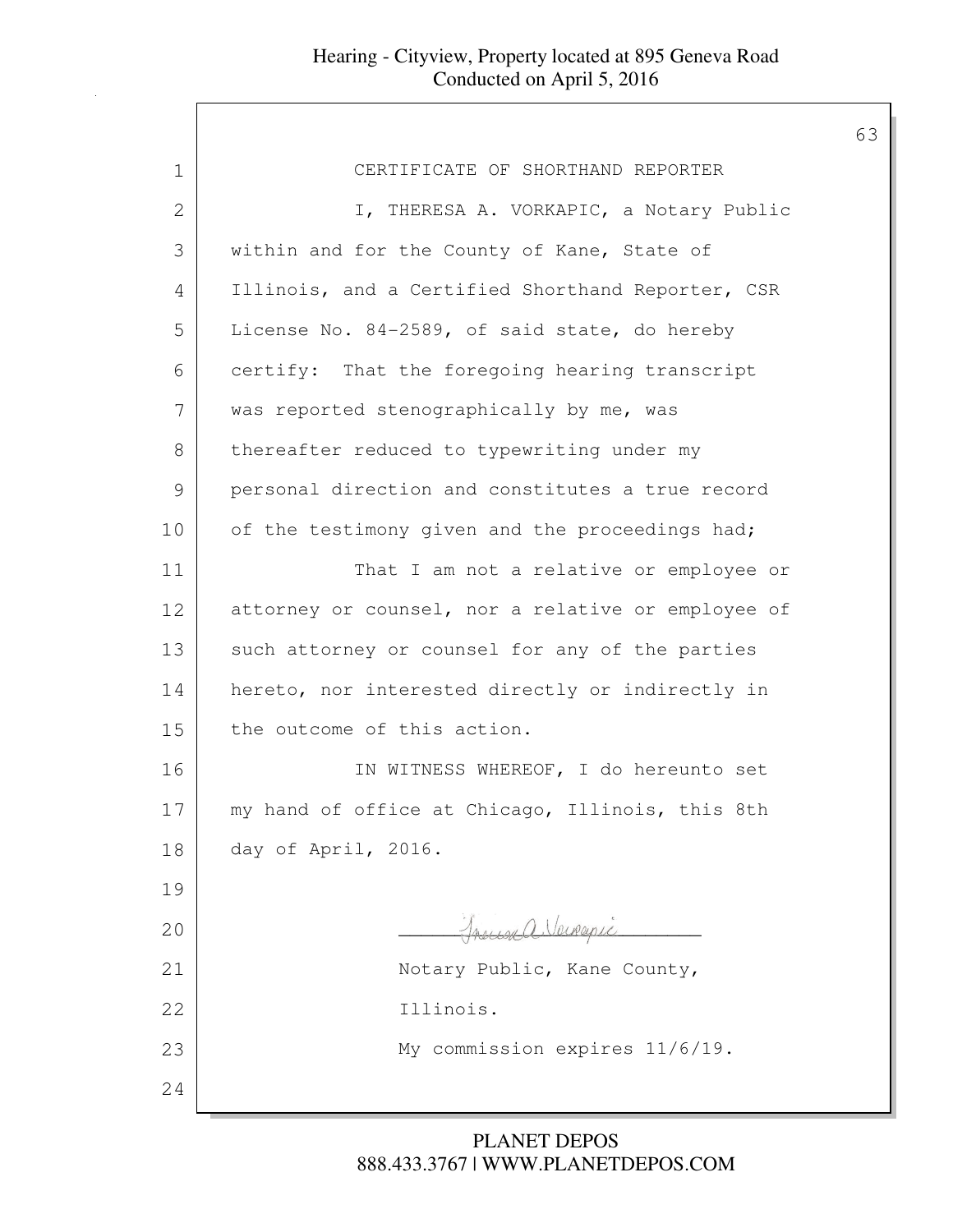1 BEFORE THE PLAN COMMISSION 2 OF THE CITY OF ST. CHARLES 3 ------------------------------x 4 In Re: : 5 Public Hearing; City of : 6 St. Charles Requests General: 7 Amendments to Chapter 17.12, : 8 Chapter 17.14, Chapter 17.20: 9 and Chapter 17.30. : 10 ------------------------------x 11 12 HEARING 13 St. Charles, Illinois 60174 14 Tuesday, April 5, 2016 15 8:17 p.m. 16 17 18 19 Job No.: 97788B 20 Pages: 1 - 31 21 Reported by: Theresa A. Vorkapic, 22 | CSR, RPR 23 24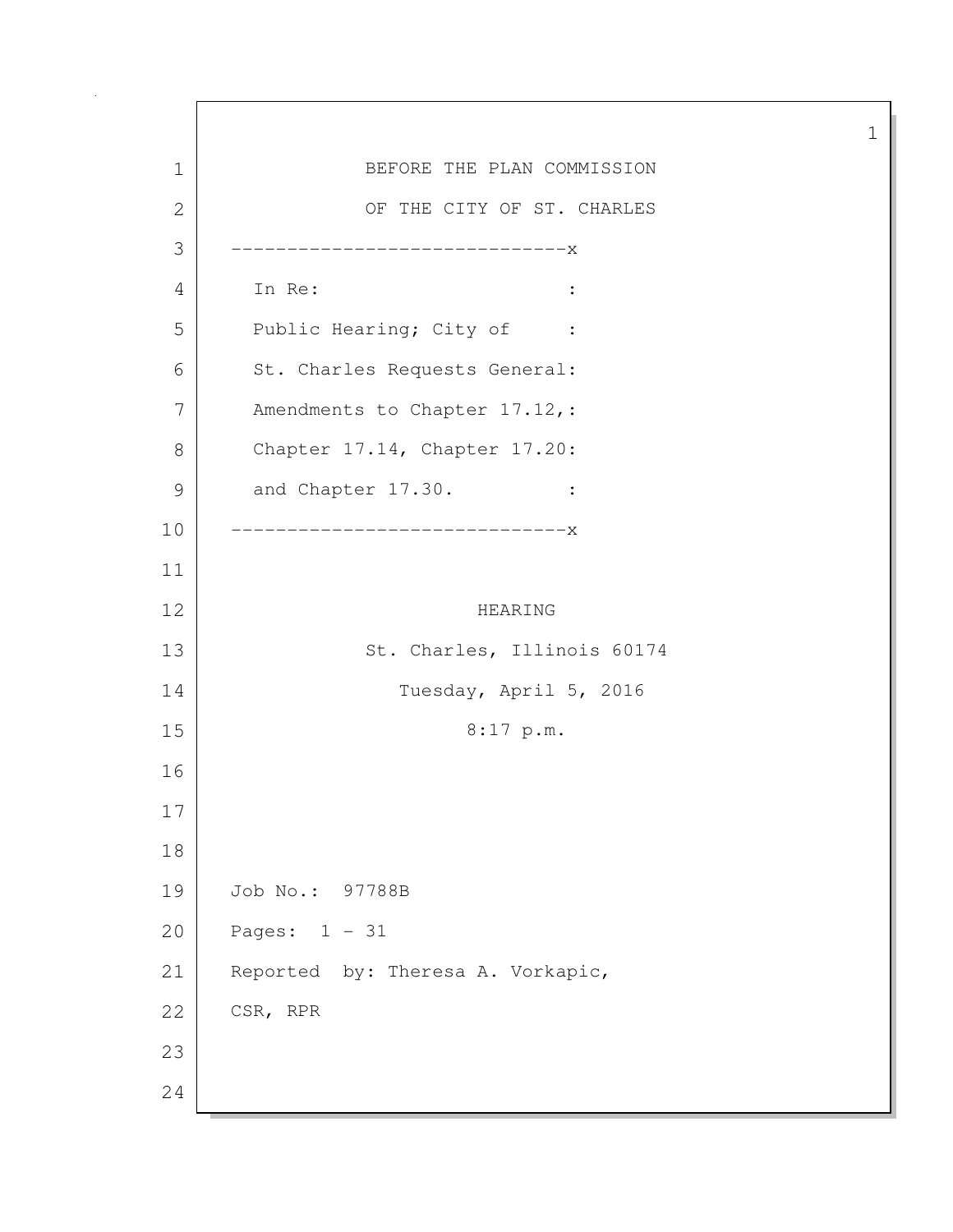1 HEARING, held at the location of: 3 ST. CHARLES CITY HALL 2 East Main Street 5 St. Charles, Illinois 60174 (630) 377-4400 13 Before Theresa A. Vorkapic, a Certified 14 Shorthand Reporter, Registered Professional 15 Reporter, and a Notary Public in and for the State of Illinois.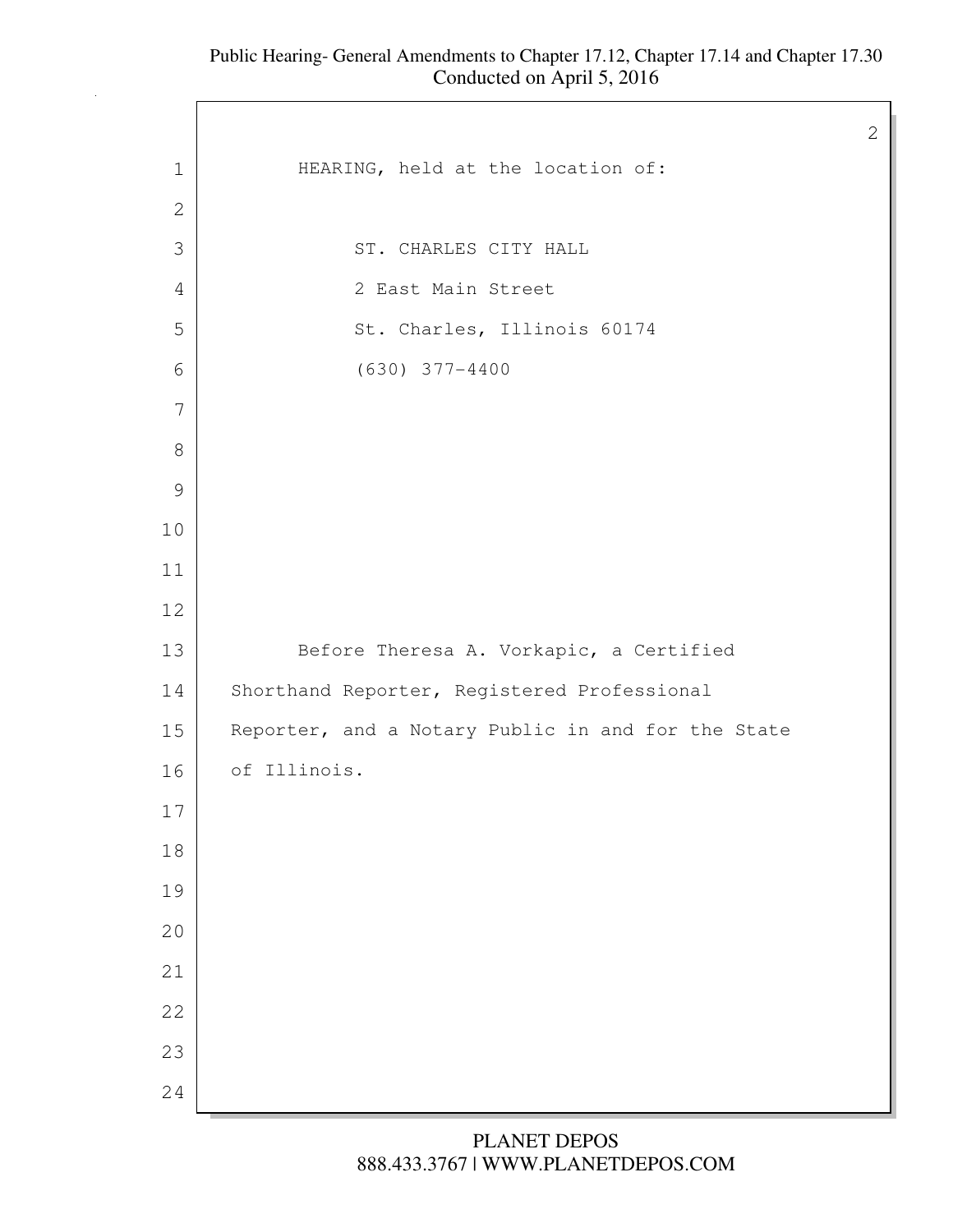#### Public Hearing- General Amendments to Chapter 17.12, Chapter 17.14 and Chapter 17.30 Conducted on April 5, 2016

Г

|               |                                       | 3 |
|---------------|---------------------------------------|---|
| $\mathbf 1$   | PRESENT:                              |   |
| $\mathbf{2}$  | TODD WALLACE, Chairman                |   |
| 3             | TIM KESSLER, Vice Chairman            |   |
| 4             | BRIAN DOYLE, Member                   |   |
| 5             | TOM SCHUETZ, Member                   |   |
| 6             | JIM HOLDERFIELD, Member               |   |
| 7             | LAURA MACKLIN-PURDY, Member           |   |
| 8             | MICHELLE SPRUTH, Member               |   |
| $\mathcal{G}$ | TOM PRETZ, Member                     |   |
| 10            |                                       |   |
| 11            | ALSO PRESENT:                         |   |
| 12            | RUSS COLBY, Planning Division Manager |   |
| 13            |                                       |   |
| 14            |                                       |   |
| 15            |                                       |   |
| 16            |                                       |   |
| 17            |                                       |   |
| $1\,8$        |                                       |   |
| 19            |                                       |   |
| 20            |                                       |   |
| 21            |                                       |   |
| 22            |                                       |   |
| 23            |                                       |   |
| 24            |                                       |   |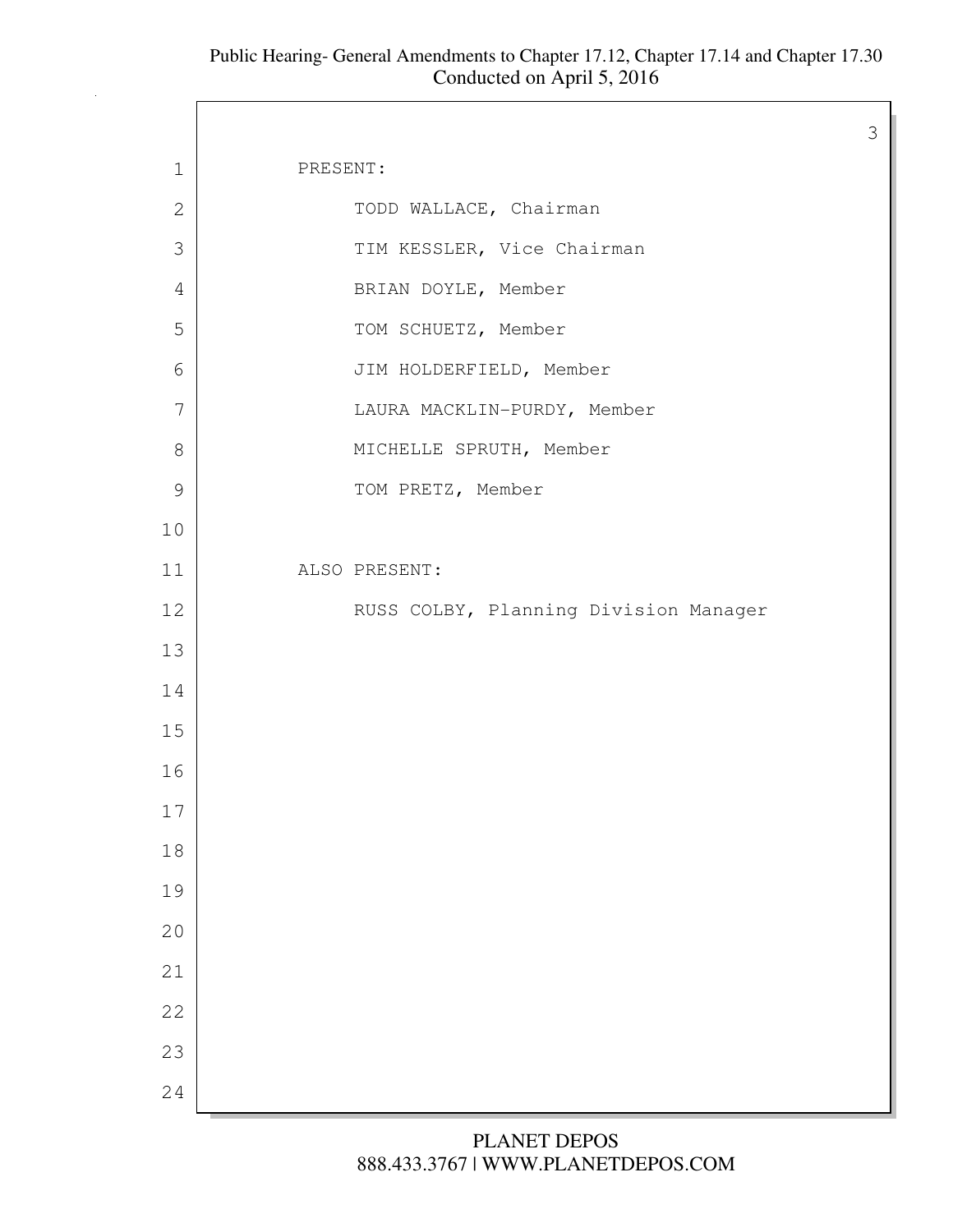| 1  | PROCEEDINGS                                        |
|----|----------------------------------------------------|
| 2  | CHAIRMAN WALLACE: Item 5 on the agenda is          |
| 3  | the continued public hearing, General Amendments,  |
| 4  | City of St. Charles, a petition for by the City of |
| 5  | St. Charles requesting amendments to Chapter       |
| 6  | 17.17, "Residential Districts", Chapter 17.14,     |
| 7  | "Mixed Business and Mixed Use Districts", Chapter  |
| 8  | 17.20, "Use Standards", and Chapter 17.30          |
| 9  | Definitions, ("Alcohol Or Tobacco Sales            |
| 10 | Establishment" use category.)                      |
| 11 | Mr. Colby.                                         |
| 12 | MR. COLBY: Yes. At the previous hearing the        |
| 13 | Plan Commission decided to continue the hearing so |
| 14 | we could provide additional information regarding  |
| 15 | our definition of how that fit with the city's     |
| 16 | licensing requirements for liquor sales and        |
| 17 | tobacco establishments.                            |
| 18 | So what's before you here is a revised             |
| 19 | definition and what we've done is clarified what   |
| 20 | was meant by a primary purpose because the         |
| 21 | definition was saying the primary purpose of the   |
| 22 | establishment was alcohol and tobacco sales.<br>So |
| 23 | what we've done is made reference specifically to  |
| 24 | the floor area and put in a percentage to state    |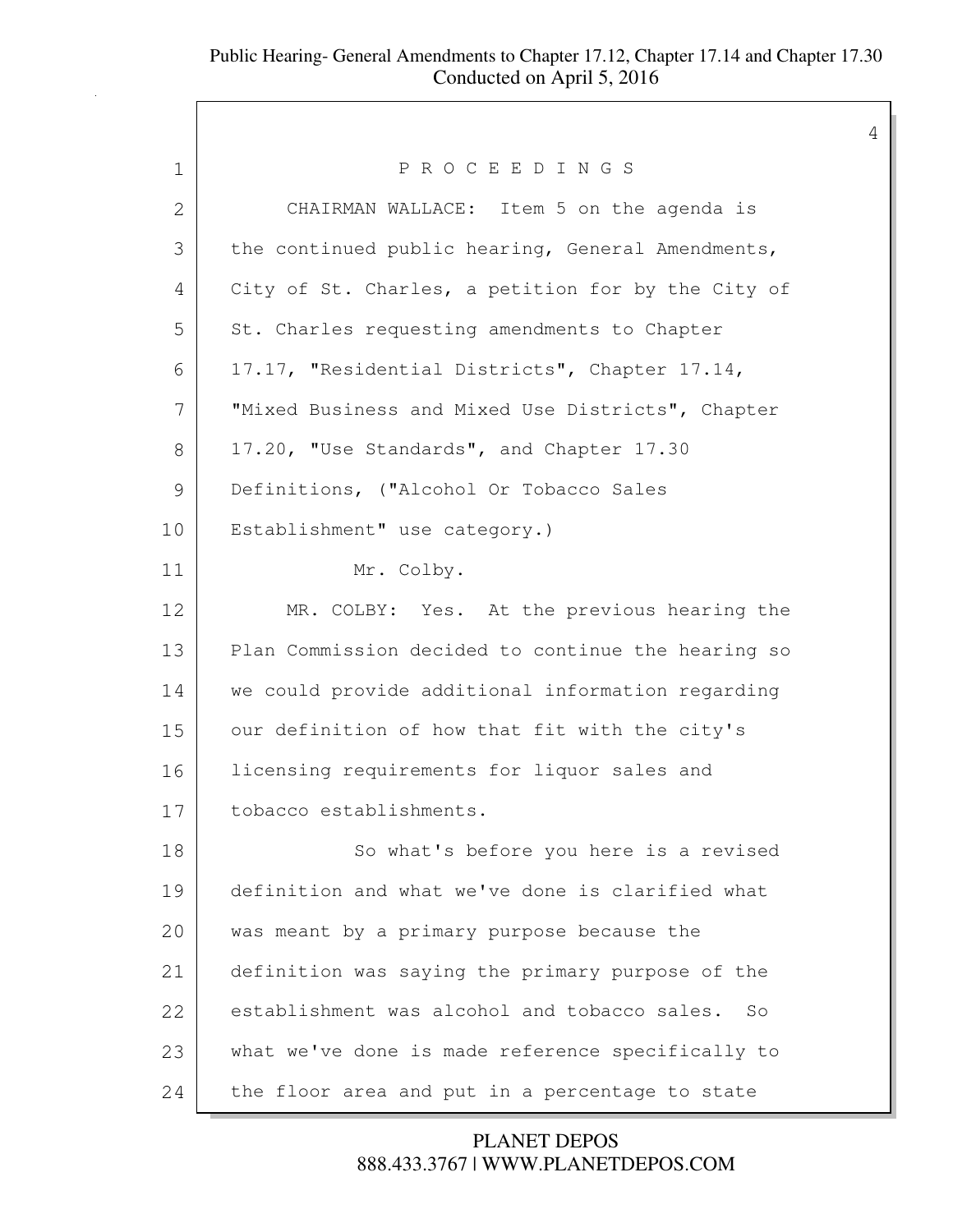# Public Hearing- General Amendments to Chapter 17.12, Chapter 17.14 and Chapter 17.30 Conducted on April 5, 2016

| $\mathbf 1$ | that if the establishment has over 50 percent of   |
|-------------|----------------------------------------------------|
| 2           | its retail floor area dedicated to the sale or     |
| 3           | consumption of one of its products, then would     |
| 4           | fall into this use category.                       |
| 5           | So this is differentiated from a zoning            |
| 6           | standpoint from a typical retail store that may    |
| 7           | have the sale of alcohol and tobacco as part of    |
| 8           | the store that sells other things. As long as it   |
| 9           | doesn't exceed the 50 percent zoning-wise, it      |
| 10          | would continue to be classified as a retail store. |
| 11          | So then the question would be how does             |
| 12          | that definition fit with the city's liquor         |
| 13          | licenses? And what we've identified here are all   |
| 14          | the packaged liquor licenses that are available    |
| 15          | from the city, each category. Category A-1 is      |
| 16          | basically what you would consider a standard       |
| 17          | liquor store. The license specifically says that   |
| 18          | the primary purpose of the business has to be      |
| 19          | liquor sales. This is specific to the business     |
| 20          | that sells almost exclusively liquor products.     |
| 21          | The other categories relate to                     |
| 22          | businesses where the alcohol sales may be smaller  |
| 23          | components of a larger store. So, for example,     |
| 24          | with the A-2 category, that license is only        |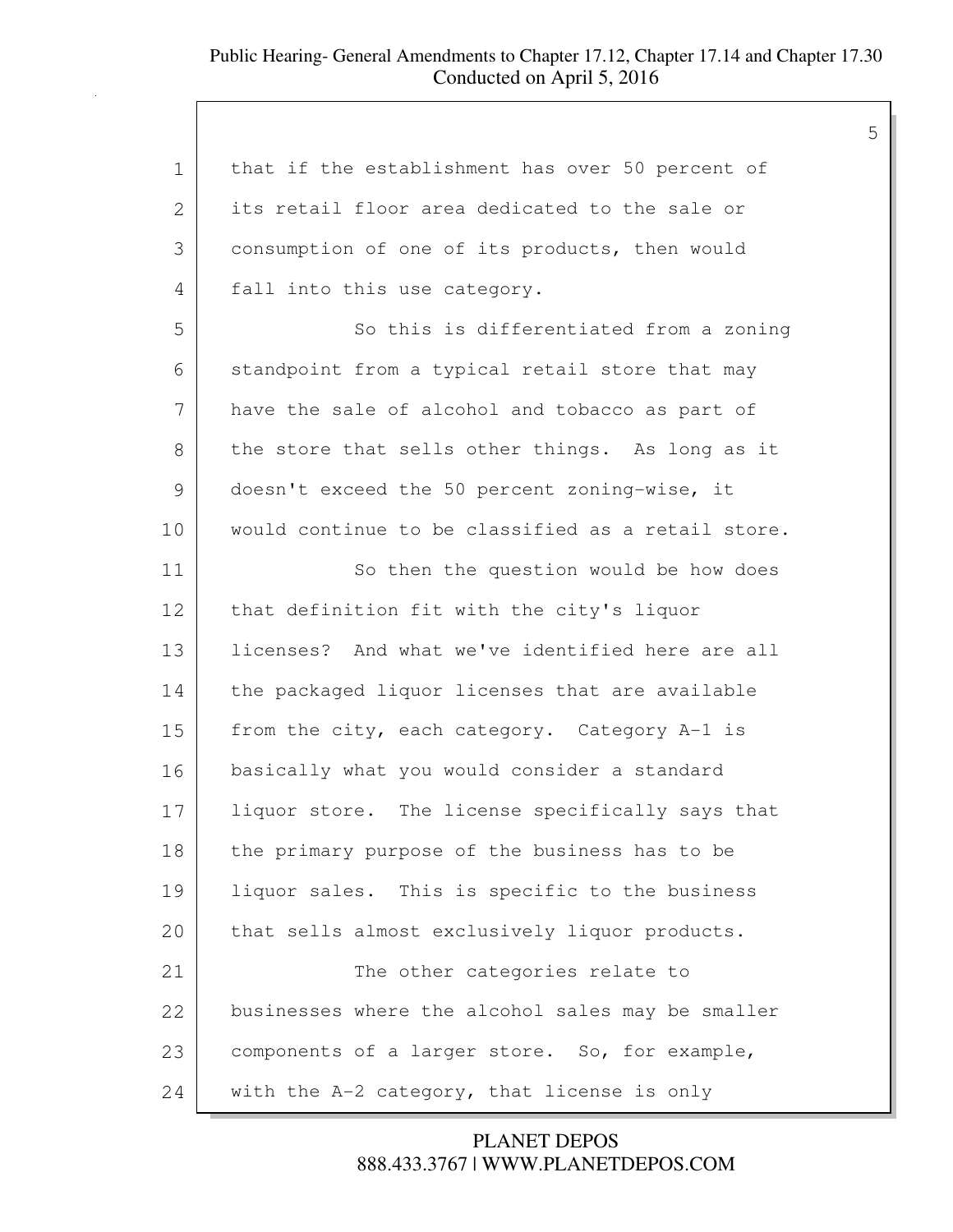# Public Hearing- General Amendments to Chapter 17.12, Chapter 17.14 and Chapter 17.30 Conducted on April 5, 2016

| $\mathbf 1$   | available to businesses that are within a building |
|---------------|----------------------------------------------------|
| 2             | that exceeds 10,000 square feet or the store space |
| 3             | exceeds 10,000 square feet and ten percent or less |
| 4             | of that area is devoted to the sale of liquor.     |
| 5             | So under that category any business with           |
| 6             | an A-2 license would be considered retail sales    |
| 7             | use because they cannot exceed ten percent of      |
| 8             | their square footage with alcohol sales. So in     |
| $\mathcal{G}$ | that case they would not fall under this           |
| 10            | definition of the alcohol and tobacco sales        |
| 11            | establishment.                                     |
| 12            | The other definition classifications               |
| 13            | work the same way. They're more limited in their   |
| 14            | application. So what this is means, then, in       |
| 15            | terms of the use category as listed in here in     |
| 16            | this table, businesses that fall in the city's A-1 |
| 17            | license would be considered alcohol and tobacco    |
| 18            | sales establishments. The other A categories,      |
| 19            | they would not. Except for A-5, you have the       |
| 20            | ability to utilize more than 50 percent of the     |
| 21            | floor area for alcohol sales in which case you     |
| 22            | couldn't move into the category of alcohol and     |
| 23            | tobacco sales establishment, and this is as it's   |
| 24            | listed here it's a restricted category for wines,  |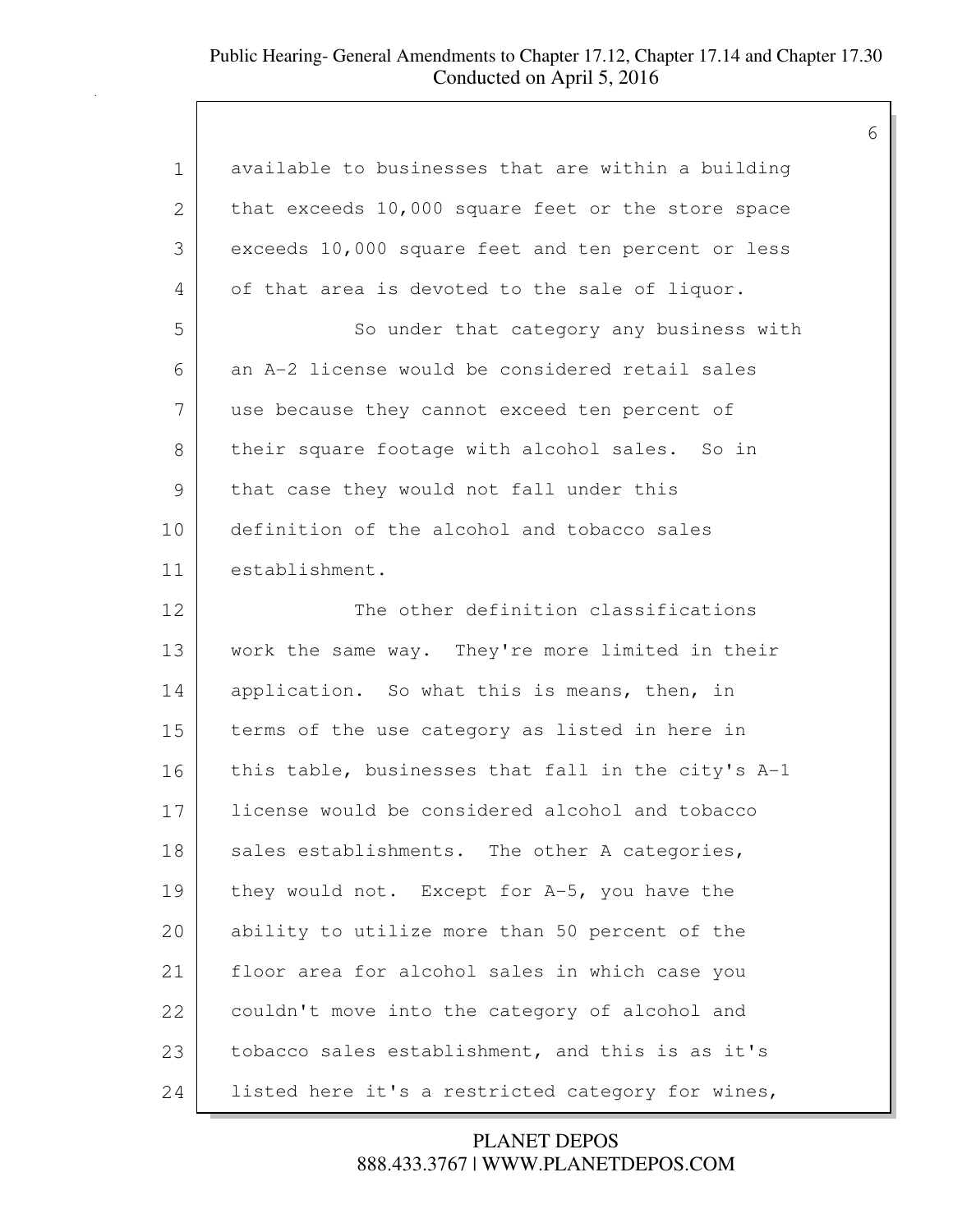7

1 imported liquor, gourmet beer for consumption off 2 the premises. 3 So these categories go into a lot of 4 details and some of these sort of dictate the 5 business models that you're able to operate in the 6 city when you obtain a liquor license. So really 7 if your business is selling alcohol, you have to 8 | fall into one of these categories. 9 There's less detail provided for types 10 of tobacco licenses. There's not necessarily a 11 | limitation on square footage. If you're granted 12 one of these licenses, you're able to sell tobacco 13 in accordance with the what the license says. So 14 essentially what this means then is if the 15 business is exceeding 50 percent of the floor area 16 with the sales of tobacco products, it would fall 17 into the category of an alcohol and tobacco 18 establishment. 19 So I think that clarifies the question 20 that was asked at the previous meeting. The other 21 | thing I wanted to note, I know Brian brought up 22 some concerns with one of the findings of fact 23 that was No. 4. There was a statement that was 24 listed there that made reference to potential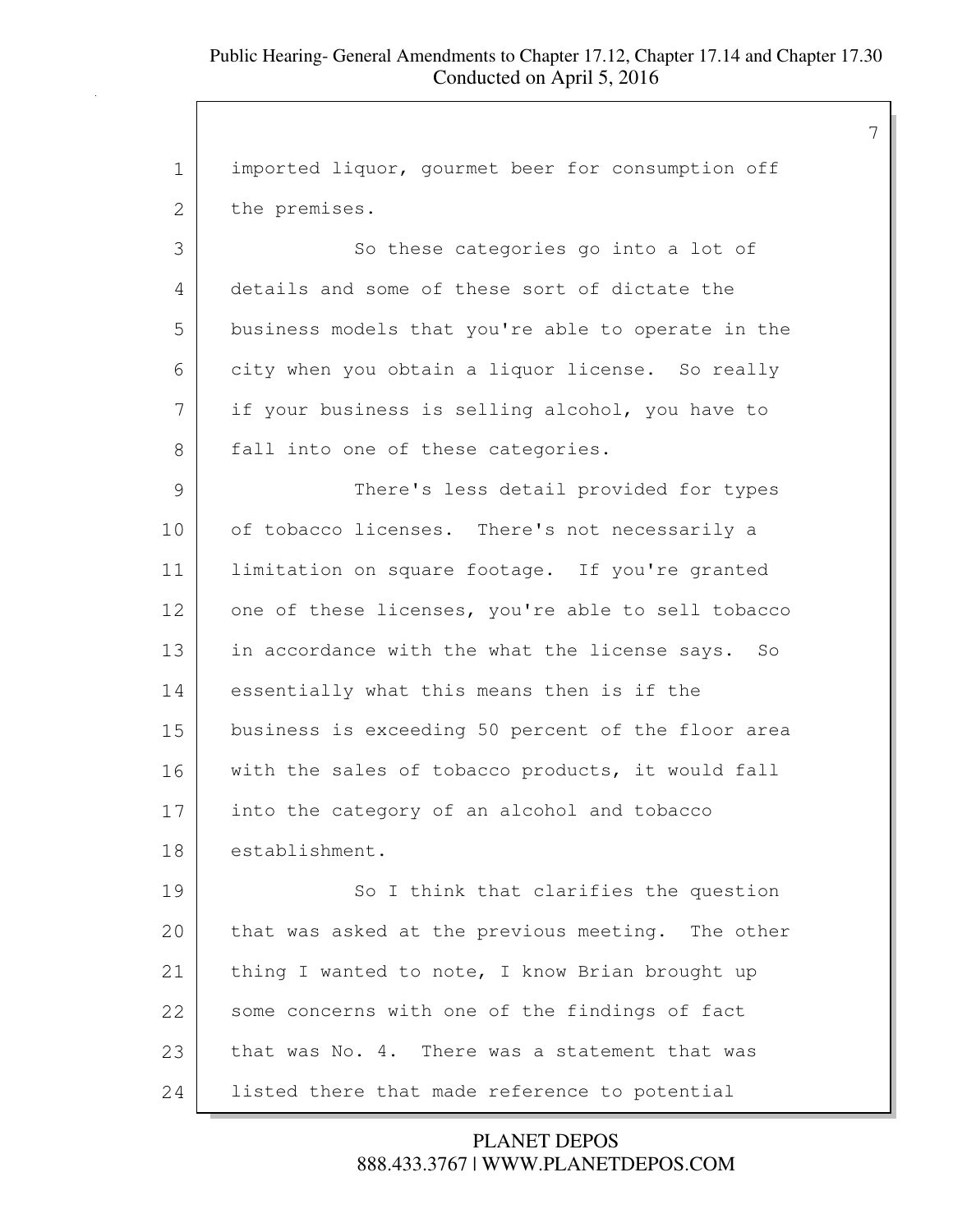| $\mathbf 1$ | negative impacts of this use and as Brian pointed  |
|-------------|----------------------------------------------------|
| 2           | out, there was no information to substantiate that |
| 3           | so we revised that finding to more follow what I   |
| 4           | stated at the public hearing, the previous public  |
| 5           | hearing, was that really the intent of this is     |
| 6           | more so to make the city's zoning in line with     |
| 7           | what's expected by the community and City Council  |
| 8           | at the time a license is being granted. Really     |
| 9           | what we're trying to do is align the zoning        |
| 10          | restrictions with the community's expectations     |
| 11          | when it comes to a business licensing and that was |
| 12          | really more of the intent of the public interest   |
| 13          | element. I think that it was not accurate as it    |
| 14          | was previously written because it was not          |
| 15          | substantiated, and I don't think that was really   |
| 16          | the city's intent to imply that. So I appreciate   |
| 17          | that being pointed out.                            |
| 18          | With that, I'll take any questions.                |
| 19          | CHAIRMAN WALLACE: Questions? Brian?                |
| 20          | MEMBER DOYLE: I just want to confirm               |
| 21          | something that I read, and thank you, by the way,  |
| 22          | for the analysis, particularly for the             |
| 23          | implications of the analysis.                      |
| 24          | On Page 7 of the staff report regarding            |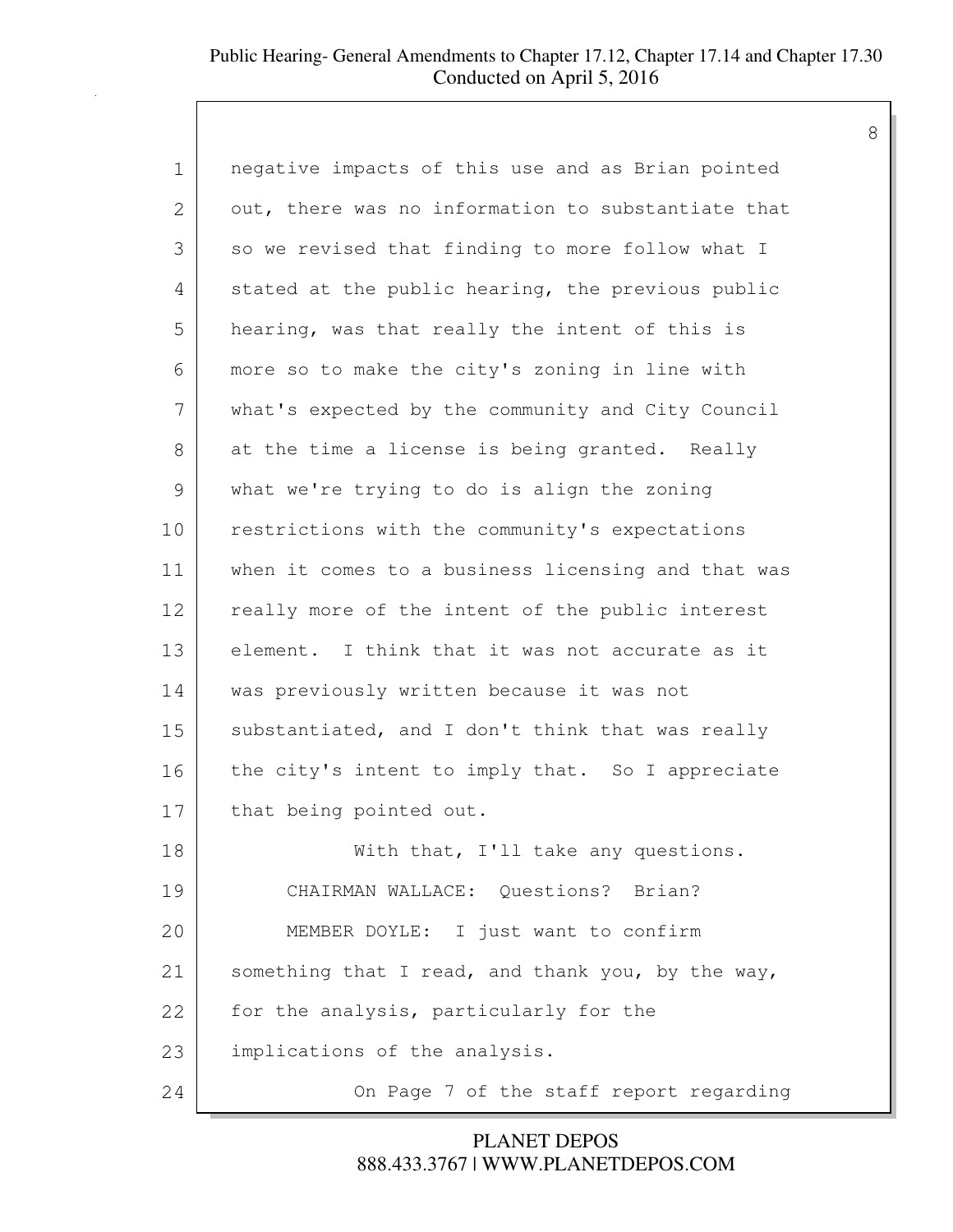| $\mathbf 1$  | Class A-4 licenses, the final sentence of that     |
|--------------|----------------------------------------------------|
| $\mathbf{2}$ | bullet point reads: "Tavern/Bar and Restaurant     |
| 3            | will continue to be permitted as a Special Use in  |
| 4            | the BL district because they are different use     |
| 5            | categories than an Alcohol/Tobacco Sales           |
| 6            | Establishment."                                    |
| 7            | So that means, then, say, at any of the            |
| 8            | properties that we're talking about in the         |
| 9            | business local areas if a Plan Commission          |
| 10           | recommended and City Council approved a special    |
| 11           | use application and Liquor Commission approved for |
| 12           | liquor license, they could operate as taverns in   |
| 13           | these locations, they just can't operate as liquor |
| 14           | stores taverns.                                    |
| 15           | MR. COLBY: That's correct.                         |
| 16           | MEMBER DOYLE: That's my only question.             |
| 17           | CHAIRMAN WALLACE: Other questions?                 |
| 18           | VICE CHAIRMAN KESSLER: I do have one. I            |
| 19           | just want to clarify something that Laura had      |
| 20           | mentioned to me and that was with this amendment   |
| 21           | and historically as well liquor sales are not      |
| 22           | allowed on Route 64 unless -- liquor stores are    |
| 23           | not allowed; is that correct?                      |
| 24           | It depends on the zoning<br>MR. COLBY:<br>No.      |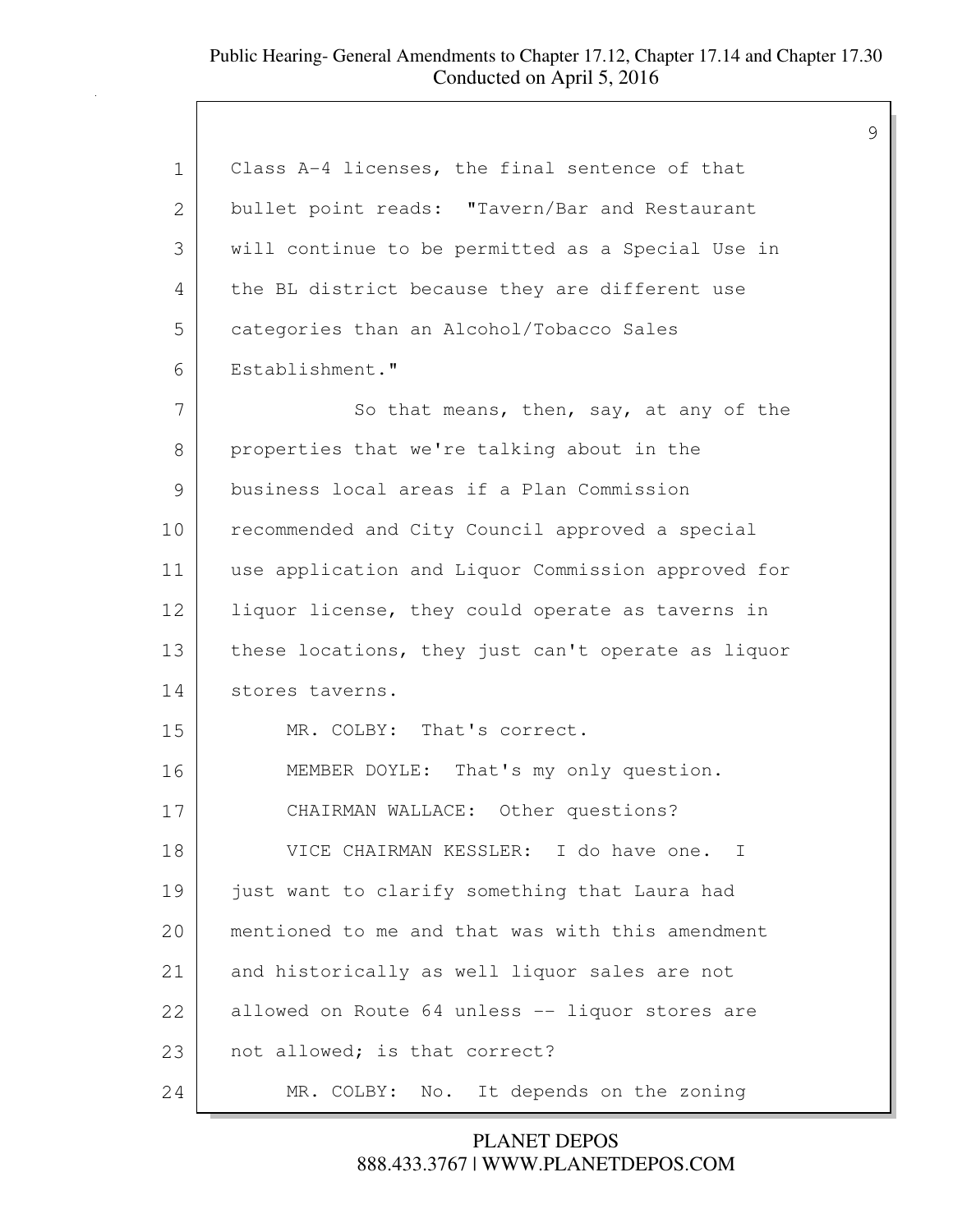|               |                                                   | 10 |
|---------------|---------------------------------------------------|----|
| 1             | district still whether the use is permitted.      |    |
| 2             | MEMBER MACKLIN-PURDY: I said gas stations.        |    |
| 3             | VICE CHAIRMAN KESSLER: Gas stations.              |    |
| 4             | MR. COLBY: Yes. There is a specific               |    |
| 5             | prohibition of the granting of a license to a gas |    |
| 6             | station.                                          |    |
| 7             | CHAIRMAN WALLACE: Other questions?                |    |
| 8             | VICE CHAIRMAN KESSLER: I was going to make a      |    |
| $\mathcal{G}$ | motion to recommend approval.                     |    |
| 10            | CHAIRMAN WALLACE: Not yet.                        |    |
| 11            | MEMBER MACKLIN-PURDY: Could I ask one more        |    |
| 12            | question?                                         |    |
| 13            | CHAIRMAN WALLACE: Oh, I'm sorry. Go ahead.        |    |
| 14            | MEMBER MACKLIN-PURDY: For stores that sell        |    |
| 15            | wine and/or specialty liquor and beer Class A-5,  |    |
| 16            | what would a Class A-5 be? Can you give me an     |    |
| 17            | example? Like a restaurant that sells wine?       |    |
| 18            | MR. COLBY: This would be -- it could be not       |    |
| 19            | necessarily a restaurant because that's a         |    |
| 20            | different category. This would be a store that    |    |
| 21            | may sell specialty items in one classification of |    |
| 22            | that could be these specialty liquors or beers. I |    |
| 23            | think one establishment I believe that had this   |    |
| 24            | type of license was The Bend store, which was on  |    |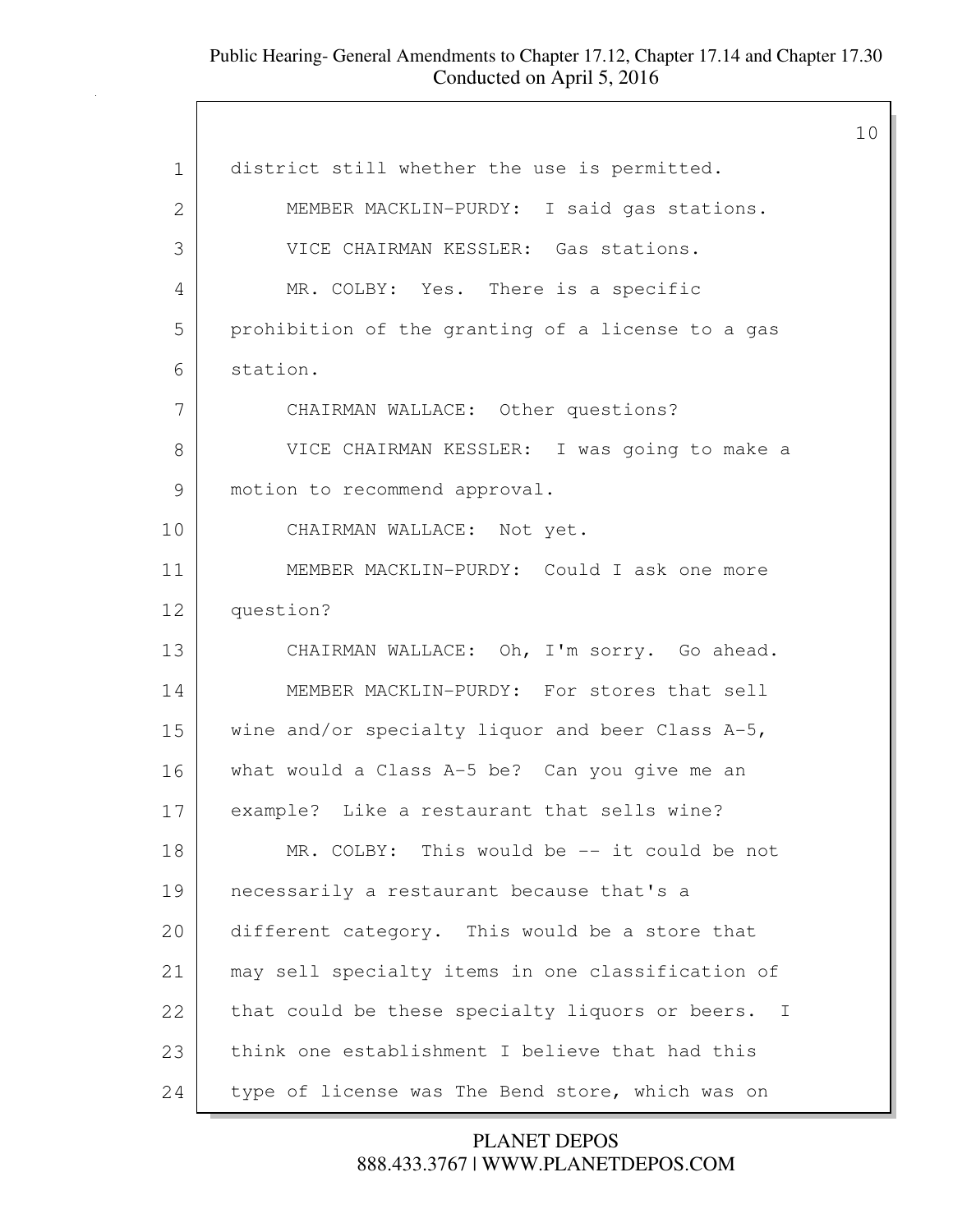|               |                                                    | 11 |
|---------------|----------------------------------------------------|----|
| $\mathbf 1$   | West Main Street where they also sold some         |    |
| 2             | sandwiches. It wasn't necessarily a restaurant,    |    |
| 3             | and they weren't serving alcohol, but they sold    |    |
| 4             | some specialty liquor items because it fit their   |    |
| 5             | business.                                          |    |
| 6             | VICE CHAIRMAN KESSLER: Blue Goose?                 |    |
| 7             | CHAIRMAN WALLACE: They have an A-2.                |    |
| 8             | MR. COLBY: They have an A-2 because there          |    |
| $\mathcal{G}$ | are not restrictions on the type of alcohol that   |    |
| 10            | is being sold.                                     |    |
| 11            | MEMBER DOYLE: I'm sorry. I have one more           |    |
| 12            | question that I neglected.                         |    |
| 13            | CHAIRMAN WALLACE: Go ahead.                        |    |
| 14            | MEMBER DOYLE: Regarding the legal                  |    |
| 15            | nonconforming use, so basically that stipulates    |    |
| 16            | that if the business closes and is vacant for      |    |
| 17            | 180 days, the legal nonconforming use expires.     |    |
| 18            | MR. COLBY: Yes.                                    |    |
| 19            | MEMBER DOYLE: Can the business owners sell         |    |
| 20            | their business to another owner and that owner     |    |
| 21            | provided that business does not remain there for   |    |
| 22            | more than 180 days, can a subsequent owner operate |    |
| 23            | it as a liquor store?                              |    |
| 24            | The ownership status of the<br>MR. COLBY:<br>Yes.  |    |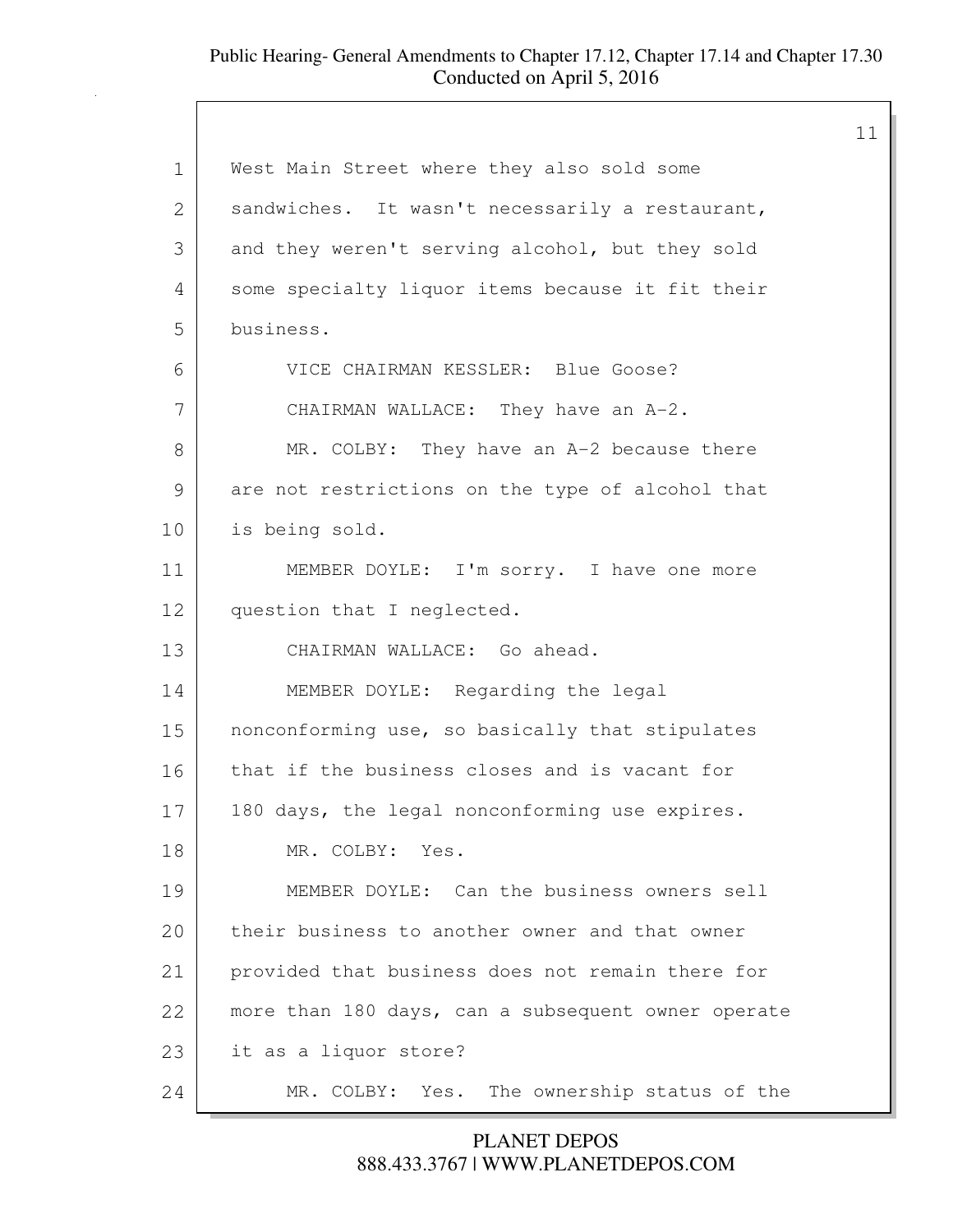| $\mathbf 1$   | business does not come into play. It would only    |
|---------------|----------------------------------------------------|
| 2             | be whether the use is continuing to operate there  |
| 3             | and as long as it doesn't -- the use doesn't cease |
| 4             | to operate for six months, 180 days. Obviously     |
| 5             | the license would have to be updated and the city  |
| 6             | would have to grant a new license or a revised     |
| 7             | license to the new business.                       |
| 8             | CHAIRMAN WALLACE: One thing about the status       |
| $\mathcal{G}$ | as a legal nonconforming use would come into play  |
| 10            | as far as the granting of a liquor license goes.   |
| 11            | MR. COLBY: No, it wouldn't. It would not be        |
| 12            | appropriate to consider the status of that         |
| 13            | nonconforming use as any different from a          |
| 14            | permitted use in terms of granting a license.      |
| 15            | CHAIRMAN WALLACE: Okay. Anything else?             |
| 16            | Tim?                                               |
| 17            | VICE CHAIRMAN KESSLER: I would like to move        |
| 18            | that we close the public hearing.                  |
| 19            | MEMBER PRETZ: I'll second.                         |
| 20            | CHAIRMAN WALLACE: It's been moved and              |
| 21            | seconded.                                          |
| 22            | Any discussion on the motion?<br>Tim?              |
| 23            | VICE CHAIRMAN KESSLER: Spruth.                     |
| 24            | CHAIRMAN WALLACE: We're closing the public         |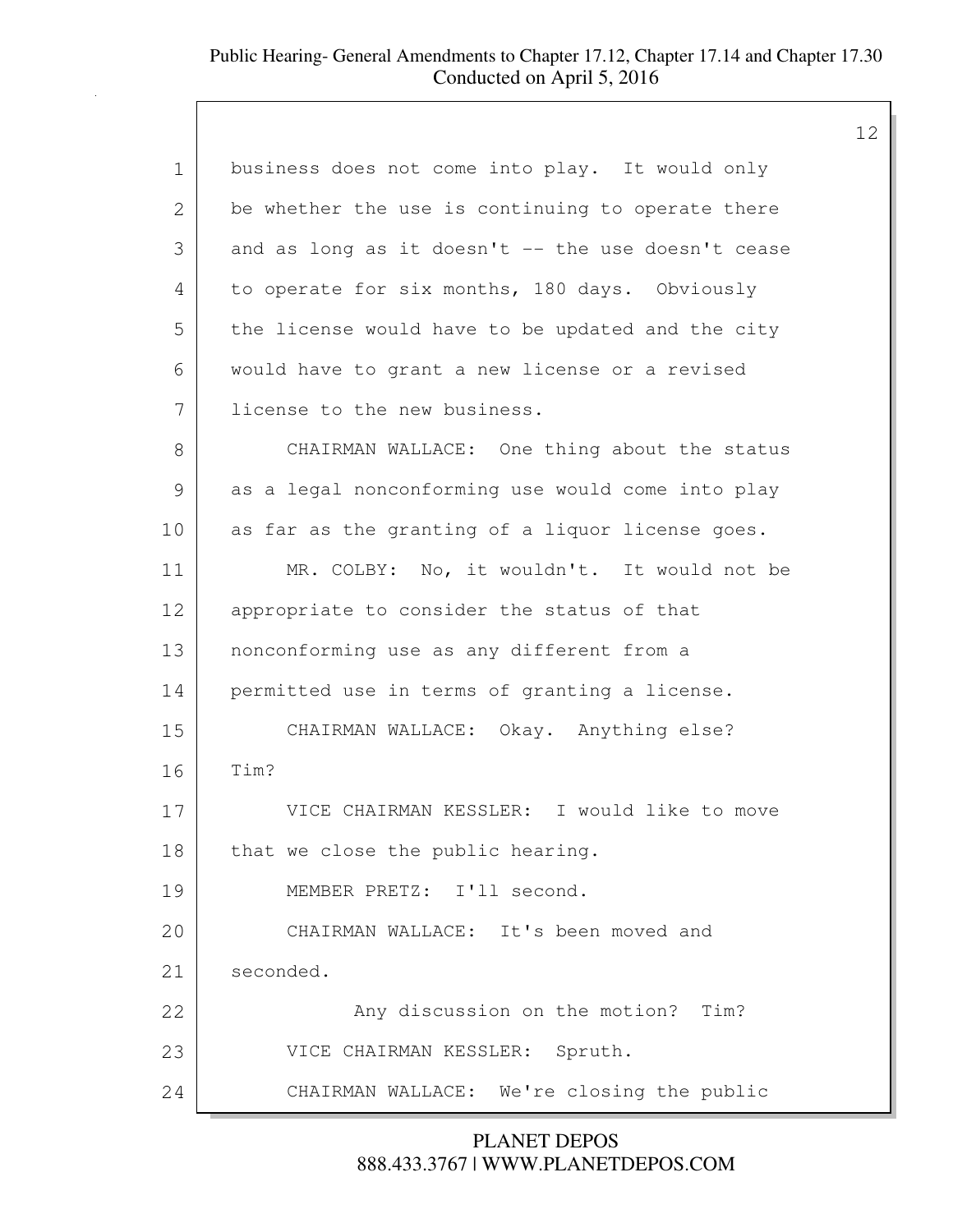$\Gamma$ 

|               |                                                  | 13 |
|---------------|--------------------------------------------------|----|
| $\mathbf 1$   | hearing right now, and then we are going to take |    |
| 2             | action.                                          |    |
| 3             | MEMBER SPRUTH: Yes.                              |    |
| 4             | VICE CHAIRMAN KESSLER: Holderfield.              |    |
| 5             | MEMBER HOLDERFIELD: Yes.                         |    |
| 6             | VICE CHAIRMAN KESSLER: Doyle.                    |    |
| 7             | MEMBER DOYLE: Yes.                               |    |
| 8             | VICE CHAIRMAN KESSLER: Schuetz.                  |    |
| $\mathcal{G}$ | MEMBER SCHUETZ: Yes.                             |    |
| 10            | VICE CHAIRMAN KESSLER: Pretz.                    |    |
| 11            | MEMBER PRETZ: Yes.                               |    |
| 12            | VICE CHAIRMAN KESSLER: Macklin-Purdy.            |    |
| 13            | MEMBER MACKLIN-PURDY: Yes.                       |    |
| 14            | VICE CHAIRMAN KESSLER: Wallace.                  |    |
| 15            | CHAIRMAN WALLACE: Yes.                           |    |
| 16            | VICE CHAIRMAN KESSLER: Kessler. Yes.             |    |
| 17            | CHAIRMAN WALLACE: That concludes Item 5 on       |    |
| 18            | the agenda.                                      |    |
| 19            | Item 6 is General Amendment                      |    |
| 20            | City of St. Charles as listed on the agenda.     |    |
| 21            | Is there a motion?                               |    |
| 22            | VICE CHAIRMAN KESSLER: Yes. I'd like to          |    |
| 23            | move that we recommend approval of Item No. 6,   |    |
| 24            | General Amendment, city's applicant City of St.  |    |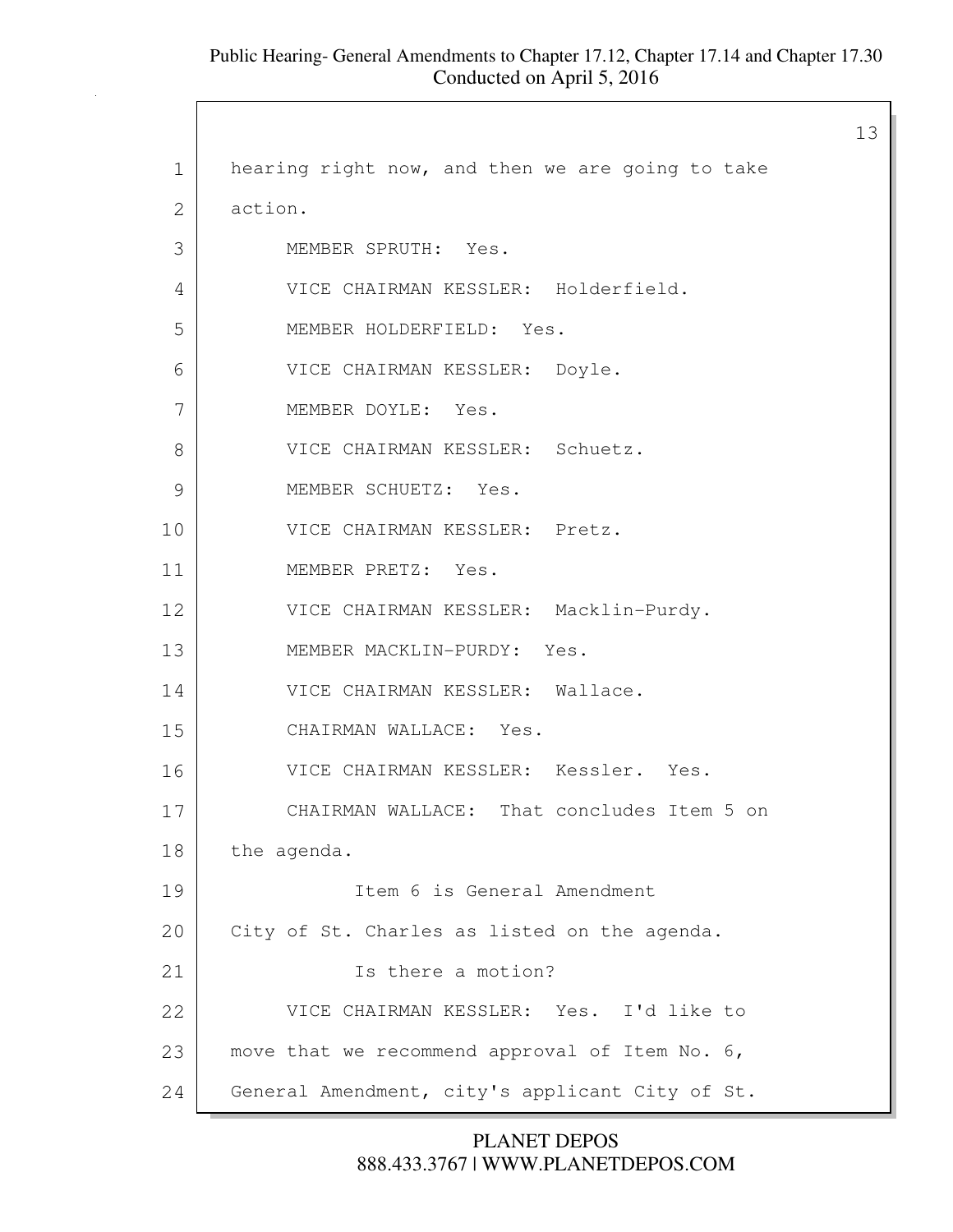$\sqrt{ }$ 

|                |                                                    | 14 |
|----------------|----------------------------------------------------|----|
| $\mathbf 1$    | Charles, a petition filed by the City of           |    |
| $\overline{2}$ | St. Charles requesting amendments to Chapter       |    |
| 3              | 17.12, "Residential Districts", Chapter 17.14,     |    |
| 4              | "Business and Mixed Use Districts", Chapter 17.20, |    |
| 5              | "Use Standards", and Chapter 17.30, "Definitions"  |    |
| 6              | ("Alcohol Or Tobacco Sales Establishment" use      |    |
| 7              | category.)                                         |    |
| 8              | MEMBER PRETZ: Second.                              |    |
| $\mathcal{G}$  | CHAIRMAN WALLACE: Just to clarify the              |    |
| 10             | motion, that is to recommend to the City Council   |    |
| 11             | approval of all of those amendments?               |    |
| 12             | VICE CHAIRMAN KESSLER: That is correct.            |    |
| 13             | MEMBER PRETZ: I still second.                      |    |
| 14             | CHAIRMAN WALLACE: All right. The motion is         |    |
| 15             | on the table. Is there any discussion?             |    |
| 16             | MEMBER DOYLE: Yes. I've put some thought to        |    |
| 17             | Russ's point last time about this decision being   |    |
| 18             | basically no different than the decision that we   |    |
| 19             | make regarding any retail use category or land use |    |
| 20             | category as far as zoning is concerned. And I      |    |
| 21             | think that's a very valid point and so I'm not     |    |
| 22             | quite as fervently against it as I was last time.  |    |
| 23             | That being said, I think there are a               |    |
| 24             | couple of -- I have a couple of strong             |    |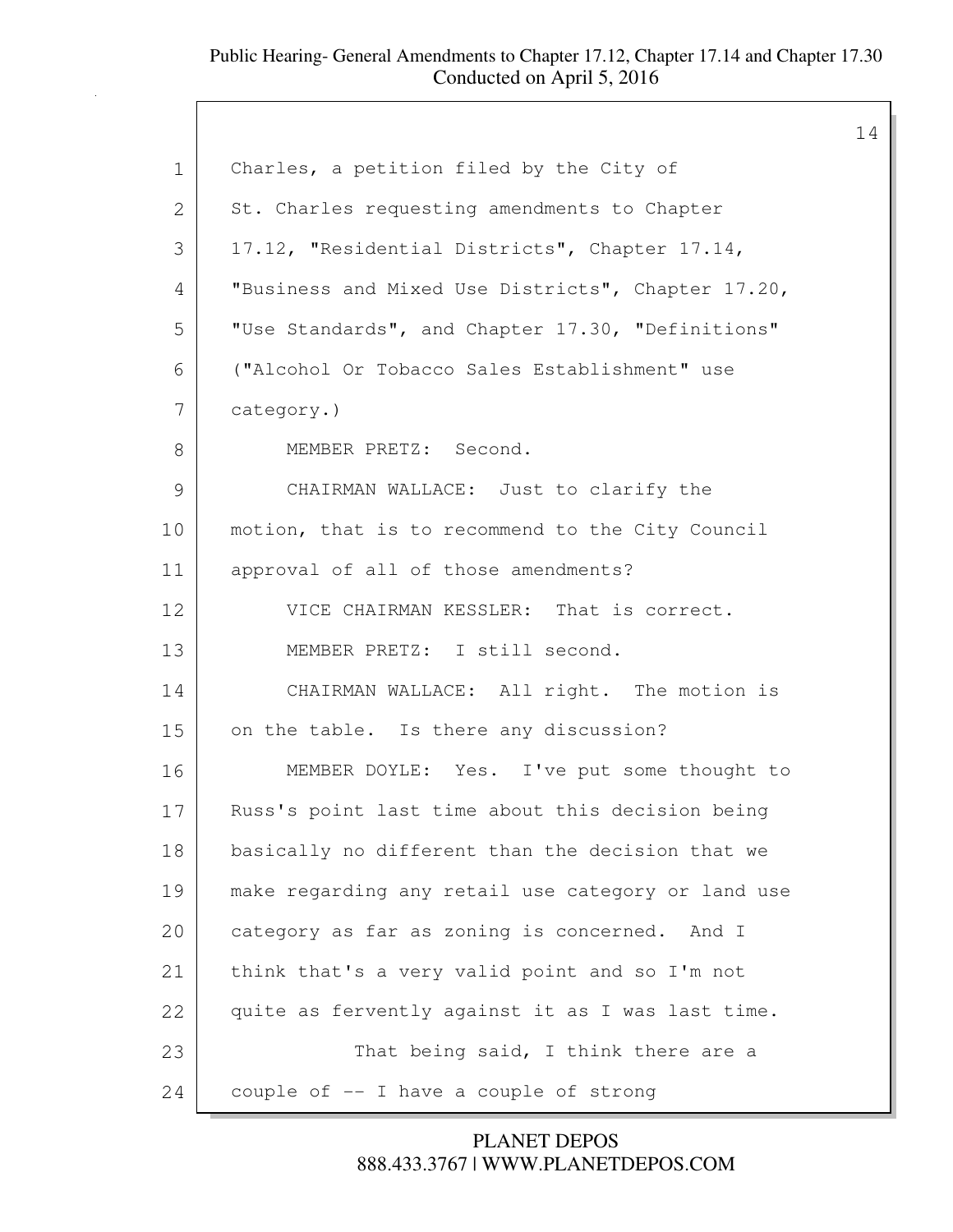| 1  | reservations still. One is that I think there is   |
|----|----------------------------------------------------|
| 2  | an inconsistency in having zoning that you can --  |
| 3  | we basically say that retail sale of liquor and    |
| 4  | tobacco, which cannot be consumed on the premise,  |
| 5  | you have to take it out of the building and take   |
| 6  | it home, that that is somehow out of character     |
| 7  | with surrounding residential uses. A tavern where  |
| 8  | you can drink it on premises and walk out to your  |
| 9  | car and pass out in the parking lot is possibly    |
| 10 | consistent with the surrounding residential uses   |
| 11 | and should be a special use. Contingent upon the   |
| 12 | approval of the Liquor Commission and Plan         |
| 13 | Commission and City Council.                       |
| 14 | So if consistency and logic would seem             |
| 15 | to dictate that restaurants and taverns would also |
| 16 | need to be special uses in these areas or that a   |
| 17 | liquor store should be a special use in these      |
| 18 | areas and that it is incumbent upon an applicant   |
| 19 | to go and to have a public hearing and to have it  |
| 20 | be thoroughly reviewed by this commission and the  |
| 21 | Liquor Commission and the City Council. So that's  |
| 22 | one point that gives me some pause.                |

23 The other thing that I just sort of 24 contingently think about is how we define what is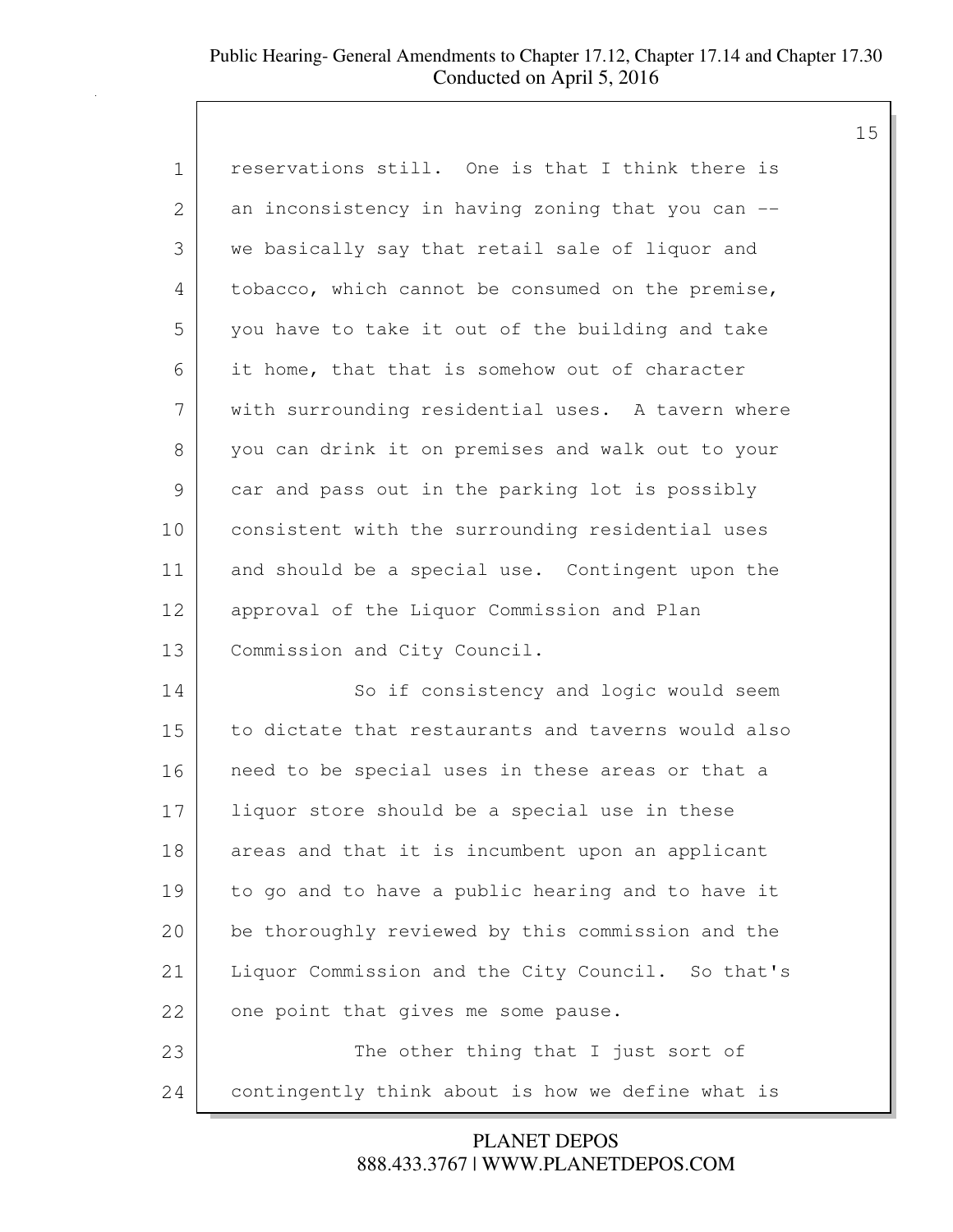1 consistent with community expectations and what is 2 in the character of community and what's not and 3 how we're using zoning to enforce those standards. 4 Since the last meeting, I've gone a 5 couple of times to One Stop Liquors because I 6 thought I better go and review what I remember 7 about that business, and, in fact, I'm no longer 8 certain if what I remember is actually what was 9 there because there is no security glass in that 10 business. The wine bottles are not covered in 11 dust. They do sell some craft beers. It doesn't 12 have the same negative impression that it had on 13 | me that led me to not shop there all these years,  $14$  and the concern that  $-$  the thing that makes me so 15 worried about this is that there's not perception 16 that, oh, that's a bad place for our community. I 17 don't like that place. I don't like the people 18 who work there. I don't like the people who go 19 shop there. It's a bad element. We shouldn't 20 have that here. I don't want my kids to have to 21 walk past that. None of us are the people who we 22 would identify as part of that element, nor any of 23 us that would be members of the City Council that 24 we identify with that element.

> 888.433.3767 | WWW.PLANETDEPOS.COM PLANET DEPOS

16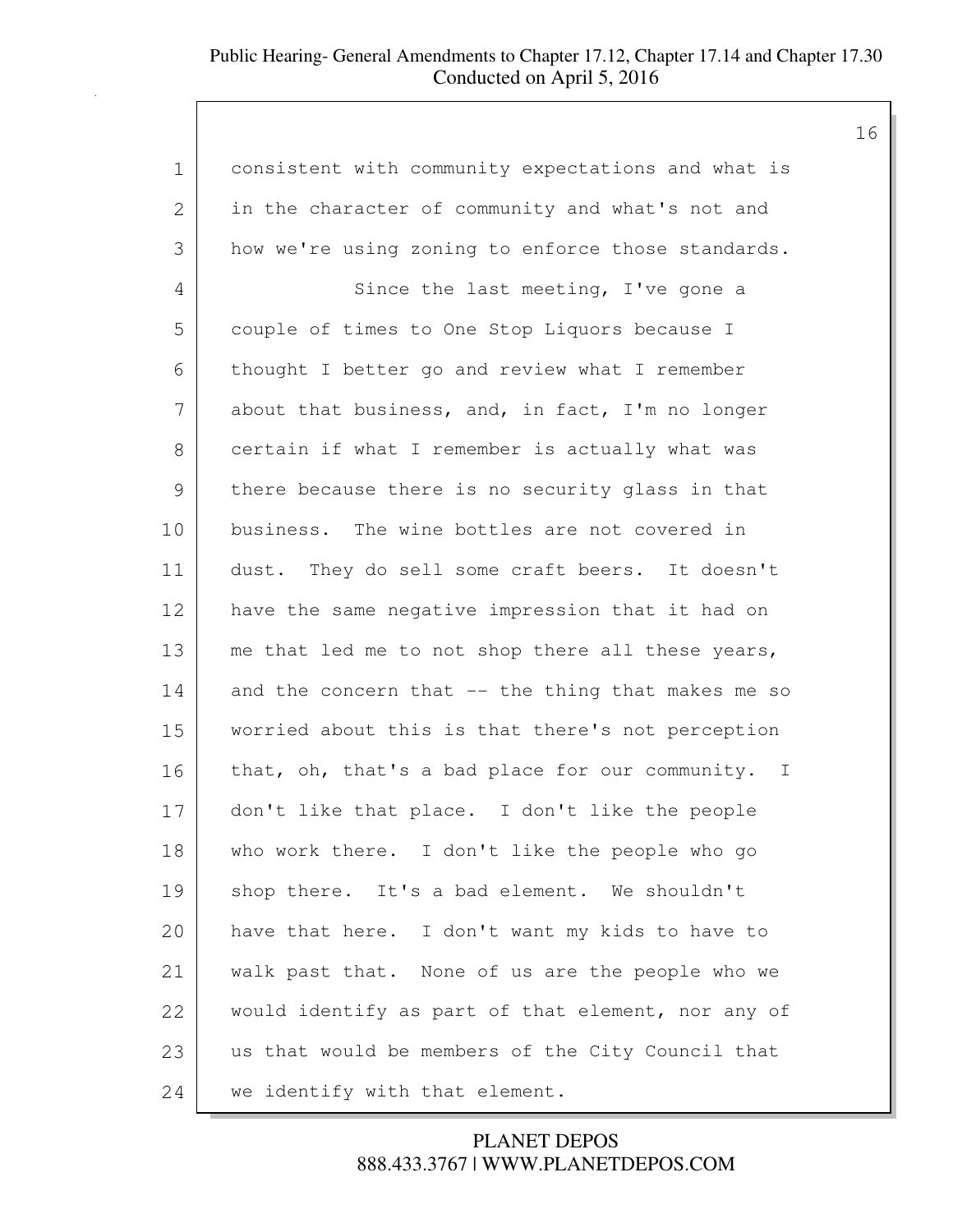| $\mathbf 1$ | So it was important to me to, first of             |
|-------------|----------------------------------------------------|
| 2           | all, be certain that we're not imposing some new   |
| 3           | condition upon that business owner that's going to |
| 4           | be a burden and that we're doing it for the right  |
| 5           | reasons. So I can live with the premise that it's  |
| 6           | not in the character of the surrounding            |
| 7           | residential neighborhoods, but I do think that we  |
| 8           | want to consider reconciling the whole             |
| 9           | tavern-restaurant sort of discrepancy in terms of  |
| 10          | the ability to consume on premise versus buy and   |
| 11          | take it off premise.                               |
| 12          | VICE CHAIRMAN KESSLER: I think you bring up        |
| 13          | a very good point. I want to speak to your last    |
| 14          | issue first, and that is I'm not so sure that      |
| 15          | zoning is what's the problem as much as the        |
| 16          | marketplace, One Stop Liquors, because in my       |
| 17          | experience I go to a place once, I don't like it,  |
| 18          | I'm probably not go to go back there. I might try  |
| 19          | it again. If I don't like it the second time, I'm  |
| 20          | probably never going to go back. So I think the    |
| 21          | marketplace kind of dictates what happens in an    |
| 22          | establishment. We can affect it, I suppose, by     |
| 23          | some zoning, but the fact that place has not been  |
| 24          | successful is not because -- people don't like it, |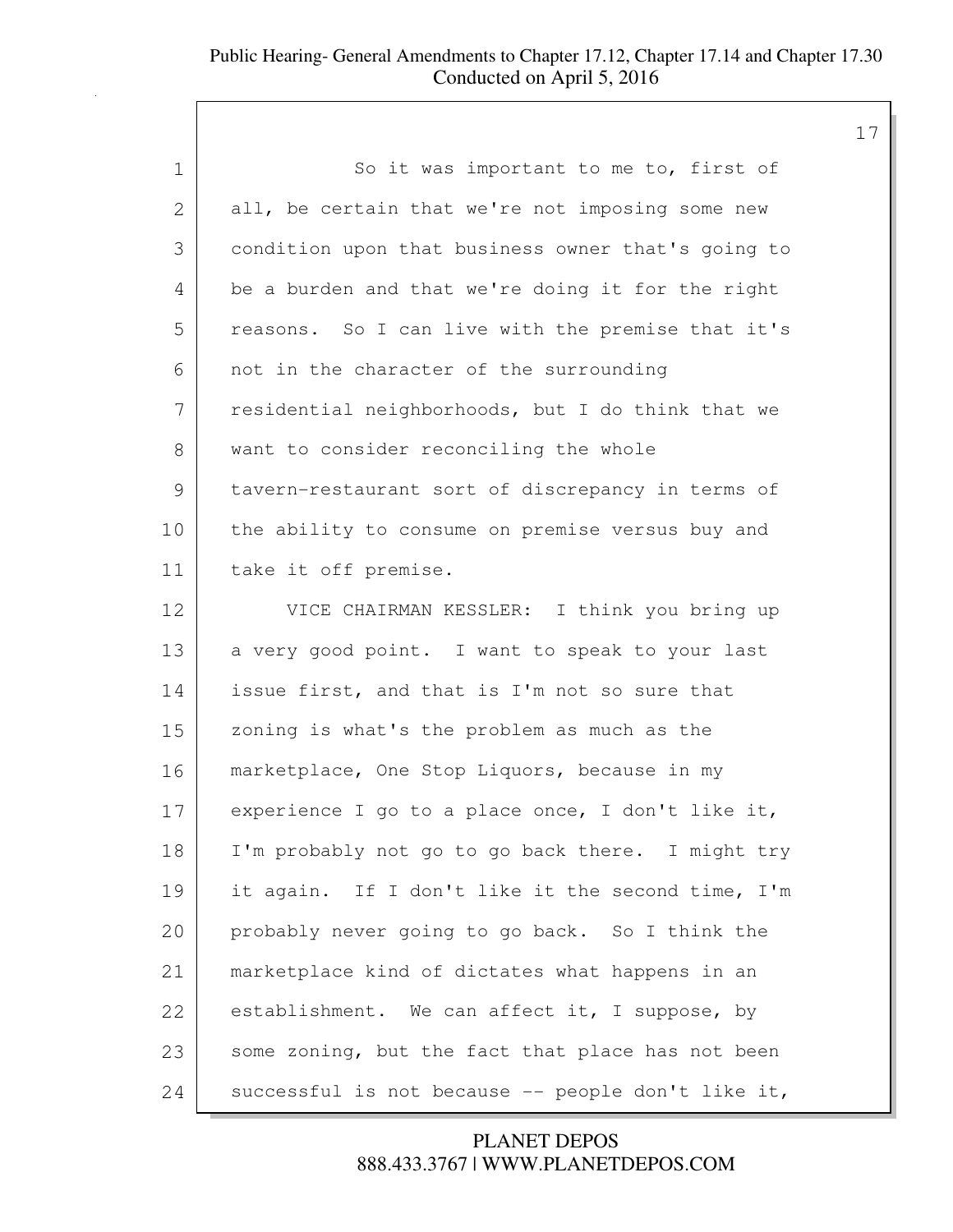| 1             | it's because they don't like that place and your   |
|---------------|----------------------------------------------------|
| $\mathbf{2}$  | experience, how many years has it been since you   |
| 3             | were there and what caused you to go back there?   |
| 4             | Would you have ever have gone back again if this   |
| 5             | not happened? So, again, that's a marketplace      |
| 6             | issue.                                             |
| 7             | MEMBER DOYLE: I agree but, on the other            |
| 8             | hand, when we say it doesn't serve the convenience |
| $\mathcal{G}$ | of the neighborhood, it obviously serves someone's |
| 10            | convenience because someone is going and shopping  |
| 11            | there otherwise it would be out of business.       |
| 12            | VICE CHAIRMAN KESSLER: You know what, maybe        |
| 13            | it's not the neighborhood that's shopping there.   |
| 14            | That's a corridor. I knew somebody that lived      |
| 15            | over in Blackberry on the other side of 38 and he  |
| 16            | stopped there for his 30-pack on the way home on   |
| 17            | the north side of St. Charles. He didn't live in   |
| 18            | the neighborhood. He just happened to be driving   |
| 19            | by and was on his way. So I don't know. I          |
| 20            | understand what you're saying and I have to say,   |
| 21            | Russ, I appreciate the fact that you did address   |
| 22            | that issue, that perception of creating an image   |
| 23            | because I think you were right, Brian. I think     |
| 24            | you were right. Writing it in such a way that      |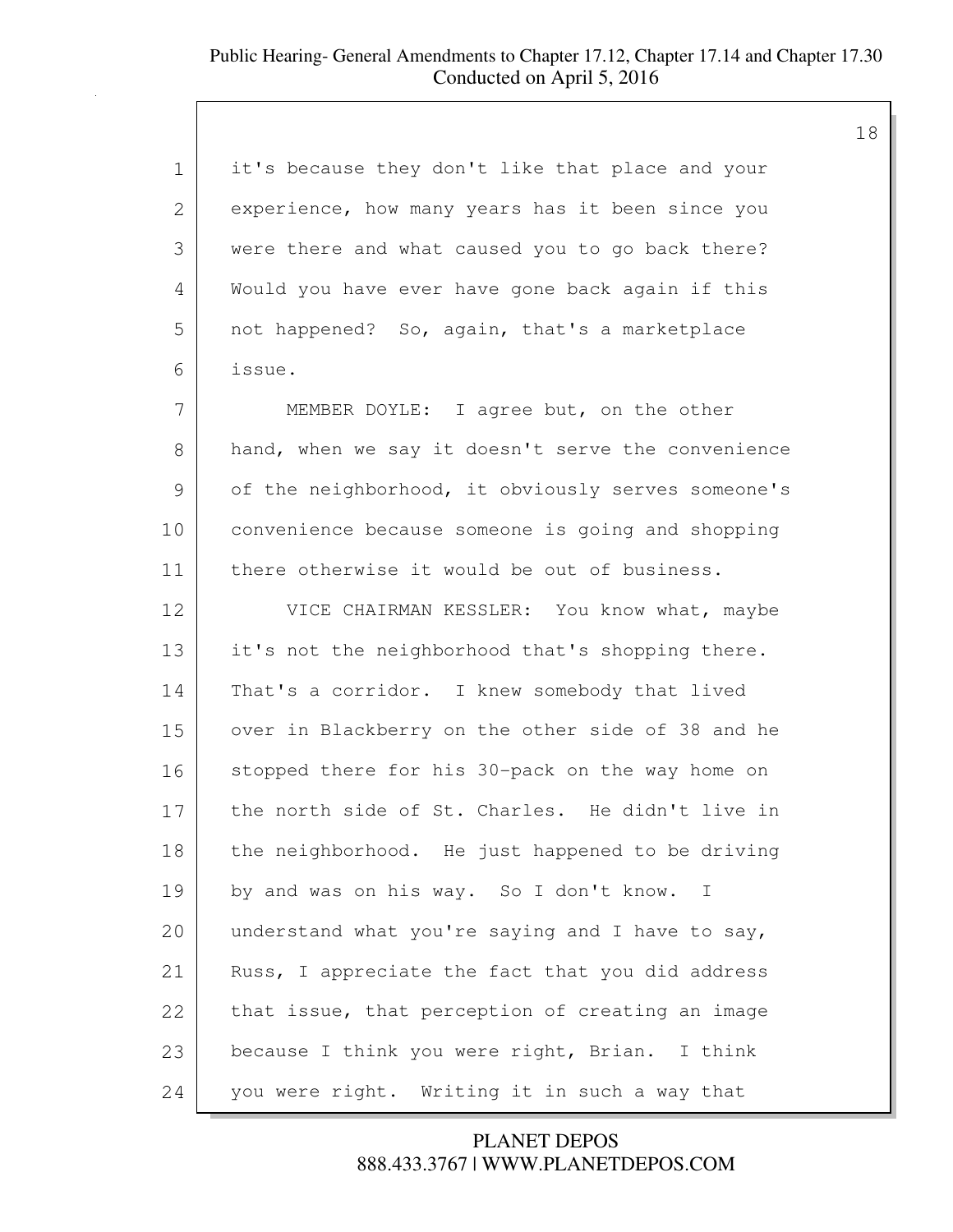|             |                                                    | 19 |
|-------------|----------------------------------------------------|----|
| $\mathbf 1$ | wasn't the thrust of the language that made sense  |    |
| 2           | to me. So that's why I say about that.             |    |
| 3           | I want to go back to this thing.                   |    |
| 4           | Explain that to me again about the special use     |    |
| 5           | because a tavern can go into a neighborhood under  |    |
| 6           | a special use but a liquor store under no          |    |
| 7           | circumstances can go into that neighborhood, and I |    |
| 8           | wonder about that.                                 |    |
| 9           | Is a tavern considered a restaurant?               |    |
| 10          | MEMBER SCHUETZ: I think it's confined in the       |    |
| 11          | building and they're not taking it out on the      |    |
| 12          | streets. I'm just saying. That's why it's          |    |
| 13          | delineated that way.                               |    |
| 14          | MEMBER MACKLIN-PURDY:<br>The Wine Exchange         |    |
| 15          | where people actually buy wine there and stay and  |    |
| 16          | consume that, how does that -- this is a lot of    |    |
| 17          | verbiage for me and I'm try to wrap my brain       |    |
| 18          | around everything. The only way I really can is    |    |
| 19          | by giving examples. So something like that where   |    |
| 20          | there's not necessarily -- it is a liquor store    |    |
| 21          | but people stay there and consume alcohol. So how  |    |
| 22          | does that play into it? I'm asking. I don't        |    |
| 23          | know.                                              |    |
| 24          | MR. COLBY: Well, I don't know what type of         |    |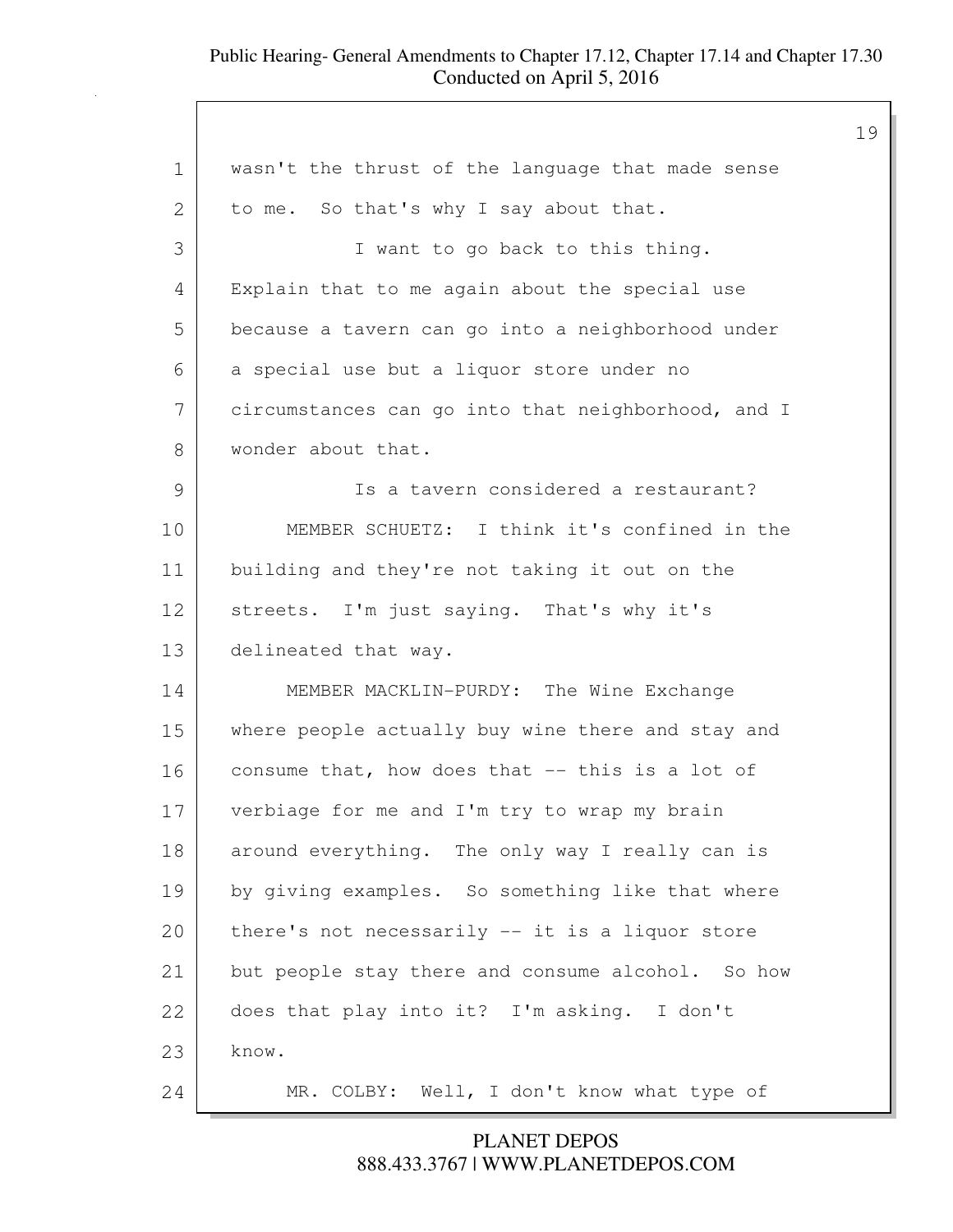| $\mathbf 1$ | license that that business has so I can't --       |
|-------------|----------------------------------------------------|
| 2           | MEMBER MACKLIN-PURDY: I want to make sure          |
| 3           | that their business is not affected.               |
| 4           | MR. COLBY: It's possible it could be               |
| 5           | considered a package liquor store. It's located    |
| 6           | in the CBD-1 zoning district or would continue to  |
| 7           | be a permitted use.                                |
| 8           | One thing to clarify, Brian had brought            |
| 9           | up the restaurants and taverns, those two uses are |
| 10          | permitted as a special use in the BL district,     |
| 11          | which is one of the districts we're talking about. |
| 12          | Neither of those uses are permitted either in the  |
| 13          | CBD-2 district or in the BT district, which are    |
| 14          | the only two that are affected by this amendment.  |
| 15          | So it's specific to the BL district for            |
| 16          | clarification, and another point, a restaurant use |
| 17          | doesn't necessarily have a liquor license so there |
| 18          | isn't always going to be a liquor component        |
| 19          | connected to a restaurant use.                     |
| 20          | VICE CHAIRMAN KESSLER: One more                    |
| 21          | clarification.                                     |
| 22          | So, for example, the Wine Exchange and             |
| 23          | I'm looking at class is A-1 through A-5 licenses   |
| 24          | and I don't really see anything that that falls    |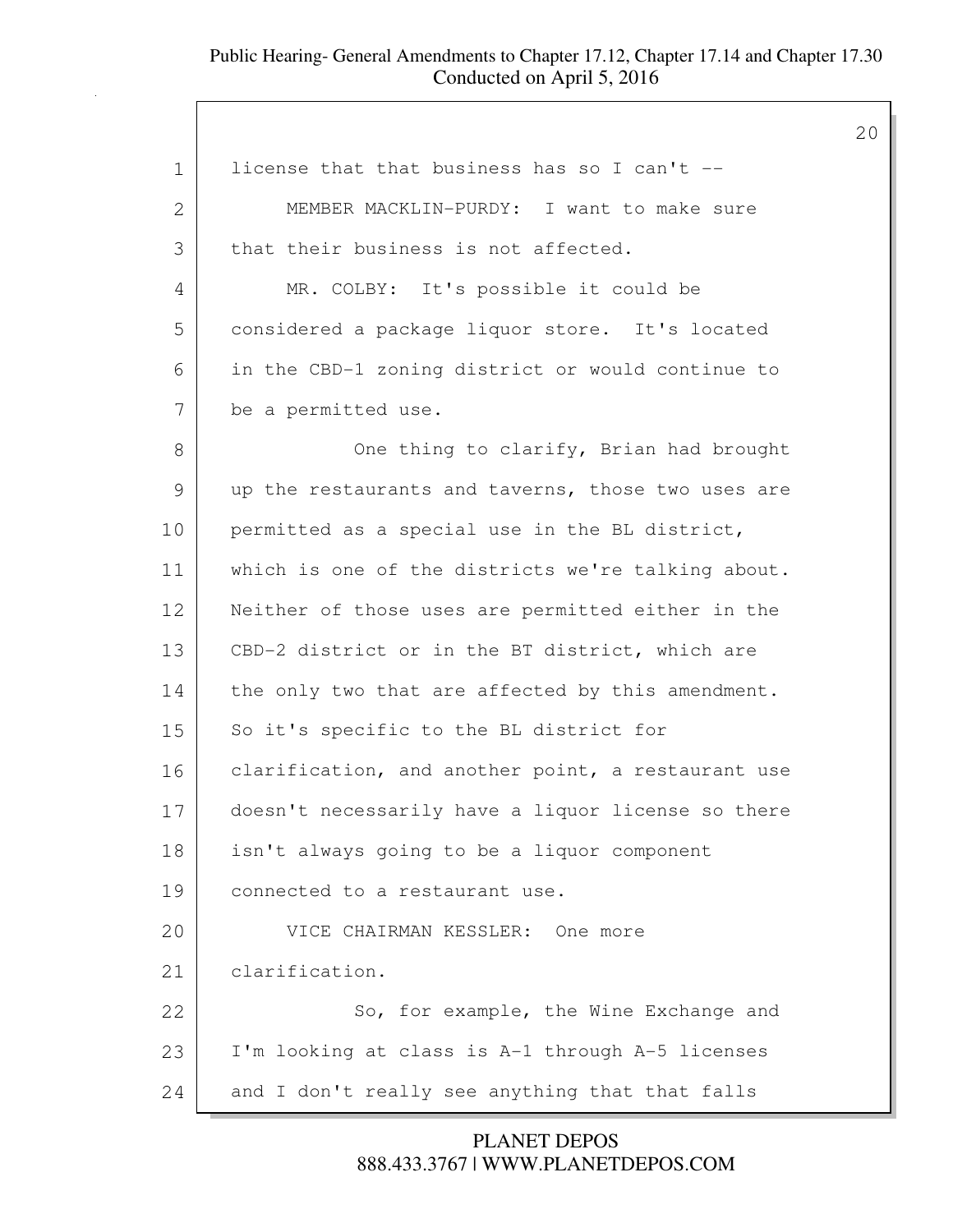|                |                                                 | 21 |
|----------------|-------------------------------------------------|----|
| $\mathbf 1$    | under, but I believe you said that existing     |    |
| $\overline{2}$ | establishments are grandfathered under their    |    |
| 3              | current licensing.                              |    |
| 4              | MR. COLBY: That location it will continue to    |    |
| 5              | be a legal conforming use because of the zoning |    |
| 6              | district it's located in, the 71 district.      |    |
| 7              | VICE CHAIRMAN KESSLER: Thank you.               |    |
| 8              | CHAIRMAN WALLACE: All right. Anything else?     |    |
| 9              | Then the motion is to recommend to the          |    |
| 10             | City Council Planning and Development Committee |    |
| 11             | approval of the applications. Tim.              |    |
| 12             | VICE CHAIRMAN KESSLER: Spruth.                  |    |
| 13             | MEMBER SPRUTH: Yes.                             |    |
| 14             | VICE CHAIRMAN KESSLER: Holderfield.             |    |
| 15             | MEMBER HOLDERFIELD: Yes.                        |    |
| 16             | VICE CHAIRMAN KESSLER: Doyle.                   |    |
| 17             | MEMBER DOYLE: Abstain.                          |    |
| 18             | VICE CHAIRMAN KESSLER: Schuetz.                 |    |
| 19             | MEMBER SCHUETZ: Yes.                            |    |
| 20             | VICE CHAIRMAN KESSLER: Pretz.                   |    |
| 21             | MEMBER PRETZ: Yes.                              |    |
| 22             | VICE CHAIRMAN KESSLER:<br>Macklin-Purdy.        |    |
| 23             | Abstain.<br>MEMBER MACKLIN-PURDY:               |    |
| 24             | VICE CHAIRMAN KESSLER: Wallace.                 |    |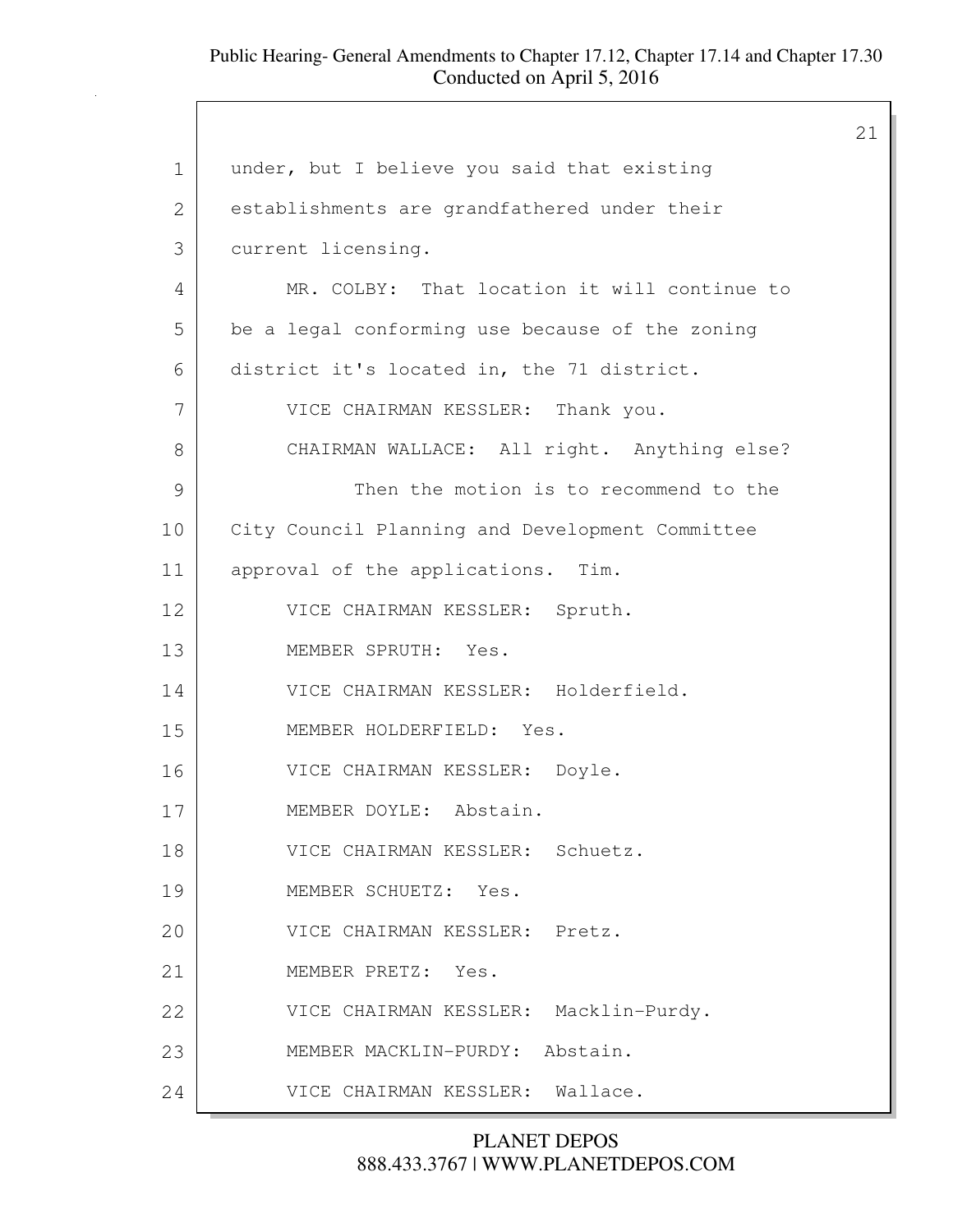22

1 CHAIRMAN WALLACE: Yes. 2 VICE CHAIRMAN KESSLER: Kessler. Yes. 3 CHAIRMAN WALLACE: All right. That motion 4 passes, and that concludes Item 6 on our agendas. 5 Item 7, any additional business from 6 Plan Commissioners? 7 MEMBER DOYLE: Yes. I'm going to be quick 8 because I know everyone wants to leave, but I have 9 a quick question for Russ and a question for the 10 commission. 11 In the city code, does the Plan 12 Commission is it empowered to make recommendations 13 | for zoning changes to the City Council or is it 14 only empowered to receive and consider 15 applications that are submitted to the commission? 16 MR. COLBY: I don't know for certain. I 17 don't believe the commission has the ability to 18 | make formal recommendations on zoning changes 19 absent an application. 20 The commission has the ability to make 21 recommendations with respect to a comprehensive 22 plan, but not necessarily I don't think any kind 23 | of binding recommendation to the City Council. 24 MEMBER DOYLE: I asked the question because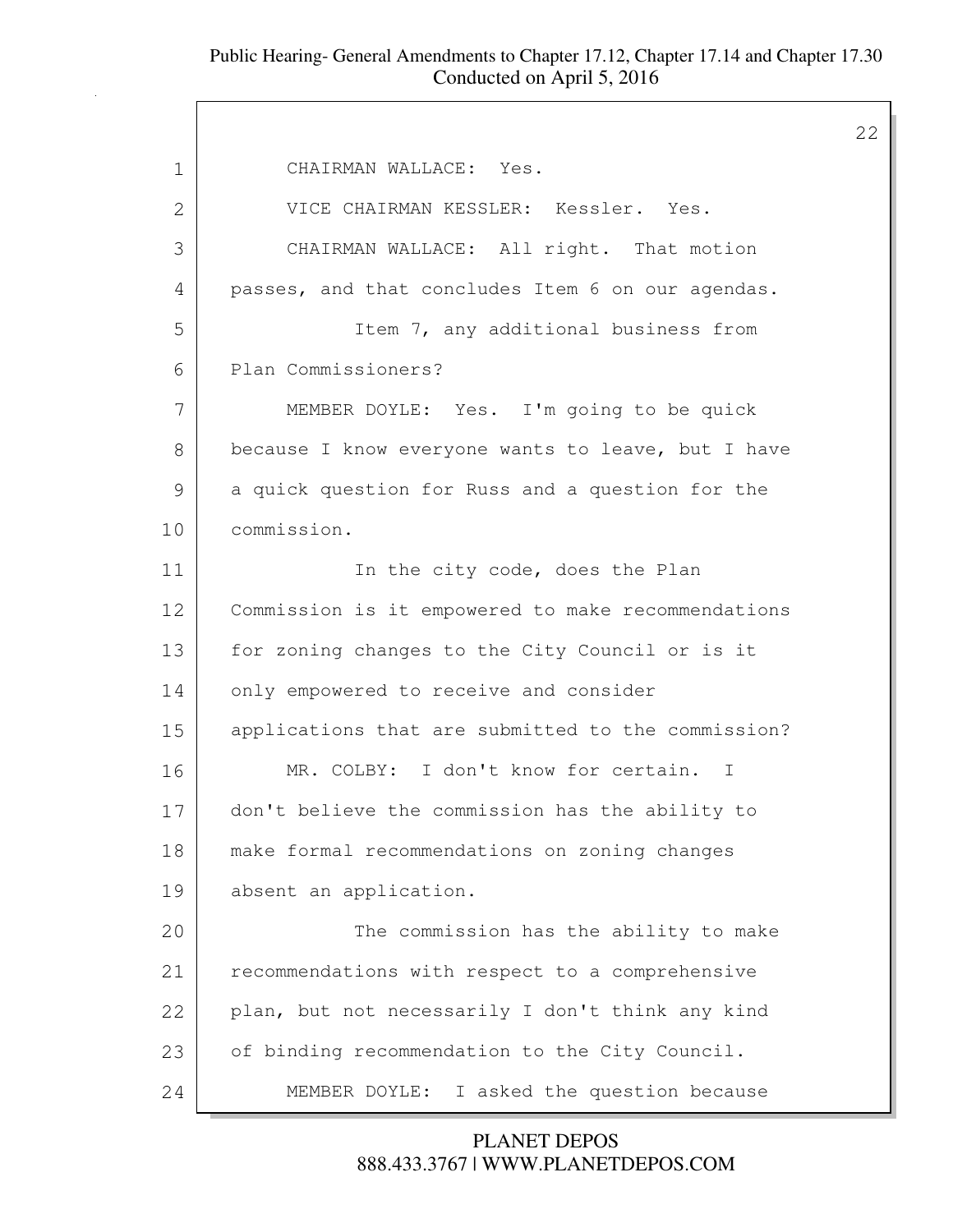| $\mathbf 1$   | it's not listed in Title II as a power of the      |
|---------------|----------------------------------------------------|
| $\mathbf{2}$  | commission but in Chapter 17, Section 4,           |
| 3             | Section .020, Plan Commission, No. 1: "To hear     |
| 4             | and make recommendations on applications for       |
| 5             | zoning and map amendments, text amendments, except |
| 6             | for amendments to Chapter 17.32 for historic       |
| 7             | preservation and special uses and amendment for    |
| $8\,$         | specializes and planned unit developments."        |
| $\mathcal{G}$ | So I'm not clear if that language means            |
| 10            | that we must first hear an application and then we |
| 11            | can make a recommendation or we can simply make a  |
| 12            | recommendation in the absence of an application.   |
| 13            | MR. COLBY: I believe it requires that you          |
| 14            | are first hearing the application.                 |
| 15            | MEMBER DOYLE: Okay.                                |
| 16            | MR. COLBY: Because only certain parties are        |
| 17            | able to apply for changes to zoning. The city      |
| 18            | does have the ability to file an application, but  |
| 19            | that would have to be initiated by the City        |
| 20            | Council.                                           |
| 21            | MEMBER DOYLE: That was going to be my next         |
| 22            | question. So the cities determines to file an      |
| 23            | application at the direction of the City Council   |
| 24            | exclusively?                                       |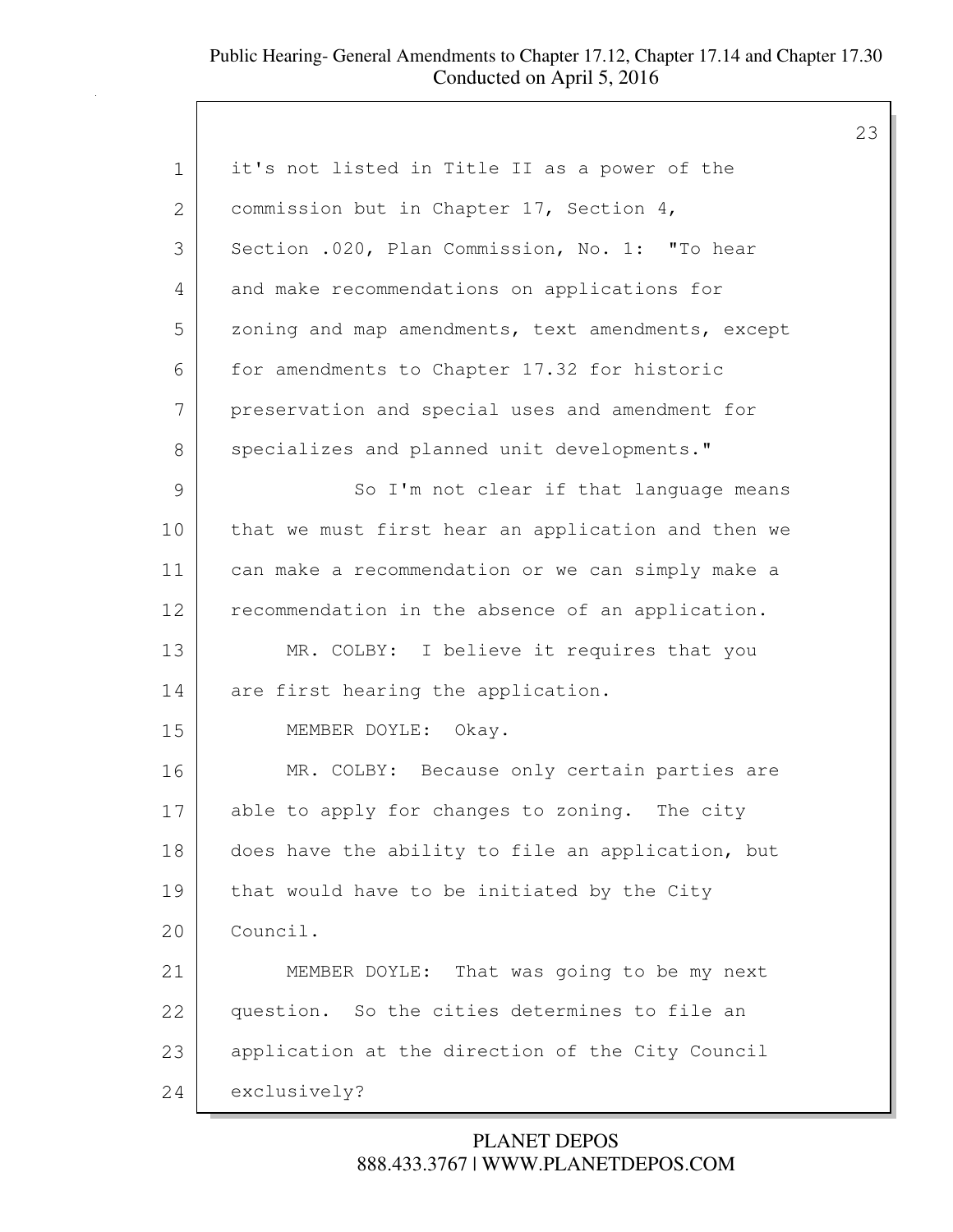|              |                                                    | 24 |
|--------------|----------------------------------------------------|----|
| $\mathbf 1$  | MR. COLBY: Yes. So in that situation, the          |    |
| $\mathbf{2}$ | Plan Commission would then be holding a public     |    |
| 3            | hearing on the city's application to change the    |    |
| 4            | zoning classification of the property.             |    |
| 5            | MEMBER DOYLE: Or a general amendment.              |    |
| 6            | MR. COLBY: Yes, or general amendment.              |    |
| 7            | CHAIRMAN WALLACE: I think that the Plan            |    |
| 8            | Commission can propose a resolution under          |    |
| 9            | 2.28060-C of the code which to prepare and         |    |
| 10           | recommend to the corporate authorities from time   |    |
| 11           | to time plans for specific improvements in pursuit |    |
| 12           | of the official comprehensive plan.                |    |
| 13           | MEMBER DOYLE: Okay.                                |    |
| 14           | CHAIRMAN WALLACE: Because it doesn't say           |    |
| 15           | changes to the comprehensive plan. It says         |    |
| 16           | specific improvements in pursuance of the          |    |
| 17           | comprehensive plan.                                |    |
| 18           | So is that along the lines of what                 |    |
| 19           | you're talking about?                              |    |
| 20           | MEMBER DOYLE: Yeah, I guess I'm wondering --       |    |
| 21           | well, residents can file an application for a      |    |
| 22           | general text amendment to Chapter 17, and I was    |    |
| 23           | wondering what the commission's ability is. So,    |    |
| 24           | for instance, if we determine that we think that   |    |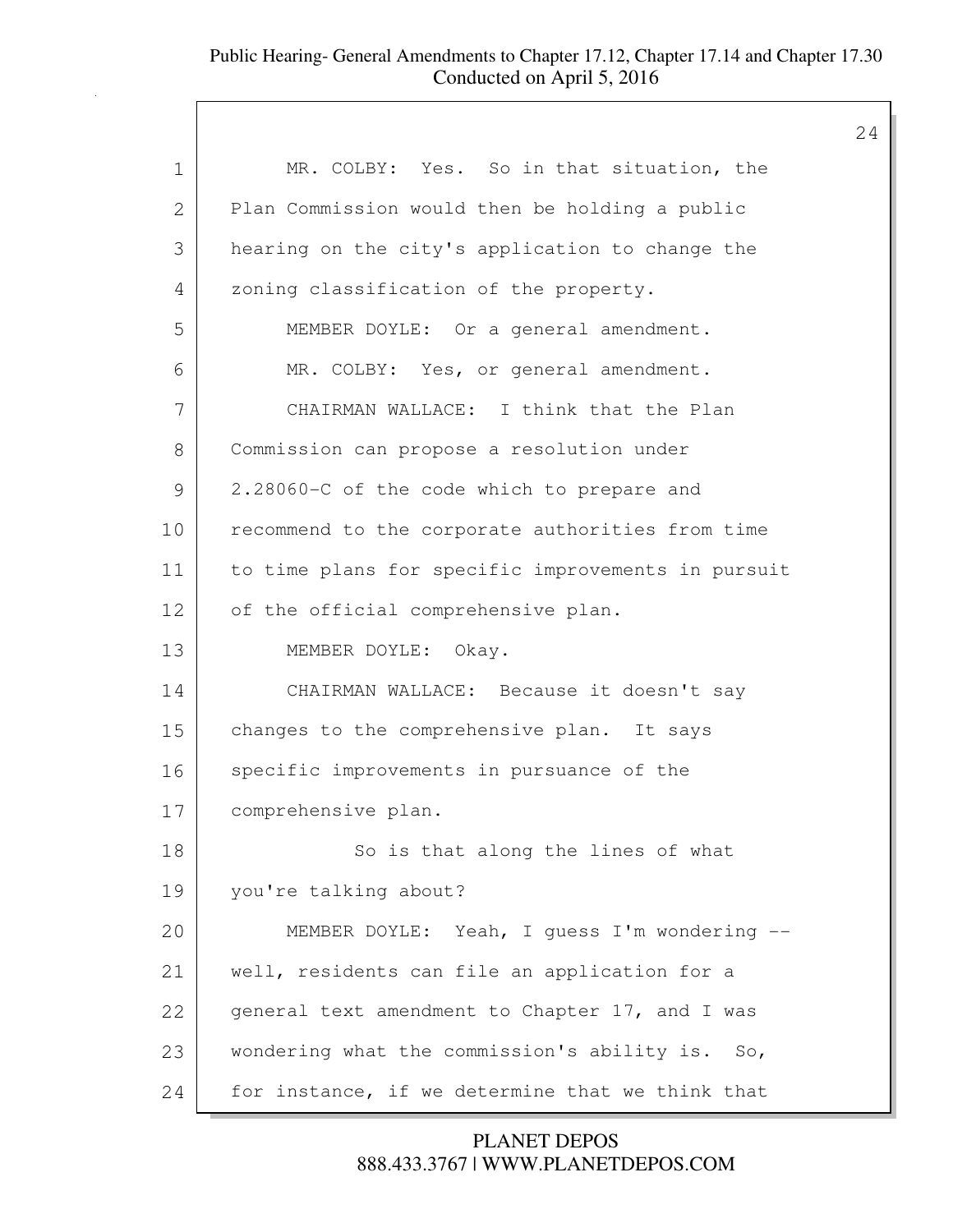| 1             | there is an inconsistency between the special use  |
|---------------|----------------------------------------------------|
| 2             | for taverns and not permitted use for liquor       |
| 3             | stores, what would the process be by which we      |
| 4             | submit that formally to the City Council for       |
| 5             | consideration?                                     |
| 6             | VICE CHAIRMAN KESSLER: As opposed to               |
| 7             | attaching it to a recommendation?                  |
| 8             | MEMBER DOYLE: Correct. Because it's                |
| $\mathcal{G}$ | really -- yes. I think that, first of all, the     |
| 10            | application that we just recommended to approve is |
| 11            | now closed and that's no longer on our agenda.     |
| 12            | And, secondly, there may be other things from time |
| 13            | to time that we identify as areas for improvement, |
| 14            | and there is no application in front of us to      |
| 15            | which that recommendation would be germane.        |
| 16            | CHAIRMAN WALLACE: I think the prudent course       |
| 17            | should be to if there was something on which the   |
| 18            | Plan Commission may forward resolution on to the   |
| 19            | City Council for consideration that we would       |
| 20            | discuss it only after appropriate notice has been  |
| 21            | given as though there were an application, and I   |
| 22            | think before we went that direction, I would want  |
| 23            | to talk to staff or myself we should talk to the   |
| 24            | city attorney to determine what is appropriate.    |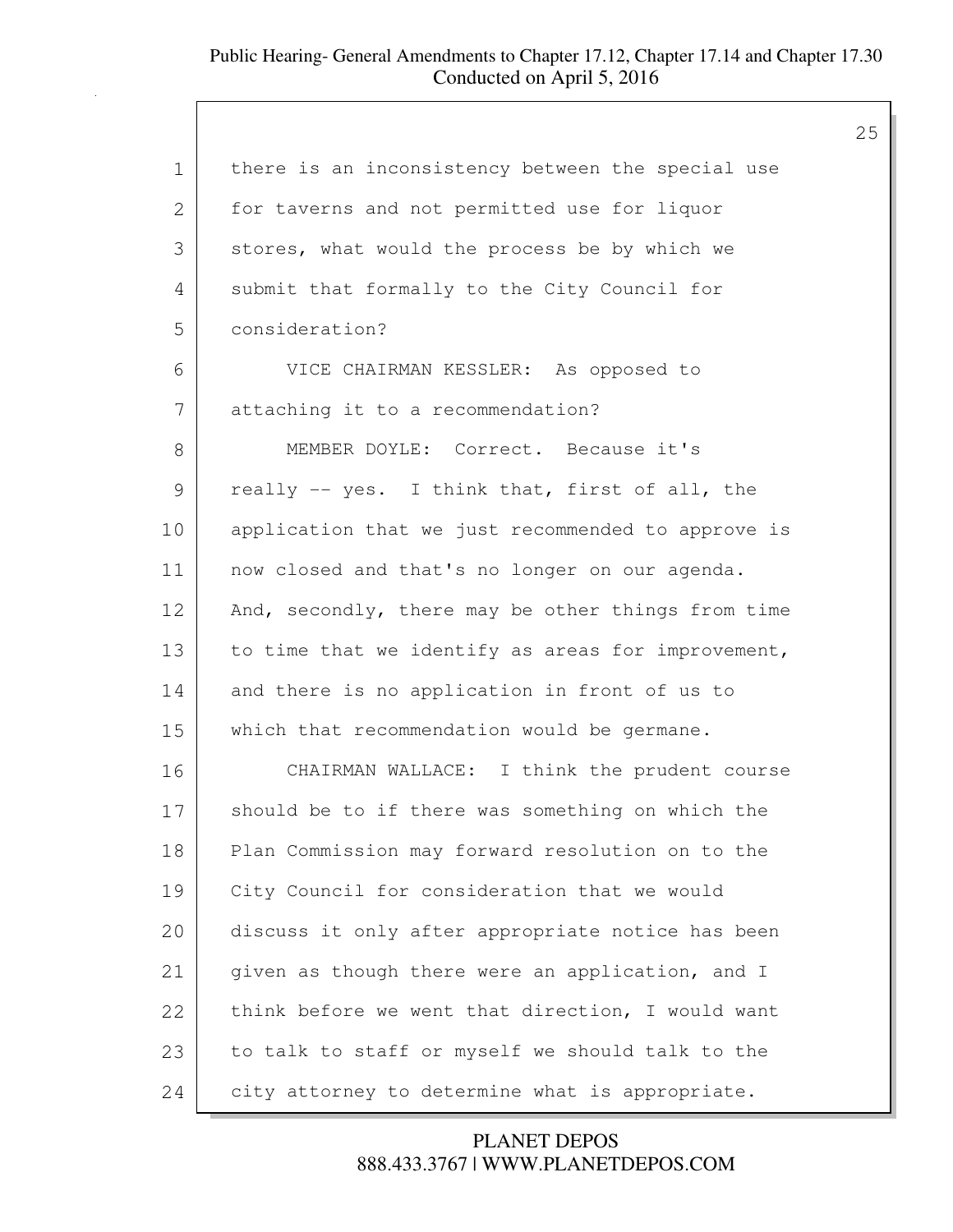|             |                                                    | 26 |
|-------------|----------------------------------------------------|----|
| $\mathbf 1$ | We don't want to take any action that would be     |    |
| 2           | challengeable, but I think that if we were to      |    |
| 3           | present a resolution that originates from the Plan |    |
| 4           | Commission itself, certainly we would want to be   |    |
| 5           | sure that we fit within the notice --              |    |
| 6           | MEMBER DOYLE: Right.                               |    |
| 7           | CHAIRMAN WALLACE: -- requirements.                 |    |
| 8           | MEMBER DOYLE: So I ask this because I'm            |    |
| 9           | interested in bringing forward two items for       |    |
| 10          | discussion and I'd like to know whether it's       |    |
| 11          | within the commission's purview and with the       |    |
| 12          | approval of the rest of the commissioners to       |    |
| 13          | discuss those things, and the two items are what   |    |
| 14          | we just discussed, and the second item is the lack |    |
| 15          | of any use category zoned in Chapter 17 for gun    |    |
| 16          | shops, and I've been doing some research on this   |    |
| 17          | since the last meeting and Hoffman Estates and     |    |
| 18          | Niles, Illinois and Urbana, Illinois all have      |    |
| 19          | portions of their zoning that allows a gun shop    |    |
| 20          | and defines what it is and then makes zoning       |    |
| 21          | categorizations accordingly.                       |    |
| 22          | I think historically the last couple of            |    |
| 23          | months we've had several applications come before  |    |
| 24          | us that were proactive in correcting perceived     |    |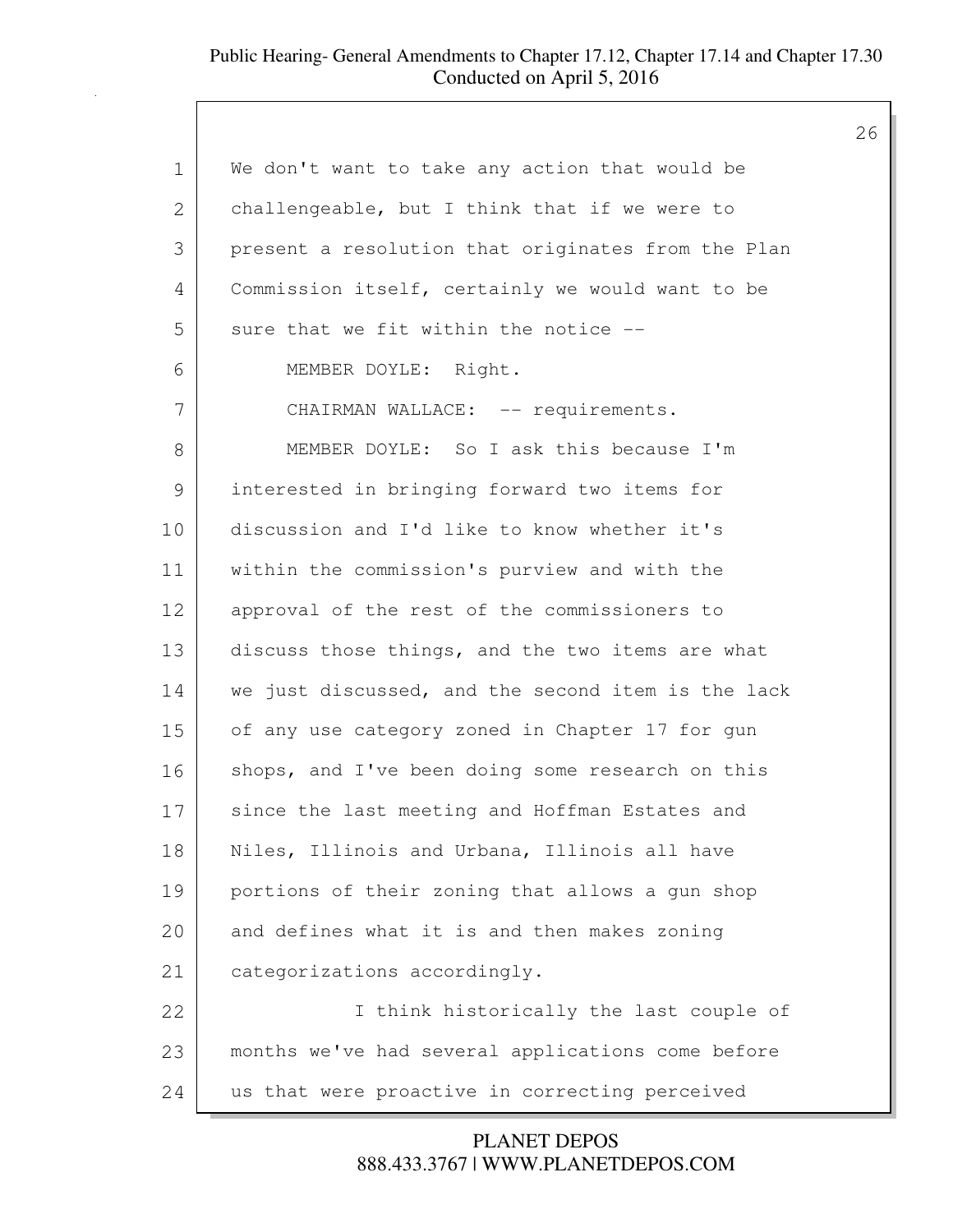| deficiencies in the zoning and based on community  |
|----------------------------------------------------|
| expectations and so I think that it would be       |
| consistent with those applications and with that   |
| direction of, you know, recent amendments to       |
| discuss either discrepancies or omissions in       |
| Chapter 17.                                        |
| CHAIRMAN WALLACE: I quess my position would        |
| be that if we did want to have a discussion on     |
| something like that in order to I don't want to    |
| say direct -- well, I quess I will say to direct   |
| staff to bring an application, the benefit of that |
| would be that we would -- I mean, there's already  |
| a framework to that, you know, and having an       |
| executive summary, et cetera, et cetera, we don't  |
| want to -- it seems kind of backwards the Plan     |
| Commission would be suggesting to staff what types |
| of applications they would be bringing, but the    |
| application we just considered was basically       |
| directed from the Planning and Development         |
| Committee to be brought.                           |
| VICE CHAIRMAN KESSLER: I don't see any             |
| reason why we wouldn't ask Russ to get direction   |
| from the City Council to bring an application in   |
| front of us for those things.                      |
|                                                    |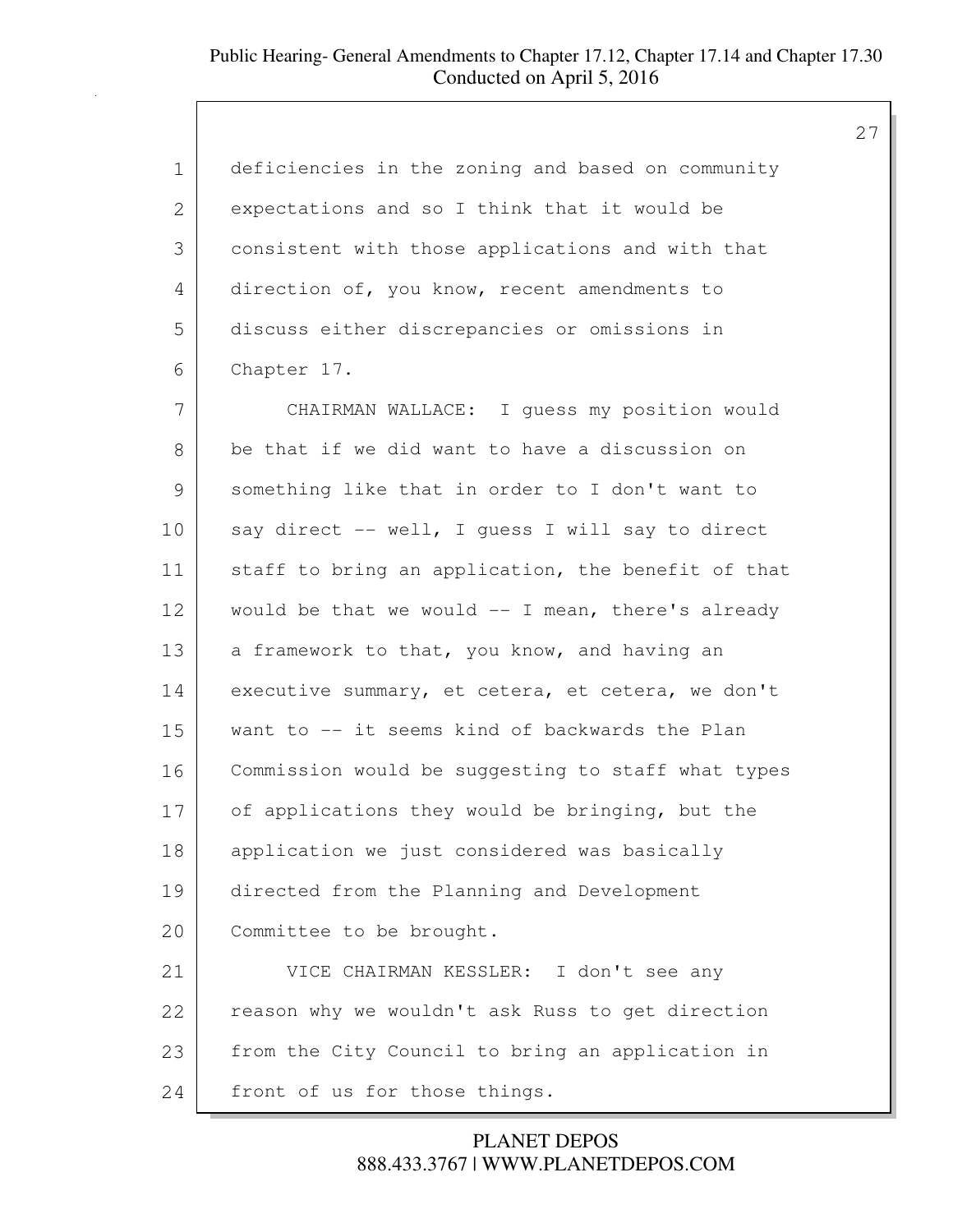| 1  | MEMBER DOYLE: So to bring this to a close          |
|----|----------------------------------------------------|
| 2  | because it's ten to nine, what I would be          |
| 3  | interested to understand is if we need to have an  |
| 4  | agenda item on a future meeting to discuss this,   |
| 5  | discuss the rationale, discuss the pros and cons   |
| 6  | and determine if there is a resolution of the      |
| 7  | commission to do this.                             |
| 8  | VICE CHAIRMAN KESSLER: To ask Russ to go to        |
| 9  | the planning and development?                      |
| 10 | MEMBER DOYLE: Well, find out from the city         |
| 11 | attorney whether or not it is advisable at all for |
| 12 | us to discuss it or what the framework do it is    |
| 13 | and then, again, what's the it framework in which  |
| 14 | we do it so that we know how to process the issue. |
| 15 | CHAIRMAN WALLACE: Russ, why don't we put           |
| 16 | this on the agenda for the next meeting, a general |
| 17 | discussion.                                        |
| 18 | MR. COLBY: And I would suggest that we list        |
| 19 | it under additional business since it's not a      |
| 20 | formal request --                                  |
| 21 | CHAIRMAN WALLACE: Yes. Correct.                    |
| 22 | MR. COLBY: -- that's been filed.                   |
| 23 | CHAIRMAN WALLACE: In the meantime, I'll do         |
| 24 | some factfinding with the city attorney.           |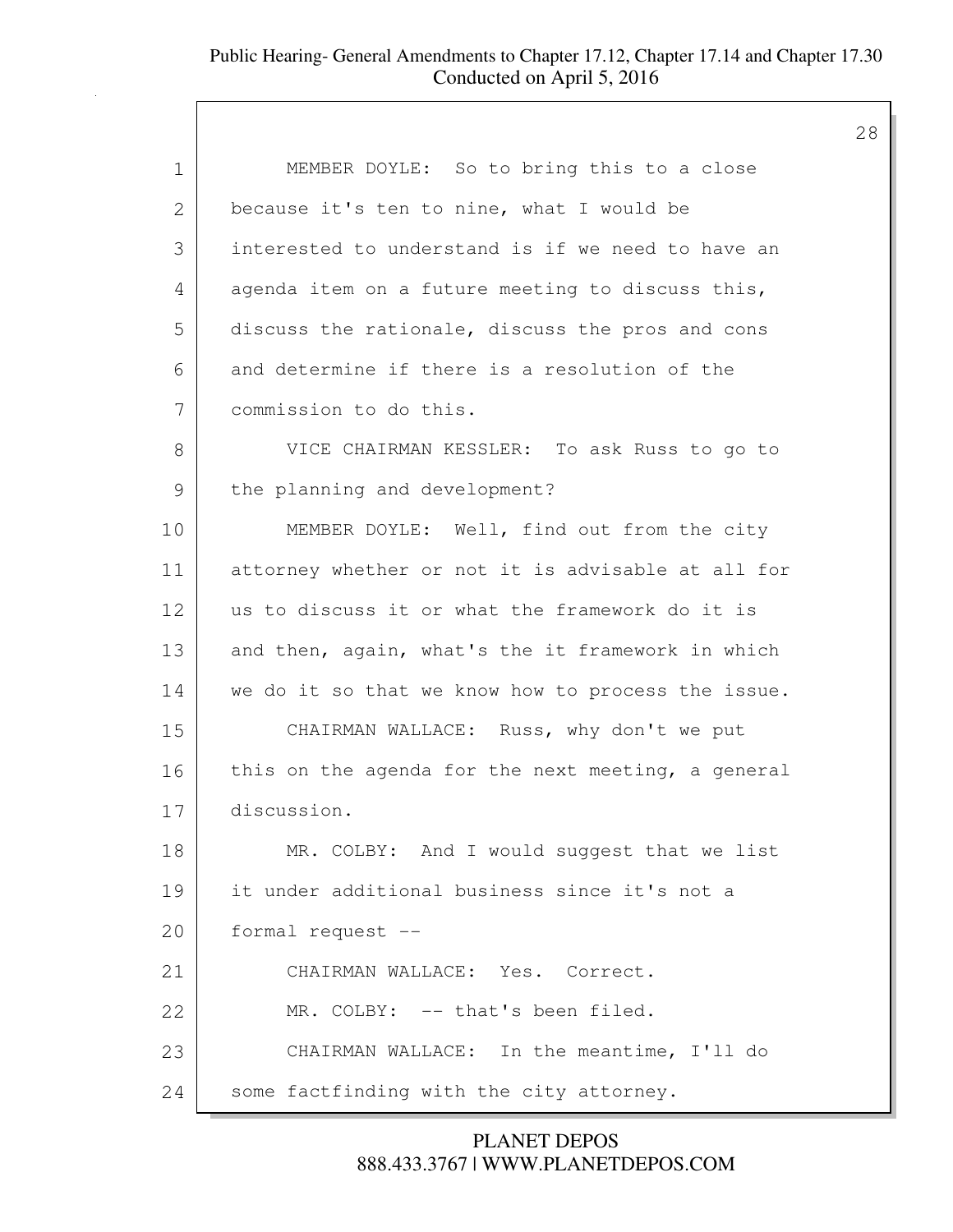29 1 | MEMBER DOYLE: Okay. 2 CHAIRMAN WALLACE: And Russ as well. It 3 would probably be easiest to do it by e-mail as 4 opposed to phone calls. So I'll do some 5 factfinding there and then that way at the next 6 meeting we can report back what procedurally how 7 to handle something like this. Sound good? 8 MEMBER DOYLE: Yes. 9 CHAIRMAN WALLACE: All right. Any additional 10 business? All right. 11 Weekly development report you all should 12 have received and meeting announcements. We have 13 upcoming meetings here shown on the agenda. 14 VICE CHAIRMAN KESSLER: I won't be here on 15 the 19th. 16 CHAIRMAN WALLACE: What's your excuse this 17 time? 18 MR. COLBY: At this point, I don't think we 19 have anything scheduled for that meeting. 20 CHAIRMAN WALLACE: Okay. All right. Any 21 public comment? I don't think so. 22 | South State a motion to go adjourn? 23 VICE CHAIRMAN KESSLER: So moved. 24 CHAIRMAN WALLACE? Second.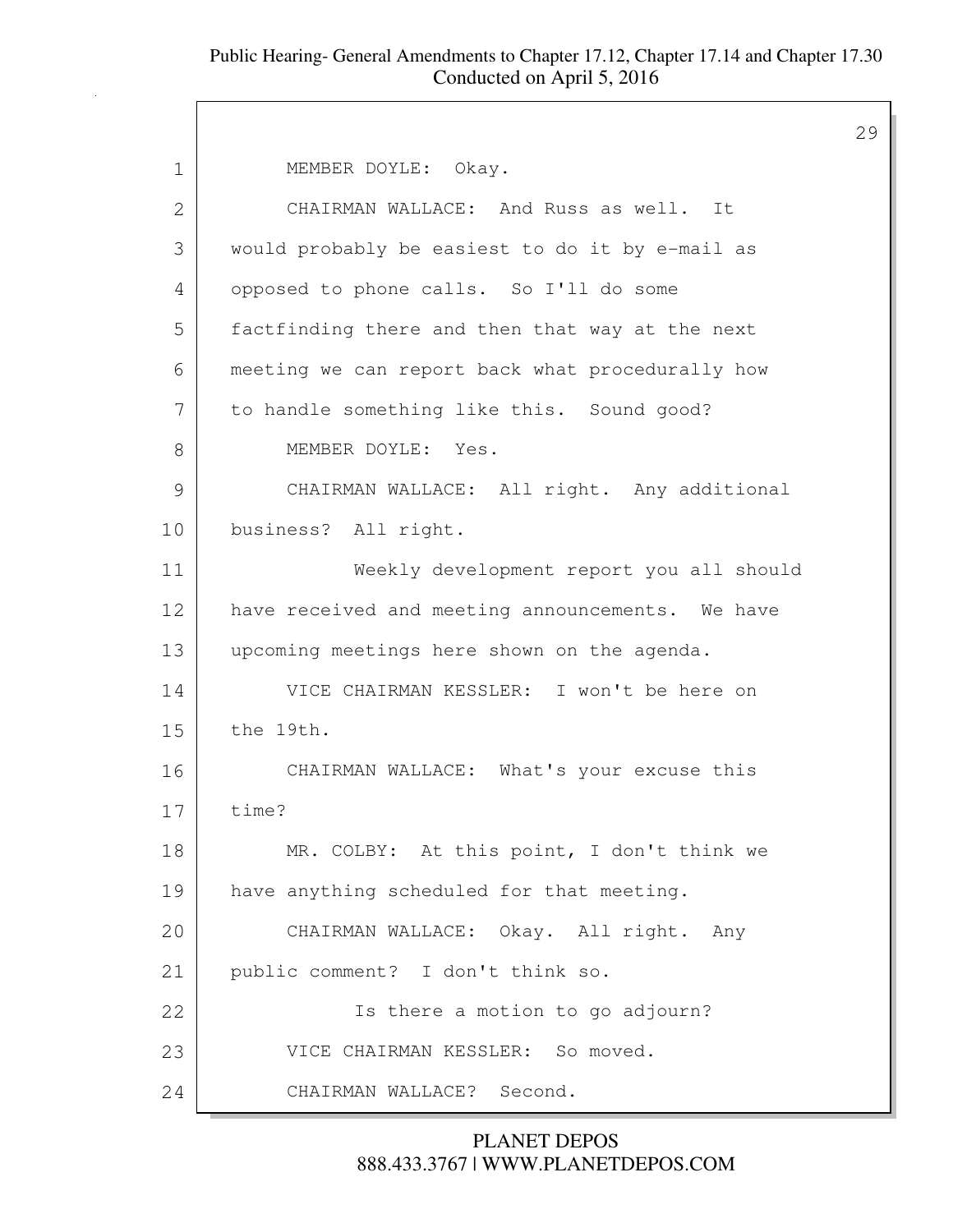$\Gamma$ 

|                |                                            | 30 |
|----------------|--------------------------------------------|----|
| $\mathbf 1$    | MEMBER PRETZ: Second.                      |    |
| $\mathbf{2}$   | CHAIRMAN WALLACE: All in favor?            |    |
| $\mathfrak{Z}$ | (Ayes heard.)                              |    |
| 4              | CHAIRMAN WALLACE: Opposed.                 |    |
| 5              | (No response.)                             |    |
| $\sqrt{6}$     | CHAIRMAN WALLACE: City of St. Charles Plan |    |
| $\overline{7}$ | Commission is adjourned at 8:51 p.m.       |    |
| $8\,$          | (Off the record at 8:51 p.m.)              |    |
| $\mathcal{G}$  |                                            |    |
| $10$           |                                            |    |
| 11             |                                            |    |
| 12             |                                            |    |
| 13             |                                            |    |
| 14             |                                            |    |
| 15             |                                            |    |
| 16             |                                            |    |
| $17\,$         |                                            |    |
| $18\,$         |                                            |    |
| 19             |                                            |    |
| 20             |                                            |    |
| 21             |                                            |    |
| 22             |                                            |    |
| 23             |                                            |    |
| 24             |                                            |    |